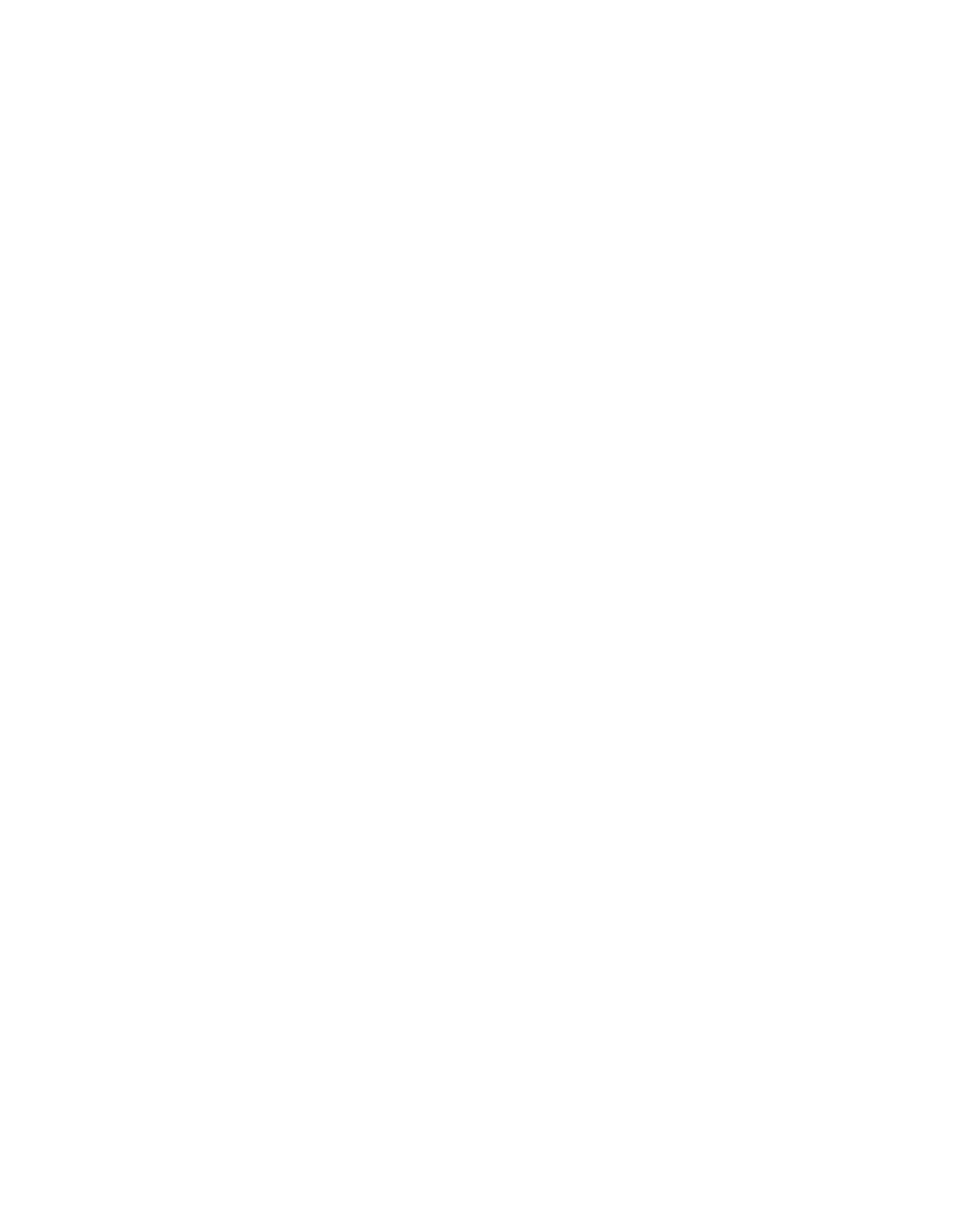## **Promoting Quitting Among Adults and Young People**

## **Short-term Outcomes**

## ■ **Outcome 7: Establishment or increased use of cessation services**

- **► 3.7.1** Number of callers to telephone quitlines
- $> 3.7.2<sup>NR</sup>$  Number of calls to telephone quitlines from users who heard about the quitline through a media campaign
- $\blacktriangleright$ **3.7.3**� Number of calls to telephone quitlines from users who heard about the quitline through a source other than a media campaign
- **► 3.7.4** $□$  Proportion of smokers who have used group cessation programs
- **→ 3.7.5** $□$  Proportion of health care systems with telephone quitlines or contracts with state quitlines
- $\blacktriangleright$ Proportion of worksites with a cessation program or a contract with a quitline

### ■ **Outcome 8: Increased awareness, knowledge, intention to quit, and support for policies that support cessation**

- **► 3.8.1**<sup> $□$ </sup> Level of confirmed awareness of media campaign messages on the dangers of smoking and the benefits of cessation
- $\blacktriangleright$ Level of receptivity to anti-tobacco media messages on the dangers of smoking and the benefits of cessation
- **► 3.8.3** $\Box$  Proportion of smokers who intend to quit
- **► 3.8.4** $□$  Proportion of smokers who intend to quit smoking by using proven cessation methods
- **► 3.8.5** $\Box$  Level of support for increasing excise tax on tobacco products
- **► 3.8.6** $\Box$  Proportion of smokers who are aware of the cessation services available to them
- **► 3.8.7** $\Box$  Proportion of smokers who are aware of their insurance coverage for cessation treatment
- **► 3.8.8** Level of support for increasing insurance coverage for cessation treatment
- **3.8.9**NR Proportion of employers who are aware of the benefits of providing coverage for cessation treatment

**194**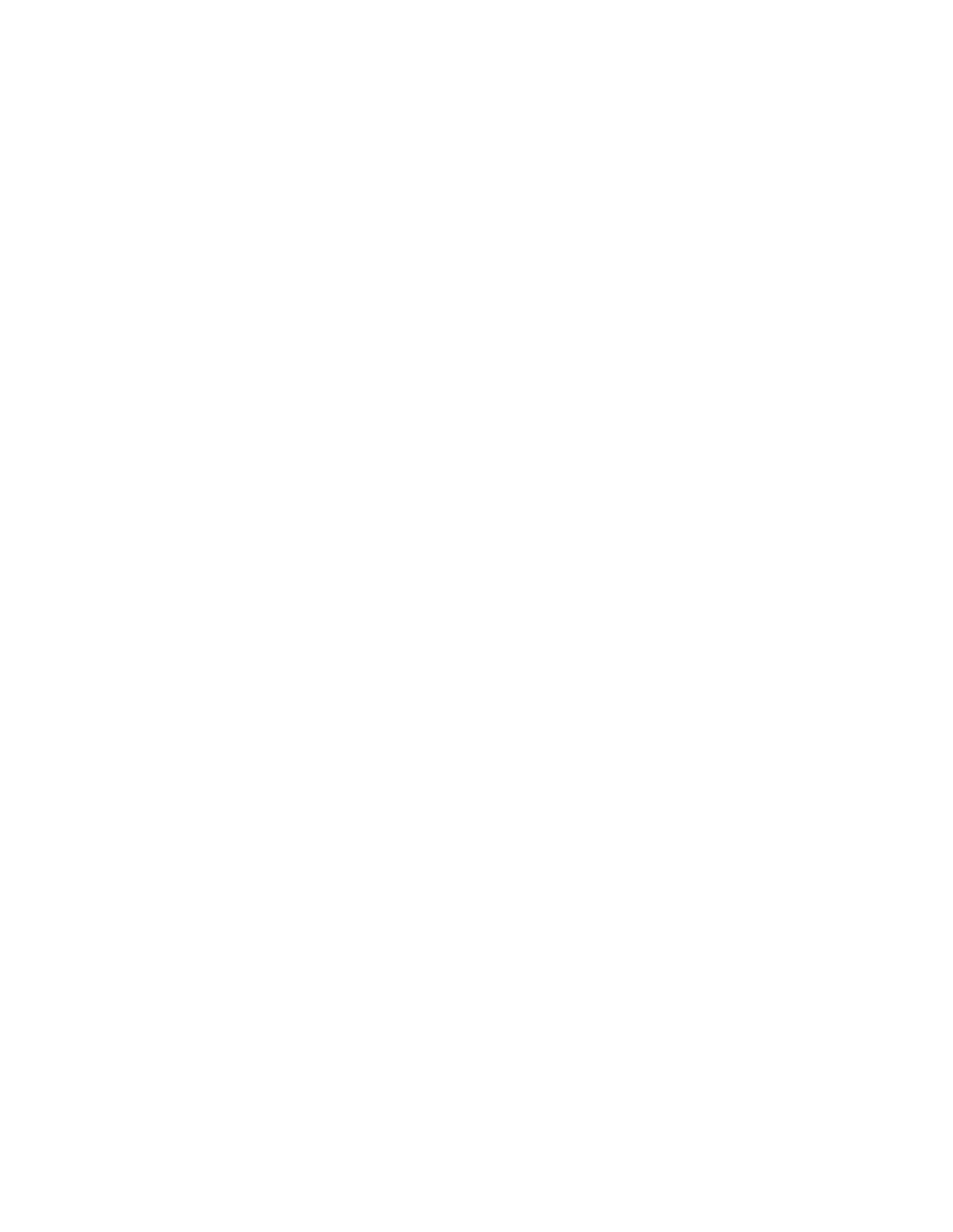## **Long-term Outcomes**

- Outcome 13: Increased cessation among adults and young people
	- **► 3.13.1** Proportion of smokers who have sustained abstinence from tobacco use
	- > 3.13.2<sup>NR</sup> Proportion of recent successful quit attempts
- Outcome 14: Reduced tobacco-use prevalence and consumption**□** 
	- ▶ 3.14.1□ Smoking prevalence
	- **► 3.14.2** $□$  Prevalence of tobacco use during pregnancy
	- **► 3.14.3** $□$  Prevalence of postpartum tobacco use
	- ▶ 3.14.4□ Per capita consumption of tobacco products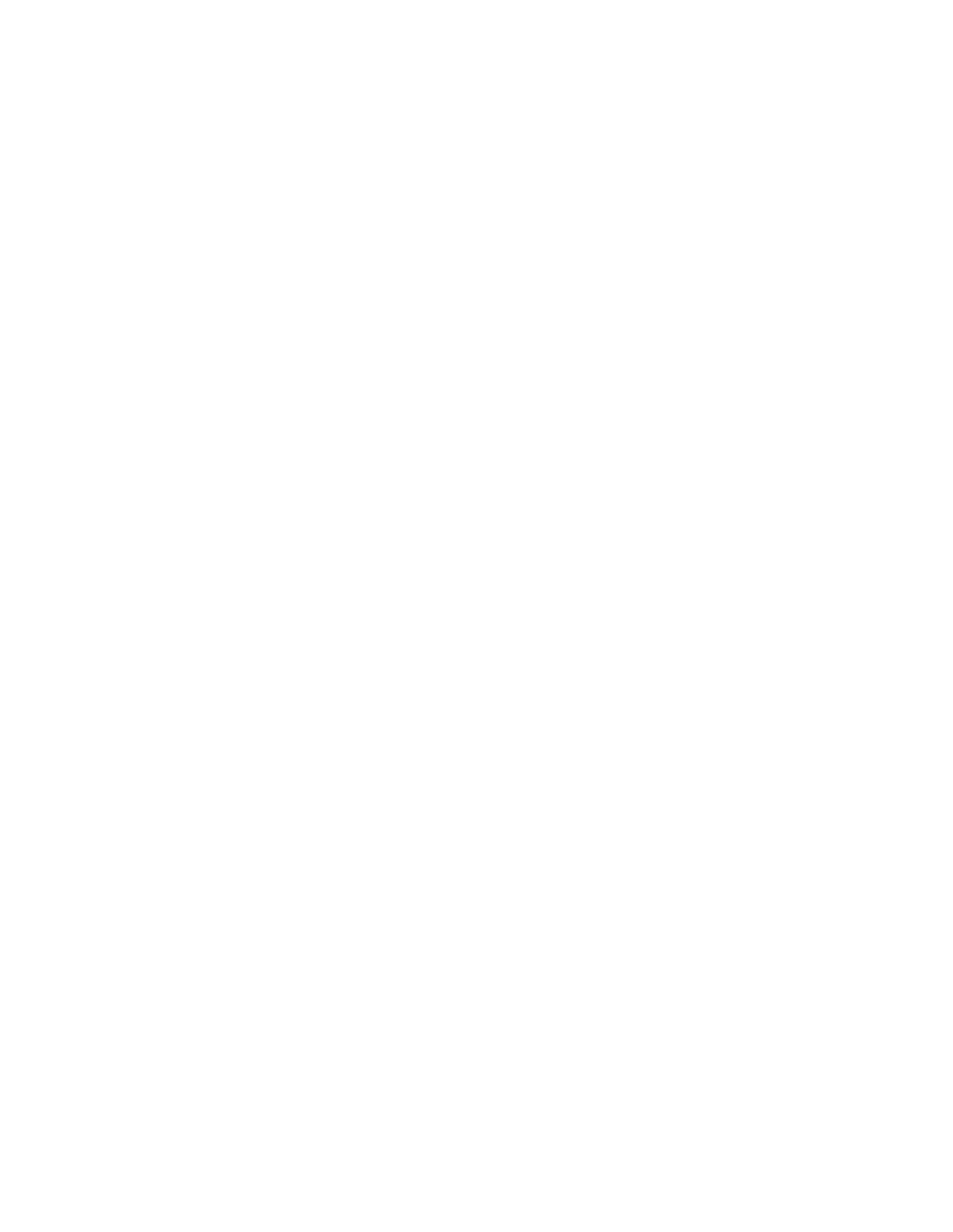### **For Further Reading**

Abt Associates. *Independent evaluation of the Massachusetts tobacco control program. 6th annual report*. Cambridge, MA: Abt Associates; 1994.

Campion P, Owen L, McNeill A, McGuire C. Evaluation of a mass media campaign on smoking and pregnancy. *Addiction.* 1994;89(10):1245–54.

Cummings KM, Sciandra R, Davis S, Rimer BK. Results of an antismoking media campaign utilizing the cancer information service. *Journal of the National Cancer Institute. Monographs.* 1993;(14):113–8.

Kozlowski LT, Goldberg ME, Sweeney CT, Palmer RF, Pillitteri JL, Yost BA, White EL, Stine MM. Smoker reactions to a "radio message" that Light cigarettes are as dangerous as Regular cigarettes. *Nicotine and Tobacco Research.* 1999;1(1):67–76.

Lichtenstein E, Glasgow RE, Lando HA, Ossip-Klein DJ, Boles SM. Telephone counseling for smoking cessation: rationales and meta-analytic review of evidence. *Health Education Research.* 1996;11(2):243–57.

National Cancer Institute. Changing adolescent smoking prevalence: where it is and why. *Smoking and Tobacco Control Monograph No. 14.* Bethesda, MD: National Cancer Institute; 2001. NIH Publication No. 02-5086.

National Cancer Institute. Population-based smoking cessation: proceedings of a conference on What Works to Influence Cessation in the General Population. *Smoking and Tobacco Control Monograph No. 12.* Bethesda, MD: National Cancer Institute; 2000. NIH Publication No. 00-4892.

Owen L. Impact of a telephone helpline for smokers who called during a mass media campaign. *Tobacco Control.* 2000;9(2):148–54.

Pierce JP, Anderson DM, Romano RM, Meissner HI, Odenkirchen JC. Promoting smoking cessation in the United States: effect of public service announcements on the Cancer Information Service telephone line. *Journal of the National Cancer Institute.* 1992;84(9):677–83.

Platt S, Tannahill A, Watson J, Fraser E. Effectiveness of antismoking telephone helpline: follow up survey. *British Medical Journal.* 1997;314(7091):1371–5.

Popham WJ, Potter LD, Bal DG, Johnson MD, Duerr JM, Quinn V. Do anti-smoking media campaigns help smokers quit? *Public Health Reports.* 1993;108(4):510–3.

Sly DF, Heald GR, Ray S. The Florida "truth" anti-tobacco media evaluation: design, first year results, and implications for planning future state media evaluations. *Tobacco Control.* 2001;10(1):9–15.

Wakefield M, Borland R. Saved by the bell: the role of telephone helpline services in the context of mass-media anti-smoking campaigns. *Tobacco Control.* 2000;9(2):117–9.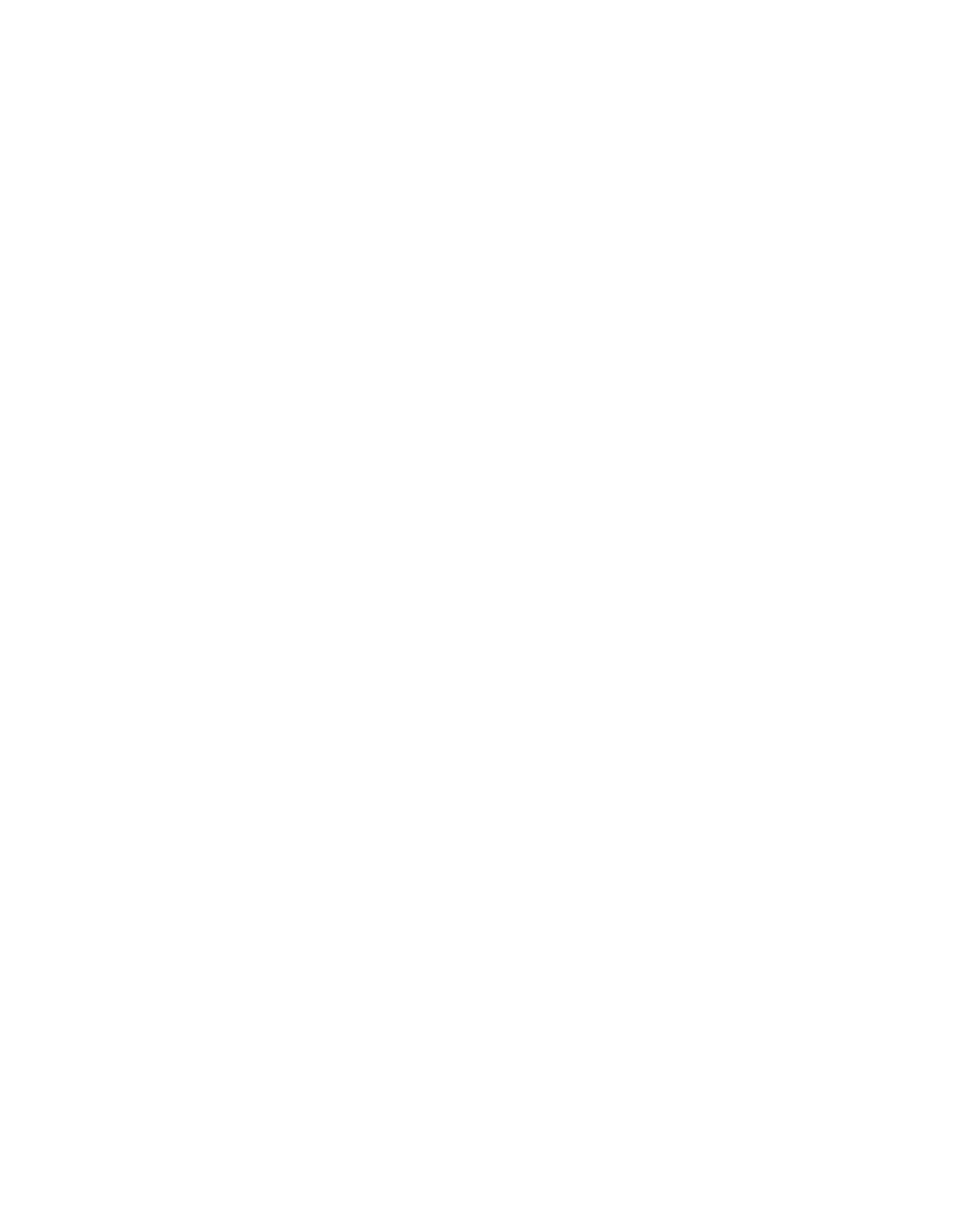| Goal area 3                                         |                                                                                                                                                                                                                     | Promoting quitting among adults and young people                                                                                                                                                                                                                                                                                                                          |                                              |                |                                                             |                             |  |  |
|-----------------------------------------------------|---------------------------------------------------------------------------------------------------------------------------------------------------------------------------------------------------------------------|---------------------------------------------------------------------------------------------------------------------------------------------------------------------------------------------------------------------------------------------------------------------------------------------------------------------------------------------------------------------------|----------------------------------------------|----------------|-------------------------------------------------------------|-----------------------------|--|--|
| <b>Outcome 7</b>                                    | Establishment or increased use of cessation services                                                                                                                                                                |                                                                                                                                                                                                                                                                                                                                                                           |                                              |                |                                                             |                             |  |  |
| What to measure                                     | The number of calls to telephone-based tobacco use cessation services                                                                                                                                               |                                                                                                                                                                                                                                                                                                                                                                           |                                              |                |                                                             |                             |  |  |
| Why this indicator $\square$<br>is useful $\square$ |                                                                                                                                                                                                                     | Evidence shows that telephone quitlines are an effective method of increasing tobacco<br>cessation. <sup>1-5</sup> Quit rates among users of the California quitline were twice as high as<br>among those who used self-help methods alone. <sup>3</sup> Quitlines can reach large numbers<br>of smokers and services can be provided in multiple languages. <sup>6</sup> |                                              |                |                                                             |                             |  |  |
| <b>Example data</b><br>source(s)                    | Quitline call monitoring                                                                                                                                                                                            |                                                                                                                                                                                                                                                                                                                                                                           |                                              |                |                                                             |                             |  |  |
| <b>Population group(s)</b>                          | Quitline telephone callers                                                                                                                                                                                          |                                                                                                                                                                                                                                                                                                                                                                           |                                              |                |                                                             |                             |  |  |
| <b>Example survey</b><br>question(s)                | Not applicable. This indicator is best measured by tracking calls to telephone quitlines.                                                                                                                           |                                                                                                                                                                                                                                                                                                                                                                           |                                              |                |                                                             |                             |  |  |
| <b>Comments</b>                                     | Evaluators may also want to collect information about the proportion of smokers in<br>the state who have received counseling from the quitline.                                                                     |                                                                                                                                                                                                                                                                                                                                                                           |                                              |                |                                                             |                             |  |  |
|                                                     | Multiple types of information (e.g., caller demographics and location, call variability<br>by month and time of day, and client satisfaction with quitline services) can be tracked<br>through quitline monitoring. |                                                                                                                                                                                                                                                                                                                                                                           |                                              |                |                                                             |                             |  |  |
|                                                     | Additional information about quitline monitoring is available through the North<br>American Quitline Consortium at: http://naquitline.org.                                                                          |                                                                                                                                                                                                                                                                                                                                                                           |                                              |                |                                                             |                             |  |  |
|                                                     | For more information on how to collect data on this indicator, see references 7 and 8<br>below.                                                                                                                     |                                                                                                                                                                                                                                                                                                                                                                           |                                              |                |                                                             |                             |  |  |
| <b>Rating</b>                                       | <b>Overall quality</b><br>$low \leftarrow \rightarrow high$                                                                                                                                                         | <b>Resources</b><br>needed                                                                                                                                                                                                                                                                                                                                                | <b>Strength of</b><br>evaluation<br>evidence | <b>Utility</b> | <b>Face validity</b>                                        | <b>Accepted</b><br>practice |  |  |
|                                                     |                                                                                                                                                                                                                     | \$\$                                                                                                                                                                                                                                                                                                                                                                      |                                              |                |                                                             |                             |  |  |
|                                                     |                                                                                                                                                                                                                     |                                                                                                                                                                                                                                                                                                                                                                           |                                              |                | $\leftarrow$ $\circ$ $\circ$ $\bullet$ $\rightarrow$ better |                             |  |  |

## **Number of Callers to Telephone Quitlines**

**References**

1. �Fiore MC, Bailey WC, Cohen SJ, Dorfman SF, Goldstein MG, Gritz EG, Heyman RB, Jaén CR, Kottke TE, Lando HA, Mecklenburg RE, Mullen PD, Nett LM, Robinson L, Stitzer ML, Tommasello AC, Villejo L, Wewers ME. *Treating tobacco use and dependence: clinical practice guideline.* Rockville, MD: U.S. Department of Health and Human Services; 2000.

- 2. �Stead LF, Lancaster T, Perera R. Telephone counselling for smoking cessation. *Cochrane Database of Systematic Reviews.* 2003;(1):CD002850.
- 3. �Zhu SH, Anderson CM, Tedeschi GJ, Rosbrook B, Johnson CE, Byrd M, Gutierrez-Terrell E. Evidence of real-world effectiveness of a telephone quitline for smokers. *New England Journal of Medicine.* 2002;347(14):1087–93.
- 4. �Task Force on Community Preventive Services. The guide to community preventive services: tobacco use prevention and control. *American Journal of Preventive Medicine.* 2001;20(Suppl 2):1–88.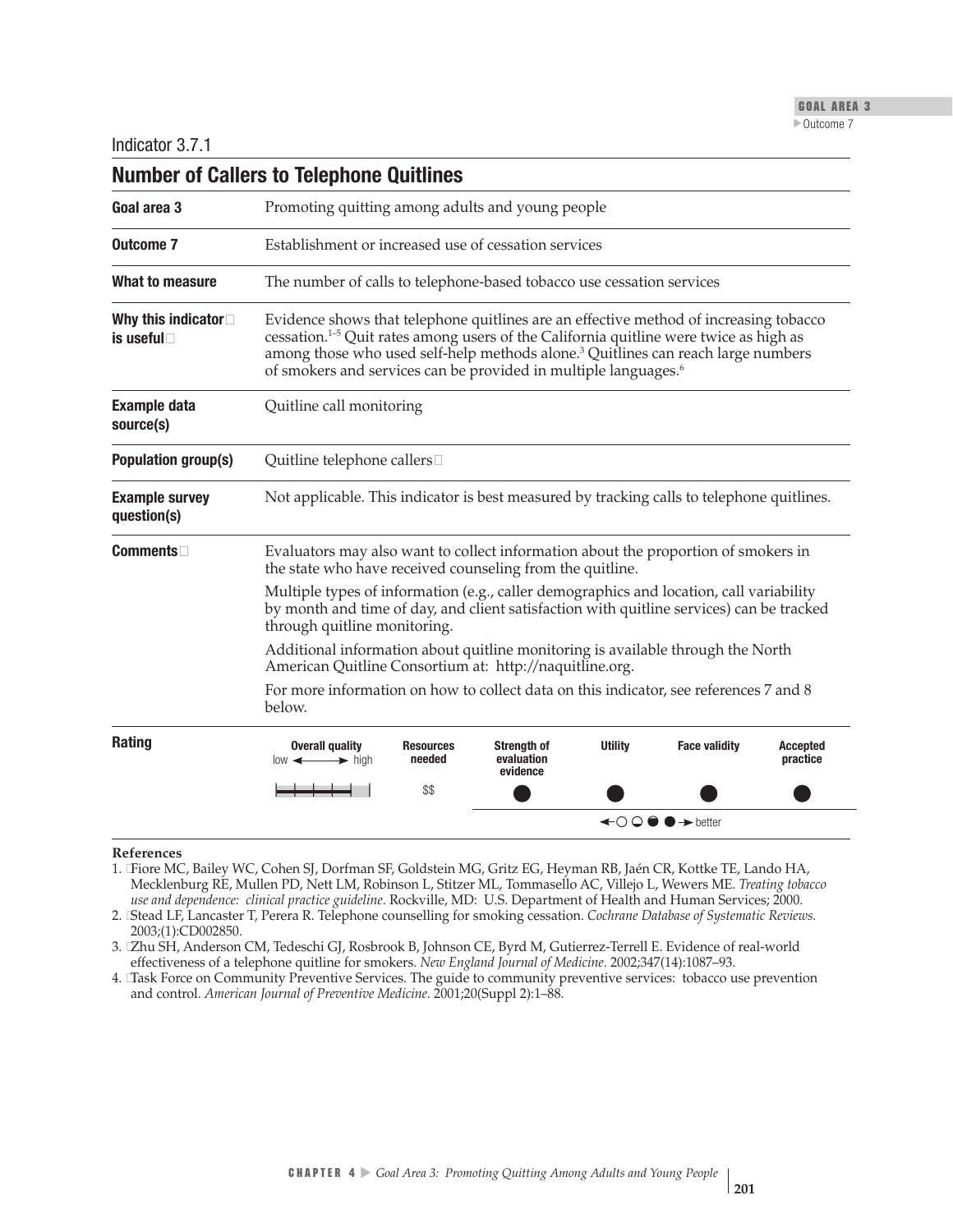#### **References (cont.)**

- 5. �National Cancer Institute. Population-based smoking cessation: proceedings of a conference on What Works to Influence Cessation in the General Population. *Smoking and Tobacco Control Monograph No. 12.* Bethesda, MD: National Cancer Institute; 2000. NIH Publication No. 00-4892.
- 6. �Prout MN, Martinez O, Ballas J, Geller AC, Lash TL, Brooks D, Heeren T. Who uses the Smoker's Quitline in Massachusetts? *Tobacco Control.* 2002;11(Suppl 2):ii74–5.
- 7. �Centers for Disease Control and Prevention. *Telephone quitlines: a resource for development, implementation, and evaluation.* Atlanta, GA: Centers for Disease Control and Prevention; 2004.
- 8. [Miller CL, Wakefield M, Roberts L. Uptake and effectiveness of the Australian telephone quitline service in the context of a mass media campaign. *Tobacco Control.* 2003;12(Suppl 2):ii53–8.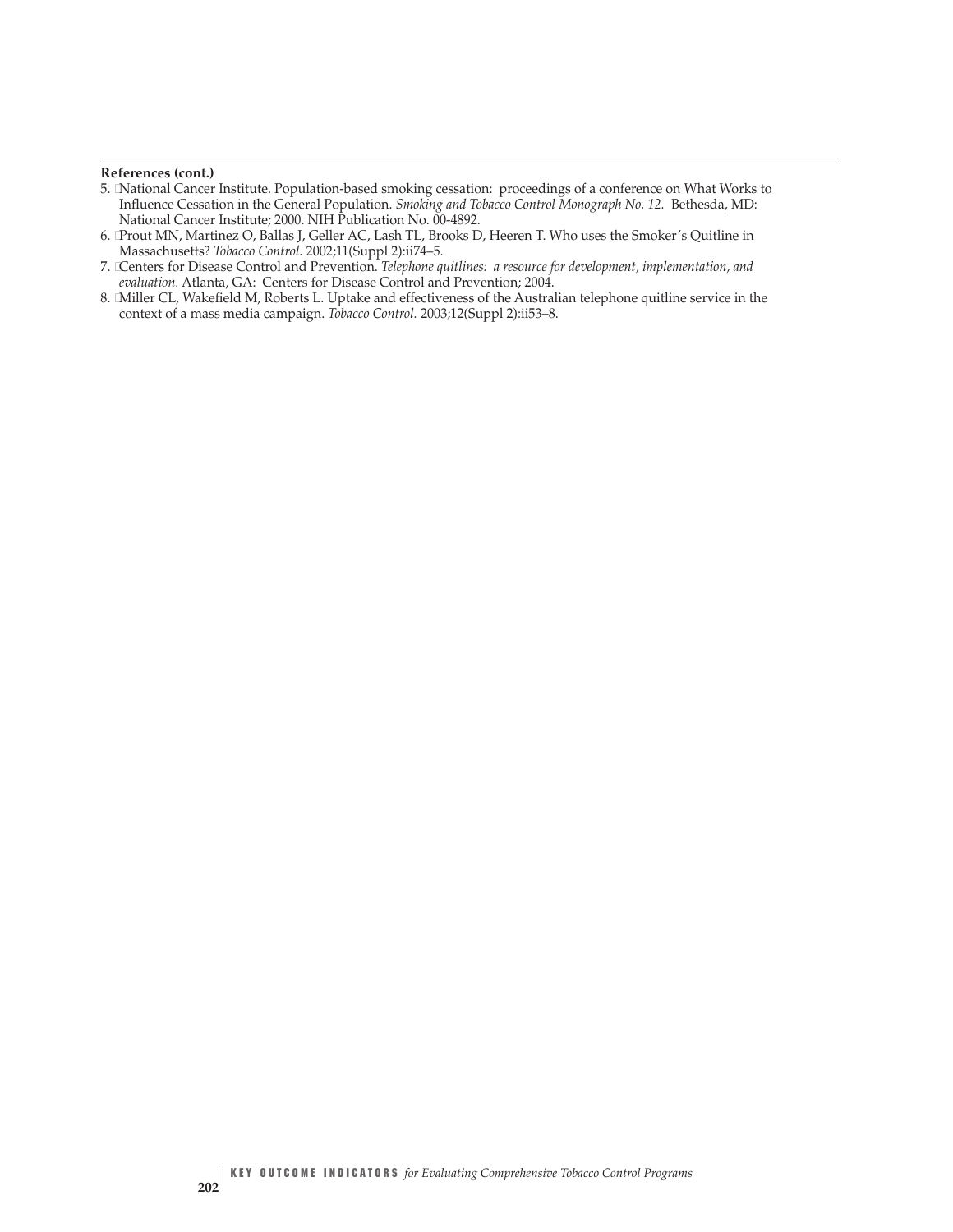Indicator 3.7.2<sup>NR</sup>

# **Number of Calls to Telephone Quitlines from Users Who Heard About the Quitline Through a Media Campaign**

| Goal area 3                                      |                                                                                                                                                                                                                     | Promoting quitting among adults and young people□                                                                                                                                                                                                                                                                                                                           |                                                     |                |                                                                   |                              |  |  |
|--------------------------------------------------|---------------------------------------------------------------------------------------------------------------------------------------------------------------------------------------------------------------------|-----------------------------------------------------------------------------------------------------------------------------------------------------------------------------------------------------------------------------------------------------------------------------------------------------------------------------------------------------------------------------|-----------------------------------------------------|----------------|-------------------------------------------------------------------|------------------------------|--|--|
| <b>Outcome 7</b>                                 | Establishment or increased use of cessation services                                                                                                                                                                |                                                                                                                                                                                                                                                                                                                                                                             |                                                     |                |                                                                   |                              |  |  |
| What to measure                                  |                                                                                                                                                                                                                     | The number of calls to telephone-based tobacco use cessation services from people<br>who heard about the service through a media campaign                                                                                                                                                                                                                                   |                                                     |                |                                                                   |                              |  |  |
| Why this indicator $\square$<br>is useful $\Box$ | as appropriate. $1,2$                                                                                                                                                                                               | Media programs are a cost efficient way to promote cessation services because media<br>advertisements can promote a single telephone number and broadcast it across a wide<br>area. <sup>1,2</sup> Quitline media campaigns can be a cost-effective method to promote both state<br>and local cessation programs because quitlines can also refer callers to local programs |                                                     |                |                                                                   |                              |  |  |
| <b>Example data</b><br>source(s)                 | Quitline call monitoring                                                                                                                                                                                            |                                                                                                                                                                                                                                                                                                                                                                             |                                                     |                |                                                                   |                              |  |  |
| <b>Population group(s)</b>                       | Quitline telephone callers                                                                                                                                                                                          |                                                                                                                                                                                                                                                                                                                                                                             |                                                     |                |                                                                   |                              |  |  |
| <b>Example survey</b><br>question(s)             | Not applicable. This indicator is best measured by tracking calls to telephone quitlines.                                                                                                                           |                                                                                                                                                                                                                                                                                                                                                                             |                                                     |                |                                                                   |                              |  |  |
| Commonents                                       | Evaluators may also want to collect information about the proportion of smokers in the<br>state who received counseling from the quitline.                                                                          |                                                                                                                                                                                                                                                                                                                                                                             |                                                     |                |                                                                   |                              |  |  |
|                                                  | Multiple types of information (e.g., caller demographics and location, call variability<br>by month and time of day, and client satisfaction with quitline services) can be tracked<br>through quitline monitoring. |                                                                                                                                                                                                                                                                                                                                                                             |                                                     |                |                                                                   |                              |  |  |
|                                                  | Additional information on quitline monitoring is also available through the North<br>American Quitline Consortium at: http://naquitline.org.                                                                        |                                                                                                                                                                                                                                                                                                                                                                             |                                                     |                |                                                                   |                              |  |  |
| Rating $\Box$                                    | <b>Overall quality</b><br>$low \longrightarrow high$                                                                                                                                                                | <b>Resources</b><br>needed                                                                                                                                                                                                                                                                                                                                                  | <b>Strength of</b><br>evaluation $\Box$<br>evidence | <b>Utility</b> | <b>Face validity</b>                                              | <b>Accepted</b><br>practice  |  |  |
|                                                  |                                                                                                                                                                                                                     | N                                                                                                                                                                                                                                                                                                                                                                           |                                                     |                |                                                                   | $\mathbin{\curvearrowright}$ |  |  |
|                                                  |                                                                                                                                                                                                                     |                                                                                                                                                                                                                                                                                                                                                                             |                                                     |                | $\leftarrow$ $\bigcirc$ $\bigcirc$ $\bullet$ $\rightarrow$ better |                              |  |  |
|                                                  | Q Denotes no data.                                                                                                                                                                                                  |                                                                                                                                                                                                                                                                                                                                                                             |                                                     |                |                                                                   |                              |  |  |

<sup>NR</sup> Denotes an indicator that is not rated (see Appendix B for an explanation).

#### **References**

1. �Centers for Disease Control and Prevention. *Telephone quitlines: a resource for development, implementation, and evaluation.*  Atlanta, GA: Centers for Disease Control and Prevention; 2004.

2. �The World Bank. *Tobacco quitlines: at a glance.* Washington, DC: The World Bank; 2002. Available from: http://wbln0018. worldbank.org/HDNet/hddocs.nsf/vtlw/7de69862c4402da485256ea1004e73b2 or http://www.cdc.gov/tobacco/quit/ CRC/TobaccoQuitlineataGlance.pdf. Accessed March 2005.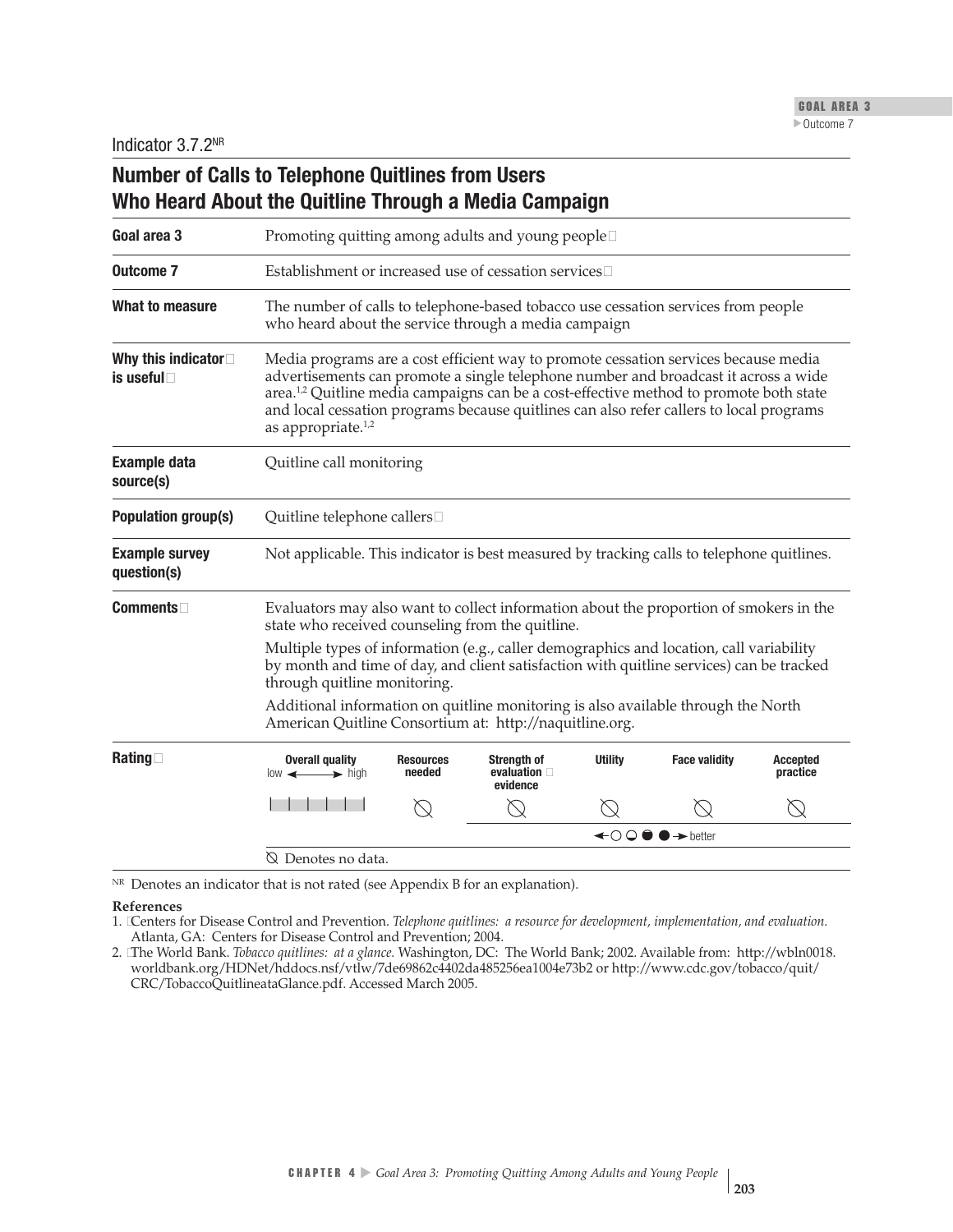# **Number of Calls to Telephone Quitlines from Users Who Heard About the Quitline Through a Source Other Than a Media Campaign**

| Goal area 3                          | Promoting quitting among adults and young people□                                                                                                                                                                   |                                                                                                                                                                                                                                                                                                       |                                              |                |                                                                   |                             |  |  |
|--------------------------------------|---------------------------------------------------------------------------------------------------------------------------------------------------------------------------------------------------------------------|-------------------------------------------------------------------------------------------------------------------------------------------------------------------------------------------------------------------------------------------------------------------------------------------------------|----------------------------------------------|----------------|-------------------------------------------------------------------|-----------------------------|--|--|
| <b>Outcome 7</b>                     | Establishment or increased use of cessation services                                                                                                                                                                |                                                                                                                                                                                                                                                                                                       |                                              |                |                                                                   |                             |  |  |
| What to measure $\square$            |                                                                                                                                                                                                                     | The number of calls to a telephone-based tobacco use cessation service from people who<br>heard about the service through sources other than media campaigns, including work-<br>places, community programs, and health care providers                                                                |                                              |                |                                                                   |                             |  |  |
| Why this indicator<br>is useful      |                                                                                                                                                                                                                     | Integrating multiple cessation services is an important way of increasing the use of these<br>services. <sup>1,2</sup> The use of telephone quitlines can be increased by promoting them through<br>workplaces, mass media, public insurers (e.g., Medicaid), and health care providers. <sup>2</sup> |                                              |                |                                                                   |                             |  |  |
| <b>Example data</b><br>source(s)     | Quitline call monitoring                                                                                                                                                                                            |                                                                                                                                                                                                                                                                                                       |                                              |                |                                                                   |                             |  |  |
| <b>Population group(s)</b>           | Quitline telephone callers                                                                                                                                                                                          |                                                                                                                                                                                                                                                                                                       |                                              |                |                                                                   |                             |  |  |
| <b>Example survey</b><br>question(s) | Not applicable. This indicator is best measured by tracking calls to telephone quitlines.                                                                                                                           |                                                                                                                                                                                                                                                                                                       |                                              |                |                                                                   |                             |  |  |
| $Comments$                           | Evaluators may also want to collect information about the proportion of smokers in<br>the state who received counseling from the quitline.                                                                          |                                                                                                                                                                                                                                                                                                       |                                              |                |                                                                   |                             |  |  |
|                                      | Multiple types of information (e.g., caller demographics and location, call variability<br>by month and time of day, and client satisfaction with quitline services) can be tracked<br>through quitline monitoring. |                                                                                                                                                                                                                                                                                                       |                                              |                |                                                                   |                             |  |  |
|                                      | Additional information about quitline monitoring is available through the North<br>American Quitline Consortium at: http://naquitline.org.                                                                          |                                                                                                                                                                                                                                                                                                       |                                              |                |                                                                   |                             |  |  |
|                                      | For more information on how to collect data on this indicator, see references 2 and 3<br>below.                                                                                                                     |                                                                                                                                                                                                                                                                                                       |                                              |                |                                                                   |                             |  |  |
| Rating $\Box$                        | <b>Overall quality</b><br>$low \leftarrow \rightarrow high$                                                                                                                                                         | <b>Resources</b><br>needed                                                                                                                                                                                                                                                                            | Strength of<br>evaluation $\Box$<br>evidence | <b>Utility</b> | <b>Face validity</b>                                              | <b>Accepted</b><br>practice |  |  |
|                                      |                                                                                                                                                                                                                     | \$\$                                                                                                                                                                                                                                                                                                  |                                              |                |                                                                   |                             |  |  |
|                                      |                                                                                                                                                                                                                     |                                                                                                                                                                                                                                                                                                       |                                              |                | $\leftarrow$ $\bigcirc$ $\bigcirc$ $\bullet$ $\rightarrow$ better |                             |  |  |

#### **References**

1. �The Pacific Center on Health & Tobacco. *Linking a network: integrate quitlines with health care systems.* Portland, OR: The Pacific Center on Health & Tobacco; 2003. Available from: http://www.paccenter.org/pages/pub\_reports.htm. Accessed March 2005.

- 2. �Centers for Disease Control and Prevention. *Telephone quitlines: a resource for development, implementation, and evaluation.*  Atlanta, GA: Centers for Disease Control and Prevention; 2004.
- 3. �Miller CL, Wakefield M, Roberts L. Uptake and effectiveness of the Australian telephone quitline service in the context of a mass media campaign. *Tobacco Control.* 2003;12(Suppl 2):ii53–8.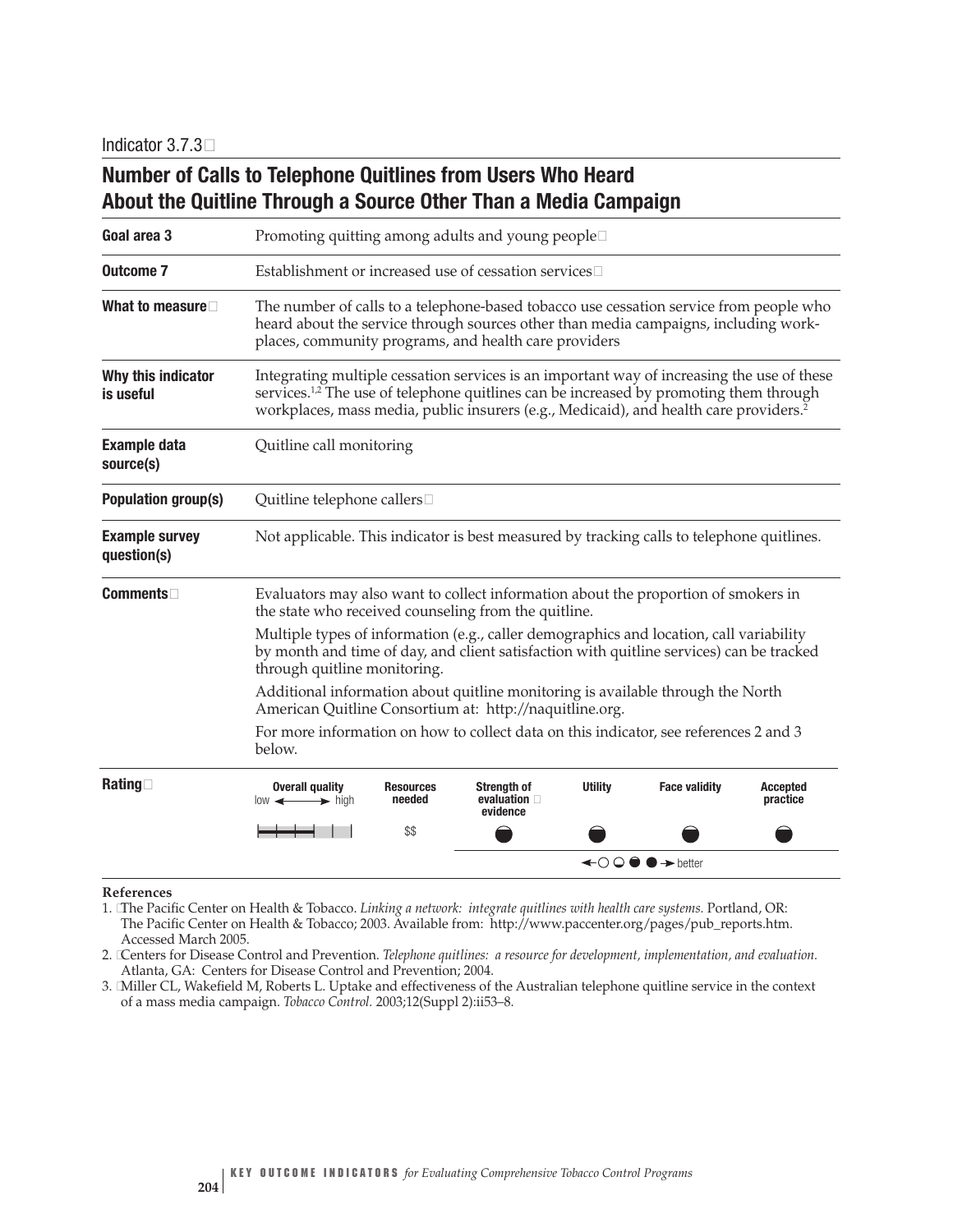| <b>Proportion of Smokers Who Have Used Group Cessation Programs</b> |                                                                                                                                                                                                                                                                                                                                   |                            |                                                        |                                                             |                                                     |                                                       |                                                     |
|---------------------------------------------------------------------|-----------------------------------------------------------------------------------------------------------------------------------------------------------------------------------------------------------------------------------------------------------------------------------------------------------------------------------|----------------------------|--------------------------------------------------------|-------------------------------------------------------------|-----------------------------------------------------|-------------------------------------------------------|-----------------------------------------------------|
| Goal area 3                                                         | Promoting quitting among adults and young people                                                                                                                                                                                                                                                                                  |                            |                                                        |                                                             |                                                     |                                                       |                                                     |
| <b>Outcome 7</b>                                                    | Establishment or increased use of cessation services                                                                                                                                                                                                                                                                              |                            |                                                        |                                                             |                                                     |                                                       |                                                     |
| What to measure                                                     | Proportion of smokers who report using a group cessation service or program<br>(e.g., stop-smoking classes or group counseling)                                                                                                                                                                                                   |                            |                                                        |                                                             |                                                     |                                                       |                                                     |
| Why this indicator<br>is useful <sup>[1]</sup>                      | Evidence shows that group cessation programs are effective in increasing tobacco use<br>cessation. <sup>1</sup> For example, studies have shown that the quit rates of people who attended<br>group programs were significantly higher than the quit rates of control subjects who did<br>not attend group programs. <sup>2</sup> |                            |                                                        |                                                             |                                                     |                                                       |                                                     |
| <b>Example data</b><br>source(s)                                    | Adult Tobacco Survey (ATS): CDC Recommended Questions: Supplemental Section C:<br>Cessation, 2003                                                                                                                                                                                                                                 |                            |                                                        |                                                             |                                                     |                                                       |                                                     |
| <b>Population group(s)</b>                                          | Smokers aged 18 years or older                                                                                                                                                                                                                                                                                                    |                            |                                                        |                                                             |                                                     |                                                       |                                                     |
| <b>Example survey</b><br>question(s)                                | <b>From ATS</b><br>The last time you tried to quit smoking, did you use any other assistance such<br>as classes or counseling?<br>$\Box$ Yes $\Box$ No $\Box$ Don't know/Not sure $\Box$ Refused                                                                                                                                  |                            |                                                        |                                                             |                                                     |                                                       |                                                     |
|                                                                     | If respondent answers "yes," ask the following question for each option below:<br>Did you use:                                                                                                                                                                                                                                    |                            |                                                        | Yes                                                         | No                                                  | Don't know                                            | Refused                                             |
|                                                                     | 1. A stop-smoking clinic or class?<br>2. A telephone quitline?<br>3. One-on-one counseling from a doctor or nurse?<br>4. Self-help material, books, or videos?<br>5. Acupuncture?<br>6. Hypnosis?<br>7. Did you use anything else to help you quit?                                                                               |                            |                                                        | $\blacksquare$<br>П<br>$\Box$<br>П<br>П<br>$\Box$<br>П      | ப<br>$\Box$<br>$\Box$<br>$\Box$<br>П<br>$\Box$<br>П | Not sure<br>⊔<br>$\Box$<br>$\Box$<br>⊔<br>П<br>$\Box$ | ⊔<br>$\Box$<br>$\Box$<br>$\Box$<br>$\Box$<br>$\Box$ |
| <b>Comments</b>                                                     | The example survey questions could also be asked of young smokers.<br>Evaluators might want to collect information on the proportion of smokers in the state<br>who have used group cessation programs.                                                                                                                           |                            |                                                        |                                                             |                                                     |                                                       |                                                     |
| Rating $\Box$                                                       | <b>Overall quality</b><br>$low \leftarrow \rightarrow high$                                                                                                                                                                                                                                                                       | <b>Resources</b><br>needed | <b>Strength of</b><br>evaluation $\square$<br>evidence | <b>Utility</b>                                              |                                                     | <b>Face validity</b>                                  | <b>Accepted</b><br>practice                         |
|                                                                     |                                                                                                                                                                                                                                                                                                                                   | \$\$                       |                                                        |                                                             |                                                     |                                                       |                                                     |
|                                                                     |                                                                                                                                                                                                                                                                                                                                   |                            |                                                        | $\leftarrow$ $\circ$ $\circ$ $\bullet$ $\rightarrow$ better |                                                     |                                                       |                                                     |

#### **References**

1. �Fiore MC, Bailey WC, Cohen SJ, Dorfman SF, Goldstein MG, Gritz EG, Heyman RB, Jaén CR, Kottke TE, Lando HA, Mecklenburg RE, Mullen PD, Nett LM, Robinson L, Stitzer ML, Tommasello AC, Villejo L, Wewers ME. *Treating tobacco use and dependence: clinical practice guideline.* Rockville, MD: U.S. Department of Health and Human Services; 2000.

2. �Stead LF, Lancaster T. Group behavior therapy programmes for smoking cessation. *Cochrane Database of Systematic Reviews.* 2002;(3):CD001007.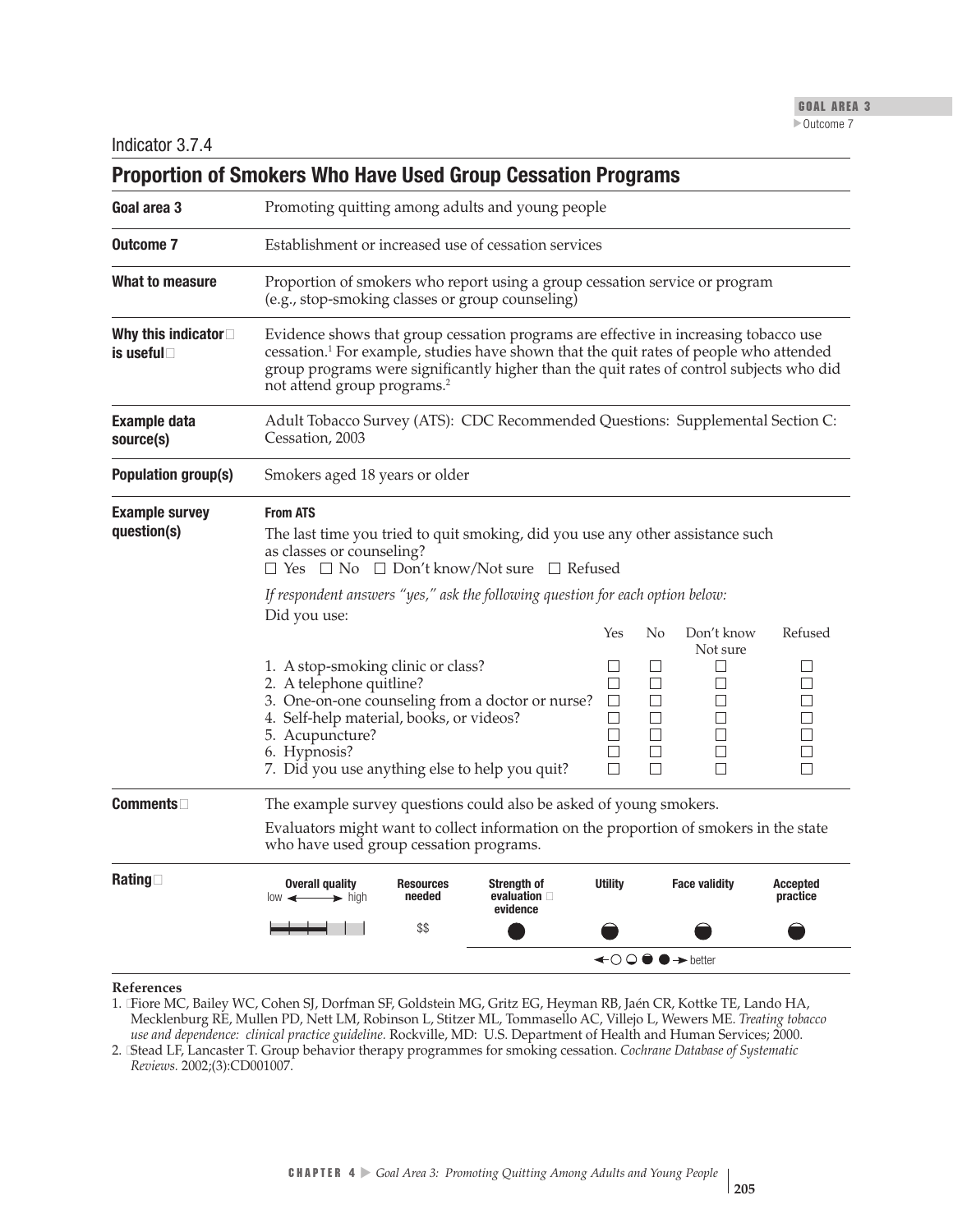# **Proportion of Health Care Systems with Telephone Quitlines or Contracts with State Quitlines**

| Goal area 3                                         | Promoting quitting among adults and young people $\square$                                                                                                                                                                                                                                                                                |                                                |                                                                     |                                                                               |                           |  |  |  |
|-----------------------------------------------------|-------------------------------------------------------------------------------------------------------------------------------------------------------------------------------------------------------------------------------------------------------------------------------------------------------------------------------------------|------------------------------------------------|---------------------------------------------------------------------|-------------------------------------------------------------------------------|---------------------------|--|--|--|
| <b>Outcome 7</b>                                    | Establishment or increased use of cessation services <sup>[1]</sup>                                                                                                                                                                                                                                                                       |                                                |                                                                     |                                                                               |                           |  |  |  |
| What to measure                                     | Proportion of health care systems (e.g., managed care organizations) that include<br>telephone quitlines in their tobacco cessation services                                                                                                                                                                                              |                                                |                                                                     |                                                                               |                           |  |  |  |
| Why this indicator $\square$<br>is useful $\square$ | Not all states have statewide telephone quitlines, and in those that do, the quitlines<br>are not always adequately funded to counsel all tobacco users in the state. <sup>1-4</sup> In these<br>situations, health care systems can either contribute financially to the state quitline or<br>develop a quitline for their own patients. |                                                |                                                                     |                                                                               |                           |  |  |  |
| <b>Example data</b><br>source(s)                    | Addressing Tobacco in Managed Care (ATMC), Survey of Health Plans, 1997-1998                                                                                                                                                                                                                                                              |                                                |                                                                     |                                                                               |                           |  |  |  |
| <b>Population group(s)</b>                          | Managed care or health care system administrators□                                                                                                                                                                                                                                                                                        |                                                |                                                                     |                                                                               |                           |  |  |  |
| <b>Example survey</b><br>question(s)                | <b>From ATMC</b><br>Which of the following cessation interventions are available in your plan, and which are<br>included in your plan's formulary? [Mark all that apply.]                                                                                                                                                                 |                                                |                                                                     |                                                                               |                           |  |  |  |
|                                                     |                                                                                                                                                                                                                                                                                                                                           | Unavailable                                    | Full                                                                | Partial                                                                       | In                        |  |  |  |
|                                                     | 1. Nicotine replacement therapy<br>Over-the-counter<br>Prescription<br>Only with enrollment in cessation program<br>2. Buproprion (e.g., Zyban®)<br>3. Telephone counseling<br>4. Face-to-face counseling<br>5. Classes or group meeting<br>6. Self-help materials                                                                        | $\Box$<br>□<br>$\Box$<br>$\Box$<br>$\Box$<br>П | $\vert \ \ \vert$<br>$\Box$<br>$\Box$<br>$\Box$<br>$\Box$<br>$\Box$ | coverage coverage<br>⊔<br>$\Box$<br>$\Box$<br>$\Box$<br>⊔<br>$\Box$<br>$\Box$ | formulary<br>$\mathbf{L}$ |  |  |  |
|                                                     | <b>Example questions</b><br>Does [your organization] operate a telephone quitline for smokers?                                                                                                                                                                                                                                            |                                                |                                                                     |                                                                               |                           |  |  |  |
|                                                     | $\Box$ Yes $\Box$ No $\Box$ Don't know<br>Does [your organization] inform beneficiaries about the state's telephone quitline?<br>$\Box$ Yes $\Box$ No                                                                                                                                                                                     |                                                |                                                                     |                                                                               |                           |  |  |  |
|                                                     | Does [your organization] contribute to the financing of the state's telephone quitline?<br>$\Box$ Yes $\Box$ No                                                                                                                                                                                                                           |                                                |                                                                     |                                                                               |                           |  |  |  |
| <b>Comments</b>                                     | For the second set of example questions, the authors modified questions from the State<br>Medicaid Tobacco Dependence Treatment Survey, 2003. Information available from the<br>Center for Health and Public Policy Studies, School of Public Health, University of<br>California Berkeley.                                               |                                                |                                                                     |                                                                               |                           |  |  |  |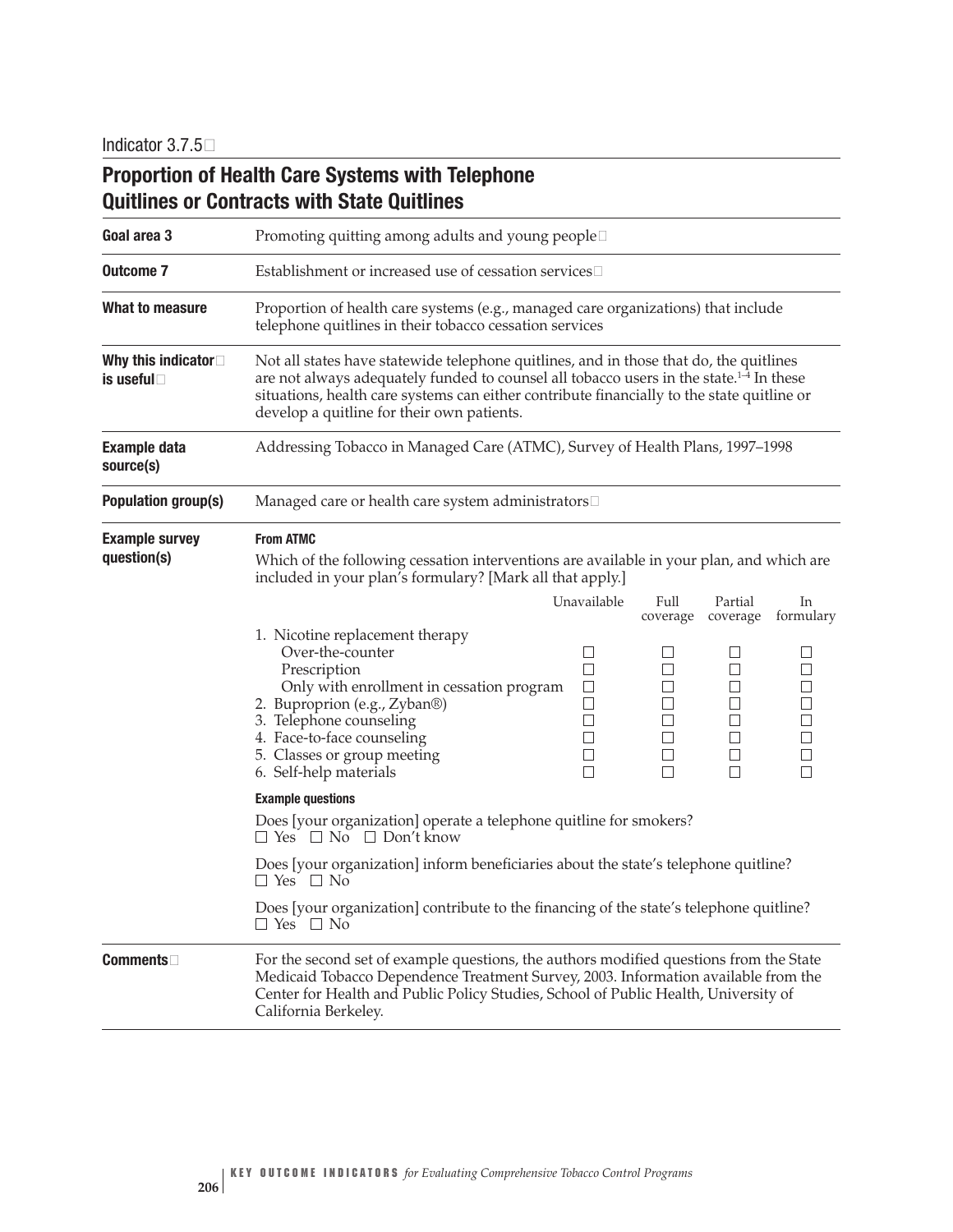## GOAL AREA 3

▶ Outcome 7



#### **References**

- 1. �Centers for Disease Control and Prevention. *Telephone quitlines: a resource for development, implementation, and evaluation.*  Atlanta, GA: Centers for Disease Control and Prevention; 2004.
- 2. �The Pacific Center on Health & Tobacco. *Linking a network: integrate quitlines with health care systems.* Portland, OR: The Pacific Center on Health & Tobacco; 2003. Available from: http://www.paccenter.org/pages/pub\_reports.htm. Accessed March 2005.
- 3. �Task Force on Community Preventive Services. The guide to community preventive services: tobacco use prevention and control. *American Journal of Preventive Medicine.* 2001;20(Suppl 2):1–88.
- 4. �Centers for Disease Control and Prevention. *Coverage for tobacco use cessation treatments.* Atlanta, GA: Centers for Disease Control and Prevention; 2004.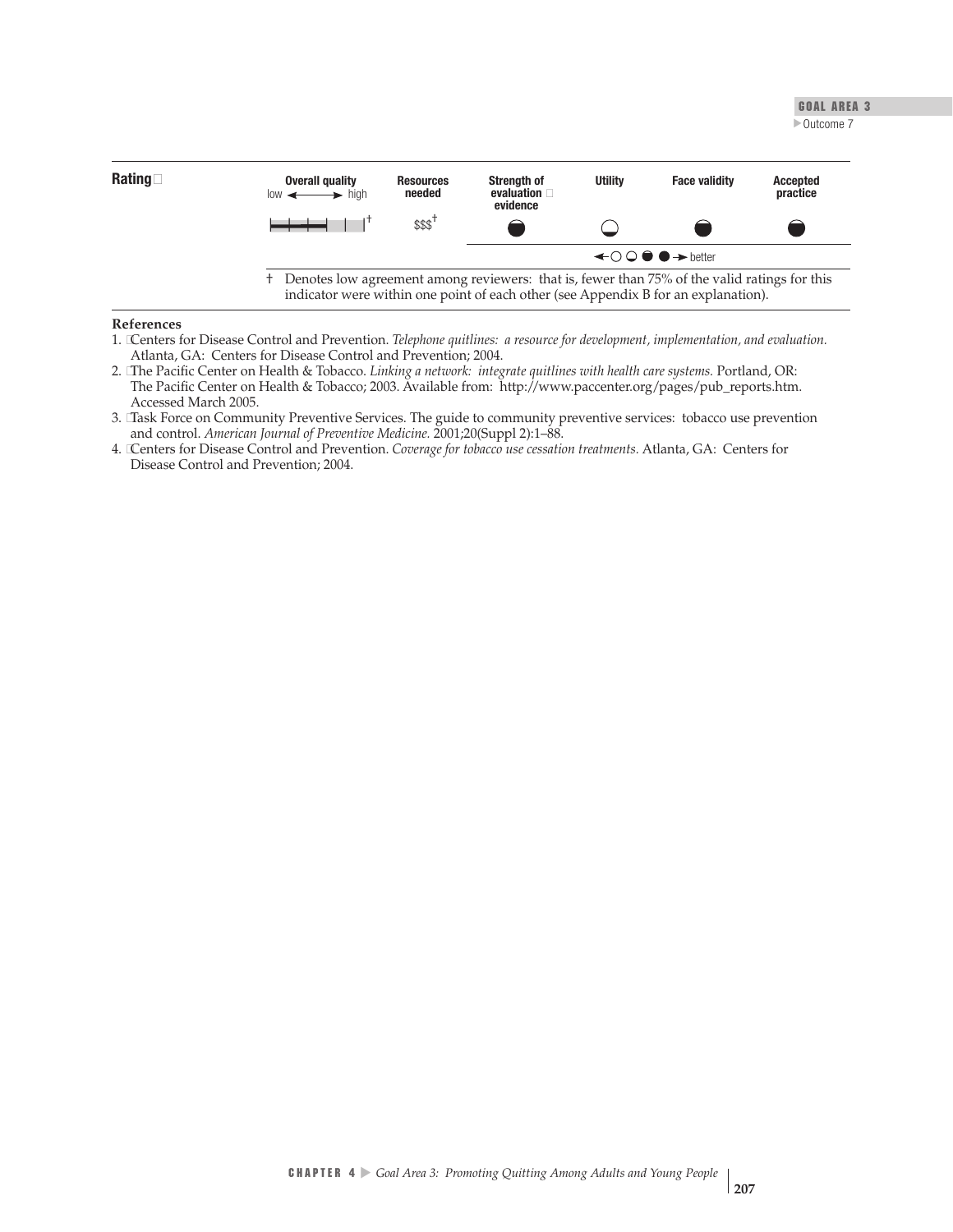| Goal area 3                                      | Promoting quitting among adults and young people                                                                                                                                                                                                                                                                                                                                                                                                                                                                                            |                            |                                                                                |                |                      |                             |  |  |  |
|--------------------------------------------------|---------------------------------------------------------------------------------------------------------------------------------------------------------------------------------------------------------------------------------------------------------------------------------------------------------------------------------------------------------------------------------------------------------------------------------------------------------------------------------------------------------------------------------------------|----------------------------|--------------------------------------------------------------------------------|----------------|----------------------|-----------------------------|--|--|--|
| <b>Outcome 7</b>                                 | Establishment or increased use of cessation services                                                                                                                                                                                                                                                                                                                                                                                                                                                                                        |                            |                                                                                |                |                      |                             |  |  |  |
| What to measure                                  | Proportion of worksites that support a tobacco cessation program for employees□                                                                                                                                                                                                                                                                                                                                                                                                                                                             |                            |                                                                                |                |                      |                             |  |  |  |
| Why this indicator $\square$<br>is useful $\Box$ | Like health care systems, employers can contribute financially to the state quitline in<br>order to ensure access to these services for their employees. <sup>1</sup> Employers can also set up<br>their own cessation programs, although the results to date from numerous worksite-<br>based cessation projects suggest either no impact or a small net effect. <sup>2</sup>                                                                                                                                                              |                            |                                                                                |                |                      |                             |  |  |  |
| <b>Example data</b><br>source(s)                 | Partnership for Prevention, Tobacco Survey: National Survey of Employer-sponsored<br>Health Plans, 2002<br>Information available at: http://www.mercerhr.com                                                                                                                                                                                                                                                                                                                                                                                |                            |                                                                                |                |                      |                             |  |  |  |
| <b>Population group(s)</b>                       | Employers                                                                                                                                                                                                                                                                                                                                                                                                                                                                                                                                   |                            |                                                                                |                |                      |                             |  |  |  |
| <b>Example survey</b>                            | From Partnership for Prevention, Tobacco Survey: National Survey of Employer-sponsored Health Plans                                                                                                                                                                                                                                                                                                                                                                                                                                         |                            |                                                                                |                |                      |                             |  |  |  |
|                                                  | service(s) are offered at the worksite/outside of the health plan?<br>Check all that apply<br>□ Individual counseling (face-to-face)<br>□ Group counseling (face-to-face)<br>$\Box$ Telephone counseling (including referrals to quitlines)<br>$\Box$ Self-help programs (such as brochures, videos, Internet support)<br>$\Box$ Cessation treatment as part of prenatal care<br>$\Box$ Prescription medications<br>$\Box$ Over-the-counter medications<br>$\Box$ Other (please specify)<br>$\Box$ No services covered<br>$\Box$ Don't know |                            | Which of the following tobacco/smoking cessation (tobacco/nicotine dependence) |                |                      |                             |  |  |  |
|                                                  | None                                                                                                                                                                                                                                                                                                                                                                                                                                                                                                                                        |                            |                                                                                |                |                      |                             |  |  |  |
|                                                  | <b>Overall quality</b><br>$\rightarrow$ high<br>$low \leftarrow$                                                                                                                                                                                                                                                                                                                                                                                                                                                                            | <b>Resources</b><br>needed | <b>Strength of</b><br>evaluation<br>evidence                                   | <b>Utility</b> | <b>Face validity</b> | <b>Accepted</b><br>practice |  |  |  |
| question(s)<br><b>Comments</b><br>Rating         |                                                                                                                                                                                                                                                                                                                                                                                                                                                                                                                                             | \$\$\$                     | $\bigcirc$                                                                     |                |                      |                             |  |  |  |

# **Proportion of Worksites with a Cessation Program or a Contract with a Quitline**�

**References**

1. �The Pacific Center on Health & Tobacco. *Comprehensive statewide tobacco cessation.* Portland, OR: The Pacific Center on Health & Tobacco; 2003. Available from: http://www.paccenter.org/pages/pub\_reports.htm. Accessed March 2005.

2. �U.S. Department of Health and Human Services. *Reducing tobacco use: a report of the Surgeon General.* Atlanta, GA: Centers for Disease Control and Prevention; 2000.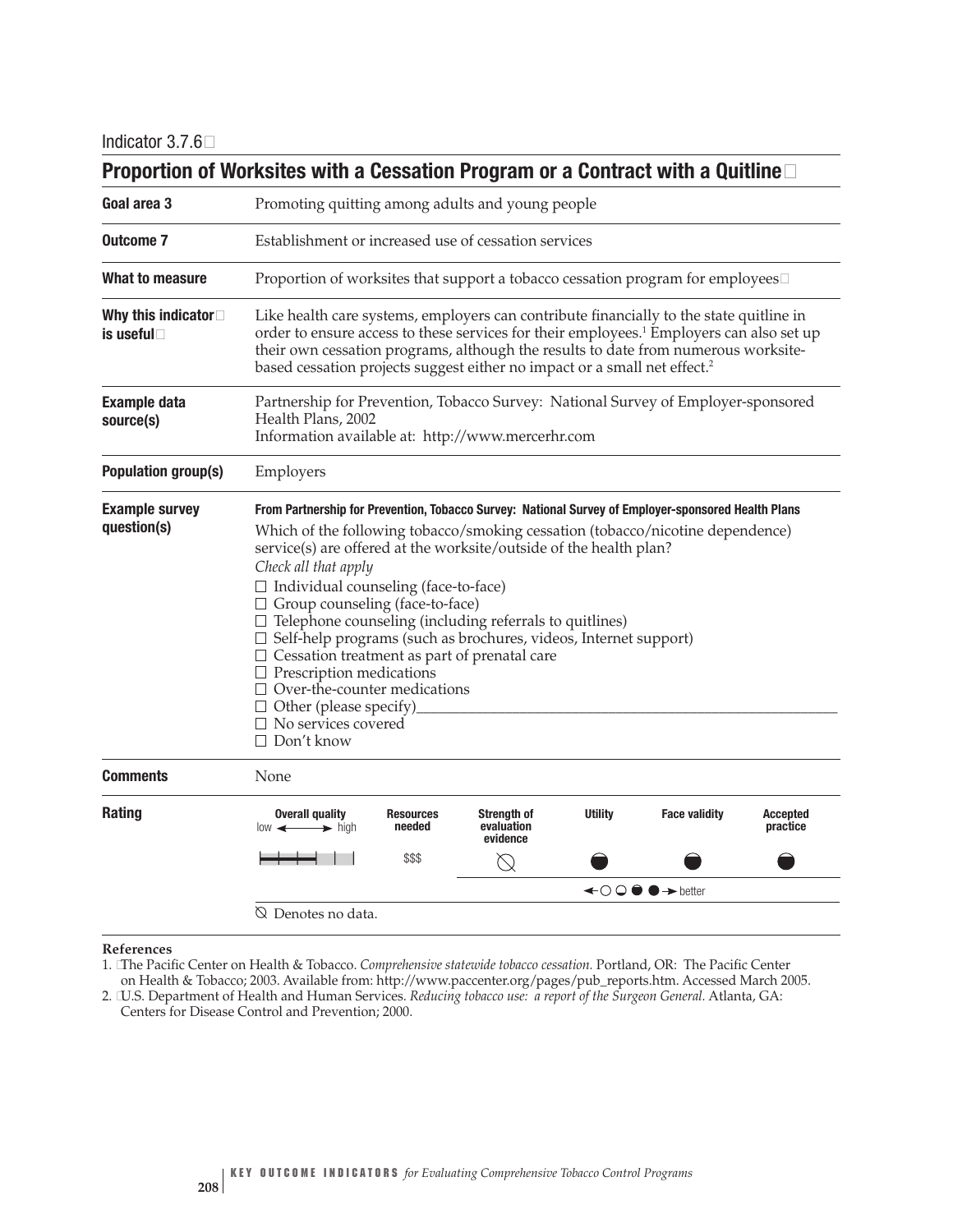## Outcome 8

## **Increased Awareness, Knowledge, Intention to Quit, and Support for Policies That Support Cessation**

Programs to encourage tobacco users to quit using tobacco start with activities to increase the number of smokers who intend to quit.<sup>1</sup> Increasing the number of smokers who intend to quit involves (1) providing tobacco users with the tools needed to quit successfully and (2) eliminating barriers to services that will help them to quit. Evidence shows that media campaigns increase tobacco cessation rates.<sup>1</sup> Evidence also shows that policies that encourage people to stop using tobacco (e.g., increasing the price of cigarettes or providing insurance coverage for cessation treatment) increase rates of successful cessation.<sup>1</sup>

Listed below are the indicators associated with this outcome:

- **► 3.8.1**<sup> $□$ </sup> Level of confirmed awareness of media campaign messages on the dangers of smoking and the benefits of cessation
- **→ 3.8.2**□ Level of receptivity to anti-tobacco media messages on the dangers of smoking and the benefits of cessation
- **► 3.8.3** $\Box$  Proportion of smokers who intend to quit
- **► 3.8.4 □** Proportion of smokers who intend to quit smoking by using proven cessation methods
- **► 3.8.5** □ Level of support for increasing excise tax on tobacco products
- **► 3.8.6** $□$  Proportion of smokers who are aware of the cessation services available to them
- **→ 3.8.7** Proportion of smokers who are aware of their insurance coverage for cessation treatment
- **► 3.8.8 □** Level of support for increasing insurance coverage for cessation treatment
- **3.8.9**NR Proportion of employers who are aware of the benefits of providing coverage for cessation treatment

## **Reference**

1. �Task Force on Community Preventive Services. The guide to community preventive services: tobacco use prevention and control. *American Journal of Preventive Medicine.* 2001;20(Suppl 2):1–88.

## **For Further Reading**

Commonwealth Department of Health and Aged Care. *Australia's National Tobacco Campaign: evaluation report volume one: every cigarette is doing you damage.* Canberra, Australia: Commonwealth Department of Health and Aged Care; 1999. Available from: http://www.health.gov.au/pubhlth/publicat/document/metadata/tobccamp. htm. Accessed March 2005.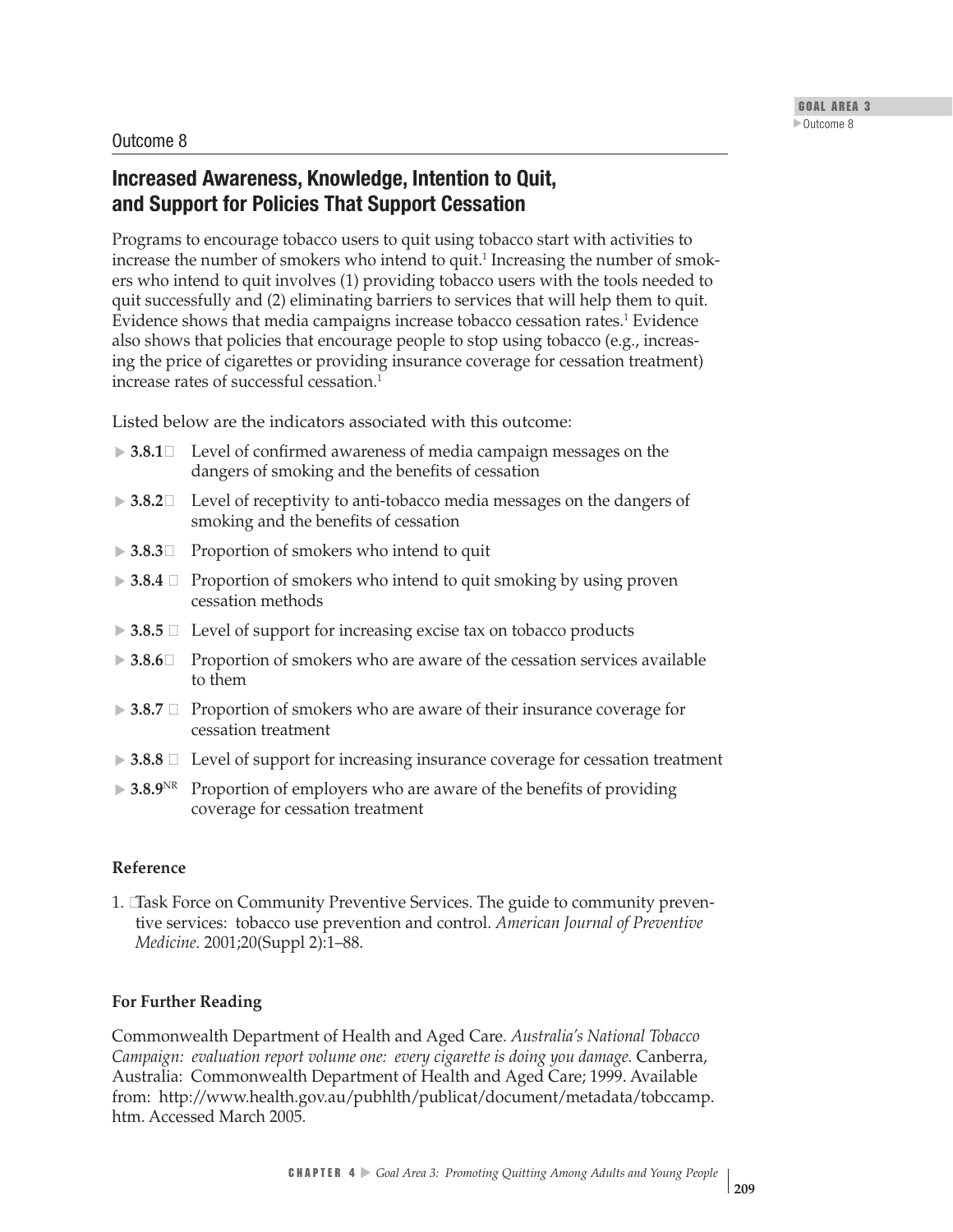Flay BR. Mass media and smoking cessation: a critical review. *American Journal of Public Health.* 1987;77(2):153–60.

Glantz SA, Begay ME. Tobacco industry campaign contributions are affecting tobacco control policymaking in California. *Journal of the American Medical Association.* 1994; 272(15):1176–82.

Halpern M, Warner K. Motivations for smoking cessation: a comparison of successful quitters and failures. *Journal of Substance Abuse.* 1993;5(3):247–56.

Haug NA, Stitzer ML, Svikis DS. Smoking during pregnancy and intention to quit: a profile of methadone-maintained women. *Nicotine and Tobacco Research.*  2001;3(4):333–9.

Heiser PF, Begay ME. The campaign to raise the tobacco tax in Massachusetts. *American Journal of Public Health.* 1997;87(6):968–73.

Hellman R, Cummings KM, Haughey BP, Zielezny MA, O'Shea RM. Predictors of attempting and succeeding at smoking cessation. *Health Education Research.* 1991;6(1):77–86.

National Cancer Institute. Population-based smoking cessation: proceedings of a conference on What Works to Influence Cessation in the General Population. *Smoking and Tobacco Control Monograph No. 12.* Bethesda, MD: National Cancer Institute; 2000. NIH Publication No. 00-4892.

Sussman S, Dent CW, Wang E, Cruz NT, Sanford D, Johnson CA. Participants and nonparticipants of a mass media self-help smoking cessation program. *Addictive Behaviors.* 1994;19(6):643–54.

Sussman S, Dent CW, Severson H, Burton D, Flay BR. Self-initiated quitting among adolescent smokers. *Preventive Medicine.* 1998;27(5 Pt 3):A19–28.

Wakefield M, Borland R. Saved by the bell: the role of telephone helpline services in the context of mass-media anti-smoking campaigns. *Tobacco Control.* 2000;9(2):117–9.

Zhu S, Rosbrook B, Anderson CM, Gilpin E, Sadler GPJ. The demographics of help-seeking for smoking cessation in California and the role of the California Smoker's Helpline. *Tobacco Control.* 1995;4(1):9–15.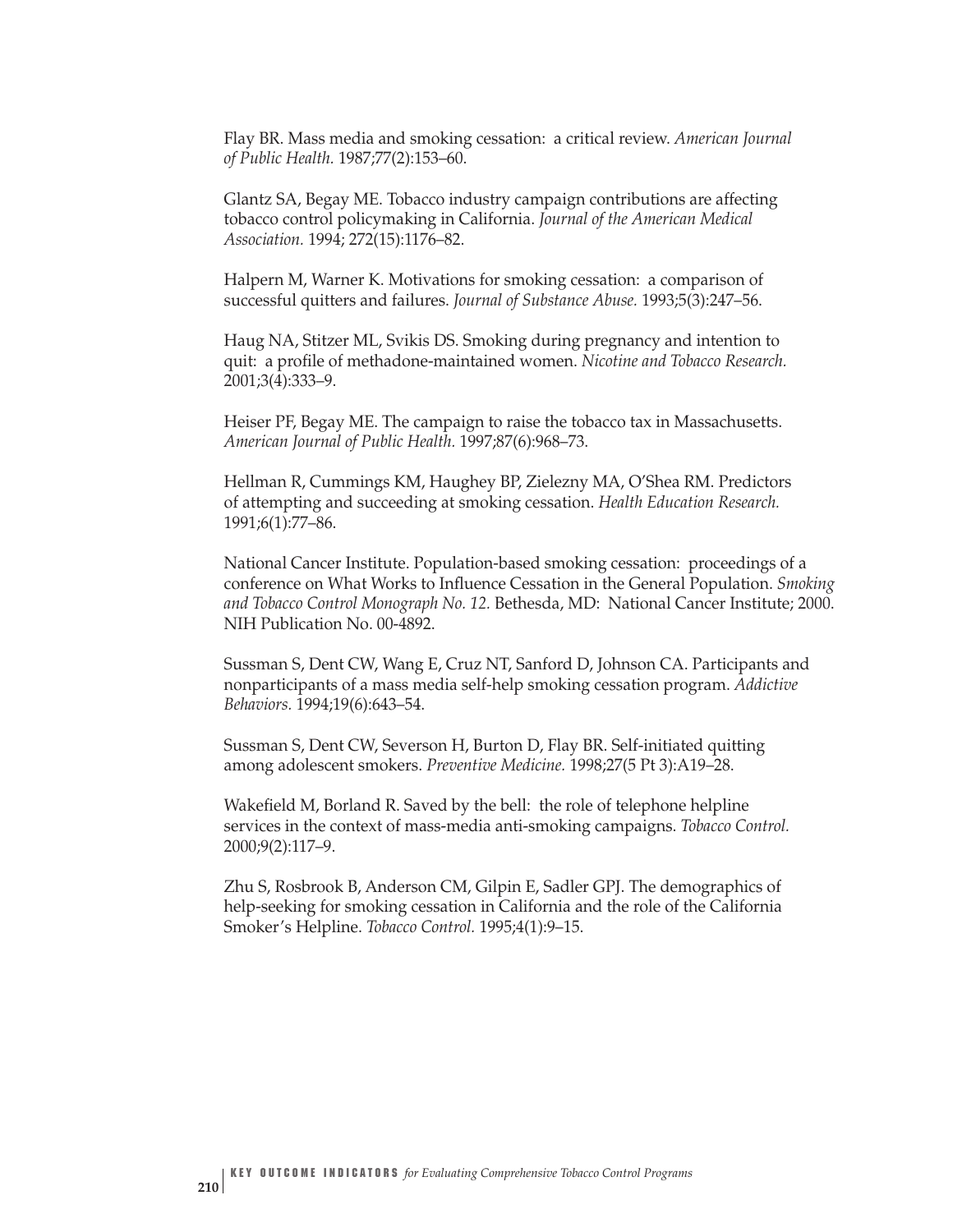Outcome 8

# **Increased Awareness, Knowledge, Intention to Quit, Support Support for Policies That Support Cessation and Support for Policies That Support Cessation**

| <b>Number</b>       | <b>Indicator</b>                                                                                                   | <b>Overall quality</b><br>Resources<br>$\blacktriangleright$ high<br>$low \leftarrow$ | extendance diverse | <b>CASE</b> | Face values | probation |  |
|---------------------|--------------------------------------------------------------------------------------------------------------------|---------------------------------------------------------------------------------------|--------------------|-------------|-------------|-----------|--|
| $3.8.1 \square$     | Level of confirmed awareness of media campaign messages<br>on the dangers of smoking and the benefits of cessation |                                                                                       | $ss^+$             |             |             |           |  |
| $3.8.2\square$      | Level of receptivity to anti-tobacco media messages on<br>the dangers of smoking and the benefits of cessation     |                                                                                       | $ss^+$             |             |             |           |  |
| $3.8.3\square$      | Proportion of smokers who intend to quit                                                                           |                                                                                       | \$ <sup>4</sup>    |             |             |           |  |
| $3.8.4 \square$     | Proportion of smokers who intend to quit smoking<br>by using proven cessation methods                              |                                                                                       | $$$ \$\$ $^1$      |             |             |           |  |
| $3.8.5\Box$         | Level of support for increasing excise tax on<br>tobacco products□                                                 |                                                                                       | $ss^+$             |             |             |           |  |
| $3.8.6 \square$     | Proportion of smokers who are aware of the cessation<br>services available to them□                                |                                                                                       | \$\$⊡              |             |             |           |  |
| $3.8.7 \square$     | Proportion of smokers who are aware of their insurance<br>coverage for cessation treatment□                        |                                                                                       | <b>\$\$\$</b>      |             |             |           |  |
| $3.8.8 \square$     | Level of support for increasing insurance coverage for<br>cessation treatment□                                     |                                                                                       | <b>\$\$\$</b>      | $\oslash$   |             |           |  |
| 3.8.9 <sup>NR</sup> | Proportion of employers who are aware of the benefits $\square$<br>of providing coverage for cessation treatment   |                                                                                       | $\bigcirc$         |             |             |           |  |

†�Denotes low agreement among reviewers: that is, fewer than 75% of the valid ratings for this indicator were within one point of each other (see Appendix B for an explanation).

 $\oslash$  Denotes no data. $\square$ 

 $N\mathbb{R}$  Denotes an indicator that is not rated (see Appendix B for an explanation). $\square$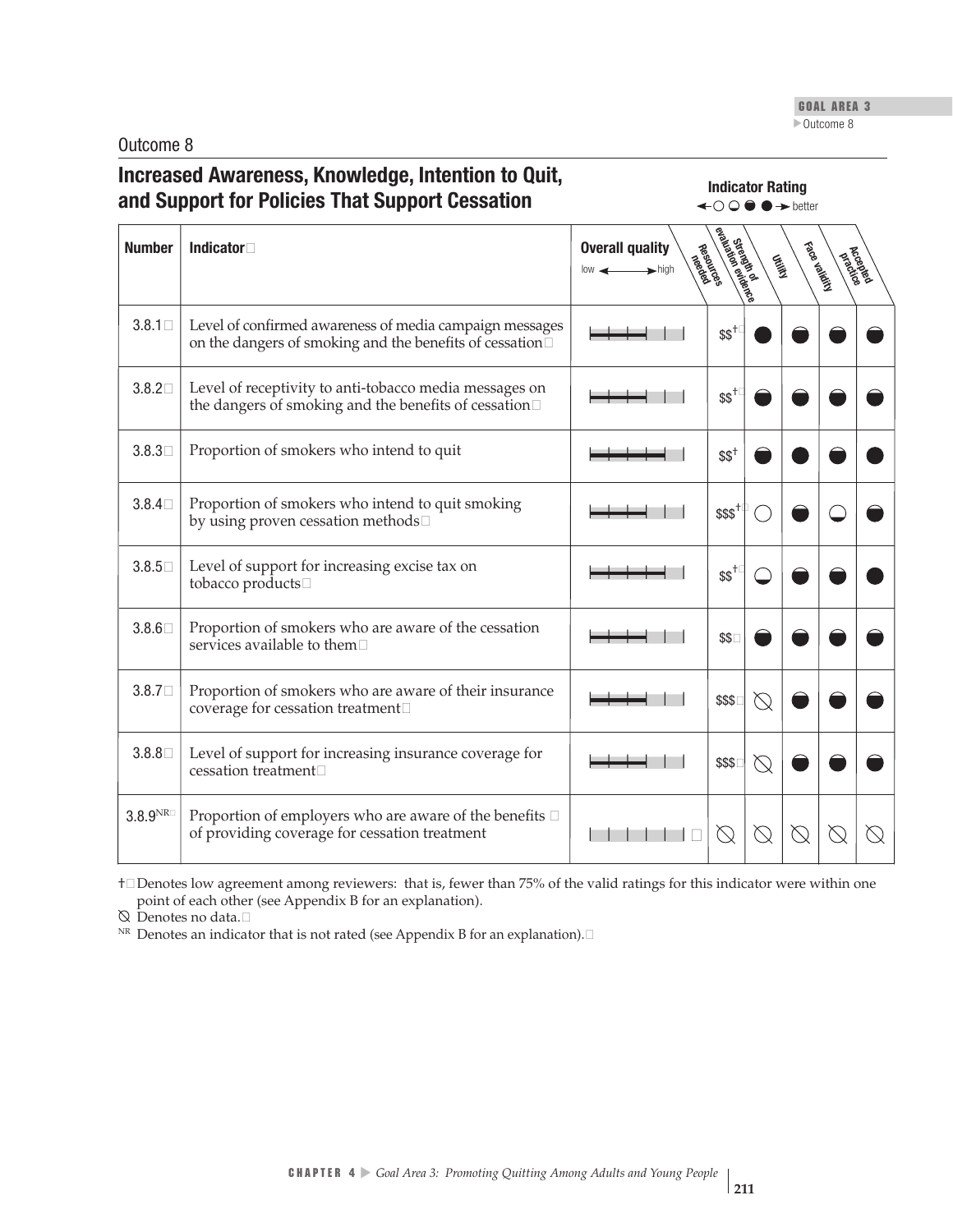Indicator  $3.8.1\Box$ 

# **Level of Confirmed Awareness of Media Campaign Messages on the Dangers of Smoking and the Benefits of Cessation**

| Goal area 3                                         | Promoting quitting among adults and young people□                                                                                                                                                                                                                                                         |  |  |  |  |
|-----------------------------------------------------|-----------------------------------------------------------------------------------------------------------------------------------------------------------------------------------------------------------------------------------------------------------------------------------------------------------|--|--|--|--|
| <b>Outcome 8</b>                                    | Increased awareness, knowledge, intention to quit, and support for policies that<br>support cessation                                                                                                                                                                                                     |  |  |  |  |
| What to measure                                     | Proportion of the target population that can accurately recall a media message about<br>the dangers of smoking and the benefits of cessation                                                                                                                                                              |  |  |  |  |
| Why this indicator $\square$<br>is useful $\square$ | Evaluators should measure exposure to media messages to confirm awareness of these<br>messages by asking respondents to provide specific information about the messages. <sup>1</sup><br>Evidence shows that mass media campaigns are effective in increasing tobacco-use<br>$c$ essation. <sup>1,2</sup> |  |  |  |  |
| <b>Example data</b><br>source(s)                    | Legacy Media Tracking Survey (LMTS), 2003<br>Information available at: http://tobacco.rti.org/data/lmts.cfm                                                                                                                                                                                               |  |  |  |  |
| <b>Population group(s)</b>                          | Young people less than 18 years of age                                                                                                                                                                                                                                                                    |  |  |  |  |
| <b>Example survey</b><br>question(s)                | <b>From LMTS</b><br>Have you recently seen an anti-smoking or anti-tobacco ad on TV that shows _<br>$\Box$ Yes $\Box$ Maybe, not sure $\Box$ No $\Box$ Refused to answer<br>What happens in this ad? (DO NOT READ RESPONSE CATEGORIES.)                                                                   |  |  |  |  |
|                                                     | What do you think the main message of this ad was?                                                                                                                                                                                                                                                        |  |  |  |  |
| <b>Comments</b>                                     | The example questions could also be asked of adults.                                                                                                                                                                                                                                                      |  |  |  |  |
|                                                     | Evaluators may want to categorize awareness of the medium (e.g., billboard, television,<br>or print) through which respondents learned of the message.                                                                                                                                                    |  |  |  |  |
|                                                     | Programs may want to evaluate confirmed awareness of an advertisement by respon-<br>dents' smoking status (current, former, or never) and addiction level (e.g., light,<br>moderate, or heavy) because awareness levels may differ significantly among groups<br>with different levels of addiction.      |  |  |  |  |
|                                                     | Evaluators should work closely with countermarketing campaign managers to<br>(1) develop a separate series of questions for each main media message and<br>(2) coordinate data collection with the timing of the media campaign.                                                                          |  |  |  |  |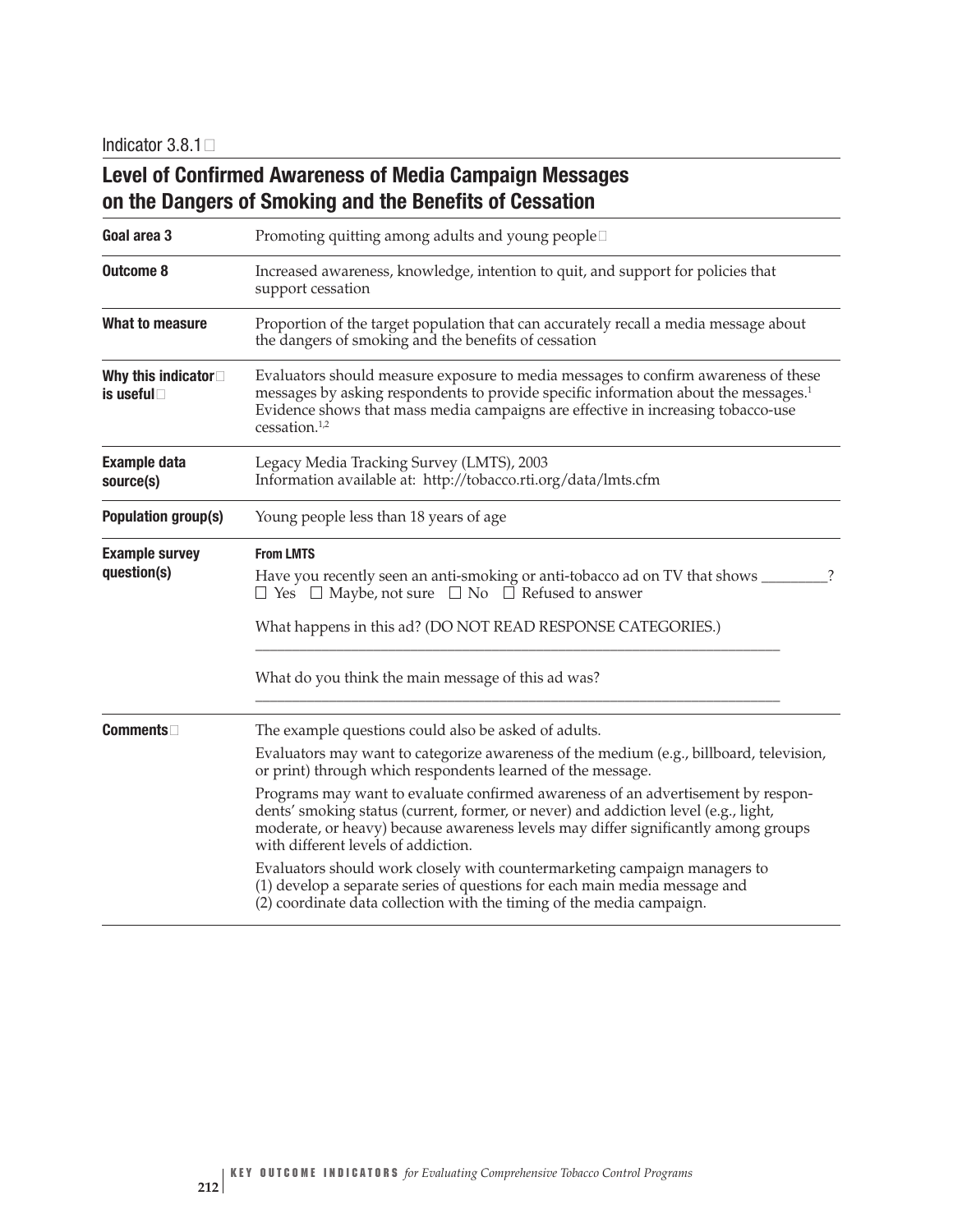# GOAL AREA 3

▶ Outcome 8



#### **References**

1. �Sly DF, Heald GR, Ray S. The Florida "truth" anti-tobacco media evaluation: design, first year results, and implications for planning future state media evaluations. *Tobacco Control.* 2001;10(1):9–15.

<sup>2.</sup> Task Force on Community Preventive Services. The guide to community preventive services: tobacco use prevention and control. *American Journal of Preventive Medicine.* 2001;20(Suppl 2):1–88.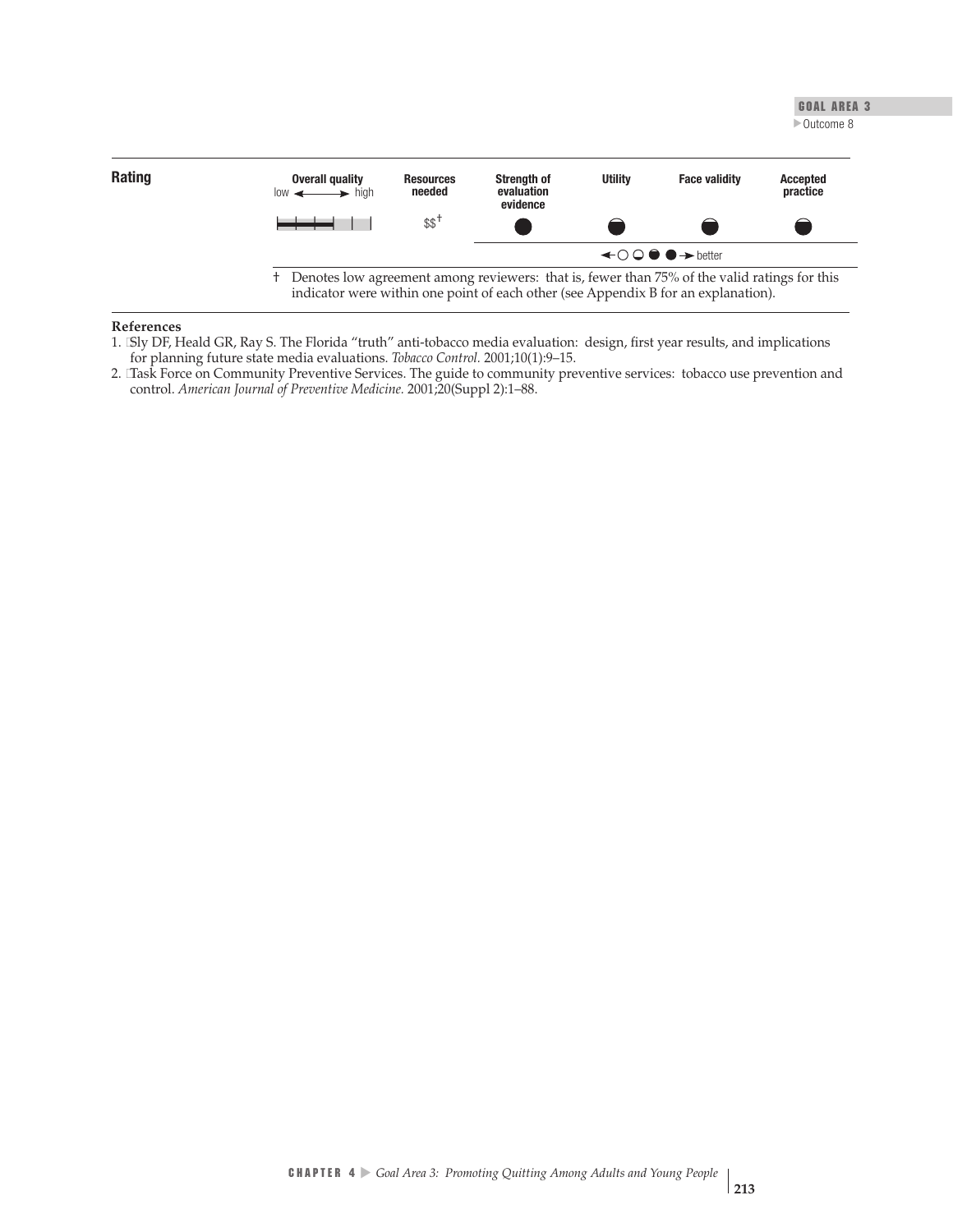# **Level of Receptivity to Anti-tobacco Media Messages on the Dangers of Smoking and the Benefits of Cessation**

| Goal area 3                                         | Promoting quitting among adults and young people□                                                                                                                                                                                                                                                                                                                                                                                                                                                                                                                                                                                 |                                                                                                                                                                                                                                                                                                                                                                                                                                             |                                                     |                |                                                             |                      |  |
|-----------------------------------------------------|-----------------------------------------------------------------------------------------------------------------------------------------------------------------------------------------------------------------------------------------------------------------------------------------------------------------------------------------------------------------------------------------------------------------------------------------------------------------------------------------------------------------------------------------------------------------------------------------------------------------------------------|---------------------------------------------------------------------------------------------------------------------------------------------------------------------------------------------------------------------------------------------------------------------------------------------------------------------------------------------------------------------------------------------------------------------------------------------|-----------------------------------------------------|----------------|-------------------------------------------------------------|----------------------|--|
| <b>Outcome 8</b>                                    | Increased awareness, knowledge, intention to quit, and support for policies that<br>support cessation                                                                                                                                                                                                                                                                                                                                                                                                                                                                                                                             |                                                                                                                                                                                                                                                                                                                                                                                                                                             |                                                     |                |                                                             |                      |  |
| What to measure                                     |                                                                                                                                                                                                                                                                                                                                                                                                                                                                                                                                                                                                                                   | Level of receptivity to media messages by the intended audience. Receptivity is<br>generally defined as the extent to which people are willing to listen to a persuasive<br>message. In tobacco control evaluation, however, the definition is narrower;<br>receptivity is the extent to which people believe that the message was convincing,<br>made them think about their behavior, and stimulated discussion with others. <sup>1</sup> |                                                     |                |                                                             |                      |  |
| Why this indicator $\square$<br>is useful $\square$ |                                                                                                                                                                                                                                                                                                                                                                                                                                                                                                                                                                                                                                   | Message awareness is necessary but not sufficient to change the knowledge, attitudes,<br>and intentions of young people and adults. Media campaigns are effective only if their<br>messages reach and resonate with the intended audience. A well-received message helps<br>ensure campaign effectiveness. <sup>2-5</sup>                                                                                                                   |                                                     |                |                                                             |                      |  |
| <b>Example data</b><br>source(s)                    | Legacy Media Tracking Survey (LMTS), 2003<br>Information available at: http://tobacco.rti.org/data/lmts.cfm                                                                                                                                                                                                                                                                                                                                                                                                                                                                                                                       |                                                                                                                                                                                                                                                                                                                                                                                                                                             |                                                     |                |                                                             |                      |  |
| <b>Population group(s)</b>                          | Young people less than 18 years of age□                                                                                                                                                                                                                                                                                                                                                                                                                                                                                                                                                                                           |                                                                                                                                                                                                                                                                                                                                                                                                                                             |                                                     |                |                                                             |                      |  |
| <b>Example survey</b><br>question(s)                | <b>From LMTS</b><br>Tell me how much you agree or disagree with the following statement: This ad is<br>convincing. Would you say you:<br>$\Box$ Strongly agree $\Box$ Agree<br>$\Box$ No opinion<br>Would you say the ad gave you good reasons not to smoke?<br>$\Box$ Yes $\Box$ No $\Box$ Don't know $\Box$ Refused<br>Did you talk to your friends about this ad?<br>$\Box$ Yes $\Box$ No $\Box$ Don't know $\Box$ Refused                                                                                                                                                                                                     |                                                                                                                                                                                                                                                                                                                                                                                                                                             | $\Box$ Disagree<br>$\Box$ Don't know $\Box$ Refused |                | $\Box$ Strongly disagree                                    |                      |  |
| <b>Comments</b>                                     | The example questions could also be asked of adults.<br>Evaluators may want to assess the public's level of receptivity to anti-tobacco media<br>campaigns that address (1) smoking during pregnancy and (2) telephone quitlines and<br>other quitting strategies.<br>Evaluators may want to assess media message receptivity by communication medium<br>(e.g., television, print, or radio).<br>Evaluators should work closely with countermarketing campaign managers to<br>(1) develop a separate series of questions for each main media message and<br>(2) coordinate data collection with the timing of the media campaign. |                                                                                                                                                                                                                                                                                                                                                                                                                                             |                                                     |                |                                                             |                      |  |
| Rating $\Box$                                       | <b>Overall quality</b><br>$low \leftarrow \rightarrow high$                                                                                                                                                                                                                                                                                                                                                                                                                                                                                                                                                                       | <b>Resources</b><br>needed                                                                                                                                                                                                                                                                                                                                                                                                                  | Strength of<br>evaluation $\square$<br>evidence     | <b>Utility</b> | <b>Face validity</b>                                        | Accepted<br>practice |  |
|                                                     |                                                                                                                                                                                                                                                                                                                                                                                                                                                                                                                                                                                                                                   | $\mathfrak{s}\mathfrak{s}^+$                                                                                                                                                                                                                                                                                                                                                                                                                |                                                     |                |                                                             |                      |  |
|                                                     |                                                                                                                                                                                                                                                                                                                                                                                                                                                                                                                                                                                                                                   |                                                                                                                                                                                                                                                                                                                                                                                                                                             |                                                     |                | $\leftarrow$ $\circ$ $\circ$ $\bullet$ $\rightarrow$ better |                      |  |

† Denotes low agreement among reviewers: that is, fewer than 75% of the valid ratings for this indicator were within one point of each other (see Appendix B for an explanation).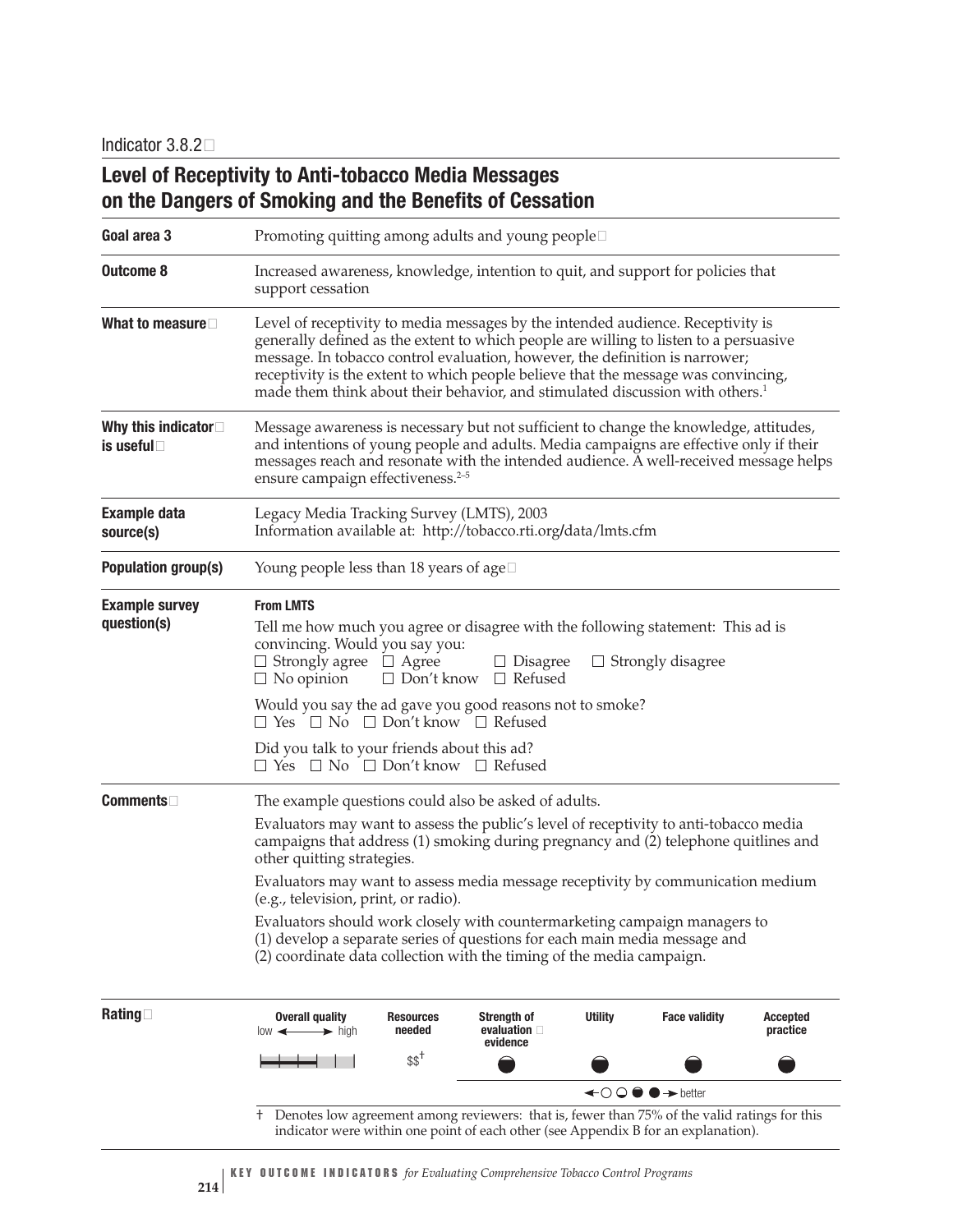#### **References**

- 1. �Sly DF, Heald GR, Ray S. The Florida "truth" anti-tobacco media evaluation: design, first year results, and implications for planning future state media evaluations. *Tobacco Control.* 2001;10(1):9–15.
- 2. �McGuire WJ. Public communication as a strategy for inducing health-promoting behavioral change. *Preventive Medicine.*  1984;13(3):299–319.
- 3. �Kotler P, Armstrong G. *Principles of marketing,* 9th ed. Upper Saddle River, NJ: Prentice-Hall; 2001.
- 4. �Carter WB. Health behavior as a rational process: theory of reasoned action and multiattribute utility theory. In: Glanz K, Lewis F, Rimer B, editors. *Health behavior and health education: theory, research, and practice.* San Francisco, CA: Jossey-Bass; 1990. pp. 63–91.
- 5. �Maibach E, Parrott RL, editors. *Designing health messages: approaches from communication theory and public health practice.* Thousand Oaks, CA: Sage; 1995.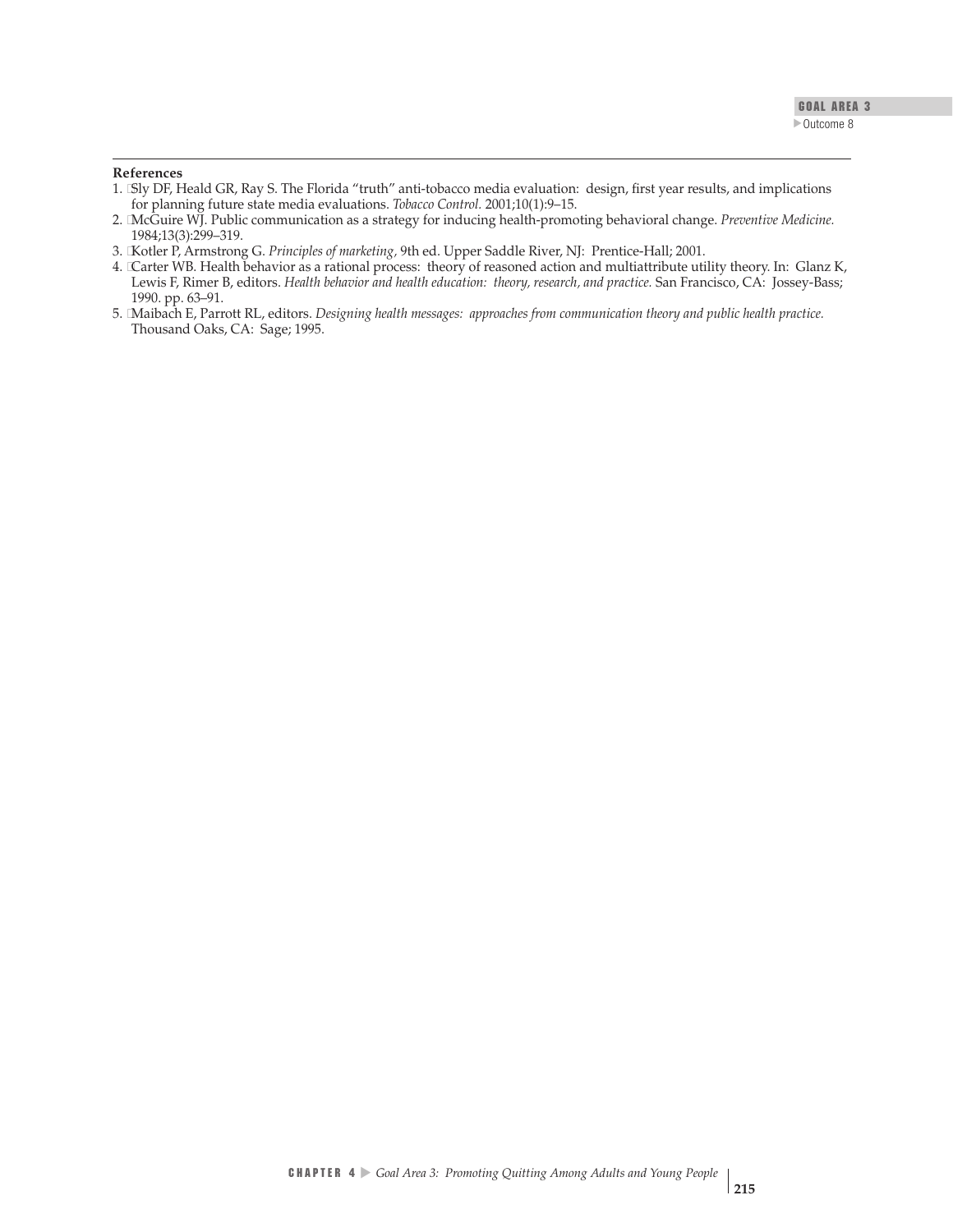| <b>Proportion of Smokers Who Intend to Quit</b> |                                                                                                                                                                                                                            |                                                                                                                                           |                                                 |                |                                                                   |                      |  |
|-------------------------------------------------|----------------------------------------------------------------------------------------------------------------------------------------------------------------------------------------------------------------------------|-------------------------------------------------------------------------------------------------------------------------------------------|-------------------------------------------------|----------------|-------------------------------------------------------------------|----------------------|--|
| Goal area 3                                     | Promoting quitting among adults and young people□                                                                                                                                                                          |                                                                                                                                           |                                                 |                |                                                                   |                      |  |
| <b>Outcome 8</b>                                | Increased awareness, knowledge, intention to quit, and support for policies that<br>support cessation                                                                                                                      |                                                                                                                                           |                                                 |                |                                                                   |                      |  |
| <b>What to measure</b>                          | Proportion of smokers who are seriously considering stopping smoking□                                                                                                                                                      |                                                                                                                                           |                                                 |                |                                                                   |                      |  |
| Why this indicator<br>is useful                 | Evidence shows that intention to quit using tobacco is a strong predictor of actual<br>quit attempts. <sup>1,2</sup>                                                                                                       |                                                                                                                                           |                                                 |                |                                                                   |                      |  |
| <b>Example data</b><br>source(s)                |                                                                                                                                                                                                                            | Adult Tobacco Survey (ATS): CDC Recommended Questions: Core, 2003□<br>Youth Tobacco Survey (YTS): CDC Recommended Questions: Core, 2004 □ |                                                 |                |                                                                   |                      |  |
| Population group(s) $\Box$                      | Smokers 18 years of age or older $\square$<br>▶<br>Smokers aged less than 18 years $\Box$                                                                                                                                  |                                                                                                                                           |                                                 |                |                                                                   |                      |  |
| <b>Example survey</b><br>question(s)            | <b>From ATS</b><br>Are you seriously considering stopping smoking within the next 6 months?<br>$\Box$ Yes $\Box$ No $\Box$ Don't know/Not sure $\Box$ Refused<br>Are you planning to stop smoking within the next 30 days? |                                                                                                                                           |                                                 |                |                                                                   |                      |  |
|                                                 | $\Box$ Yes $\Box$ No $\Box$ Don't know/Not sure $\Box$ Refused<br><b>From YTS</b><br>Do you want to stop smoking cigarettes?<br>$\Box$ I do not smoke now $\Box$ Yes $\Box$ No                                             |                                                                                                                                           |                                                 |                |                                                                   |                      |  |
| <b>Comments</b>                                 | None                                                                                                                                                                                                                       |                                                                                                                                           |                                                 |                |                                                                   |                      |  |
| Rating $\Box$                                   | <b>Overall quality</b><br>$low \leftarrow \rightarrow high$                                                                                                                                                                | <b>Resources</b><br>needed                                                                                                                | Strength of<br>evaluation $\square$<br>evidence | <b>Utility</b> | <b>Face validity</b>                                              | Accepted<br>practice |  |
|                                                 |                                                                                                                                                                                                                            | $\frac{1}{2}$                                                                                                                             |                                                 |                | $\leftarrow \bigcirc \bigcirc \bullet \bullet \rightarrow$ better |                      |  |
|                                                 | Denotes low agreement among reviewers: that is, fewer than 75% of the valid ratings for this<br>ŧ.<br>indicator were within one point of each other (see Appendix B for an explanation).                                   |                                                                                                                                           |                                                 |                |                                                                   |                      |  |

#### **References**

1. �U.S. Department of Health and Human Services. *Reducing tobacco use: a report of the Surgeon General.* Atlanta, GA: Centers for Disease Control and Prevention; 2000.

2. �Hellman R, Cummings KM, Haughey BP, Zielezny MA, O'Shea RM. Predictors of attempting and succeeding at smoking cessation. *Health Education Research.* 1991;6(1):77–86.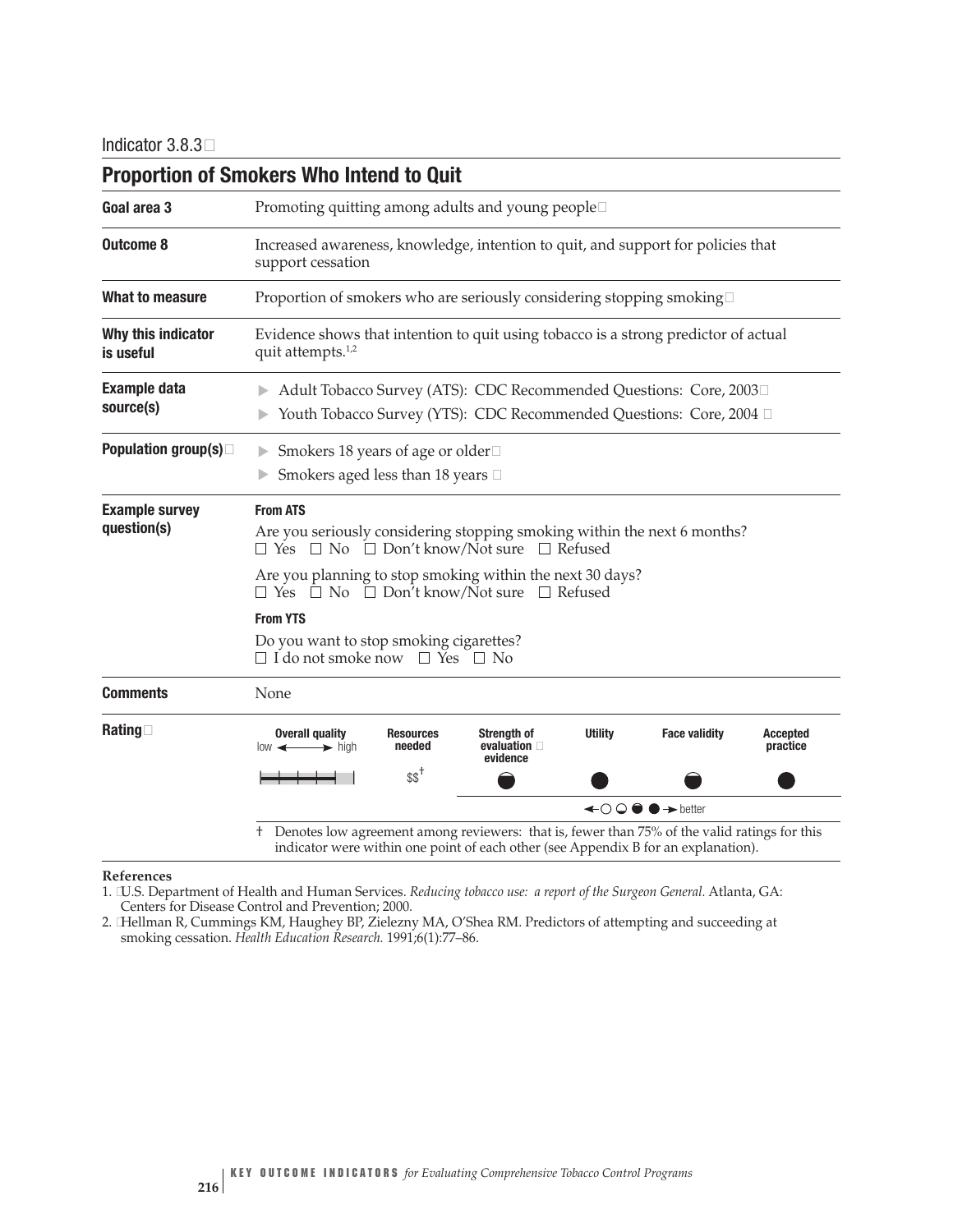# **Proportion of Smokers Who Intend to Quit Smoking by Using Proven Cessation Methods**

| Goal area 3                                         | Promoting quitting among adults and young people□                                                                                                                                                                                                                                                                                                                       |                                          |                                                 |                                                 |                                                                                                                                                                                    |                      |  |  |
|-----------------------------------------------------|-------------------------------------------------------------------------------------------------------------------------------------------------------------------------------------------------------------------------------------------------------------------------------------------------------------------------------------------------------------------------|------------------------------------------|-------------------------------------------------|-------------------------------------------------|------------------------------------------------------------------------------------------------------------------------------------------------------------------------------------|----------------------|--|--|
| <b>Outcome 8</b>                                    | Increased awareness, knowledge, intention to quit, and support for policies that<br>support cessation                                                                                                                                                                                                                                                                   |                                          |                                                 |                                                 |                                                                                                                                                                                    |                      |  |  |
| What to measure                                     | Proportion of smokers who report that they intend to quit smoking using proven<br>cessation methods (FDA-approved pharmacotherapies, in-person individual<br>counseling, counseling from telephone quitlines, or stop-smoking classes)                                                                                                                                  |                                          |                                                 |                                                 |                                                                                                                                                                                    |                      |  |  |
| Why this indicator $\square$<br>is useful $\square$ | Approximately 46% of smokers attempt to quit each year in the United States, but only<br>about 5% of those attempting to quit are still abstinent 1 year later. <sup>1</sup> The use of proven<br>cessation strategies—such as FDA-approved pharmacotherapies, counseling, and tele-<br>phone quitlines—improves the chances of a successful quit attempt. <sup>1</sup> |                                          |                                                 |                                                 |                                                                                                                                                                                    |                      |  |  |
| <b>Example data</b><br>source(s)                    |                                                                                                                                                                                                                                                                                                                                                                         | No commonly used data sources were found |                                                 |                                                 |                                                                                                                                                                                    |                      |  |  |
| Population group(s) $\Box$                          | Smokers 18 years of age or older□<br>▶                                                                                                                                                                                                                                                                                                                                  |                                          |                                                 |                                                 |                                                                                                                                                                                    |                      |  |  |
|                                                     | Smokers aged less than 18 years□                                                                                                                                                                                                                                                                                                                                        |                                          |                                                 |                                                 |                                                                                                                                                                                    |                      |  |  |
| <b>Example survey</b><br>question(s)                | Do you intend to quit smoking in the next 30 days?<br>$\Box$ Yes $\Box$ No $\Box$ Don't know/Not sure $\Box$ Refused to answer                                                                                                                                                                                                                                          |                                          |                                                 |                                                 |                                                                                                                                                                                    |                      |  |  |
|                                                     | If yes to above, then ask:<br>Which of the following cessation methods do you intend to use?<br>$\Box$ Call a quitline<br>$\Box$ See a physician $\Box$<br>$\Box$ Join a cessation program<br>$\square$ Use a nicotine patch, gum, nasal<br>spray, inhaler, lozenge, or tablet                                                                                          |                                          |                                                 | $\Box$ Other methods<br>$\Box$ Quit on your own | $\Box$ Use a prescription pill, such as Zyban,<br>Buproprion, or Wellbutrin<br>$\Box$ Quit with a friend, relative, or acquaintance                                                |                      |  |  |
| <b>Comments</b>                                     | The authors created these example questions. They are not in any commonly used<br>data source.                                                                                                                                                                                                                                                                          |                                          |                                                 |                                                 |                                                                                                                                                                                    |                      |  |  |
|                                                     | Evaluators may want to assess smokers' intention to quit by respondents' tobacco use<br>(current, former, or never) and addiction level (e.g., light, moderate, or heavy) because<br>awareness levels may differ significantly among groups with different levels of addiction.<br>Addiction levels are often inversely related to strength of intention to quit.       |                                          |                                                 |                                                 |                                                                                                                                                                                    |                      |  |  |
| Rating $\square$                                    | <b>Overall quality</b><br>$low \leftarrow$<br>$\rightarrow$ high                                                                                                                                                                                                                                                                                                        | <b>Resources</b><br>needed               | Strength of<br>evaluation $\square$<br>evidence | Utility                                         | <b>Face validity</b>                                                                                                                                                               | Accepted<br>practice |  |  |
|                                                     |                                                                                                                                                                                                                                                                                                                                                                         | $$$ \$\$ $^+$                            |                                                 |                                                 |                                                                                                                                                                                    |                      |  |  |
|                                                     |                                                                                                                                                                                                                                                                                                                                                                         |                                          |                                                 |                                                 | $\leftarrow$ $\circ$ $\circ$ $\bullet$ $\rightarrow$ better                                                                                                                        |                      |  |  |
|                                                     | t.                                                                                                                                                                                                                                                                                                                                                                      |                                          |                                                 |                                                 | Denotes low agreement among reviewers: that is, fewer than 75% of the valid ratings for this<br>indicator were within one point of each other (see Appendix B for an explanation). |                      |  |  |

**Reference**

<sup>1.</sup> �Fiore MC, Bailey WC, Cohen SJ, Dorfman SF, Goldstein MG, Gritz EG, Heyman RB, Jaén CR, Kottke TE, Lando HA, Mecklenburg RE, Mullen PD, Nett LM, Robinson L, Stitzer ML, Tommasello AC, Villejo L, Wewers ME. *Treating tobacco use and dependence: clinical practice guideline.* Rockville, MD: U.S. Department of Health and Human Services; 2000.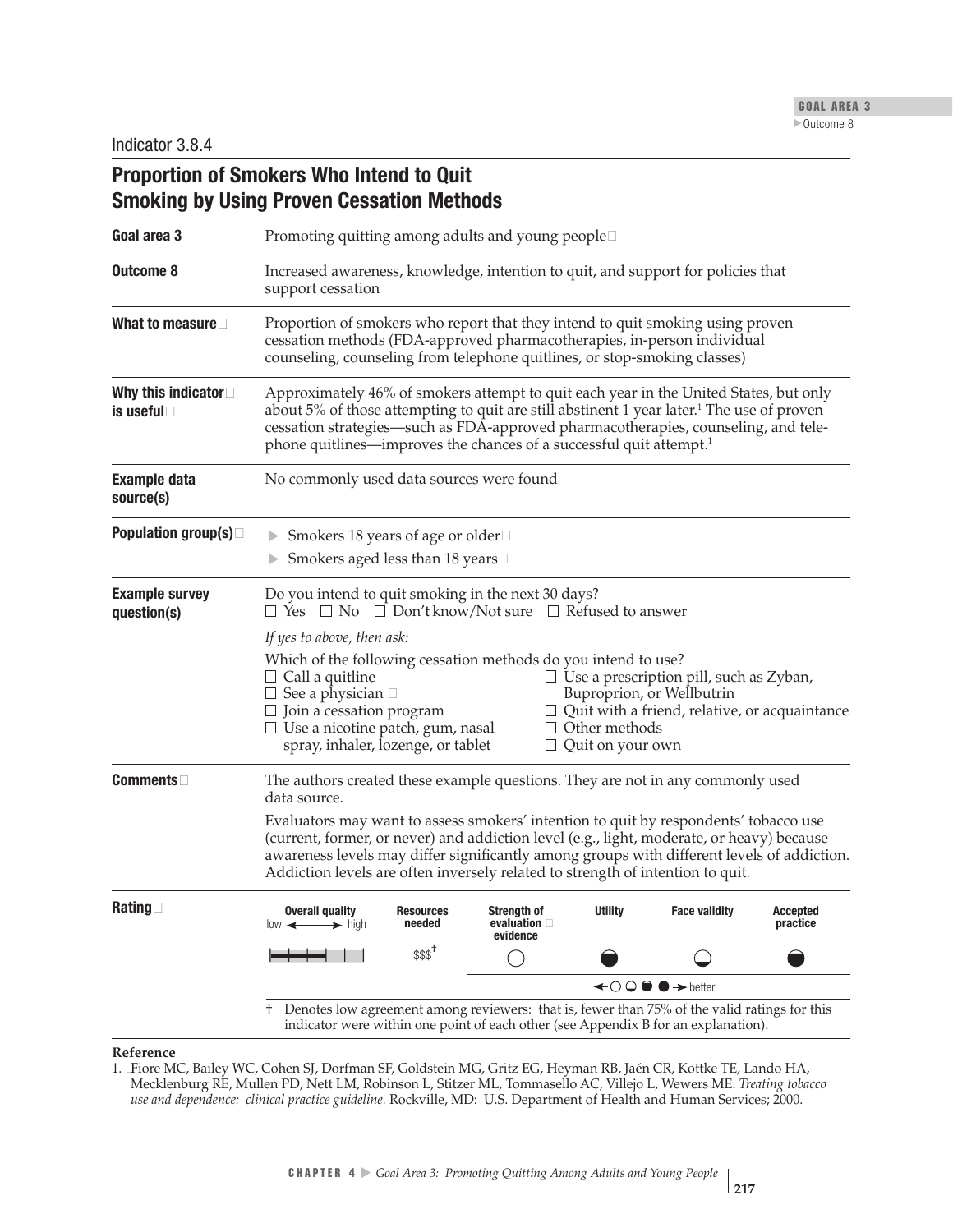| Level of Support for Increasing Excise Tax on Tobacco Products□ |                                                                                                                                                                                                                                                                                                                                                                                                                                                                                            |                                                                                                                                                                                                                                                                                                                                                                                        |                                                                                                                                                                                    |                                                                        |                                                                   |                             |  |
|-----------------------------------------------------------------|--------------------------------------------------------------------------------------------------------------------------------------------------------------------------------------------------------------------------------------------------------------------------------------------------------------------------------------------------------------------------------------------------------------------------------------------------------------------------------------------|----------------------------------------------------------------------------------------------------------------------------------------------------------------------------------------------------------------------------------------------------------------------------------------------------------------------------------------------------------------------------------------|------------------------------------------------------------------------------------------------------------------------------------------------------------------------------------|------------------------------------------------------------------------|-------------------------------------------------------------------|-----------------------------|--|
| Goal area 3                                                     | Promoting quitting among adults and young people                                                                                                                                                                                                                                                                                                                                                                                                                                           |                                                                                                                                                                                                                                                                                                                                                                                        |                                                                                                                                                                                    |                                                                        |                                                                   |                             |  |
| <b>Outcome 8</b>                                                | Increased awareness, knowledge, intention to quit, and support for policies that<br>support cessation                                                                                                                                                                                                                                                                                                                                                                                      |                                                                                                                                                                                                                                                                                                                                                                                        |                                                                                                                                                                                    |                                                                        |                                                                   |                             |  |
| What to measure                                                 | Proportion of the population that supports an increase in excise tax on cigarettes and the<br>amount of tax increase they support                                                                                                                                                                                                                                                                                                                                                          |                                                                                                                                                                                                                                                                                                                                                                                        |                                                                                                                                                                                    |                                                                        |                                                                   |                             |  |
| Why this indicator $\square$<br>is useful $\Box$                | tax increase. <sup>5</sup>                                                                                                                                                                                                                                                                                                                                                                                                                                                                 | Public opinion is a major determinant of the feasibility of enacting an excise tax increase<br>on tobacco products. Tobacco policies are unlikely to be adopted without support among<br>business owners, policy makers, and the general public. <sup>1-4</sup> Measuring policy makers'<br>support for a tax increase will also assess their willingness to support legislation for a |                                                                                                                                                                                    |                                                                        |                                                                   |                             |  |
| <b>Example data</b><br>source(s)                                | Adult Tobacco Survey (ATS): CDC Recommended Questions: Supplemental Section F:<br>Policy Issues, 2003                                                                                                                                                                                                                                                                                                                                                                                      |                                                                                                                                                                                                                                                                                                                                                                                        |                                                                                                                                                                                    |                                                                        |                                                                   |                             |  |
| <b>Population group(s)</b>                                      | Adults aged 18 years or older□                                                                                                                                                                                                                                                                                                                                                                                                                                                             |                                                                                                                                                                                                                                                                                                                                                                                        |                                                                                                                                                                                    |                                                                        |                                                                   |                             |  |
| <b>Example survey</b><br>question(s)                            | <b>From ATS</b><br>How much additional tax on a pack of cigarettes would you be willing to support<br>if some or all the money raised was used to support tobacco control programs?<br>$\Box$ More than two dollars a pack<br>$\Box$ Two dollars a pack<br>$\Box$ One dollar a pack<br>$\Box$ Fifty to ninety-nine cents a pack                                                                                                                                                            |                                                                                                                                                                                                                                                                                                                                                                                        |                                                                                                                                                                                    | $\Box$ No tax increase<br>$\Box$ Don't know/Not sure<br>$\Box$ Refused | $\Box$ Less than fifty cents a pack                               |                             |  |
| $Comments$                                                      | The example question could be asked of decision makers or opinion leaders.<br>Evaluators may want to analyze the level of support for increasing an excise tax on $\Box$<br>tobacco products according to the smoking status of the respondent.□<br>To gather more complete data on tobacco use, evaluators can also ask questions about $\Box$<br>the use of other tobacco products such as spit tobacco (smokeless), bidis, small cigars, $\Box$<br>and loose tobacco (roll-your-own). □ |                                                                                                                                                                                                                                                                                                                                                                                        |                                                                                                                                                                                    |                                                                        |                                                                   |                             |  |
| Rating $\Box$                                                   | <b>Overall quality</b><br>$\rightarrow$ high<br>$low \leftarrow$                                                                                                                                                                                                                                                                                                                                                                                                                           | <b>Resources</b><br>needed                                                                                                                                                                                                                                                                                                                                                             | Strength of<br>evaluation $\square$<br>evidence                                                                                                                                    | <b>Utility</b>                                                         | <b>Face validity</b>                                              | <b>Accepted</b><br>practice |  |
|                                                                 |                                                                                                                                                                                                                                                                                                                                                                                                                                                                                            | $ss^+$                                                                                                                                                                                                                                                                                                                                                                                 |                                                                                                                                                                                    |                                                                        |                                                                   |                             |  |
|                                                                 |                                                                                                                                                                                                                                                                                                                                                                                                                                                                                            |                                                                                                                                                                                                                                                                                                                                                                                        |                                                                                                                                                                                    |                                                                        | $\leftarrow$ $\bigcirc$ $\bigcirc$ $\bullet$ $\rightarrow$ better |                             |  |
|                                                                 | $^{+}$                                                                                                                                                                                                                                                                                                                                                                                                                                                                                     |                                                                                                                                                                                                                                                                                                                                                                                        | Denotes low agreement among reviewers: that is, fewer than 75% of the valid ratings for this<br>indicator were within one point of each other (see Appendix B for an explanation). |                                                                        |                                                                   |                             |  |
| References                                                      |                                                                                                                                                                                                                                                                                                                                                                                                                                                                                            |                                                                                                                                                                                                                                                                                                                                                                                        |                                                                                                                                                                                    |                                                                        |                                                                   |                             |  |

- 1. �U.S. Department of Health and Human Services. *Reducing tobacco use: a report of the Surgeon General.* Atlanta, GA: Centers for Disease Control and Prevention; 2000.
- 2. �U.S. Department of Health and Human Services. *Women and smoking: a report of the Surgeon General.* Rockville, MD:
- U.S. Department of Health and Human Services, Public Health Service, Office of the Surgeon General; 2001. 3. �Thomson GW, Wilson N. Public attitudes about tobacco smoke in workplaces: the importance of workers' rights in survey questions. *Tobacco Control.* 2004;13(2):206–7.
- 4. Howard KA, Rogers T, Howard-Pitney B, Flora JA, Norman GJ, Ribisl KM. Opinion leaders' support for tobacco control policies and participation in tobacco control activities. *American Journal of Public Health.* 2000;90(8):1283–7.
- 5. �O'Connell P. Tobacco control in the land of the golden leaf: has political perception kept pace with reality? *North Carolina Medical Journal.* 2002;63(3):175–6.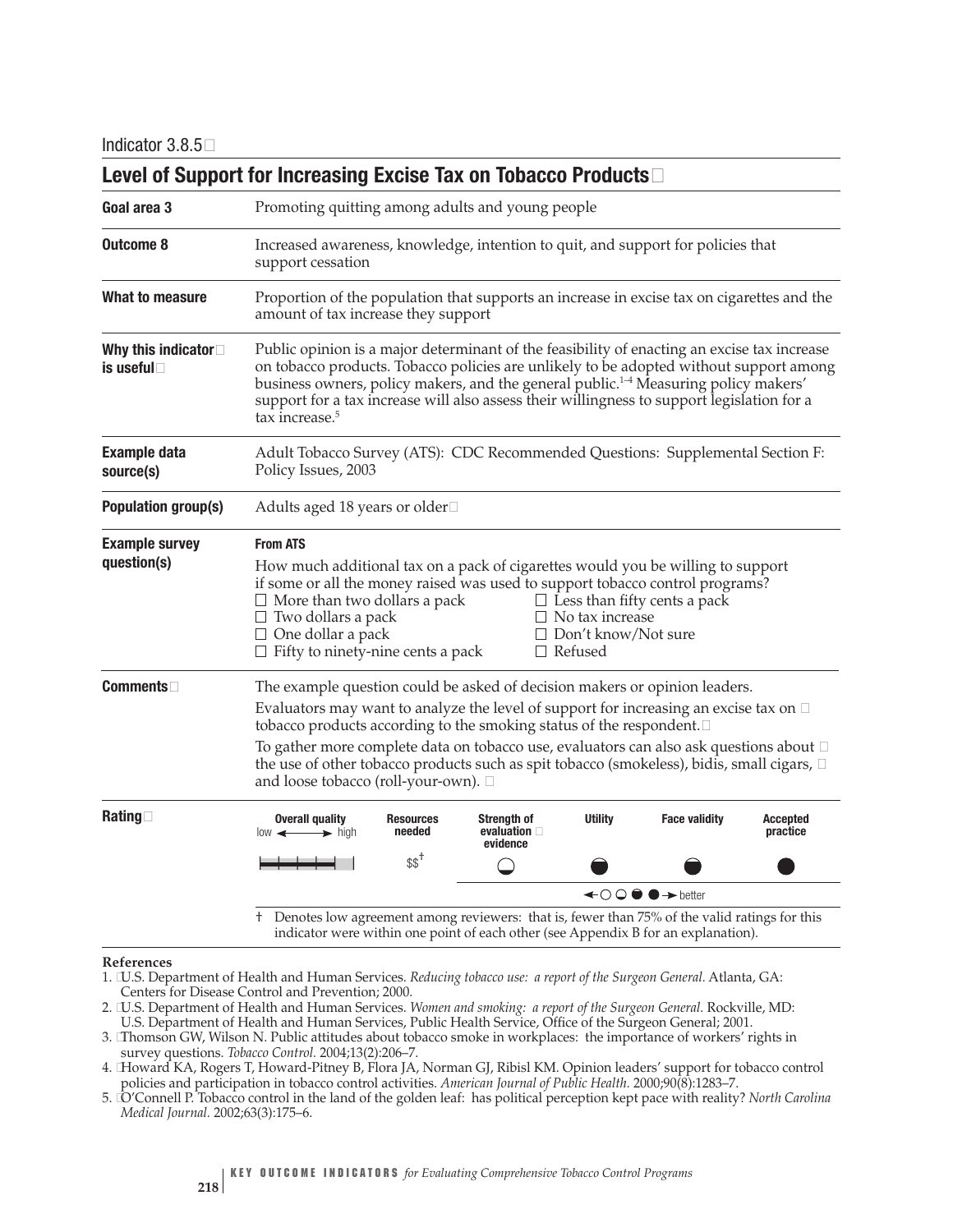| Proportion of Smokers Who Are Aware of the Cessation Services Available to Them |                                                                                                                                                                                                                                                                                                                                                   |                            |                                                 |                |                                                             |                             |  |
|---------------------------------------------------------------------------------|---------------------------------------------------------------------------------------------------------------------------------------------------------------------------------------------------------------------------------------------------------------------------------------------------------------------------------------------------|----------------------------|-------------------------------------------------|----------------|-------------------------------------------------------------|-----------------------------|--|
| Goal area 3                                                                     | Promoting quitting among adults and young people                                                                                                                                                                                                                                                                                                  |                            |                                                 |                |                                                             |                             |  |
| <b>Outcome 8</b>                                                                | Increased awareness, knowledge, intention to quit, and support for policies that<br>support cessation                                                                                                                                                                                                                                             |                            |                                                 |                |                                                             |                             |  |
| What to measure $\Box$                                                          | Proportion of smokers who know about available cessation services, such as individual<br>counseling (face-to-face), group counseling (face-to-face), telephone counseling, self-help<br>programs (such as brochures, videos, and Internet support), on-site treatment, follow-up<br>counseling, and FDA-approved pharmacotherapies <sup>1-3</sup> |                            |                                                 |                |                                                             |                             |  |
| Why this indicator<br>is useful                                                 | An increase in the availability of cessation services will not have an effect if tobacco users<br>do not learn about these services. <sup>2-5</sup>                                                                                                                                                                                               |                            |                                                 |                |                                                             |                             |  |
| <b>Example data</b><br>source(s)                                                | Adult Tobacco Survey (ATS): CDC Recommended Questions: Supplemental Section C:<br>Cessation, 2003                                                                                                                                                                                                                                                 |                            |                                                 |                |                                                             |                             |  |
| <b>Population group(s)</b>                                                      | Smokers aged 18 years or older $\square$                                                                                                                                                                                                                                                                                                          |                            |                                                 |                |                                                             |                             |  |
| Example survey<br>question(s) $\Box$                                            | <b>From ATS</b><br>Are you aware of assistance that might be available to help you quit smoking, such as<br>telephone quitlines, local health clinic services?<br>$\Box$ Yes $\Box$ No $\Box$ Don't know/Not sure $\Box$ Refused                                                                                                                  |                            |                                                 |                |                                                             |                             |  |
| Commonents                                                                      | The example survey question could be modified to include a more expansive list of<br>cessation services.                                                                                                                                                                                                                                          |                            |                                                 |                |                                                             |                             |  |
|                                                                                 | The example survey question could be asked of young people.                                                                                                                                                                                                                                                                                       |                            |                                                 |                |                                                             |                             |  |
| Rating $\Box$                                                                   | <b>Overall quality</b><br>$low \leftarrow \rightarrow high$                                                                                                                                                                                                                                                                                       | <b>Resources</b><br>needed | Strength of<br>evaluation $\square$<br>evidence | <b>Utility</b> | <b>Face validity</b>                                        | <b>Accepted</b><br>practice |  |
|                                                                                 |                                                                                                                                                                                                                                                                                                                                                   | \$\$                       |                                                 |                |                                                             |                             |  |
|                                                                                 |                                                                                                                                                                                                                                                                                                                                                   |                            |                                                 |                | $\leftarrow$ $\circ$ $\circ$ $\bullet$ $\rightarrow$ better |                             |  |

#### **References**

1. �McMenamin SB, Halpin HA, Ibrahim JK, Orleans CT. Physician and enrollee knowledge of Medicaid coverage for tobacco-dependence treatments. *American Journal of Preventive Medicine.* 2004;26(2):99–104.

- 2. �Schauffler HH, Barker DC, Orleans CT. Medicaid coverage for tobacco-dependence treatments. *Health Affairs.* 2001;20(1):298–303.
- 3. �Centers for Disease Control and Prevention. *Coverage for tobacco use cessation treatments.* Atlanta, GA: Centers for Disease Control and Prevention; 2004.
- 4. �Miller CL, Wakefield M, Roberts L. Uptake and effectiveness of the Australian telephone quitline service in the context of a mass media campaign. *Tobacco Control.* 2003;12(Suppl 2):ii53–8.
- 5. �The Pacific Center on Health & Tobacco. *Linking a network: integrate quitlines with health care systems.* Portland, OR: The Pacific Center on Health & Tobacco: 2003. Available from: http://www.paccenter.org/pages/pub\_reports.htm. Accessed March 2005.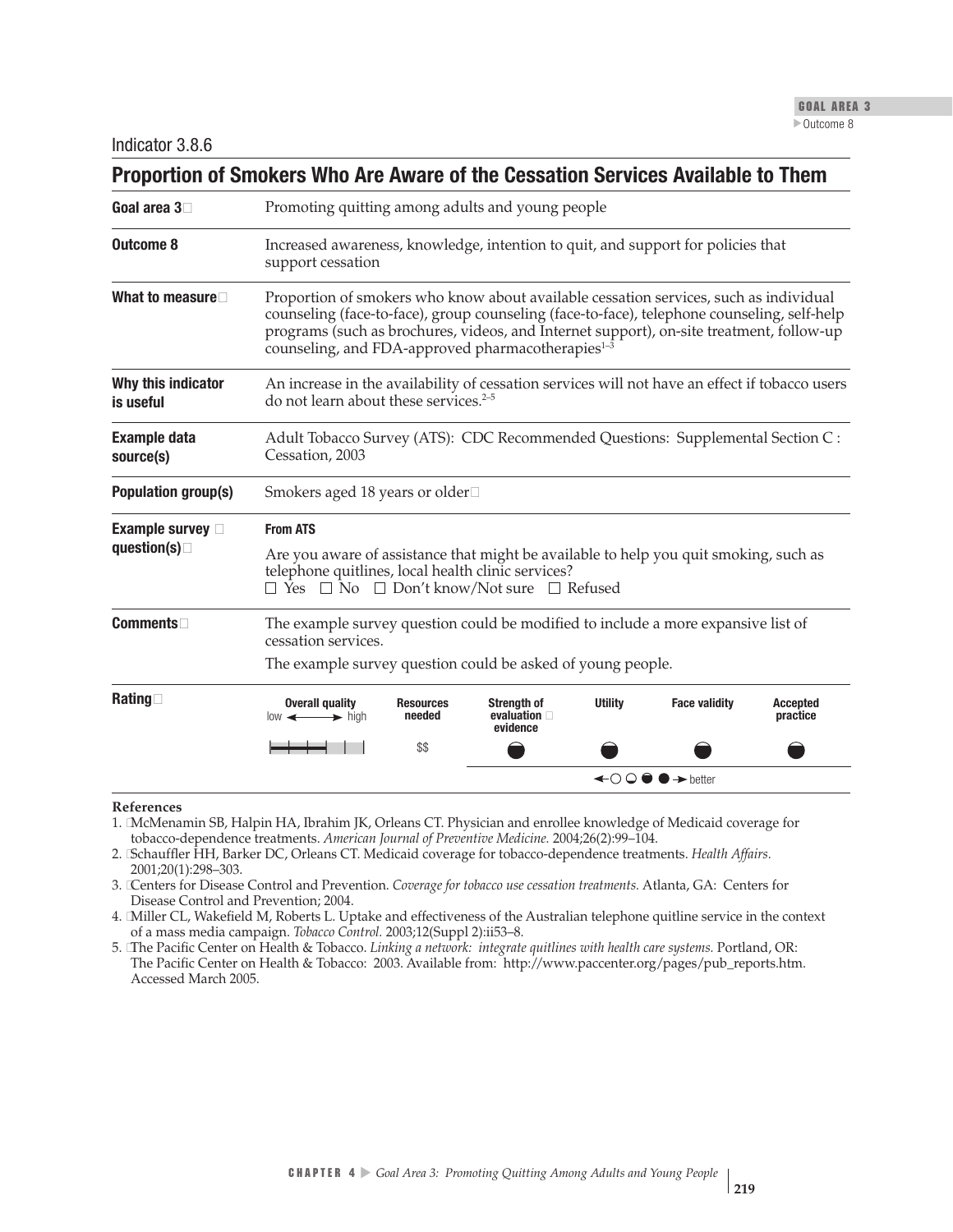# **Proportion of Smokers Who Are Aware of Their Insurance Coverage for Cessation Treatment**

| Goal area 3                          | Promoting quitting among adults and young people□                                                                                                                                                                                                                                                                                                                                                                          |                            |                                                 |                |                                                             |                             |  |
|--------------------------------------|----------------------------------------------------------------------------------------------------------------------------------------------------------------------------------------------------------------------------------------------------------------------------------------------------------------------------------------------------------------------------------------------------------------------------|----------------------------|-------------------------------------------------|----------------|-------------------------------------------------------------|-----------------------------|--|
| Outcome 8                            | Increased awareness, knowledge, intention to quit, and support for policies that<br>support cessation                                                                                                                                                                                                                                                                                                                      |                            |                                                 |                |                                                             |                             |  |
| What to measure $\Box$               | Proportion of smokers who know whether their insurance coverage includes smoking<br>cessation treatments. Such coverage could include individual counseling (face-to-face),<br>group counseling (face-to-face), telephone counseling, self-help programs (such as<br>brochures, videos, and Internet support), on-site treatment, follow-up counseling,<br>and all types of FDA-approved pharmacotherapies. <sup>1-3</sup> |                            |                                                 |                |                                                             |                             |  |
| Why this indicator<br>is useful      | Insurance coverage lowers barriers to cessation services if tobacco users know about the<br>coverage. Increased awareness of the cessation services that are covered by insurers may<br>lead to greater use of these services. <sup>3</sup>                                                                                                                                                                                |                            |                                                 |                |                                                             |                             |  |
| <b>Example data</b><br>source(s)     | American Smoking and Health Survey (ASHES), 2003<br>Information available at: http://tobacco.rti.org/data/New/surveys.cfm                                                                                                                                                                                                                                                                                                  |                            |                                                 |                |                                                             |                             |  |
| <b>Population group(s)</b>           | Smokers aged 18 years or older $\square$                                                                                                                                                                                                                                                                                                                                                                                   |                            |                                                 |                |                                                             |                             |  |
| <b>Example survey</b><br>question(s) | <b>From ASHES</b><br>Does any of your health insurance include coverage for treatment to quit smoking<br>cigarettes or to stop using other tobacco products?<br>$\Box$ Yes $\Box$ No $\Box$ Don't know/Not sure $\Box$ Refused                                                                                                                                                                                             |                            |                                                 |                |                                                             |                             |  |
| <b>Comments</b>                      | Evaluators may want to assess awareness of the specific types of cessation treatments<br>covered rather than awareness of cessation treatment coverage in general.                                                                                                                                                                                                                                                         |                            |                                                 |                |                                                             |                             |  |
| Rating $\Box$                        | <b>Overall quality</b><br>$low \leftarrow \rightarrow high$                                                                                                                                                                                                                                                                                                                                                                | <b>Resources</b><br>needed | Strength of<br>evaluation $\square$<br>evidence | <b>Utility</b> | <b>Face validity</b>                                        | <b>Accepted</b><br>practice |  |
|                                      |                                                                                                                                                                                                                                                                                                                                                                                                                            | \$\$\$                     |                                                 |                |                                                             |                             |  |
|                                      |                                                                                                                                                                                                                                                                                                                                                                                                                            |                            |                                                 |                | $\leftarrow$ $\circ$ $\circ$ $\bullet$ $\rightarrow$ better |                             |  |
|                                      | Q Denotes no data.                                                                                                                                                                                                                                                                                                                                                                                                         |                            |                                                 |                |                                                             |                             |  |

**References**

1. �McMenamin SB, Halpin HA, Ibrahim JK, Orleans CT. Physician and enrollee knowledge of Medicaid coverage for tobacco-dependence treatments. *American Journal of Preventive Medicine.* 2004;26(2):99–104.

2. �Schauffler HH, Barker DC, Orleans CT. Medicaid coverage for tobacco-dependence treatments. *Health Affairs.*  2001;20(1):298–303.

3. �Centers for Disease Control and Prevention. *Coverage for tobacco use cessation treatments.* Atlanta, GA: Centers for Disease Control and Prevention; 2004.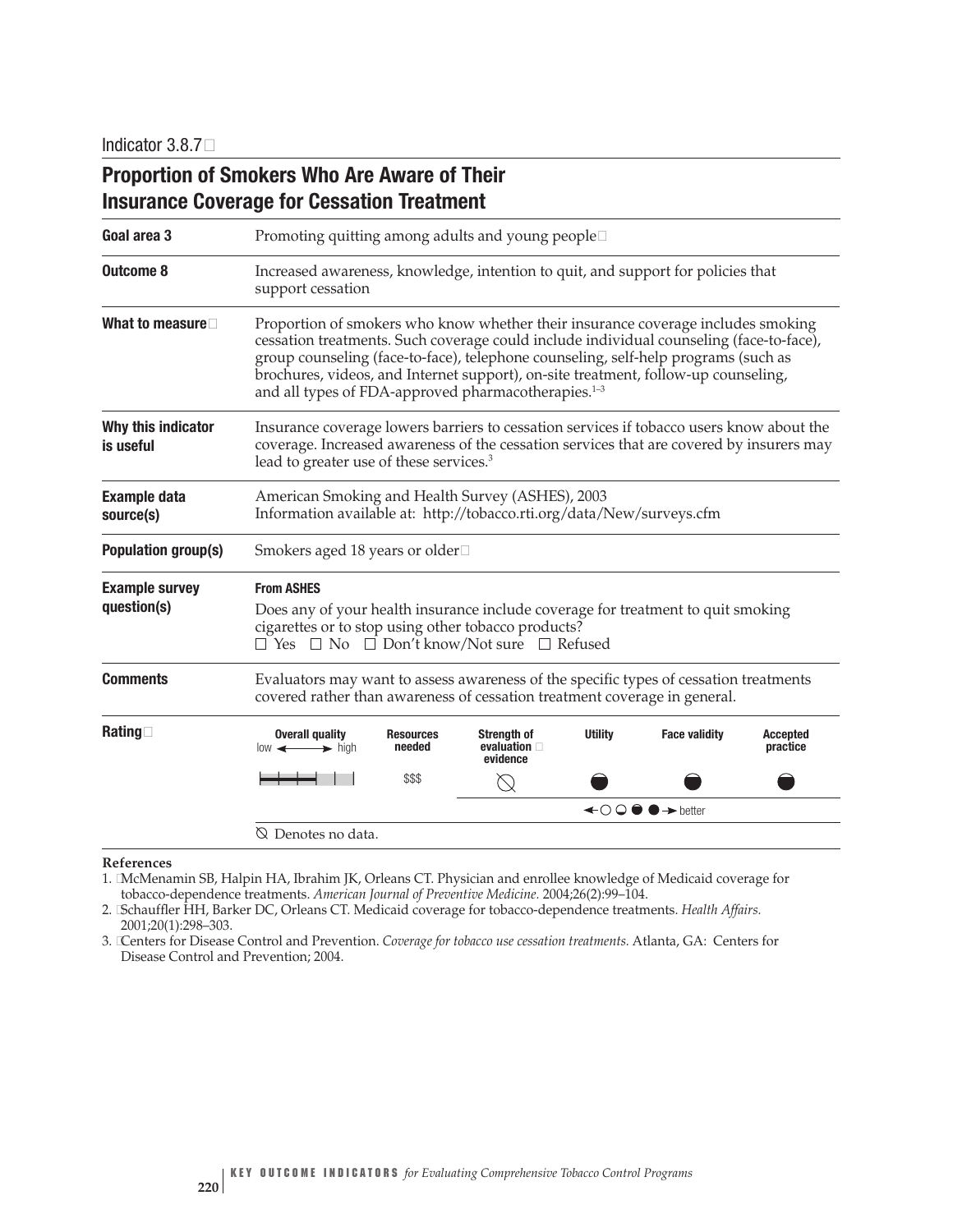| Goal area 3                          | Promoting quitting among adults and young people                                                                                                                                                                                                                                                       |                            |                                                       |                |                      |                             |  |  |
|--------------------------------------|--------------------------------------------------------------------------------------------------------------------------------------------------------------------------------------------------------------------------------------------------------------------------------------------------------|----------------------------|-------------------------------------------------------|----------------|----------------------|-----------------------------|--|--|
| <b>Outcome 8</b>                     | Increased awareness, knowledge, intention to quit, and support for policies that<br>support cessation                                                                                                                                                                                                  |                            |                                                       |                |                      |                             |  |  |
| What to measure $\Box$               | Proportion of decision makers or opinion leaders who support increasing health<br>care coverage to include proven behavioral and pharmacologic treatments that help<br>people stop smoking                                                                                                             |                            |                                                       |                |                      |                             |  |  |
| Why this indicator<br>is useful      | Studies show that the number of managed care organizations offering even partial cover-<br>age of cessation services is still low. <sup>1</sup> Measuring decision maker support for increasing<br>insurance coverage of cessation treatment may assist with efforts to improve coverage. <sup>2</sup> |                            |                                                       |                |                      |                             |  |  |
| <b>Example data</b><br>source(s)     | Decision Maker or Opinion Leader Survey                                                                                                                                                                                                                                                                |                            |                                                       |                |                      |                             |  |  |
| <b>Population group(s)</b>           | <b>Decision makers</b> □                                                                                                                                                                                                                                                                               |                            |                                                       |                |                      |                             |  |  |
| <b>Example survey</b><br>question(s) | Proven therapies for treatment of tobacco dependence should be covered by<br>health insurance plans. Do you<br>$\Box$ Strongly agree $\Box$ Agree $\Box$ Disagree $\Box$ Strongly disagree                                                                                                             |                            |                                                       |                |                      |                             |  |  |
| <b>Comments</b>                      | The authors created this example question. It is not in any commonly used data source.<br>This example question could be asked of adults in the general population.                                                                                                                                    |                            |                                                       |                |                      |                             |  |  |
| Rating $\Box$                        | <b>Overall quality</b><br>$low \leftarrow \rightarrow high$                                                                                                                                                                                                                                            | <b>Resources</b><br>needed | <b>Strength of</b><br>evaluation <b>D</b><br>evidence | <b>Utility</b> | <b>Face validity</b> | <b>Accepted</b><br>practice |  |  |
|                                      |                                                                                                                                                                                                                                                                                                        | \$\$\$                     |                                                       |                |                      |                             |  |  |
|                                      | $\leftarrow$ $\bigcirc$ $\bigcirc$ $\bullet$ $\rightarrow$ better                                                                                                                                                                                                                                      |                            |                                                       |                |                      |                             |  |  |
|                                      | $\oslash$ Denotes no data.                                                                                                                                                                                                                                                                             |                            |                                                       |                |                      |                             |  |  |

**References**

1. �McPhillips-Tangum C. Results from the first annual survey on addressing tobacco in managed care. *Tobacco Control.*  1998;7(Suppl):S11–3.

2. �Centers for Disease Control and Prevention. *Coverage for tobacco use cessation treatments.* Atlanta, GA: Centers for Disease Control and Prevention; 2004.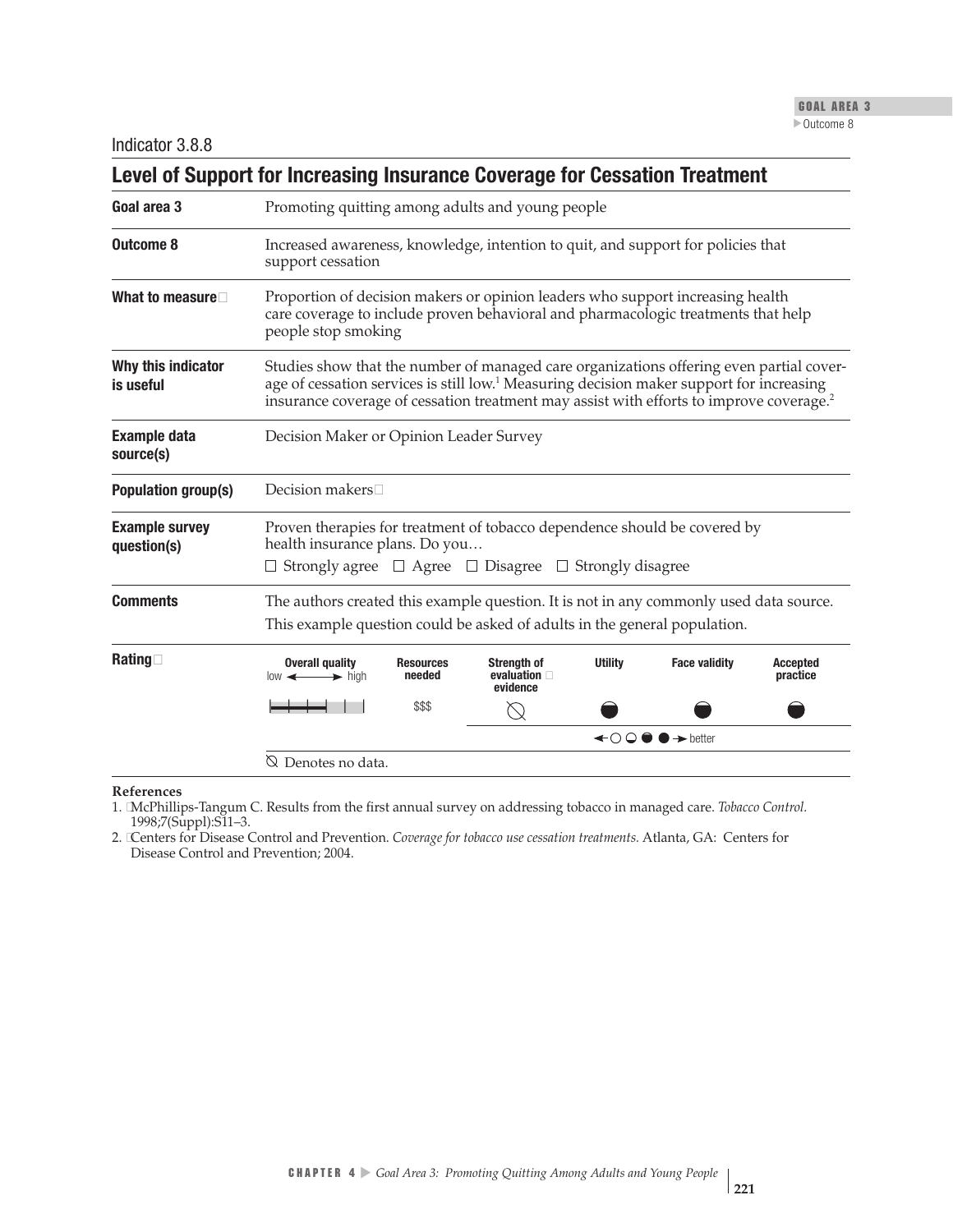Indicator 3.8.9<sup>NR</sup>

|                                      | <b>Benefits of Providing Coverage for Cessation Treatment</b>                                                                                                                                                                                                                                                         |                                          |                                                 |                |                      |                             |  |  |
|--------------------------------------|-----------------------------------------------------------------------------------------------------------------------------------------------------------------------------------------------------------------------------------------------------------------------------------------------------------------------|------------------------------------------|-------------------------------------------------|----------------|----------------------|-----------------------------|--|--|
| Goal area 3                          | Promoting quitting among adults and young people $\square$                                                                                                                                                                                                                                                            |                                          |                                                 |                |                      |                             |  |  |
| <b>Outcome 8</b>                     | Increased awareness, knowledge, intention to quit, and support for policies that<br>support cessation                                                                                                                                                                                                                 |                                          |                                                 |                |                      |                             |  |  |
| What to measure $\square$            | Proportion of employers or other group insurance purchasers (e.g., purchasing coalitions)<br>that are aware of the benefits (e.g., improved employee health and greater employee<br>productivity) of providing insurance coverage for proven behavioral and pharmacologic<br>treatments that help people stop smoking |                                          |                                                 |                |                      |                             |  |  |
| Why this indicator<br>is useful      | If purchasers of group insurance packages are aware of the direct benefits of providing<br>coverage for tobacco dependence treatments, they may demand such coverage. <sup>1</sup>                                                                                                                                    |                                          |                                                 |                |                      |                             |  |  |
| <b>Example data</b><br>source(s)     |                                                                                                                                                                                                                                                                                                                       | No commonly used data sources were found |                                                 |                |                      |                             |  |  |
| <b>Population group(s)</b>           | Emplovers                                                                                                                                                                                                                                                                                                             |                                          |                                                 |                |                      |                             |  |  |
| <b>Example survey</b><br>question(s) | Health plan coverage that includes proven therapies for tobacco cessation lead to<br>improved employee heath. Do you<br>$\Box$ Strongly agree $\Box$ Agree $\Box$ Disagree $\Box$ Strongly disagree                                                                                                                   |                                          |                                                 |                |                      |                             |  |  |
|                                      | Health plan coverage that includes proven therapies for tobacco cessation lead<br>to greater employee productivity. Do you<br>$\Box$ Strongly agree $\Box$ Agree $\Box$ Disagree $\Box$ Strongly disagree                                                                                                             |                                          |                                                 |                |                      |                             |  |  |
| <b>Comments</b>                      | The authors created these example questions. They are not in any commonly used<br>data source.                                                                                                                                                                                                                        |                                          |                                                 |                |                      |                             |  |  |
|                                      | This indicator was not rated by the panel of experts, and therefore no rating information<br>is available. See Appendix B for an explanation.                                                                                                                                                                         |                                          |                                                 |                |                      |                             |  |  |
| Rating $\Box$                        | <b>Overall quality</b><br>$low \leftarrow \rightarrow high$                                                                                                                                                                                                                                                           | <b>Resources</b><br>needed               | Strength of<br>evaluation $\square$<br>evidence | <b>Utility</b> | <b>Face validity</b> | <b>Accepted</b><br>practice |  |  |
|                                      |                                                                                                                                                                                                                                                                                                                       |                                          |                                                 |                |                      |                             |  |  |
|                                      | $\leftarrow$ $\circ$ $\circ$ $\bullet$ $\rightarrow$ better                                                                                                                                                                                                                                                           |                                          |                                                 |                |                      |                             |  |  |
|                                      | $\oslash$ Denotes no data.                                                                                                                                                                                                                                                                                            |                                          |                                                 |                |                      |                             |  |  |

# **Proportion of Employers Who Are Aware of the**

<sup>NR</sup> Denotes an indicator that is not rated (see Appendix B for an explanation).

#### **Reference**

1. �Centers for Disease Control and Prevention. *Coverage for tobacco use cessation treatments.* Atlanta, GA: Centers for Disease Control and Prevention; 2004.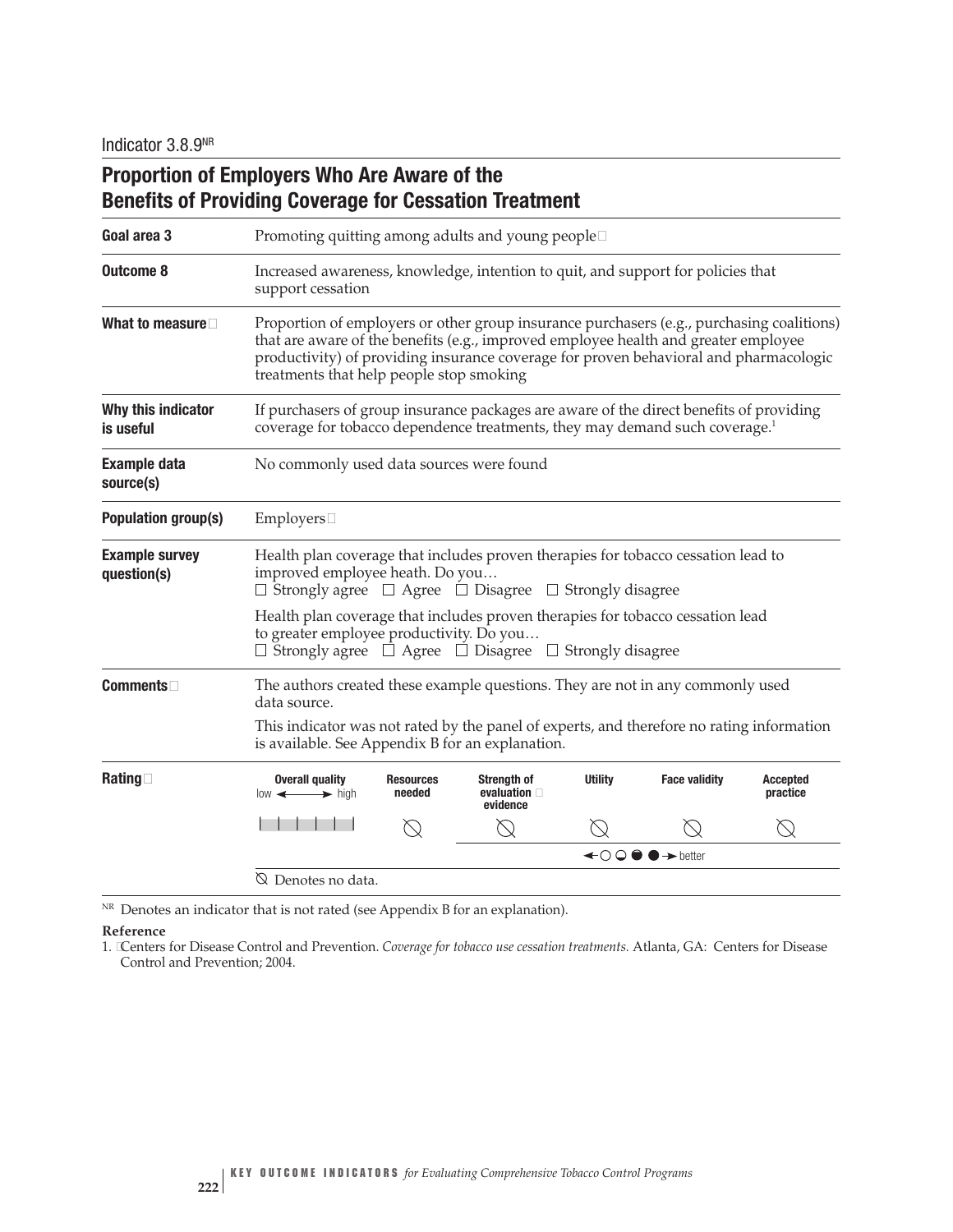## Outcome 9

# **Increase in the Number of Health Care Providers and Health Care Systems Following Public Health Service (PHS) Guidelines**

*The Clinical Practice Guideline: Treating Tobacco Use and Dependence* was produced by a consortium of experts charged with "identifying effective, experimentally validated, tobacco-dependence treatment and practices."1 To ensure that the *Guideline* would be based on the best evidence available, the experts reviewed approximately 6,000 scientific publications on how health care providers and health care systems can reduce tobacco use. Given that many tobacco users visit a primary care clinician each year, it is important that clinicians be prepared to intervene with tobacco users who are willing to quit. The five major steps (the "5  $A\prime s$ ") to intervention include asking the patient if he or she uses tobacco, advising him or her to quit, assessing the patient's willingness to make a quit attempt, assisting him or her in making a quit attempt, and arranging for follow-up contact to prevent relapse.<sup>1</sup> Evidence shows that cessation counseling and FDA-approved pharmacotherapies contribute to increases in quit rates. In addition, evidence is strong that institutionalizing cessation counseling in health care settings leads to an increase in the number of patients who quit smoking.1

Listed below are the indicators associated with this outcome:

- $\blacktriangleright$  3.9.1 $\Box$ **3.9.1**� Proportion of health care providers and health care systems that have fully implemented the Public Health Service (PHS) guidelines
- $\blacktriangleright$ **3.9.2**� Proportion of adults who have been asked by a health care professional about smoking
- **► 3.9.3** Proportion of smokers who have been advised to quit smoking by a health care professional
- $\blacktriangleright$ **3.9.4**� Proportion of smokers who have been assessed regarding their willingness to make a quit attempt by a health care professional
- $\blacktriangleright$ **Proportion of smokers who have been assisted in quitting smoking by** a health care professional
- $\blacktriangleright$ **3.9.6**� Proportion of smokers for whom a health care professional has arranged for follow-up contact regarding a quit attempt
- $\blacktriangleright$ **3.9.7**� Proportion of pregnant women who report that a health care professional advised them to quit smoking during a prenatal visit
- $\blacktriangleright$ **3.9.8**� Proportion of health care systems that have provider-reminder systems in place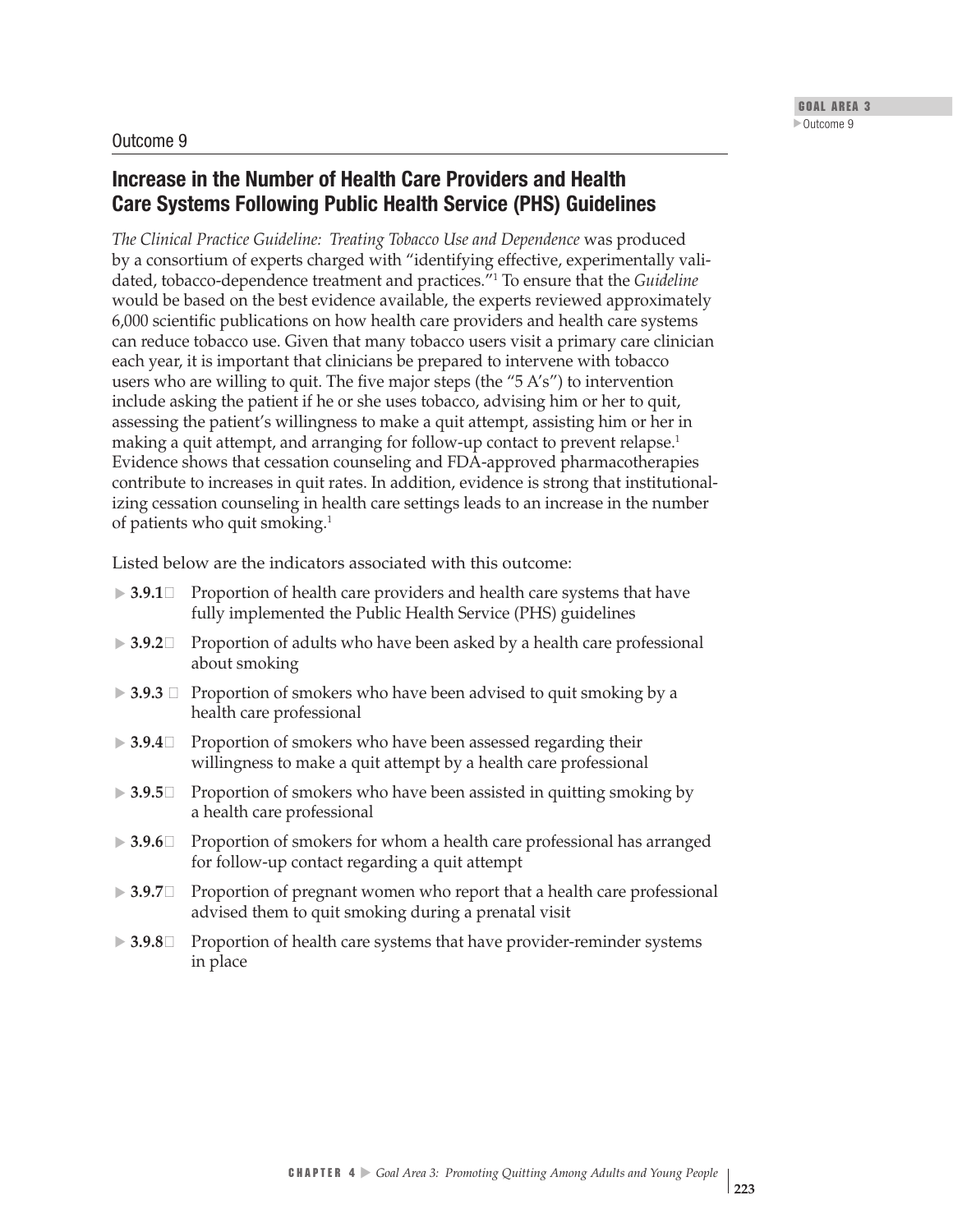### **Reference**

1. �Fiore MC, Bailey WC, Cohen SJ, Dorfman S, Goldstein M, Gritz E, Heyman RB, Jaén CR, Kottke TE, Lando HA, Mecklenburg RE, Mullen PD, Nett LM, Robinson L, Stitzer ML, Tommasello AC, Villejo L, Wewers ME. *Treating tobacco use and dependence: clinical practice guideline.* Rockville, MD: U.S. Department of Health and Human Services; 2000.

### **For Further Reading**

Barker DC, Robinson LA, Rosenthal AC. A survey of managed care strategies for pregnant smokers. *Tobacco Control.* 2000;9(Suppl 3):iii46–50.

Borland R, Segan CJ, Livingston PM, Owen N. The effectiveness of callback counseling for smoking cessation: a randomized trial. *Addiction.* 2001;96(6):881–9.

Campion P, Owen L, McNeill A, McGuire C. Evaluation of a mass media campaign on smoking and pregnancy. *Addiction.* 1994;89(10):1245–54.

Commonwealth Department of Health and Aged Care. *Australia's National Tobacco Campaign: evaluation report volume one: every cigarette is doing you damage.* Canberra, Australia: Commonwealth Department of Health and Aged Care; 1999. Available from: http://www.health.gov.au/pubhlth/publicat/document/metadata/tobccamp. htm. Accessed March 2005.

Glasgow RE, Hollis JF, McRae SG, Lando HA, LaChance P. Providing an integrated program of low intensity tobacco cessation services in a health maintenance organization. *Health Education Research.* 1991;6(1):87–99.

Halpin Schauffler H, Mordavsky JK, McMenamin S. Adoption of the AHCPR clinical practice guideline for smoking cessation: a survey of California's HMOs. *American Journal of Preventive Medicine.* 2001;21(3):153–61.

Lichtenstein E, Glasgow RE, Lando HA, Ossip-Klein DJ, Boles SM. Telephone counseling for smoking cessation: rationales and meta-analytic review of evidence. *Health Education Research.* 1996;11(2):243–57.

McFall SL, Michener A, Rubin D, Flay BR, Mermelstein RJ, Burton D, Jelen P, Warnecke RB. The effects and use of maintenance newsletters in a smoking cessation intervention. *Addictive Behaviors.* 1993;18(2):151–8.

McPhillips-Tangum C. Results from the first annual survey on addressing tobacco in managed care. *Tobacco Control.* 1998;7(Suppl):S11–3.

National Cancer Institute. Population-based smoking cessation: proceedings of a conference on What Works to Influence Cessation in the General Population. *Smoking and Tobacco Control Monograph No. 12.* Bethesda, MD: National Cancer Institute; 2000. NIH Publication No. 00-4892.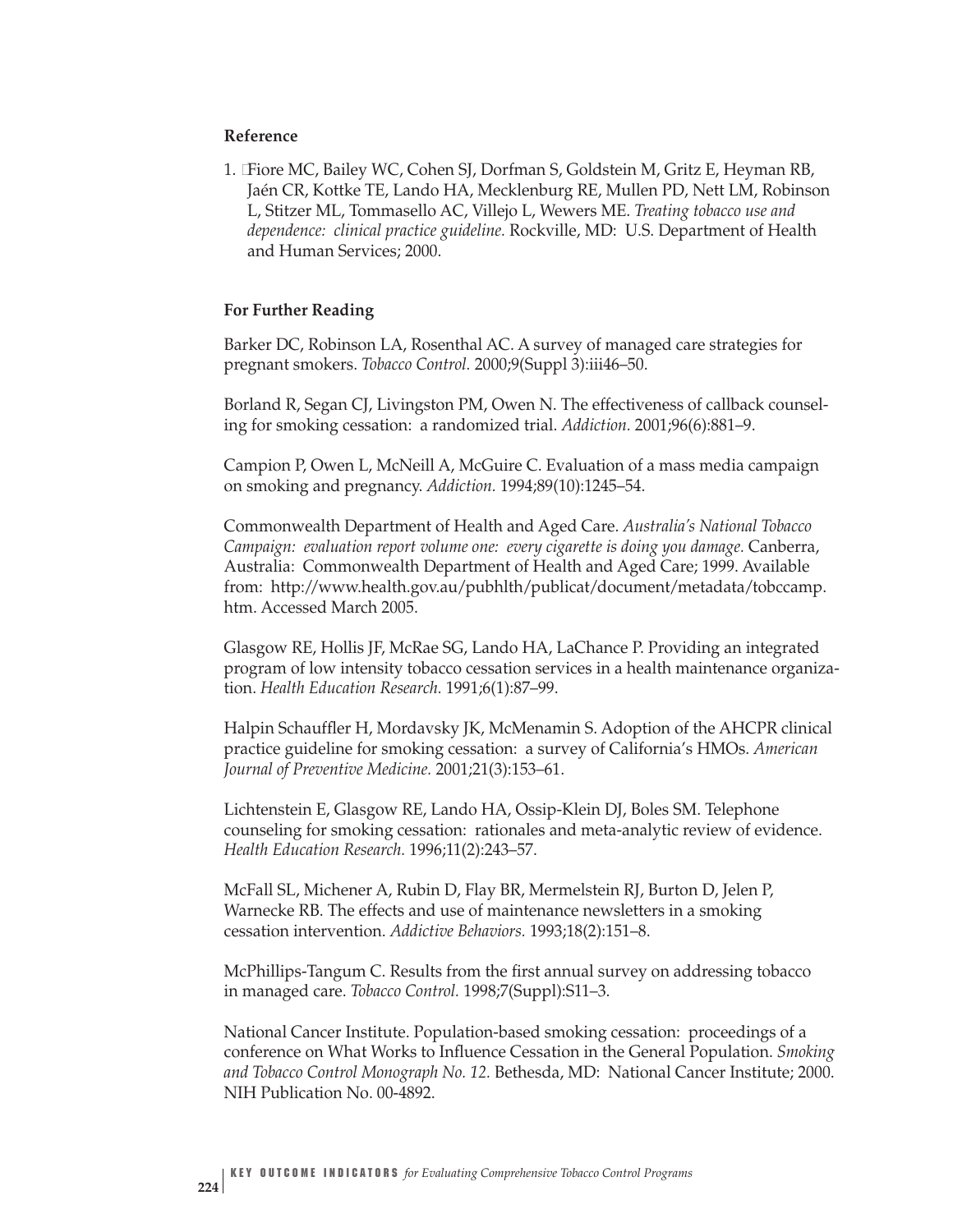Oregon Health Division. *Oregon's Tobacco Prevention and Education Program.* Portland, OR: Oregon Health Division; 1999.

Owen L. Impact of a telephone helpline for smokers who called during a mass media campaign. *Tobacco Control.* 2000;9(2):148–54.

Platt S, Tannahill A, Watson J, Fraser E. Effectiveness of antismoking telephone helpline: follow up survey. *British Medical Journal.* 1997;314(7091):1371–5.

Rigotti NA, Quinn VP, Stevens VJ, Solberg LI, Hollis JF, Rosenthal AC, Zapka JG, France E, Gordon N, Smith S, Monroe M. Tobacco-control policies in 11 leading managed care organizations: progress and challenges. *Effective Clinical Practice.*  2002;5(3):130–6.

Task Force on Community Preventive Services. The guide to community preventive services: tobacco use prevention and control. *American Journal of Preventive Medicine.*  2001;20(Suppl 2):1–88.

Zhu S, Rosbrook B, Anderson CM, Gilpin E, Sadler GPJ. The demographics of helpseeking for smoking cessation in California and the role of the California Smoker's Helpline. *Tobacco Control.* 1995;4(1):9–15.

Zhu SH, Anderson CM, Johnson CE, Tedeschi G, Roeseler A. A centralised telephone service for tobacco cessation: the California experience. *Tobacco Control.* 2000;9 (Suppl 2):ii48–55.

Zhu SH, Anderson CM, Tedeschi GJ, Rosbrook B, Johnson CE, Byrd M, Gutierrez-Terrell E. Evidence of real-world effectiveness of a telephone quitline for smokers. *New England Journal of Medicine.* 2002;347(14):1087–93.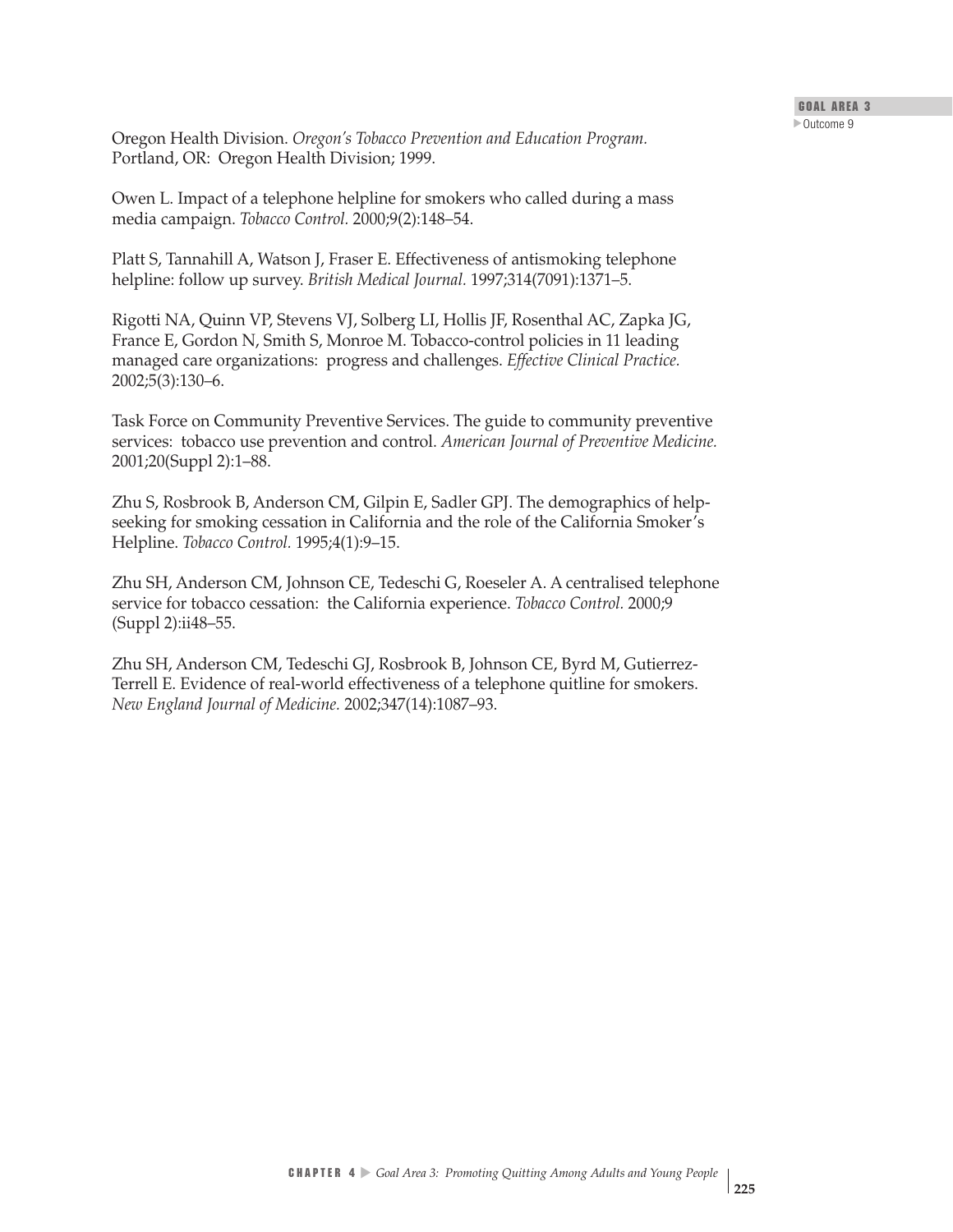Outcome 9<sup></sup>

# **Increase in the Number of Health Care Providers and Health Care Systems Following Indicator Rating Indicator Rating Indicator Rating Public Health Service (PHS) Guidelines but a service of**  $\bullet \rightarrow$  better

| <b>Number</b> | <b>Indicator</b>                                                                                                                         | <b>Overall quality</b><br>Resources<br>$low \leftarrow$<br>$\rightarrow$ high | executive vivence | Critics | Face values<br>procentice |  |
|---------------|------------------------------------------------------------------------------------------------------------------------------------------|-------------------------------------------------------------------------------|-------------------|---------|---------------------------|--|
| 3.9.1         | Proportion of health care providers and health care<br>systems that have fully implemented the Public Health<br>Service (PHS) guidelines |                                                                               | \$\$\$            |         |                           |  |
| 3.9.2         | Proportion of adults who have been asked by a health<br>care professional about smoking                                                  |                                                                               | \$\$              |         |                           |  |
| 3.9.3         | Proportion of smokers who have been advised to quit<br>smoking by a health care professional                                             |                                                                               | \$\$              |         |                           |  |
| 3.9.4         | Proportion of smokers who have been assessed<br>regarding their willingness to make a quit attempt by<br>a health care professional      |                                                                               | \$\$\$            |         |                           |  |
| 3.9.5         | Proportion of smokers who have been assisted in<br>quitting smoking by a health care professional                                        |                                                                               | \$\$              |         |                           |  |
| 3.9.6         | Proportion of smokers for whom a health care profes-<br>sional has arranged for follow-up contact regarding a<br>quit attempt            |                                                                               | \$\$\$            |         |                           |  |
| 3.9.7         | Proportion of pregnant women who report that a<br>health care professional advised them to quit smoking<br>during a prenatal visit       |                                                                               | $$$ \$\$ $^1$     |         |                           |  |
| 3.9.8         | Proportion of health care systems that have provider-<br>reminder systems in place                                                       |                                                                               | \$\$\$            |         |                           |  |

† Denotes low agreement among reviewers: that is, fewer than 75% of the valid ratings for this indicator were within one point of each other (see Appendix B for an explanation).

**226**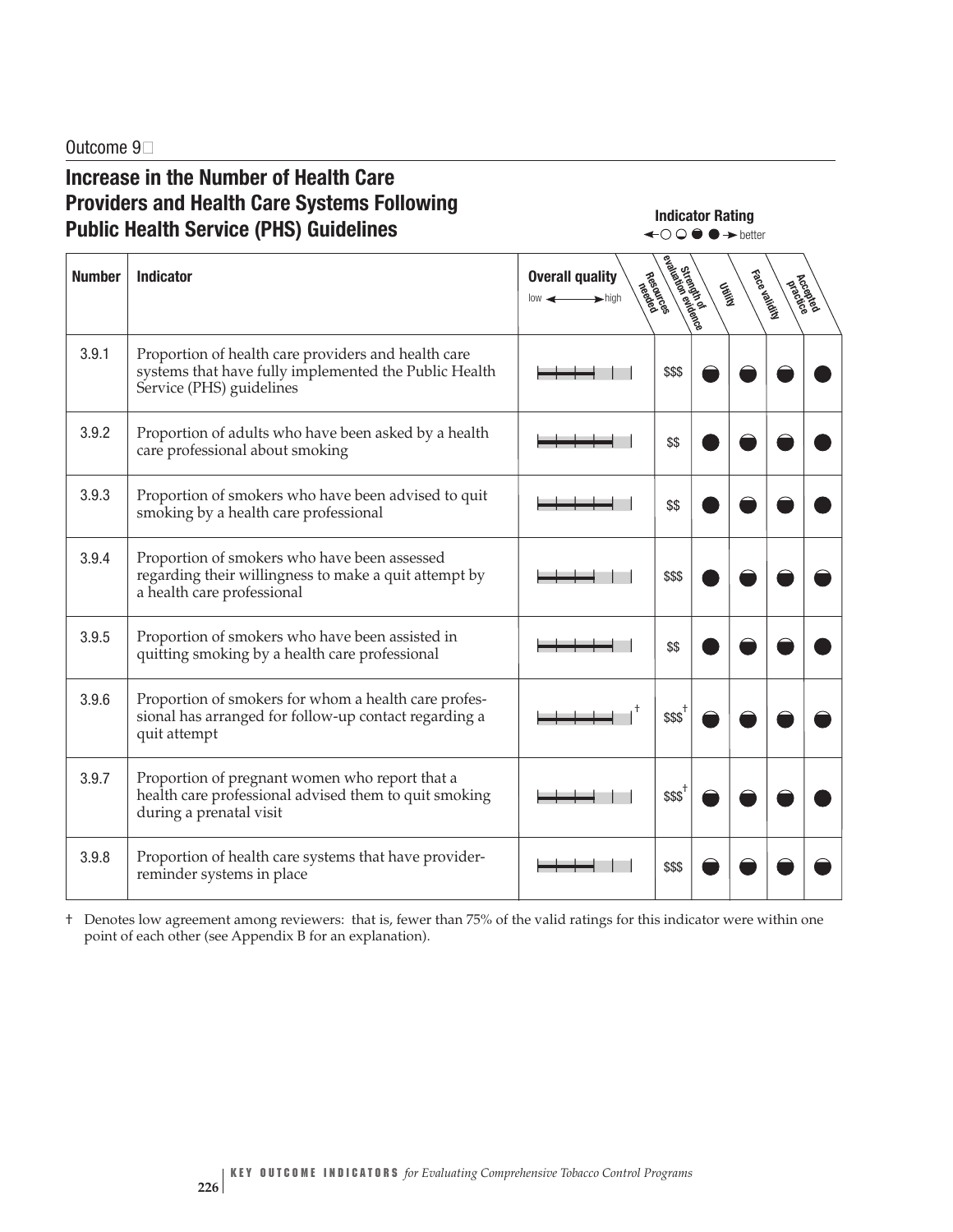# **Proportion of Health Care Providers and Health Care Systems That** � **Have Fully Implemented the Public Health Service (PHS) Guidelines**�

| Goal area 3                               | Promoting quitting among adults and young people $\square$                                                                                                                                                                                                                |
|-------------------------------------------|---------------------------------------------------------------------------------------------------------------------------------------------------------------------------------------------------------------------------------------------------------------------------|
| Outcome 9                                 | Increase in the number of health care providers and health care systems following<br>the Public Health Service (PHS) guidelines                                                                                                                                           |
| What to measure $\square$                 | Proportion of health care system administrators (or managed care providers) who have<br>fully implemented PHS recommendations. For a list of the recommendations, see<br>"Comments" below.                                                                                |
| Why this indicator<br>is useful $\square$ | Policies implemented by managed care administrators affect whether tobacco-<br>dependence treatment services are offered to patients. Increases in the use of these<br>proven services will result in increases in the number of successful quit attempts. <sup>1,2</sup> |
| <b>Example data</b><br>source(s)          | Addressing Tobacco in Managed Care (ATMC), 1997-1998<br>Information available at: http://www.aahp.org/atmc/mainindex.cfm                                                                                                                                                  |
| <b>Population group(s)</b>                | Managed care administrators $\square$                                                                                                                                                                                                                                     |
| <b>Example survey</b><br>question(s)      | <b>From ATMC</b><br>With regard to the AHCPR [Agency for Health Care Policy and Research] guidelines,<br>has your plan implemented them:<br>$\Box$ Fully $\Box$ Partially $\Box$ The plan has not implemented the guidelines                                              |
| $Comments$                                | Note: The Agency for Health Care Policy and Research is now named the Agency<br>for Healthcare Research and Quality (AHRQ). The AHRQ published the most recent<br>Public Health Service (PHS) guidelines.                                                                 |
|                                           | A more thorough way to measure this indicator would be to ask managed care<br>administrators the example question for each of the PHS guideline recommendations<br>for health care administrators, insurers, and purchasers. The PHS guideline recommen-<br>dations are:  |
|                                           | 1. Implement a tobacco-use identification system in every clinic                                                                                                                                                                                                          |
|                                           | 2. Provide education, resources, and feedback to promote provider intervention                                                                                                                                                                                            |
|                                           | 3. Dedicate staff to provide tobacco-dependence treatment and assess the delivery<br>of this treatment in staff performance evaluations                                                                                                                                   |
|                                           | 4. Promote hospital policies that support and provide inpatient tobacco-dependence<br>services                                                                                                                                                                            |
|                                           | 5. Include tobacco-dependence treatment (both counseling and pharmacotherapy)<br>identified as effective in this guideline as paid or covered services for all subscribers<br>or members of health insurance packages                                                     |
|                                           | 6. Reimburse clinicians and specialists for delivery of effective tobacco-dependence<br>treatments, and include these interventions in the defined duties of clinicians                                                                                                   |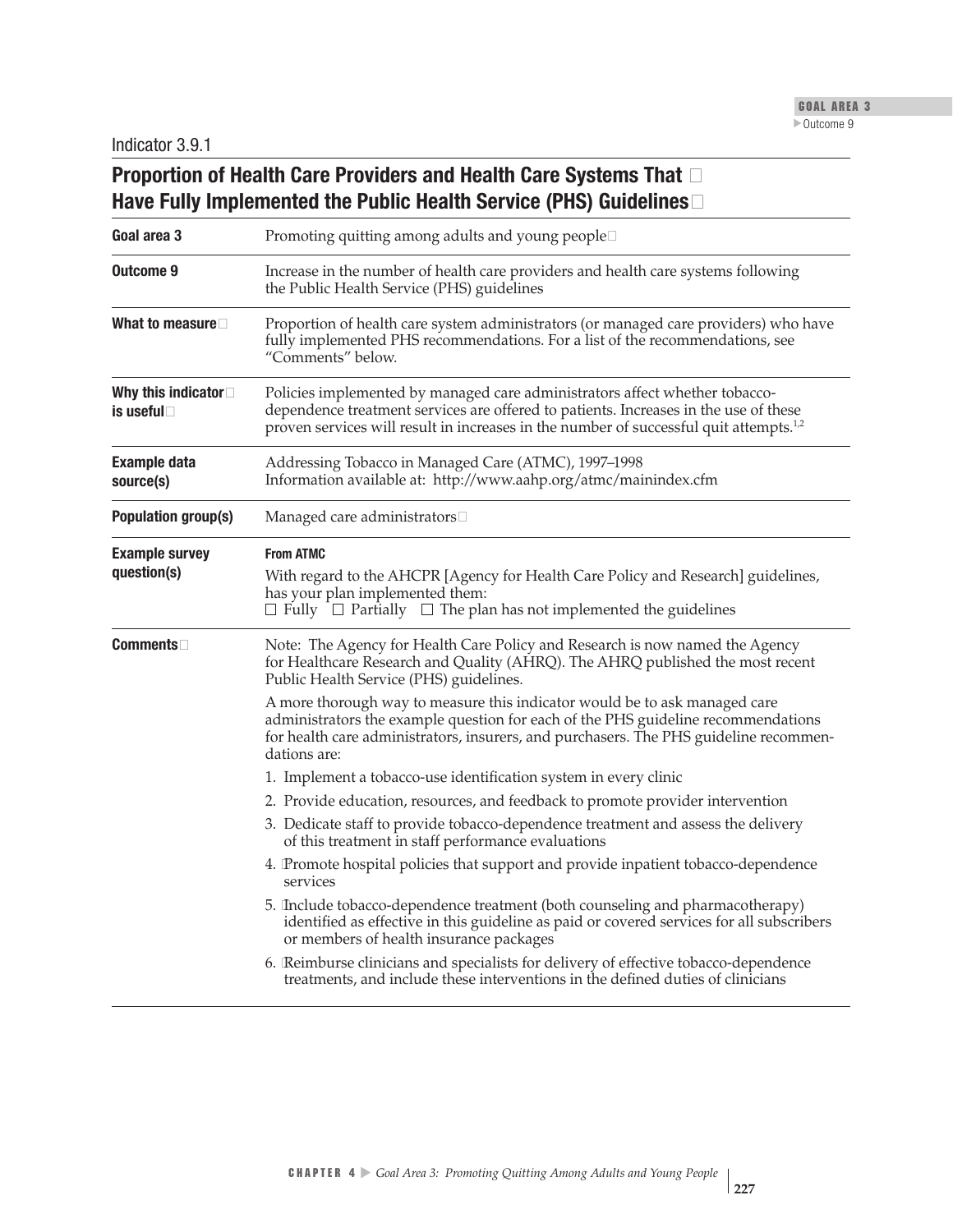| Rating $\Box$ | Overall quality<br>$low \leftarrow \rightarrow high$ | <b>Resources</b><br>needed | Strength of<br>evaluation $\square$<br>evidence | <b>Utility</b> | <b>Face validity</b>                                        | <b>Accepted</b><br>practice |
|---------------|------------------------------------------------------|----------------------------|-------------------------------------------------|----------------|-------------------------------------------------------------|-----------------------------|
|               |                                                      | \$\$\$                     |                                                 |                |                                                             |                             |
|               |                                                      |                            |                                                 |                | $\leftarrow$ $\circ$ $\circ$ $\bullet$ $\rightarrow$ better |                             |

#### **References**

- 1. �Fiore MC, Bailey WC, Cohen SJ, Dorfman SF, Goldstein MG, Gritz EG, Heyman RB, Jaén CR, Kottke TE, Lando HA, Mecklenburg RE, Mullen PD, Nett LM, Robinson L, Stitzer ML, Tommasello AC, Villejo L, Wewers ME. *Treating tobacco use and dependence: clinical practice guideline.* Rockville, MD: U.S. Department of Health and Human Services; 2000.
- 2. Task Force on Community Preventive Services. The guide to community preventive services: tobacco use prevention and control. *American Journal of Preventive Medicine.* 2001;20(Suppl 2):1–88.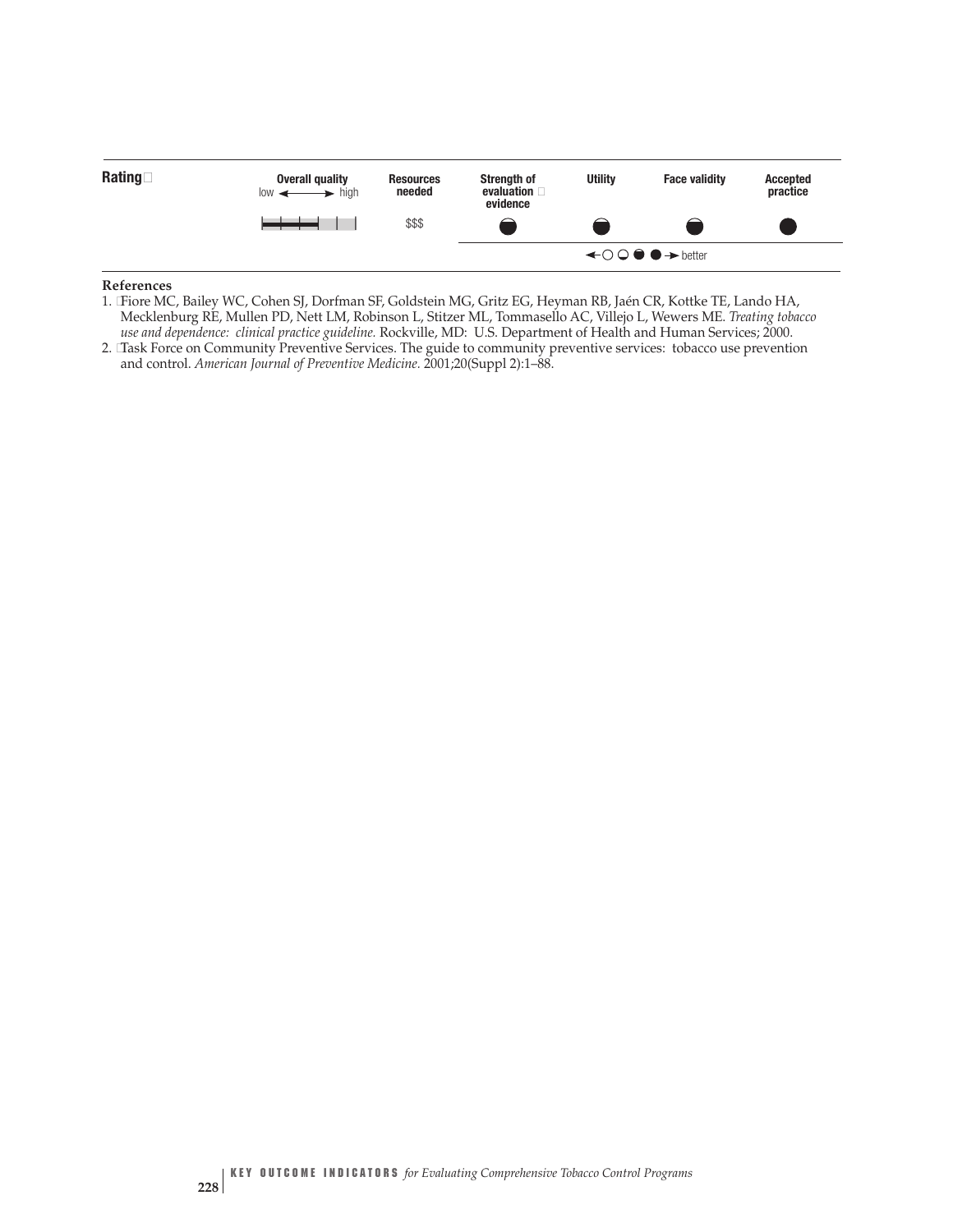# **Proportion of Adults Who Have Been Asked by a Health Care Professional About Smoking**

| Goal area 3                            | Promoting quitting among adults and young people□                                                                                                                                         |                                                                                                                                                                         |                                                     |                |                                                                   |                             |  |  |
|----------------------------------------|-------------------------------------------------------------------------------------------------------------------------------------------------------------------------------------------|-------------------------------------------------------------------------------------------------------------------------------------------------------------------------|-----------------------------------------------------|----------------|-------------------------------------------------------------------|-----------------------------|--|--|
| <b>Outcome 9</b>                       |                                                                                                                                                                                           | Increase in the number of health care providers and health care systems following<br>the Public Health Service (PHS) guidelines                                         |                                                     |                |                                                                   |                             |  |  |
| What to measure                        | Proportion of adults who had been asked about their smoking status by a health care<br>professional during the previous 12 months                                                         |                                                                                                                                                                         |                                                     |                |                                                                   |                             |  |  |
| Why this indicator<br>is useful        | Evidence shows that when patients are asked about their tobacco use by a health care<br>professional and when that response is documented, clinician interventions increase. <sup>1</sup> |                                                                                                                                                                         |                                                     |                |                                                                   |                             |  |  |
| Example data D<br>source(s) $\Box$     |                                                                                                                                                                                           | Adult Tobacco Survey (ATS): CDC Recommended Questions: Core, 2003□<br>Adult Tobacco Survey (ATS): CDC Recommended Questions: Supplemental<br>Section C: Cessation, 2003 |                                                     |                |                                                                   |                             |  |  |
| <b>Population group(s)</b>             |                                                                                                                                                                                           | Adults aged 18 years or older□                                                                                                                                          |                                                     |                |                                                                   |                             |  |  |
| Example survey D<br>question(s) $\Box$ | <b>From ATS</b><br>During the past 12 months, did any doctor, nurse, or other health professional<br>ask if you smoke?<br>$\Box$ Yes $\Box$ No $\Box$ Don't know/Not sure $\Box$ Refused  |                                                                                                                                                                         |                                                     |                |                                                                   |                             |  |  |
|                                        | <b>From ATS, Supplemental Section C</b>                                                                                                                                                   |                                                                                                                                                                         |                                                     |                |                                                                   |                             |  |  |
|                                        | In the past 12 months, did a dentist ask if you smoked?<br>$\Box$ Yes $\Box$ No $\Box$ Don't know/Not sure $\Box$ Refused                                                                 |                                                                                                                                                                         |                                                     |                |                                                                   |                             |  |  |
| <b>Comments</b>                        | The example question could also be asked of young people.                                                                                                                                 |                                                                                                                                                                         |                                                     |                |                                                                   |                             |  |  |
| Rating $\square$                       | <b>Overall quality</b><br>$low \leftarrow \rightarrow high$                                                                                                                               | <b>Resources</b><br>needed                                                                                                                                              | <b>Strength of</b><br>evaluation $\Box$<br>evidence | <b>Utility</b> | <b>Face validity</b>                                              | <b>Accepted</b><br>practice |  |  |
|                                        |                                                                                                                                                                                           | \$\$                                                                                                                                                                    |                                                     |                |                                                                   |                             |  |  |
|                                        |                                                                                                                                                                                           |                                                                                                                                                                         |                                                     |                | $\leftarrow$ $\bigcirc$ $\bigcirc$ $\bullet$ $\rightarrow$ better |                             |  |  |

**Reference**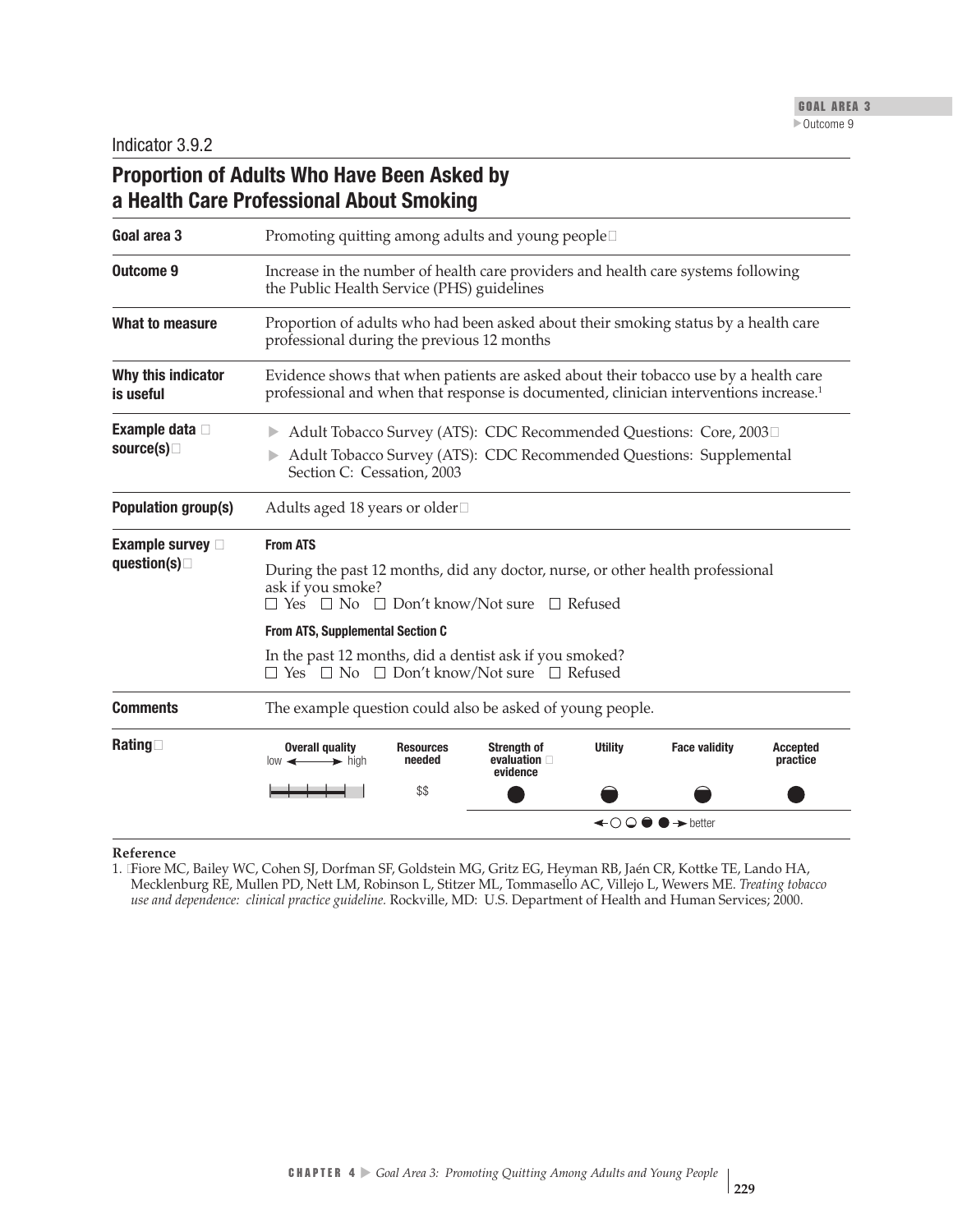# **Proportion of Smokers Who Have Been Advised** � **to Quit Smoking by a Health Care Professional**�

| Goal area 3                            | Promoting quitting among adults and young people□                                                                                                                                               |                                                                                                                                                                          |                                                     |                |                                                                   |                             |  |  |
|----------------------------------------|-------------------------------------------------------------------------------------------------------------------------------------------------------------------------------------------------|--------------------------------------------------------------------------------------------------------------------------------------------------------------------------|-----------------------------------------------------|----------------|-------------------------------------------------------------------|-----------------------------|--|--|
| <b>Outcome 9</b>                       |                                                                                                                                                                                                 | Increase in the number of health care providers and health care systems following<br>the Public Health Service (PHS) guidelines                                          |                                                     |                |                                                                   |                             |  |  |
| <b>What to measure</b>                 | Proportion of smokers who had been advised to quit smoking by a health care<br>professional during the previous 12 months                                                                       |                                                                                                                                                                          |                                                     |                |                                                                   |                             |  |  |
| Why this indicator<br>is useful        | Evidence shows that quit rates increase when health care professionals advise their<br>patients to stop using tobacco. <sup>1</sup>                                                             |                                                                                                                                                                          |                                                     |                |                                                                   |                             |  |  |
| Example data D<br>source(s) $\Box$     |                                                                                                                                                                                                 | Adult Tobacco Survey (ATS): CDC Recommended Questions: Core, 2003 □<br>Adult Tobacco Survey (ATS): CDC Recommended Questions: Supplemental<br>Section C: Cessation, 2003 |                                                     |                |                                                                   |                             |  |  |
| <b>Population group(s)</b>             |                                                                                                                                                                                                 | Smokers aged 18 years or older $\square$                                                                                                                                 |                                                     |                |                                                                   |                             |  |  |
| Example survey D<br>question(s) $\Box$ | <b>From ATS</b><br>During the past 12 months, did any doctor, nurse, or other health professional<br>advise you to not smoke?<br>$\Box$ Yes $\Box$ No $\Box$ Don't know/Not sure $\Box$ Refused |                                                                                                                                                                          |                                                     |                |                                                                   |                             |  |  |
|                                        | From ATS: Supplemental Section C<br>In the past 12 months, did a dentist advise you to quit smoking?<br>$\Box$ Yes $\Box$ No $\Box$ Don't know/Not sure $\Box$ Refused                          |                                                                                                                                                                          |                                                     |                |                                                                   |                             |  |  |
| <b>Comments</b>                        | The example questions could also be asked of young smokers.                                                                                                                                     |                                                                                                                                                                          |                                                     |                |                                                                   |                             |  |  |
| Rating $\Box$                          | <b>Overall quality</b><br>$low \leftarrow \rightarrow high$                                                                                                                                     | <b>Resources</b><br>needed                                                                                                                                               | <b>Strength of</b><br>evaluation $\Box$<br>evidence | <b>Utility</b> | <b>Face validity</b>                                              | <b>Accepted</b><br>practice |  |  |
|                                        |                                                                                                                                                                                                 | \$\$                                                                                                                                                                     |                                                     |                |                                                                   |                             |  |  |
|                                        |                                                                                                                                                                                                 |                                                                                                                                                                          |                                                     |                | $\leftarrow \bigcirc \bigcirc \bullet \bullet \rightarrow$ better |                             |  |  |

#### **Reference**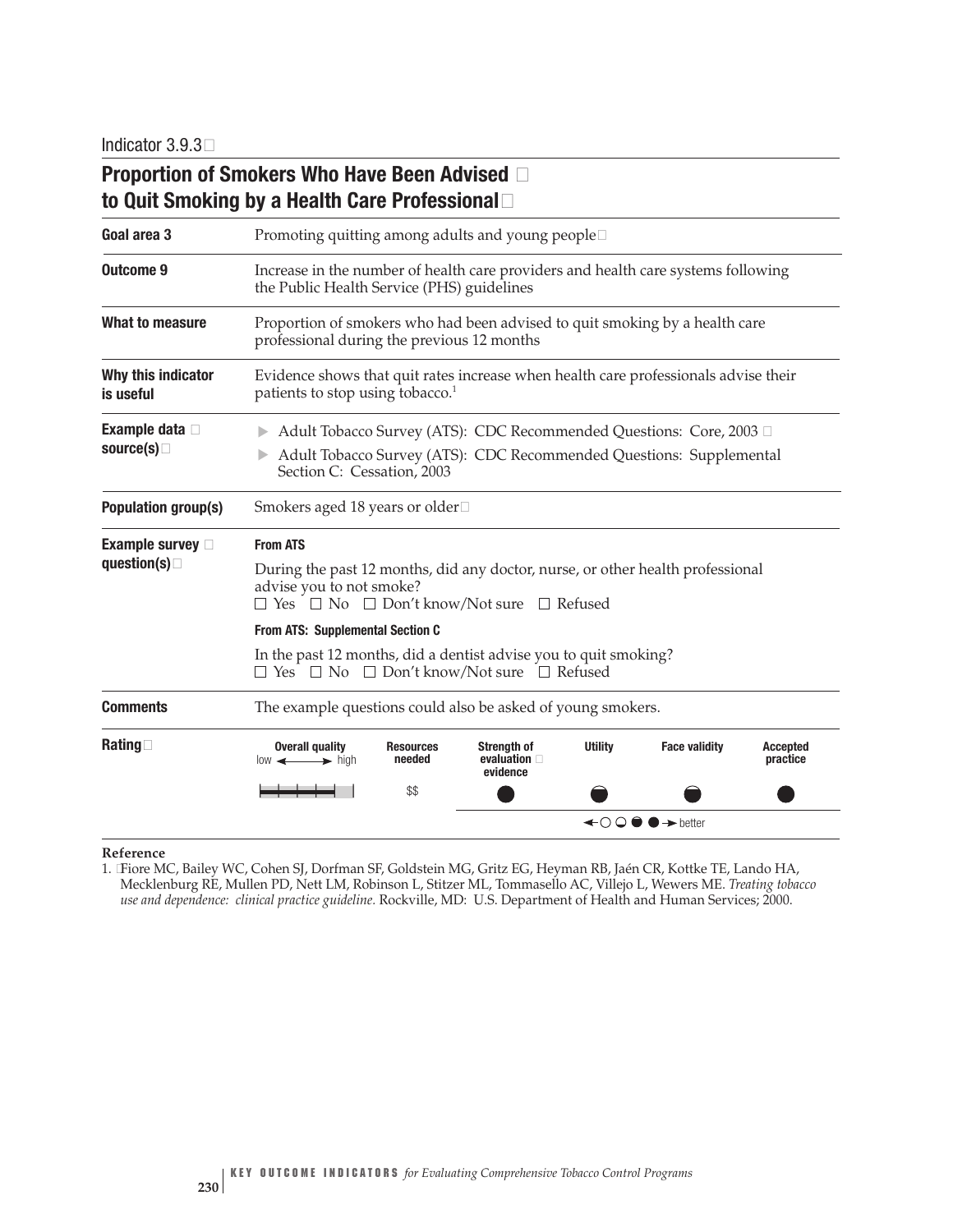# **Proportion of Smokers Who Have Been Assessed Regarding Their** � **Willingness to Make a Quit Attempt by a Health Care Professional**�

| Goal area 3                          |                                                                                                                                                                                                                                                                                                                                                                                                                  | Promoting quitting among adults and young people□                                                                                                                               |                                                        |                |                                                                   |                             |  |  |
|--------------------------------------|------------------------------------------------------------------------------------------------------------------------------------------------------------------------------------------------------------------------------------------------------------------------------------------------------------------------------------------------------------------------------------------------------------------|---------------------------------------------------------------------------------------------------------------------------------------------------------------------------------|--------------------------------------------------------|----------------|-------------------------------------------------------------------|-----------------------------|--|--|
| Outcome 9                            |                                                                                                                                                                                                                                                                                                                                                                                                                  | Increase in the number of health care providers and health care systems following<br>the Public Health Service (PHS) guidelines                                                 |                                                        |                |                                                                   |                             |  |  |
| What to measure                      | Proportion of smokers who have been evaluated by a health care professional regarding<br>their willingness to stop smoking                                                                                                                                                                                                                                                                                       |                                                                                                                                                                                 |                                                        |                |                                                                   |                             |  |  |
| Why this indicator<br>is useful      | the patient. $1$                                                                                                                                                                                                                                                                                                                                                                                                 | Evidence suggests that once a tobacco-using patient is advised to quit, assessing that<br>patient's willingness to quit can help to tailor the cessation counseling provided to |                                                        |                |                                                                   |                             |  |  |
| <b>Example data</b><br>source(s)     | No commonly used data sources were found.                                                                                                                                                                                                                                                                                                                                                                        |                                                                                                                                                                                 |                                                        |                |                                                                   |                             |  |  |
| <b>Population group(s)</b>           | Smokers aged 18 years or older□                                                                                                                                                                                                                                                                                                                                                                                  |                                                                                                                                                                                 |                                                        |                |                                                                   |                             |  |  |
| <b>Example survey</b><br>question(s) | During the past 12 months, did any doctor, nurse, or other health care professional<br>ask you if you were willing to make a quit attempt?<br>$\Box$ Yes $\Box$ No $\Box$ Don't know/Not sure $\Box$ Refused to answer<br>In the past 12 months, did a dentist ask you if you were willing to make a quit attempt?<br>$\Box$ Yes $\Box$ No $\Box$ Don't know/Not sure $\Box$ Refused to answer                   |                                                                                                                                                                                 |                                                        |                |                                                                   |                             |  |  |
| $Comments$                           | The authors created the example questions. They are not in any commonly used<br>data source.<br>The example questions could also be asked of young smokers.<br>Evaluators might also wish to evaluate whether the physician inquired about the<br>patient's willingness to use assistance in quitting (e.g., calling a quitline, joining a<br>group cessation program, or using FDA-approved pharmacotherapies). |                                                                                                                                                                                 |                                                        |                |                                                                   |                             |  |  |
| Rating $\square$                     | <b>Overall quality</b><br>$low \leftarrow \rightarrow high$                                                                                                                                                                                                                                                                                                                                                      | <b>Resources</b><br>needed                                                                                                                                                      | <b>Strength of</b><br>evaluation $\square$<br>evidence | <b>Utility</b> | <b>Face validity</b>                                              | <b>Accepted</b><br>practice |  |  |
|                                      |                                                                                                                                                                                                                                                                                                                                                                                                                  | \$\$\$                                                                                                                                                                          |                                                        |                |                                                                   |                             |  |  |
|                                      |                                                                                                                                                                                                                                                                                                                                                                                                                  |                                                                                                                                                                                 |                                                        |                | $\leftarrow$ $\bigcirc$ $\bigcirc$ $\bullet$ $\rightarrow$ better |                             |  |  |

**Reference**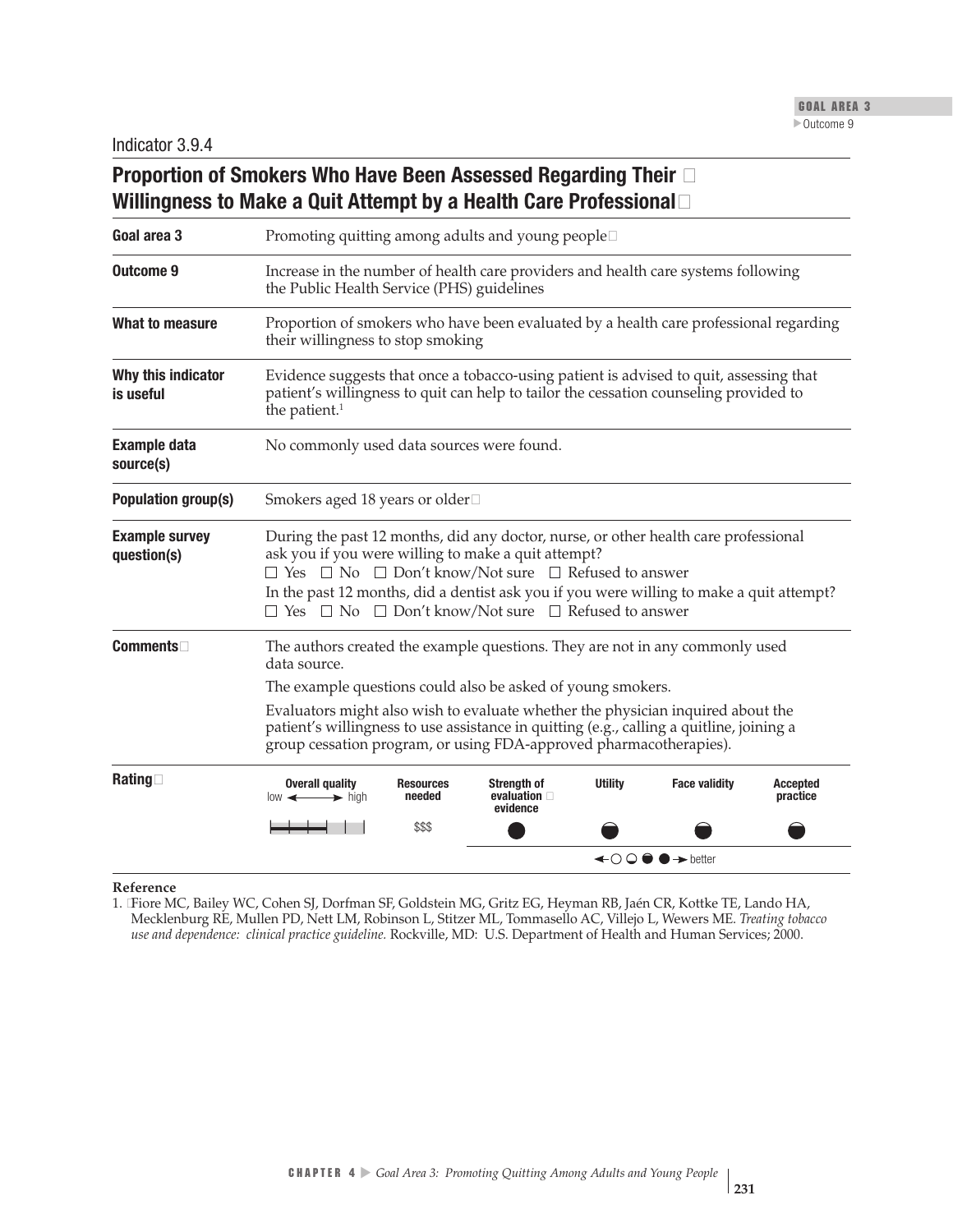# **Proportion of Smokers Who Have Been Assisted in Quitting Smoking by a Health Care Professional**

| Goal area 3                          | Promoting quitting among adults and young people□                                                                                                                                                                                                                                                                           |                                                                                                                                                                                                  |                                                                                                                                                                                                                                                                                                                                              |                                                             |              |                        |                             |  |
|--------------------------------------|-----------------------------------------------------------------------------------------------------------------------------------------------------------------------------------------------------------------------------------------------------------------------------------------------------------------------------|--------------------------------------------------------------------------------------------------------------------------------------------------------------------------------------------------|----------------------------------------------------------------------------------------------------------------------------------------------------------------------------------------------------------------------------------------------------------------------------------------------------------------------------------------------|-------------------------------------------------------------|--------------|------------------------|-----------------------------|--|
| <b>Outcome 9</b>                     | Increase in the number of health care providers and health care systems following<br>the Public Health Service (PHS) guidelines                                                                                                                                                                                             |                                                                                                                                                                                                  |                                                                                                                                                                                                                                                                                                                                              |                                                             |              |                        |                             |  |
| What to measure $\square$            | Proportion of smokers who have had a health care professional actively assist them in<br>an attempt to quit smoking. Examples of assistance include prescribing FDA-approved<br>cessation medications, providing educational material, providing counseling or a<br>counseling referral, and establishing a firm quit date. |                                                                                                                                                                                                  |                                                                                                                                                                                                                                                                                                                                              |                                                             |              |                        |                             |  |
| Why this indicator<br>is useful      |                                                                                                                                                                                                                                                                                                                             |                                                                                                                                                                                                  | Evidence is strong that clinician assistance in cessation leads to improved quit rates. <sup>1</sup>                                                                                                                                                                                                                                         |                                                             |              |                        |                             |  |
| Example data D<br>source(s) $\Box$   |                                                                                                                                                                                                                                                                                                                             | Adult Tobacco Survey (ATS): CDC Recommended Questions: Core, 2003 □<br>American Smoking and Health Survey (ASHES), 2003<br>Information available at: http://tobacco.rti.org/data/New/surveys.cfm |                                                                                                                                                                                                                                                                                                                                              |                                                             |              |                        |                             |  |
| <b>Population group(s)</b>           |                                                                                                                                                                                                                                                                                                                             | Smokers aged 18 years or older□                                                                                                                                                                  |                                                                                                                                                                                                                                                                                                                                              |                                                             |              |                        |                             |  |
| <b>Example survey</b><br>question(s) | <b>From ATS</b>                                                                                                                                                                                                                                                                                                             |                                                                                                                                                                                                  | In the past 12 months, when a doctor, nurse, or other health professional advised you to<br>quit smoking, did they also do any of the following?                                                                                                                                                                                             |                                                             |              |                        |                             |  |
|                                      |                                                                                                                                                                                                                                                                                                                             |                                                                                                                                                                                                  |                                                                                                                                                                                                                                                                                                                                              | Yes                                                         | No           | Don't know<br>Not sure | Refused                     |  |
|                                      |                                                                                                                                                                                                                                                                                                                             |                                                                                                                                                                                                  | 1. Prescribe or recommend a patch, nicotine gum,<br>nasal spray, an inhaler, or pills such as Zyban®<br>2. Suggest that you set a specific date to stop smoking<br>3. Suggest that you use a smoking cessation class,                                                                                                                        | П                                                           | $\Box$       | $\sqcup$               |                             |  |
|                                      | program, quit line, or counseling<br>4. Provide you with booklets, videos, or other                                                                                                                                                                                                                                         |                                                                                                                                                                                                  | material to help you quit smoking on your own                                                                                                                                                                                                                                                                                                |                                                             | $\mathsf{L}$ | $\Box$<br>$\mathsf{L}$ |                             |  |
|                                      | <b>From ASHES</b>                                                                                                                                                                                                                                                                                                           |                                                                                                                                                                                                  |                                                                                                                                                                                                                                                                                                                                              |                                                             |              |                        |                             |  |
|                                      | seek counseling for stopping smoking?                                                                                                                                                                                                                                                                                       |                                                                                                                                                                                                  | During the past 12 months, that is since [FILL IN DATE], when a doctor, dentist, nurse,<br>or other health professional advised you to quit smoking cigarettes, did they do any<br>of the following: suggest that you use a smoking cessation class, program, quitline, or<br>$\Box$ Yes $\Box$ No $\Box$ Don't know/Not sure $\Box$ Refused |                                                             |              |                        |                             |  |
| <b>Comments</b>                      |                                                                                                                                                                                                                                                                                                                             |                                                                                                                                                                                                  | The example questions could also be asked of young smokers.                                                                                                                                                                                                                                                                                  |                                                             |              |                        |                             |  |
| Rating $\Box$                        | <b>Overall quality</b><br>$low \leftarrow \rightarrow high$                                                                                                                                                                                                                                                                 | <b>Resources</b><br>needed                                                                                                                                                                       | <b>Utility</b><br><b>Strength of</b><br>evaluation $\square$<br>evidence                                                                                                                                                                                                                                                                     |                                                             |              | <b>Face validity</b>   | <b>Accepted</b><br>practice |  |
|                                      |                                                                                                                                                                                                                                                                                                                             | \$\$                                                                                                                                                                                             |                                                                                                                                                                                                                                                                                                                                              |                                                             |              |                        |                             |  |
|                                      |                                                                                                                                                                                                                                                                                                                             |                                                                                                                                                                                                  |                                                                                                                                                                                                                                                                                                                                              | $\leftarrow$ $\circ$ $\circ$ $\bullet$ $\rightarrow$ better |              |                        |                             |  |

#### **Reference**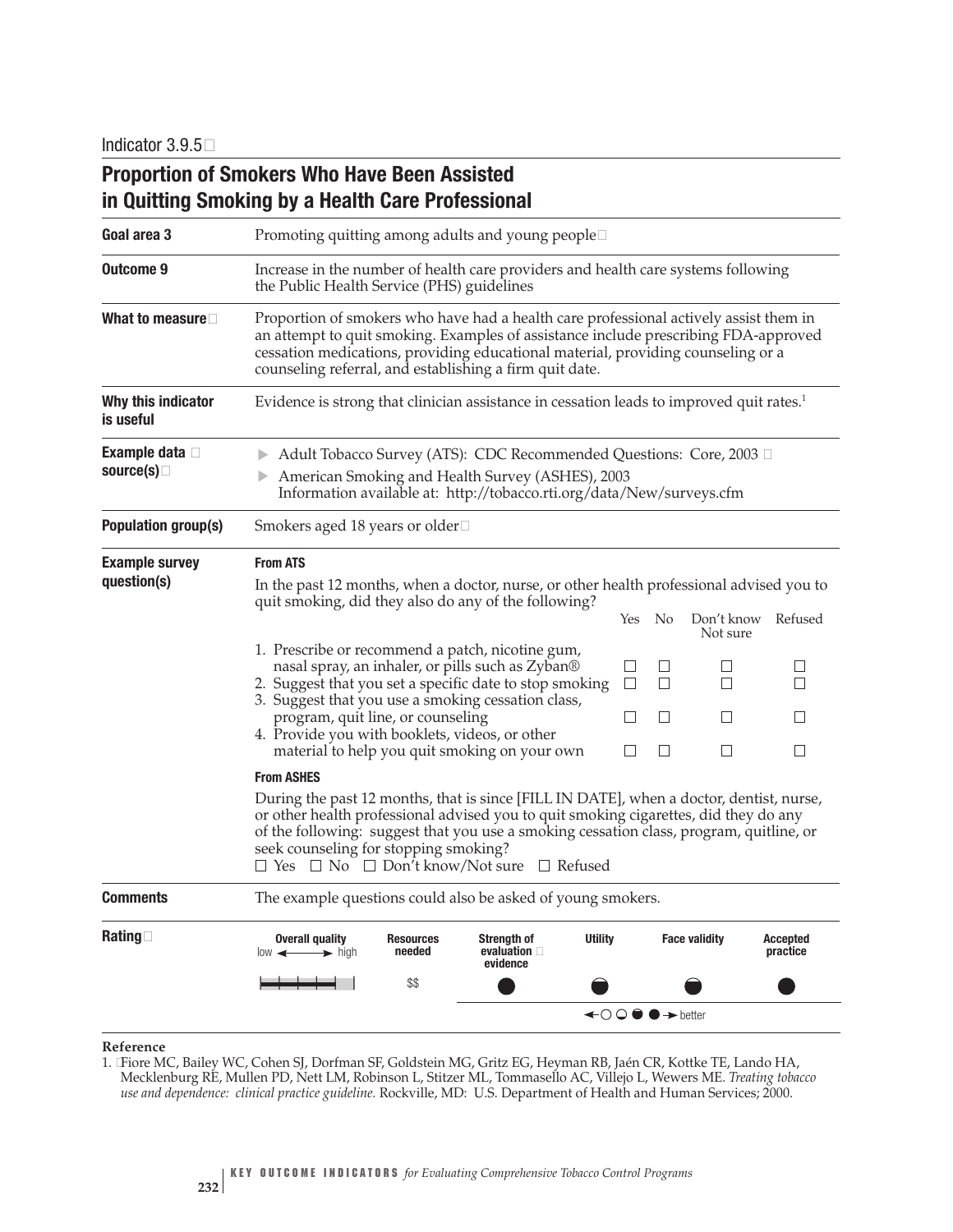# **Proportion of Smokers for Whom a Health Care Professional Has Arranged for Follow-up Contact Regarding a Quit Attempt**

| Goal area 3                          |                                                                                                                                                                                                                                                                                                                                                                                            | Promoting quitting among adults and young people□ |                                                        |                |                                                                                    |                             |  |  |
|--------------------------------------|--------------------------------------------------------------------------------------------------------------------------------------------------------------------------------------------------------------------------------------------------------------------------------------------------------------------------------------------------------------------------------------------|---------------------------------------------------|--------------------------------------------------------|----------------|------------------------------------------------------------------------------------|-----------------------------|--|--|
| <b>Outcome 9</b>                     | Increase in the number of health care providers and health care systems following<br>the Public Health Service (PHS) guidelines                                                                                                                                                                                                                                                            |                                                   |                                                        |                |                                                                                    |                             |  |  |
| What to measure                      | Proportion of smokers who have had a health care professional schedule follow-up<br>contact to help them quit smoking                                                                                                                                                                                                                                                                      |                                                   |                                                        |                |                                                                                    |                             |  |  |
| Why this indicator<br>is useful      | Brief interventions may not be sufficient to help every patient quit successfully.<br>Arranging for follow-up contact ensures continued cessation assistance and can<br>increase the likelihood of a successful quit attempt. <sup>1</sup>                                                                                                                                                 |                                                   |                                                        |                |                                                                                    |                             |  |  |
| <b>Example data</b><br>source(s)     | No commonly used data sources were found.                                                                                                                                                                                                                                                                                                                                                  |                                                   |                                                        |                |                                                                                    |                             |  |  |
| Population group(s)                  | Smokers aged 18 years or older□                                                                                                                                                                                                                                                                                                                                                            |                                                   |                                                        |                |                                                                                    |                             |  |  |
|                                      | Smokers aged less than 18 years□                                                                                                                                                                                                                                                                                                                                                           |                                                   |                                                        |                |                                                                                    |                             |  |  |
| <b>Example survey</b><br>question(s) | In the past 12 months, when a doctor or other health professional advised you to quit<br>smoking, did he or she also do any of the following?                                                                                                                                                                                                                                              |                                                   |                                                        |                |                                                                                    |                             |  |  |
|                                      | 1. Call and ask you about your quit attempt within one week<br>2. Ask you about your quit attempt in person (during an office visit)<br>within one week<br>3. Call and ask you about your quit attempt within one month<br>4. Ask you about your quit attempt in person (during an office visit)<br>within one month<br>5. Arrange for a cessation counselor, program, or quitline to make |                                                   | follow-up contact with you regarding your quit attempt |                |                                                                                    | Yes No<br>$\mathsf{L}$      |  |  |
| <b>Comments</b>                      | The authors created these example questions. They are not in any commonly used<br>data source.                                                                                                                                                                                                                                                                                             |                                                   |                                                        |                |                                                                                    |                             |  |  |
| Rating                               | <b>Overall quality</b><br>$low \leftarrow \rightarrow high$                                                                                                                                                                                                                                                                                                                                | <b>Resources</b><br>needed                        | <b>Strength of</b><br>evaluation<br>evidence           | <b>Utility</b> | <b>Face validity</b>                                                               | <b>Accepted</b><br>practice |  |  |
|                                      |                                                                                                                                                                                                                                                                                                                                                                                            | \$\$\$ $^+$                                       |                                                        |                |                                                                                    |                             |  |  |
|                                      |                                                                                                                                                                                                                                                                                                                                                                                            |                                                   |                                                        |                | $\leftarrow$ $\circ$ $\circ$ $\bullet$ $\rightarrow$ better                        |                             |  |  |
|                                      | + Denotes low agreement among reviewers: that is, fewer than 75% of the valid ratings for this                                                                                                                                                                                                                                                                                             |                                                   |                                                        |                | indicator were within one point of each other (see Appendix B for an explanation). |                             |  |  |

#### **Reference**

1. �Task Force on Community Preventive Services. The guide to community preventive services: tobacco use prevention and control. *American Journal of Preventive Medicine.* 2001;20(Suppl 2):1–88.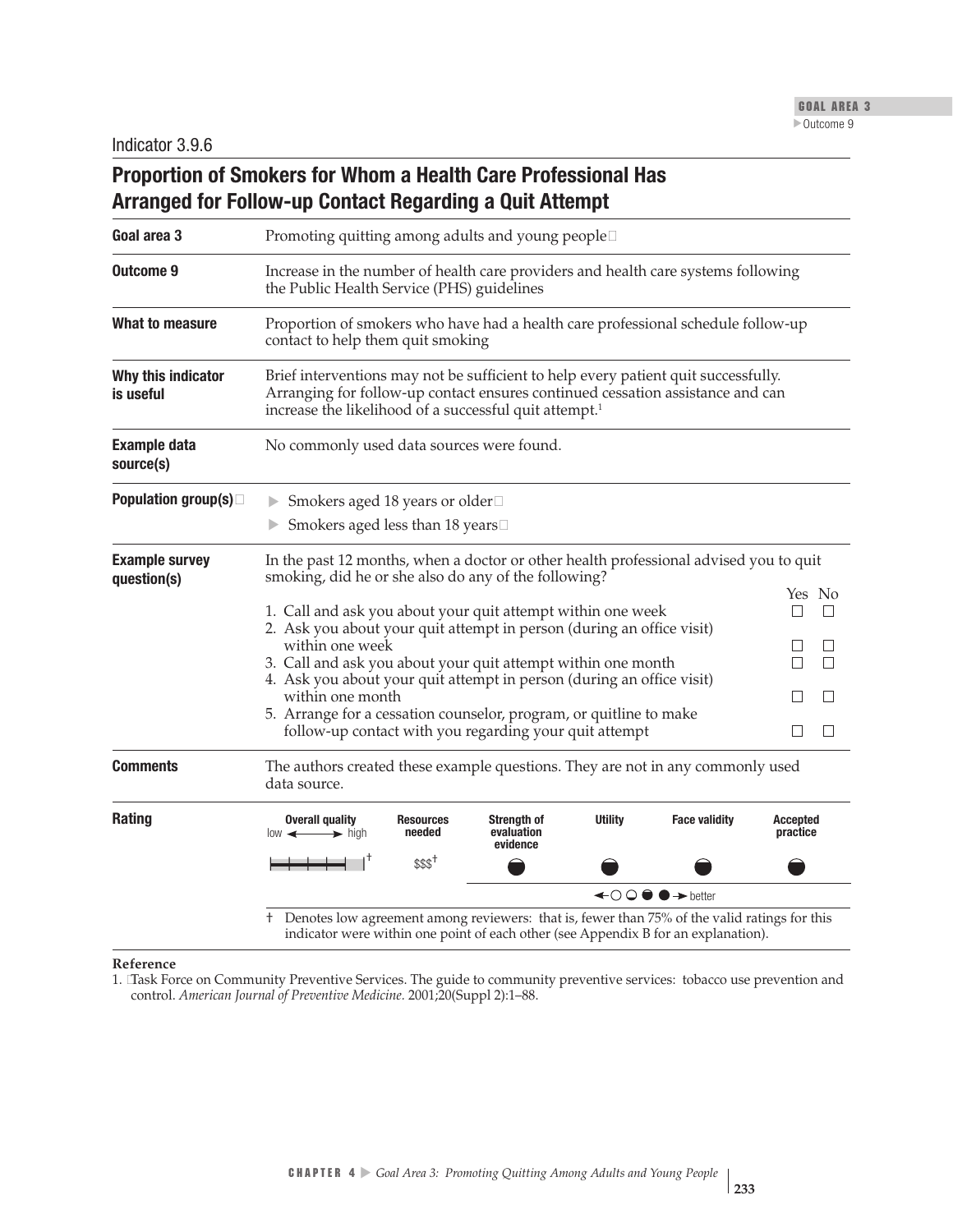# **Proportion of Pregnant Women Who Report That a Health Care Professional Advised Them to Quit Smoking During a Prenatal Visit**

| Goal area 3                            |                                                                                                                                                                                                                           | Promoting quitting among adults and young people□                                                                                                                                                                                                                         |  |  |                                                                                                                                                                                    |  |  |  |
|----------------------------------------|---------------------------------------------------------------------------------------------------------------------------------------------------------------------------------------------------------------------------|---------------------------------------------------------------------------------------------------------------------------------------------------------------------------------------------------------------------------------------------------------------------------|--|--|------------------------------------------------------------------------------------------------------------------------------------------------------------------------------------|--|--|--|
| <b>Outcome 9</b>                       |                                                                                                                                                                                                                           | Increase in the number of health care providers and health care systems following<br>the Public Health Service (PHS) guidelines                                                                                                                                           |  |  |                                                                                                                                                                                    |  |  |  |
| What to measure                        |                                                                                                                                                                                                                           | Proportion of pregnant women who were advised by a health care professional<br>during a prenatal visit of the ill effects of smoking                                                                                                                                      |  |  |                                                                                                                                                                                    |  |  |  |
| Why this indicator<br>is useful $\Box$ |                                                                                                                                                                                                                           | Tobacco use by pregnant women and exposure to tobacco smoke are causal factors<br>in both maternal and child morbidity and mortality. Evidence shows that advising<br>pregnant women to quit, coupled with intensive counseling, increases abstinence rates. <sup>1</sup> |  |  |                                                                                                                                                                                    |  |  |  |
| <b>Example data</b><br>source(s)       |                                                                                                                                                                                                                           | CDC Pregnancy Risk Assessment Monitoring System (PRAMS), Phase 4, 2000–2003                                                                                                                                                                                               |  |  |                                                                                                                                                                                    |  |  |  |
| <b>Population group(s)</b>             | Pregnant women□                                                                                                                                                                                                           |                                                                                                                                                                                                                                                                           |  |  |                                                                                                                                                                                    |  |  |  |
| <b>Example survey</b><br>question(s)   | <b>From PRAMS</b><br>During any of your prenatal care visits, did a doctor, nurse, or other health care worker<br>talk with you about how smoking during pregnancy could affect your baby?<br>$\Box$ No $\Box$ Yes        |                                                                                                                                                                                                                                                                           |  |  |                                                                                                                                                                                    |  |  |  |
| <b>Comments</b>                        | Evaluators could also collect information on whether the health care professional advised<br>the patient to quit smoking or provided assistance in quitting.                                                              |                                                                                                                                                                                                                                                                           |  |  |                                                                                                                                                                                    |  |  |  |
| Rating $\square$                       | <b>Overall quality</b><br><b>Utility</b><br><b>Face validity</b><br><b>Accepted</b><br><b>Resources</b><br><b>Strength of</b><br>evaluation $\Box$<br>$low \leftarrow \rightarrow high$<br>needed<br>practice<br>evidence |                                                                                                                                                                                                                                                                           |  |  |                                                                                                                                                                                    |  |  |  |
|                                        |                                                                                                                                                                                                                           | $$$ \$\$ $^{\dagger}$                                                                                                                                                                                                                                                     |  |  |                                                                                                                                                                                    |  |  |  |
|                                        | $\leftarrow$ $\circ$ $\circ$ $\bullet$ $\rightarrow$ better                                                                                                                                                               |                                                                                                                                                                                                                                                                           |  |  |                                                                                                                                                                                    |  |  |  |
|                                        | Ť.                                                                                                                                                                                                                        |                                                                                                                                                                                                                                                                           |  |  | Denotes low agreement among reviewers: that is, fewer than 75% of the valid ratings for this<br>indicator were within one point of each other (see Appendix B for an explanation). |  |  |  |

**Reference**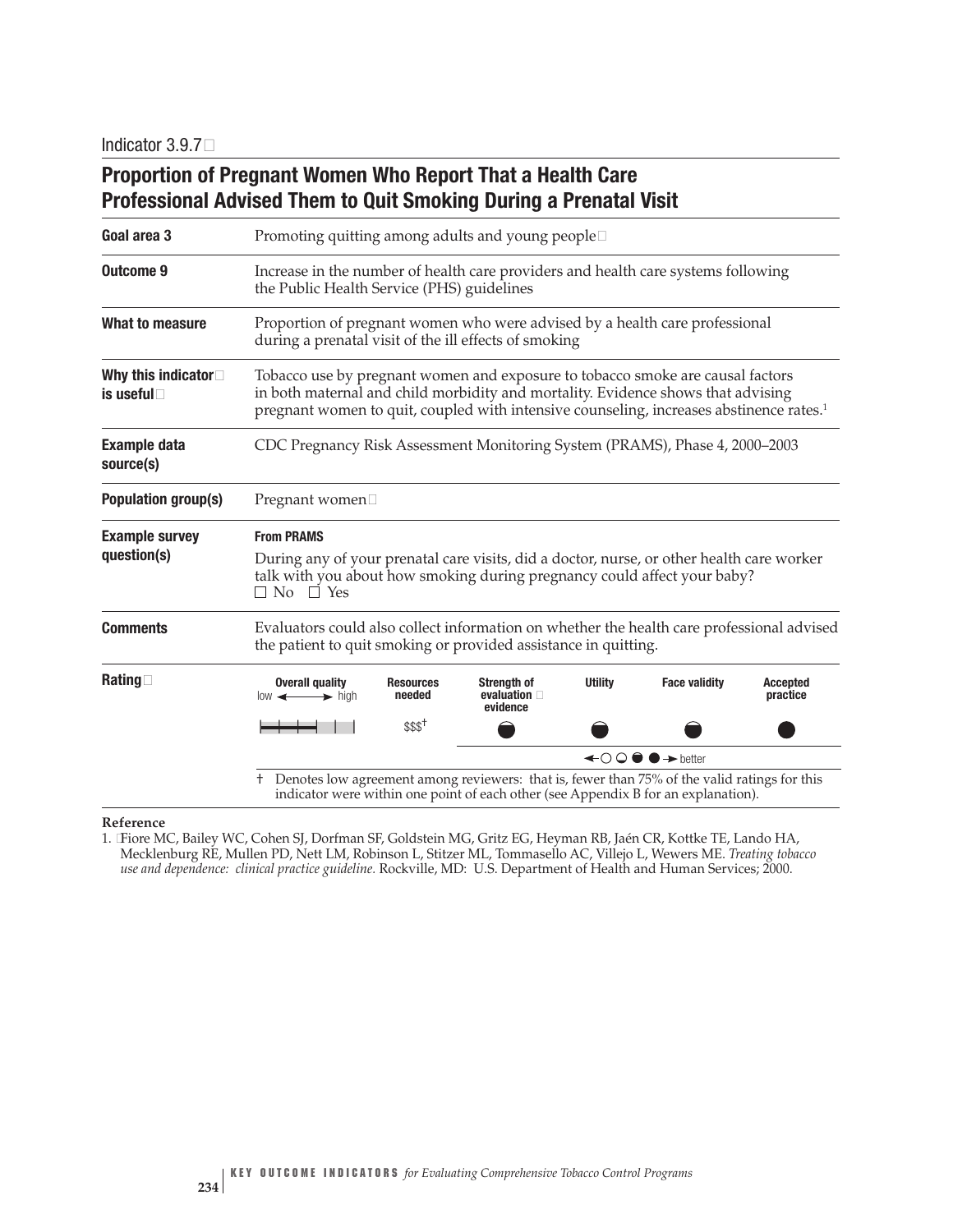|                                      | Proportion of Health Care Systems That Have Provider-reminder Systems in Place                                                                                                                                                                               |                   |        |  |  |  |  |  |
|--------------------------------------|--------------------------------------------------------------------------------------------------------------------------------------------------------------------------------------------------------------------------------------------------------------|-------------------|--------|--|--|--|--|--|
| Goal area 3                          | Promoting quitting among adults and young people                                                                                                                                                                                                             |                   |        |  |  |  |  |  |
| <b>Outcome 9</b>                     | Increase in the number of health care providers and health care systems following<br>the Public Health Service (PHS) guidelines                                                                                                                              |                   |        |  |  |  |  |  |
| What to measure $\square$            | Proportion of health care systems that include smoking status information (e.g., stickers)<br>in their patients' records. This information is recorded in order to prompt health care<br>professionals to discuss smoking cessation during patients' visits. |                   |        |  |  |  |  |  |
| Why this indicator<br>is useful      | Evidence shows that reminder systems for health care providers increase the rate of<br>clinician intervention to assist patients in quitting, thereby increasing the number of<br>patients who successfully quit. <sup>1,2</sup>                             |                   |        |  |  |  |  |  |
| <b>Example data</b><br>source(s)     | Addressing Tobacco in Managed Care (ATMC), Survey of Health Plans, 1997-1998                                                                                                                                                                                 |                   |        |  |  |  |  |  |
| <b>Population group(s)</b>           | Managed care administrators□                                                                                                                                                                                                                                 |                   |        |  |  |  |  |  |
| <b>Example survey</b><br>question(s) | <b>From ATMC</b><br>Mark all that apply                                                                                                                                                                                                                      | Yes               | No     |  |  |  |  |  |
|                                      | Has your plan implemented systems for any of the following?                                                                                                                                                                                                  |                   |        |  |  |  |  |  |
|                                      | 1. Documentation of patient smoking status in an administrative                                                                                                                                                                                              |                   |        |  |  |  |  |  |
|                                      | computer database                                                                                                                                                                                                                                            |                   |        |  |  |  |  |  |
|                                      | 2. Documentation of patient smoking status in the medical record                                                                                                                                                                                             |                   |        |  |  |  |  |  |
|                                      | 3. Computerized clinic reminders to encourage providers to advise<br>patients to quit                                                                                                                                                                        |                   |        |  |  |  |  |  |
|                                      | 4. Provider training in effective smoking cessation interventions                                                                                                                                                                                            |                   | П      |  |  |  |  |  |
|                                      | 5. Routine cessation advice/brief provider counseling of patients                                                                                                                                                                                            | П                 | П      |  |  |  |  |  |
|                                      | 6. Provider incentives that promote tobacco cessation assessment<br>and intervention                                                                                                                                                                         | Ш                 | $\Box$ |  |  |  |  |  |
|                                      | 7. Patient incentives for use of/adherence to recommended                                                                                                                                                                                                    |                   |        |  |  |  |  |  |
|                                      | cessation treatment                                                                                                                                                                                                                                          | Ш                 | $\Box$ |  |  |  |  |  |
|                                      | Are the providers in your plan required to carry out any of the<br>following activities?                                                                                                                                                                     |                   |        |  |  |  |  |  |
|                                      | 1. EAsk new patients about their smoking status                                                                                                                                                                                                              | $\vert \ \ \vert$ | Ш      |  |  |  |  |  |
|                                      | 2. Include smoking status as a vital sign (i.e., ask about and<br>document smoking status at every visit)                                                                                                                                                    |                   |        |  |  |  |  |  |
|                                      | 3. Document smoking status in the patient's medical record                                                                                                                                                                                                   |                   |        |  |  |  |  |  |
|                                      | 4. Estrongly advise all patients who smoke to quit                                                                                                                                                                                                           |                   |        |  |  |  |  |  |
|                                      | 5. DAssess willingness of patient to make a quit attempt                                                                                                                                                                                                     |                   |        |  |  |  |  |  |
|                                      | 6. Exefer the patient who smokes to intensive treatment when<br>the physician considers it appropriate or the patient prefers it                                                                                                                             |                   |        |  |  |  |  |  |
|                                      | 7. EArrange for follow-up with patients who are trying to quit smoking                                                                                                                                                                                       | $\Box$            |        |  |  |  |  |  |
|                                      | 8. Ensure that support staff is trained to counsel patients about                                                                                                                                                                                            |                   |        |  |  |  |  |  |
|                                      | smoking cessation                                                                                                                                                                                                                                            |                   |        |  |  |  |  |  |
|                                      | 9. Have literature about smoking cessation and the health risks<br>of smoking readily available in waiting rooms and exam rooms                                                                                                                              | $\Box$            |        |  |  |  |  |  |
|                                      | 10. Encourage parents who smoke to provide a smoke-free                                                                                                                                                                                                      |                   |        |  |  |  |  |  |
|                                      | environment for their children at home and in day care<br>11. Other (please specify)                                                                                                                                                                         |                   |        |  |  |  |  |  |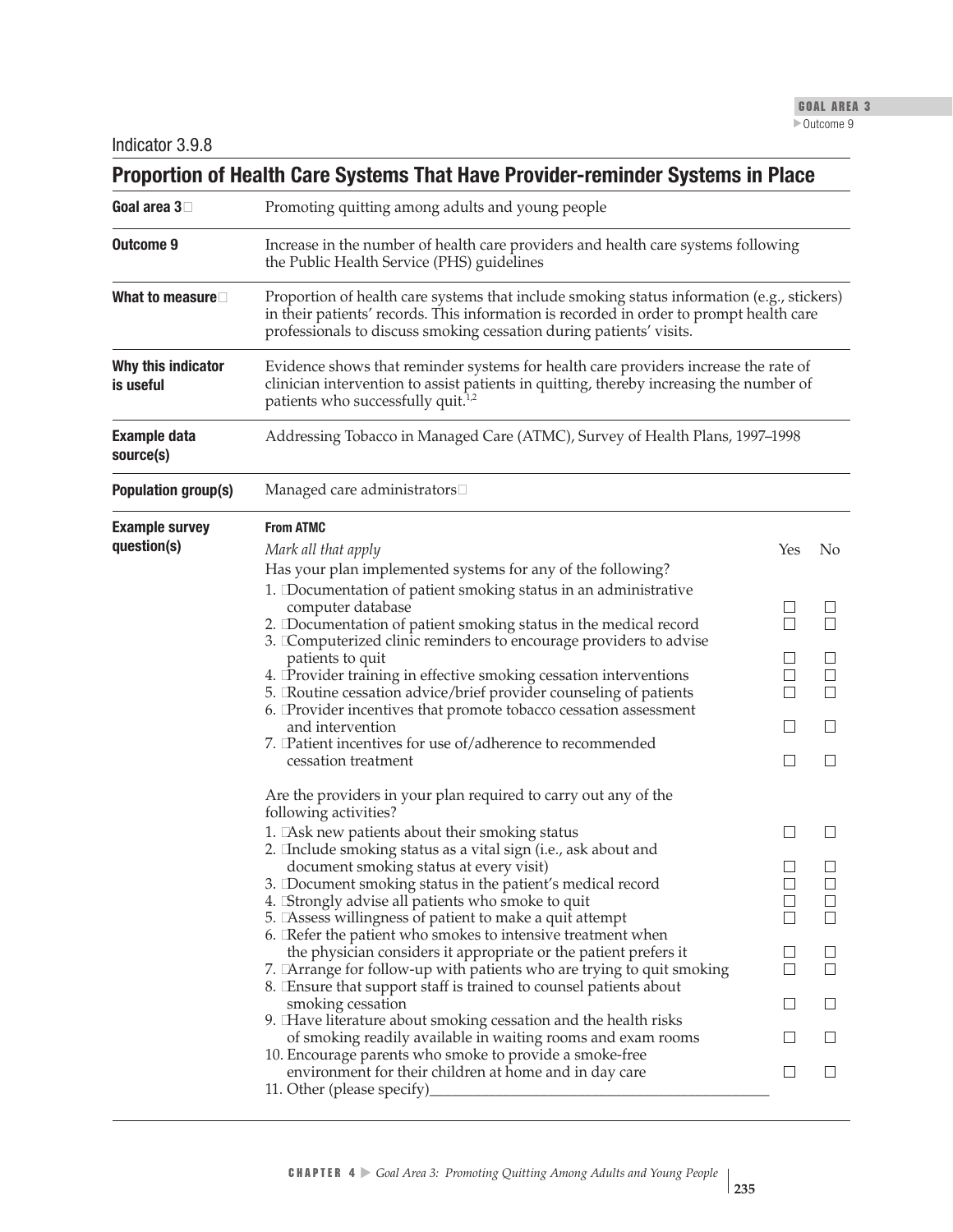

#### **References**

1. �Fiore MC, Bailey WC, Cohen SJ, Dorfman SF, Goldstein MG, Gritz EG, Heyman RB, Jaén CR, Kottke TE, Lando HA, Mecklenburg RE, Mullen PD, Nett LM, Robinson L, Stitzer ML, Tommasello AC, Villejo L, Wewers ME. *Treating tobacco use and dependence: clinical practice guideline.* Rockville, MD: U.S. Department of Health and Human Services; 2000.

2. �Task Force on Community Preventive Services. The guide to community preventive services: tobacco use prevention and control. *American Journal of Preventive Medicine.* 2001;20(Suppl 2):1–88.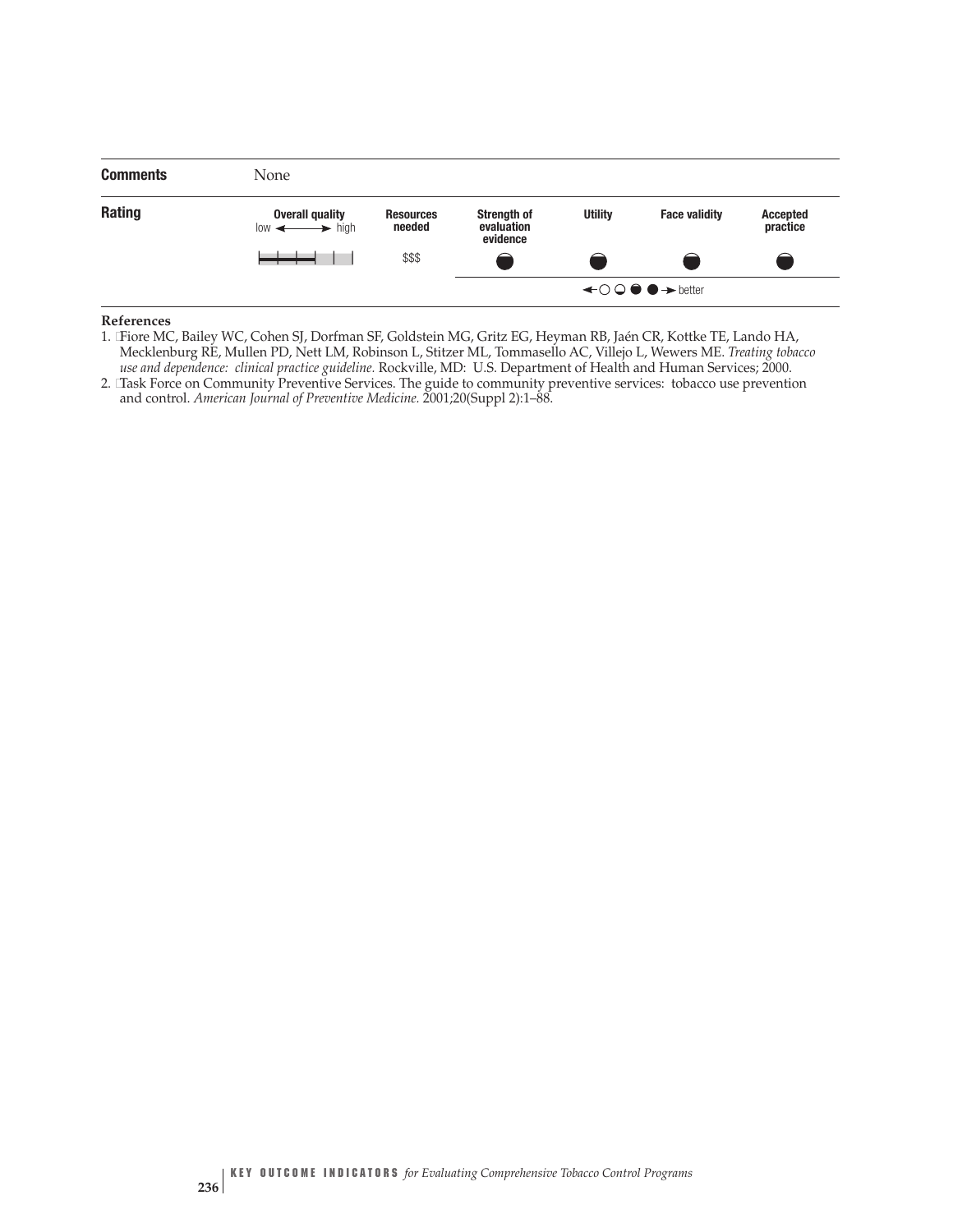## Outcome 10

## **Increased Insurance Coverage for Cessation Services**

*The Guide to Community Preventive Services* recommends that insurance carriers cover proven cessation therapies and strongly recommends reducing patients' out-of-pocket costs for cessation therapies to increase quit rates.1 A review of five studies showed that pre-paid or discounted prescription drug benefits increased the percentage of patients who received pharmacotherapy and increased smoking abstinence rates.1 *The Guide to Community Preventive Services* and *Treating Tobacco Use and Dependence: Clinical Practice Guideline* also recommends that smoking cessation treatment (both pharmacotherapy and counseling) be included as a covered benefit by health plans because doing so increases the use of these services and improves overall abstinence rates.<sup>1,2</sup> Full coverage of tobacco-dependence treatment is an effective and relatively low-cost strategy for significantly increasing the use of proven interventions and increasing quit attempts and quit rates.<sup>3</sup> Reviewers of tobacco-dependence treatments found that full insurance coverage of treatment services produced the highest level of use of these services.<sup>4</sup> In addition, full coverage produced the highest use of nicotine replacement therapy, increased the number of quit attempts, and yielded the greatest decline in overall smoking prevalence.<sup>4</sup>

Listed below are the indicators associated with this outcome:

 $\blacktriangleright$  3.10.1 **3.10.1** Proportion of insurance purchasers and payers that reimburse for tobacco cessation services

## **References**

- 1. �Task Force on Community Preventive Services. The guide to community preventive services: tobacco use prevention and control. *American Journal of Preventive Medicine.* 2001;20(Suppl 2):1–88.
- 2. �Fiore MC, Bailey WC, Cohen SJ, Dorfman S, Goldstein M, Gritz E, Heyman RB, Jaén CR, Kottke TE, Lando HA, Mecklenburg RE, Mullen PD, Nett LM, Robinson L, Stitzer ML, Tommasello AC, Villejo L, Wewers ME. *Treating tobacco use and dependence: clinical practice guideline.* Rockville, MD: U.S. Department of Health and Human Services; 2000.
- 3. [Schauffler HH, McMenamin S, Olson K, Boyce-Smith G, Rideout JA, Kamil J. Variations in treatment benefits influence smoking cessation: results of a randomised controlled trial. *Tobacco Control.* 2001;10(2):175–80.
- 4. �Fiore MC, Hatsukami DK, Baker TB. Effective tobacco-dependence treatment. *Journal of the American Medical Association.* 2002;288(14):1768–71.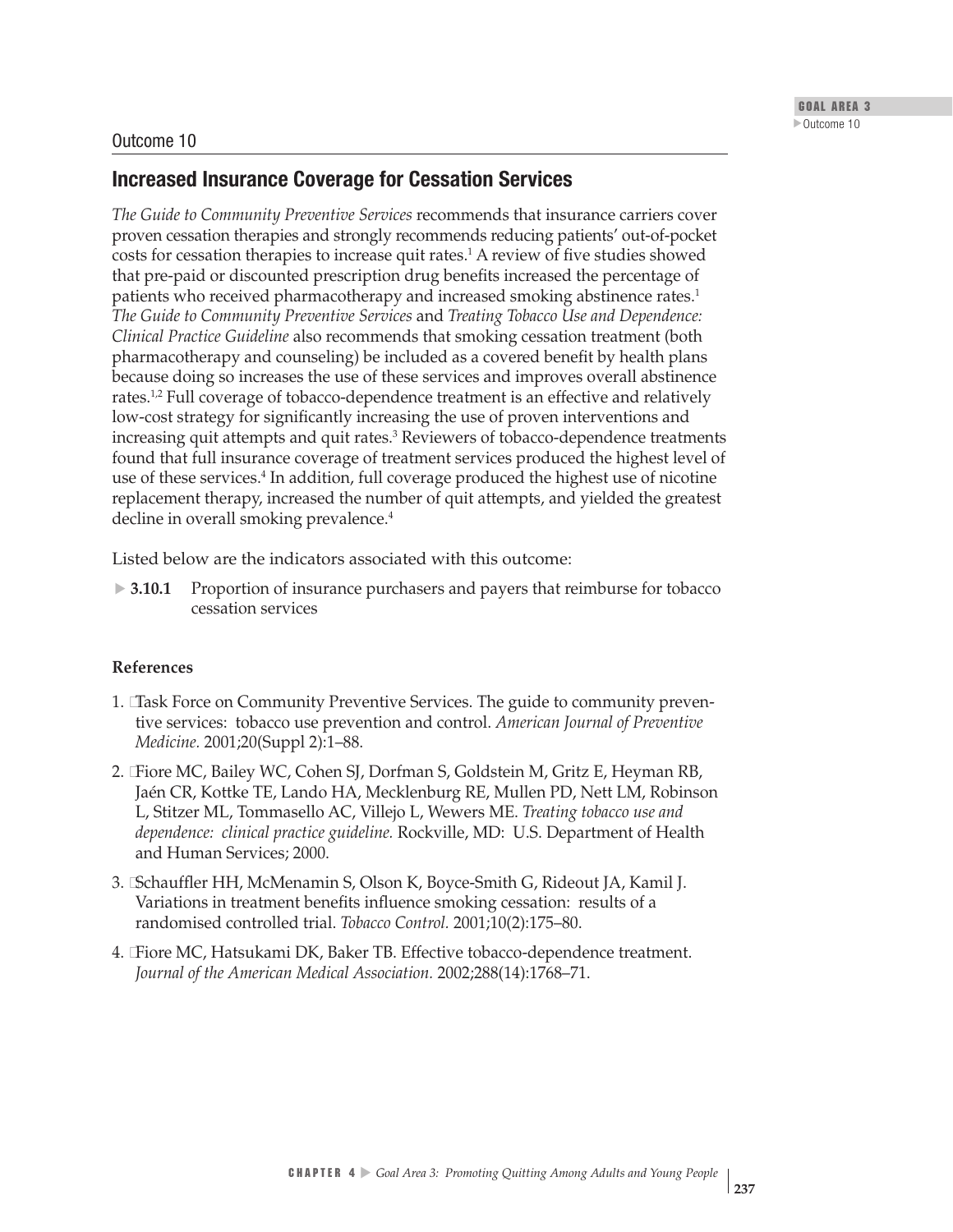#### **For Further Reading**

Borland R, Owen N, Hill D, Schofield P. Predicting attempts and sustained cessation of smoking after the introduction of workplace smoking bans. *Health Psychology.* 1991;10(5):336–42.

Borland R, Segan CJ, Livingston PM, Owen N. The effectiveness of callback counseling for smoking cessation: a randomized trial. *Addiction.* 2001;96(6):881–9.

Hellman R, Cummings KM, Haughey BP, Zielezny MA, O'Shea RM. Predictors of attempting and succeeding at smoking cessation. *Health Education Research.* 1991;6(1):77–86.

Hennrikus DJ, Jeffery RW, Lando HA. The smoking cessation process: longitudinal observations in a working population. *Preventive Medicine.* 1995;24(3):235–44.

Hymowitz N, Cummings KM, Hyland A, Lynn WR, Pechacek TF, Hartwell TD. Predictors of smoking cessation in a cohort of adult smokers followed for five years. *Tobacco Control.* 1997;6(Suppl 2):S57–62.

Morabia A, Costanza MC, Bernstein MS, Rielle JC. Ages at initiation of cigarette smoking and quit attempts among women: a generation effect. *American Journal of Public Health.* 2002;92(1):71–4.

National Cancer Institute. Population-based smoking cessation: proceedings of a conference on What Works to Influence Cessation in the General Population. *Smoking and Tobacco Control Monograph No. 12.* Bethesda, MD: National Cancer Institute; 2000. NIH Publication No. 00-4892.

Sargent JD, Mott LA, Stevens M. Predictors of smoking cessation in adolescents. *Archives of Pediatric and Adolescent Medicine.* 1998;152(4):388–93.

Zhu SH, Anderson CM, Tedeschi GJ, Rosbrook B, Johnson CE, Byrd M, Gutierrez-Terrell E. Evidence of real-world effectiveness of a telephone quitline for smokers. *New England Journal of Medicine.* 2002;347(14):1087–93.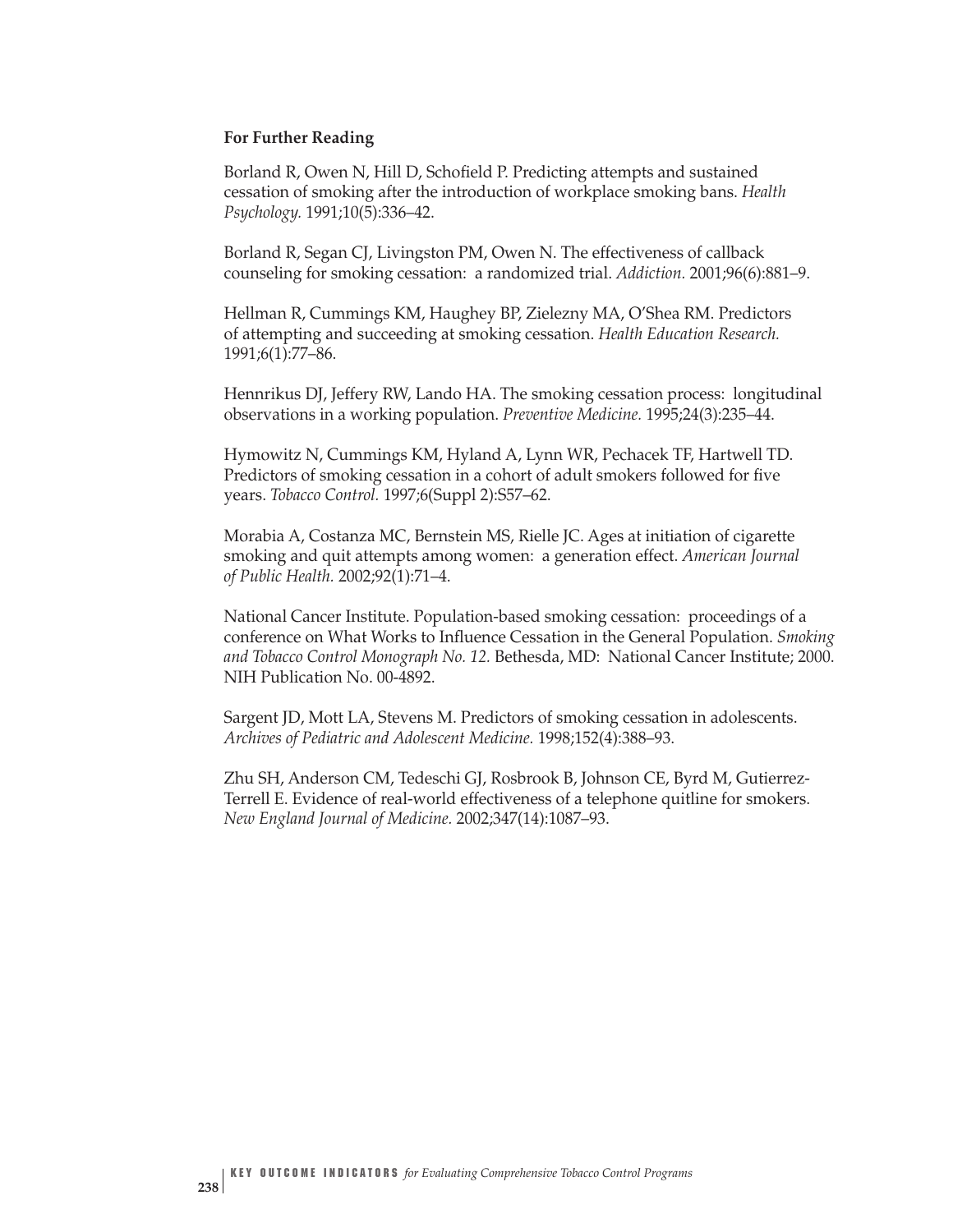Outcome 10

# **Increased Insurance Coverage Indicator Rating Indicator Rating Indicator Rating Indicator Rating 4–0000**  $\rightarrow$  **better for Cessation Services**



| <b>Number</b> | <b>Indicator</b>                                                                                      | <b>Overall quality</b><br>Resources<br>$\blacktriangleright$ high | est endrike | n on dence | ಕಿಂ<br><b>Usilist</b> | Magico<br><b>Lubilistics</b> |  |
|---------------|-------------------------------------------------------------------------------------------------------|-------------------------------------------------------------------|-------------|------------|-----------------------|------------------------------|--|
| 3.10.1        | Proportion of insurance purchasers and payers $\Box$<br>that reimburse for tobacco cessation services |                                                                   | \$\$\$      |            |                       |                              |  |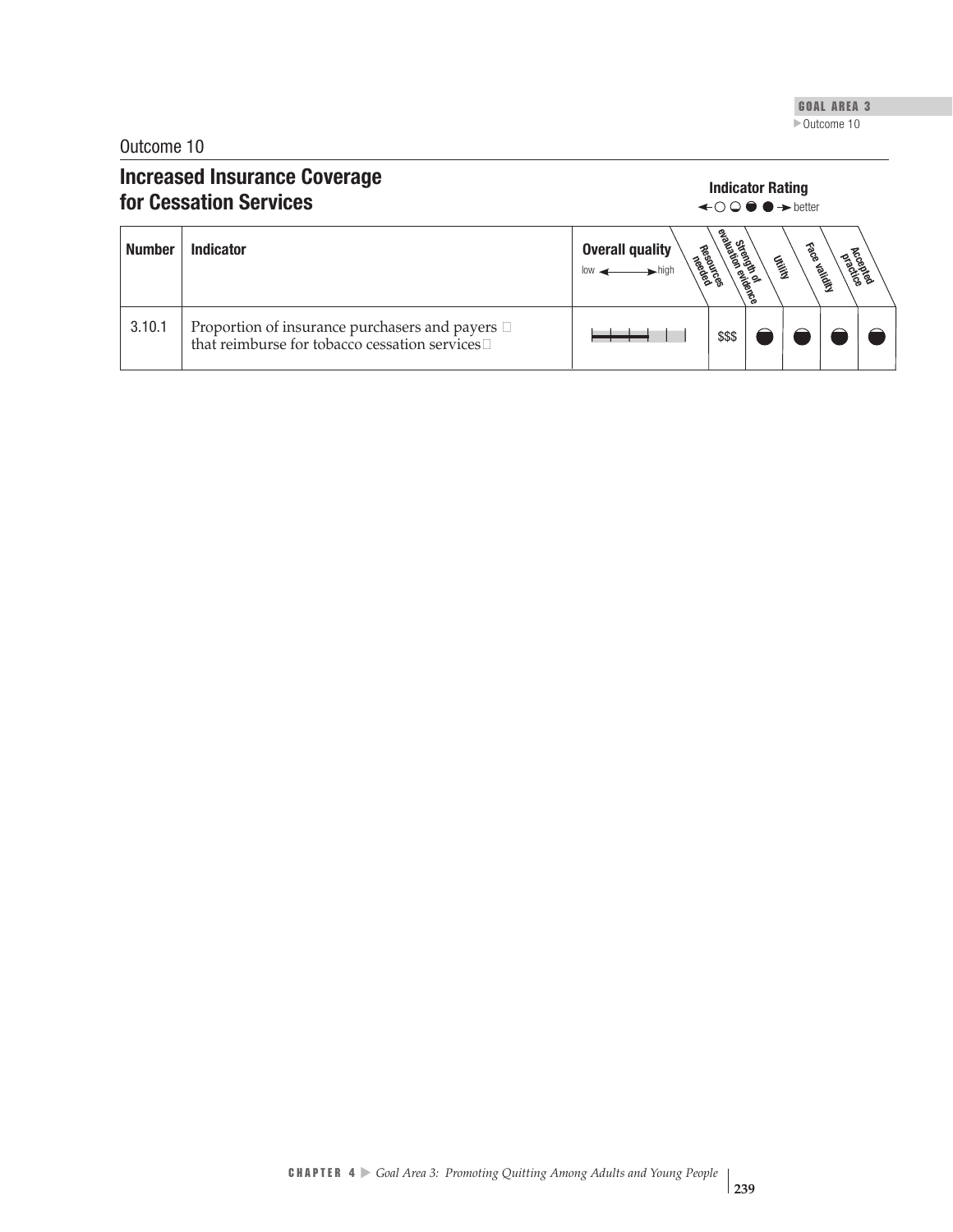Indicator  $3.10.1\Box$ 

# **Proportion of Insurance Purchasers and Payers** � **That Reimburse for Tobacco Cessation Services**�

| Goal area 3                          | Promoting quitting among adults and young people□                                                                                                                                                                                                                                                                                                                                                                                                                                                                                                                                                                                                              |                                                                         |           |                   |                                                                                               |  |  |  |
|--------------------------------------|----------------------------------------------------------------------------------------------------------------------------------------------------------------------------------------------------------------------------------------------------------------------------------------------------------------------------------------------------------------------------------------------------------------------------------------------------------------------------------------------------------------------------------------------------------------------------------------------------------------------------------------------------------------|-------------------------------------------------------------------------|-----------|-------------------|-----------------------------------------------------------------------------------------------|--|--|--|
| <b>Outcome 10</b>                    | Increased insurance coverage for cessation services□                                                                                                                                                                                                                                                                                                                                                                                                                                                                                                                                                                                                           |                                                                         |           |                   |                                                                                               |  |  |  |
| What to measure $\square$            | Proportion of purchasers and payers of health insurance (public and private) who<br>reimburse for some level of tobacco cessation services. Examples of such services<br>are (1) medications approved by the FDA and (2) individual, group, and telephone<br>counseling.                                                                                                                                                                                                                                                                                                                                                                                       |                                                                         |           |                   |                                                                                               |  |  |  |
| Why this indicator<br>is useful      | Reducing out-of-pocket costs for cessation treatment increases the use of both effective<br>cessation therapies and cessation. <sup>1</sup> In addition, reimbursement of expenses increases the<br>number of quit attempts and decreases smoking relapse rates. <sup>2,3</sup>                                                                                                                                                                                                                                                                                                                                                                                |                                                                         |           |                   |                                                                                               |  |  |  |
| <b>Example data</b><br>source(s)     | Addressing Tobacco in Managed Care (ATMC), Survey of Health Plans, 1997-1998                                                                                                                                                                                                                                                                                                                                                                                                                                                                                                                                                                                   |                                                                         |           |                   |                                                                                               |  |  |  |
| <b>Population group(s)</b>           | Managed care administrators□                                                                                                                                                                                                                                                                                                                                                                                                                                                                                                                                                                                                                                   |                                                                         |           |                   |                                                                                               |  |  |  |
| <b>Example survey</b><br>question(s) | <b>From ATMC</b><br>Coverage for smoking cessation intervention is:<br>$\Box$ Available to selected members as outlined in their coverage agreement<br>$\Box$ Available to selected members with specific co-morbidities<br>Please list:<br>$\Box$ Available to all members<br>$\Box$ Not available<br>$\Box$ Other (please specify) $\Box$<br>Is there an annual or lifetime limit on coverage for smoking cessation interventions?<br>$\Box$ Yes, annual<br>$\Box$ Yes, lifetime<br>$\Box$ No limit<br>Which of the following cessation interventions are available in your plan, and which are<br>included in your plan's formulary? (Mark all that apply.) |                                                                         |           |                   |                                                                                               |  |  |  |
|                                      | 1. Nicotine replacement therapy<br>Over-the-counter<br>Prescription<br>Only with enrollment in cessation program<br>2. Buproprion (e.g., Zyban®)<br>3. Telephone counseling<br>4. Face-to-face counseling<br>5. Classes or group meeting<br>6. Self-help materials                                                                                                                                                                                                                                                                                                                                                                                             | Unavailable<br>$\Box$<br>$\Box$<br>$\Box$<br>$\Box$<br>$\Box$<br>$\Box$ | Full<br>□ | Partial<br>$\Box$ | In<br>coverage coverage Formulary<br>$\Box$<br>$\Box$<br>$\Box$<br>$\Box$<br>$\Box$<br>$\Box$ |  |  |  |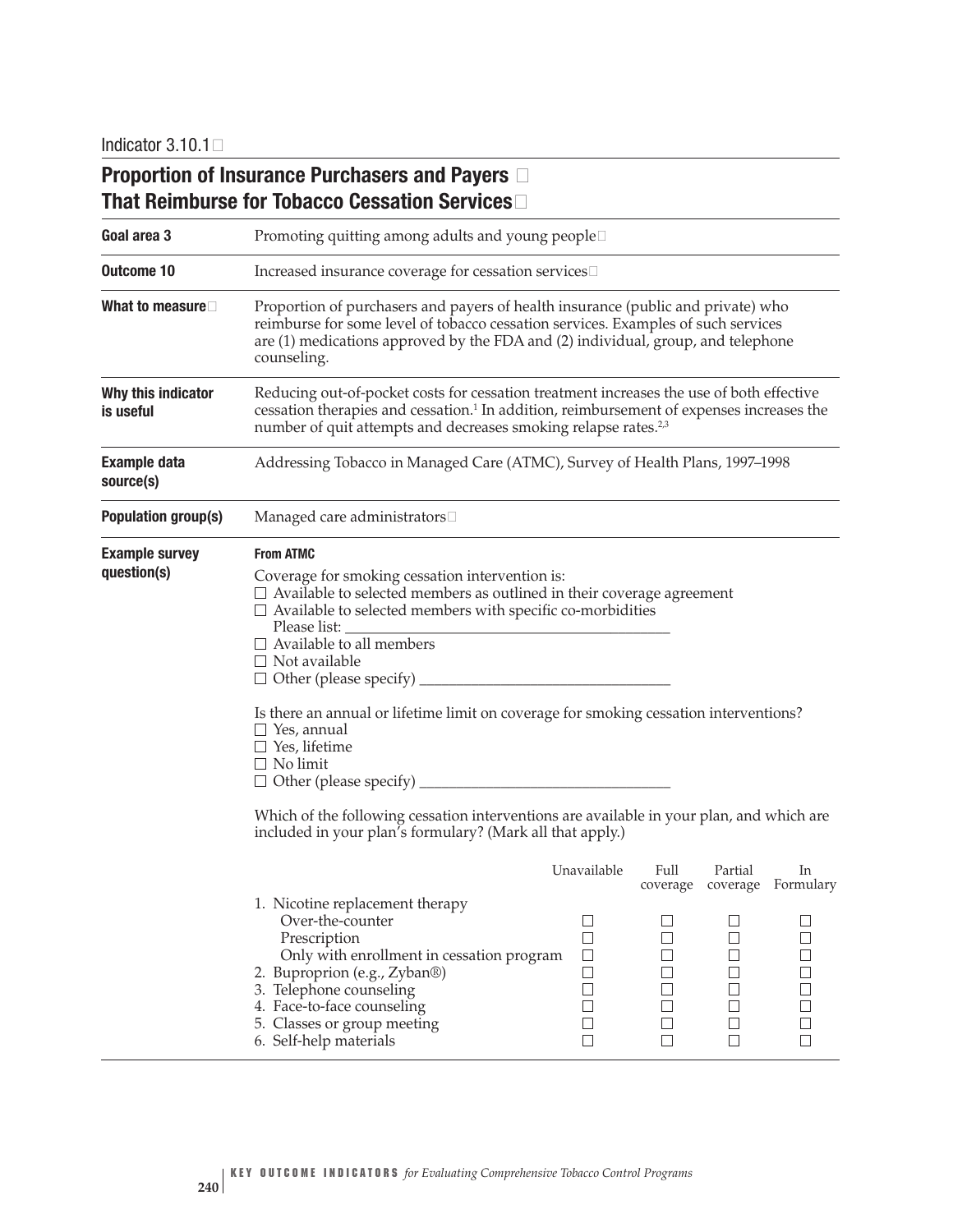| <b>Comments</b>  | Evaluators need to determine which employers and/or health insurance organizations<br>provide coverage for that state's population in order to obtain meaningful data regarding<br>reimbursement of tobacco cessation services. |                            |                                                     |                |                      |                      |
|------------------|---------------------------------------------------------------------------------------------------------------------------------------------------------------------------------------------------------------------------------|----------------------------|-----------------------------------------------------|----------------|----------------------|----------------------|
|                  | Evaluators may also want to measure whether tobacco cessation treatment is fully or<br>partially reimbursed by public and private health insurance purchasers or payers.                                                        |                            |                                                     |                |                      |                      |
| Rating $\square$ | <b>Overall quality</b><br>$low \leftarrow \rightarrow high$                                                                                                                                                                     | <b>Resources</b><br>needed | <b>Strenath of</b><br>evaluation $\Box$<br>evidence | <b>Utility</b> | <b>Face validity</b> | Accepted<br>practice |
|                  |                                                                                                                                                                                                                                 | \$\$\$                     |                                                     |                |                      |                      |
|                  | $\leftarrow \bigcirc \bigcirc \bullet \bullet \rightarrow$ hetter                                                                                                                                                               |                            |                                                     |                |                      |                      |

#### **References**

1. �Task Force on Community Preventive Services. The guide to community preventive services: tobacco use prevention and control. *American Journal of Preventive Medicine.* 2001;20(Suppl 2):1–88.

2. �Centers for Disease Control and Prevention. *Coverage for tobacco use cessation treatments.* Atlanta, GA: Centers for Disease Control and Prevention; 2004.

3. �Centers for Disease Control and Prevention. State Medicaid coverage for tobacco-dependence treatments—United States, 1994–2002. M*orbidity and Mortality Weekly Report.* 2004;53(3):54–7.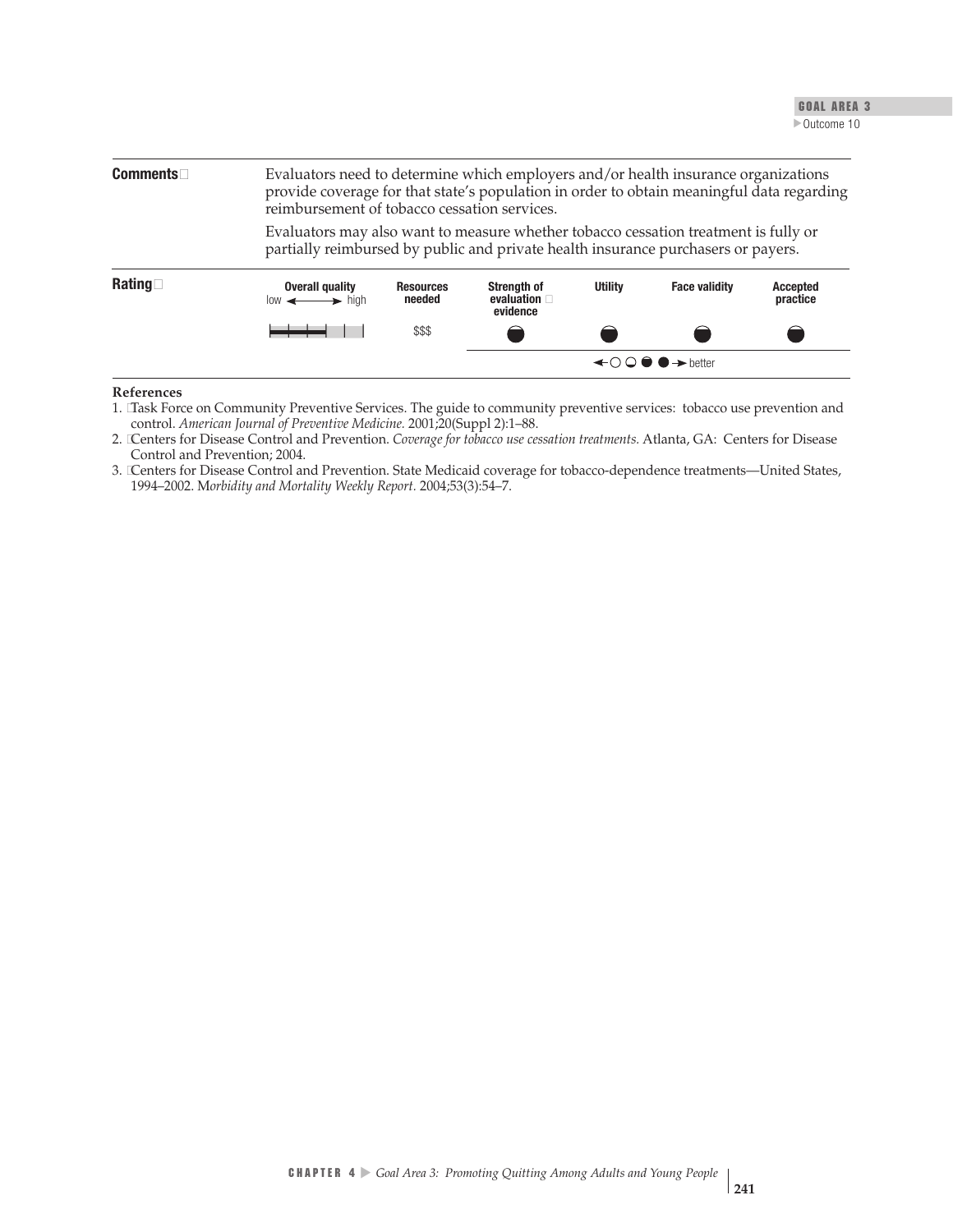## **Increased Number of Quit Attempts and Quit Attempts Using Proven Cessation Methods**

Quitting smoking has immediate and long-term benefits, such as reducing smokers' risk of diseases caused by smoking and improving health in general.<sup>1</sup> Attempting to quit is the first step in becoming tobacco-free. Although some smokers can quit without help, the probability of a quit attempt leading to sustained abstinence is increased by using behavioral and pharmaceutical interventions.<sup>2</sup> Effective interventions include FDA-approved pharmacotherapies and various forms of counseling (individual or group, in person or by telephone).3

Listed below are the indicators associated with this outcome:

- ▶ 3.11.1□ Proportion of adult smokers who have made a quit attempt
- **► 3.11.2** Proportion of young smokers who have made a quit attempt
- $\triangleright$  3.11.3 $\Box$  Proportion of adult and young smokers who have made a quit attempt using proven cessation methods

### **References**

- 1. �U.S. Department of Health and Human Services. *The health consequences of smoking: a report of the Surgeon General.* Atlanta, GA: Centers for Disease Control and Prevention; 2004.
- 2. �U.S. Department of Health and Human Services. *Reducing tobacco use: a report of the Surgeon General.* Atlanta, GA: Centers for Disease Control and Prevention; 2000.
- 3. �Task Force on Community Preventive Services. The guide to community preventive services: tobacco use prevention and control. *American Journal of Preventive Medicine.* 2001;20(Suppl 2):1–88.

## **For Further Reading**

Doescher MP, Saver BG. Physicians' advice to quit smoking: the glass remains half  $\Box$ empty. *Journal of Family Practice*. 2000;49(6):543-7.□

Fiore MC, Bailey WC, Cohen SJ, Dorfman S, Goldstein M, Gritz E, Heyman RB,  $\Box$ Jaén CR, Kottke TE, Lando HA, Mecklenburg RE, Mullen PD, Nett LM, Robinson L,  $\Box$ Stitzer ML, Tommasello AC, Villejo L, Wewers ME. *Treating tobacco use and dependence:* � *clinical practice guideline.* Rockville, MD: U.S. Department of Health and Human � Services; 2000.□

Fiore MC, Hatsukami DK, Baker TB. Effective tobacco-dependence treatment. *Journal* � *of the American Medical Association.* 2002;288(14):1768–71.�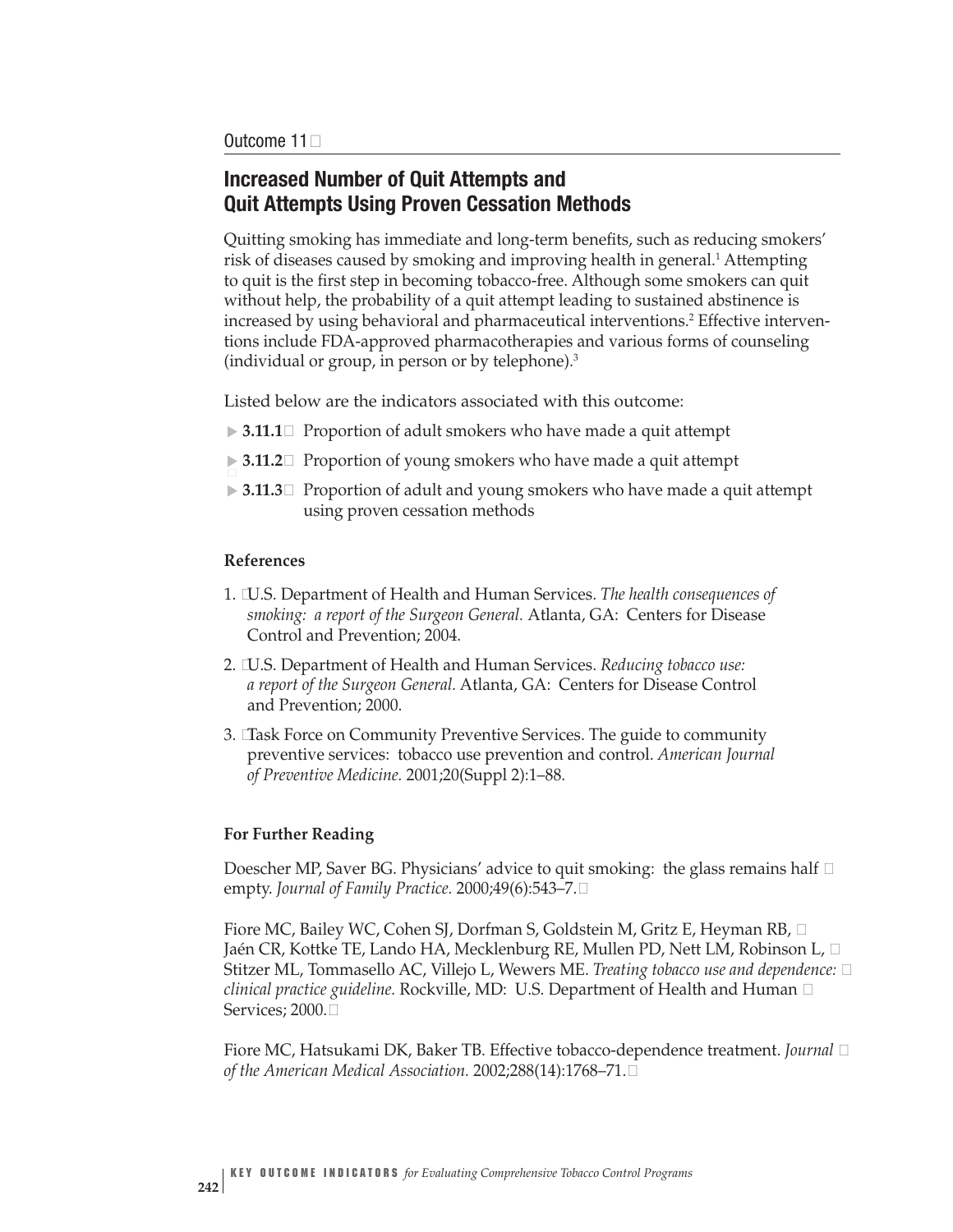Hollis JF, Bills R, Whitlock E, Stevens VJ, Mullooly J, Lichtenstein E. Implementing tobacco interventions in the real world of managed care. *Tobacco Control.* 2000;9 (Suppl 1):i18–24.

McBride PE, Plane MB, Underbakke G, Brown RL, Solberg LI. Smoking screening and management in primary care practices. *Archives of Family Medicine.* 1997;6(2):165–72.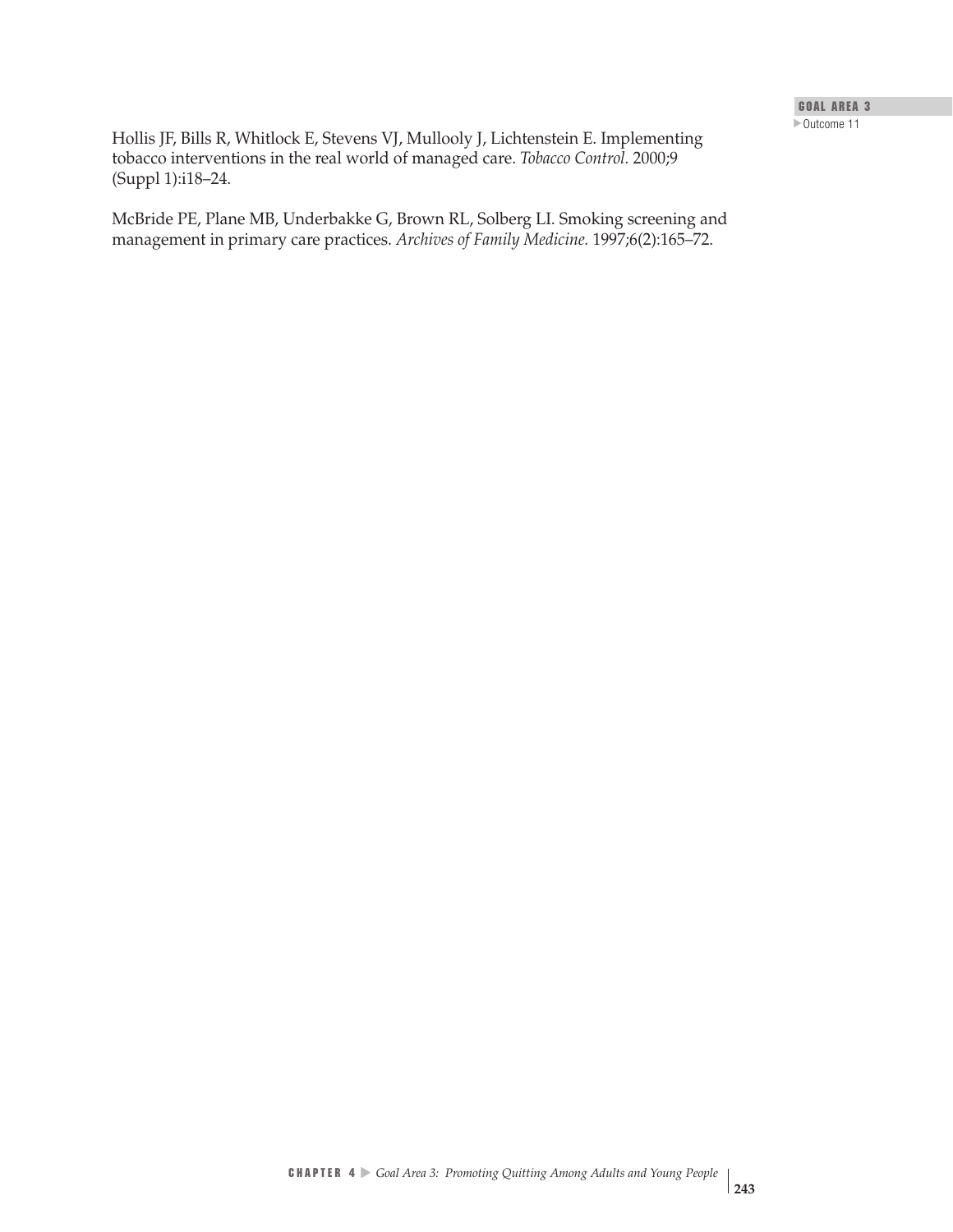Outcome 11<sup> $\Box$ </sup>

# **Increased Number of Quit Attempts and Quit Attempts Using Proven Cessation Methods**

#### **Indicator Rating**  $\leftarrow$   $\circ$   $\circ$   $\bullet$   $\rightarrow$  better

| <b>Number</b> | <b>Indicator</b>                                                                                                | <b>Overall quality</b><br>Repayde<br>$\blacktriangleright$ high | e de endre dien<br>Stende dien<br>evidence | <b>Usiliko</b> | Face valuem<br>pragnee |  |
|---------------|-----------------------------------------------------------------------------------------------------------------|-----------------------------------------------------------------|--------------------------------------------|----------------|------------------------|--|
| 3.11.1        | Proportion of adult smokers who have made a quit<br>attempt                                                     |                                                                 | \$\$                                       |                |                        |  |
| 3.11.2        | Proportion of young smokers who have made a quit<br>attempt□                                                    |                                                                 | \$\$                                       |                |                        |  |
| 3.11.3        | Proportion of a<br>dult and young smokers who have made a quit attempt using proven cessation methods<br>$\Box$ |                                                                 | \$\$                                       |                |                        |  |

† Denotes low agreement among reviewers: that is, fewer than 75% of the valid ratings for this indicator were within one point of each other (see Appendix B for an explanation).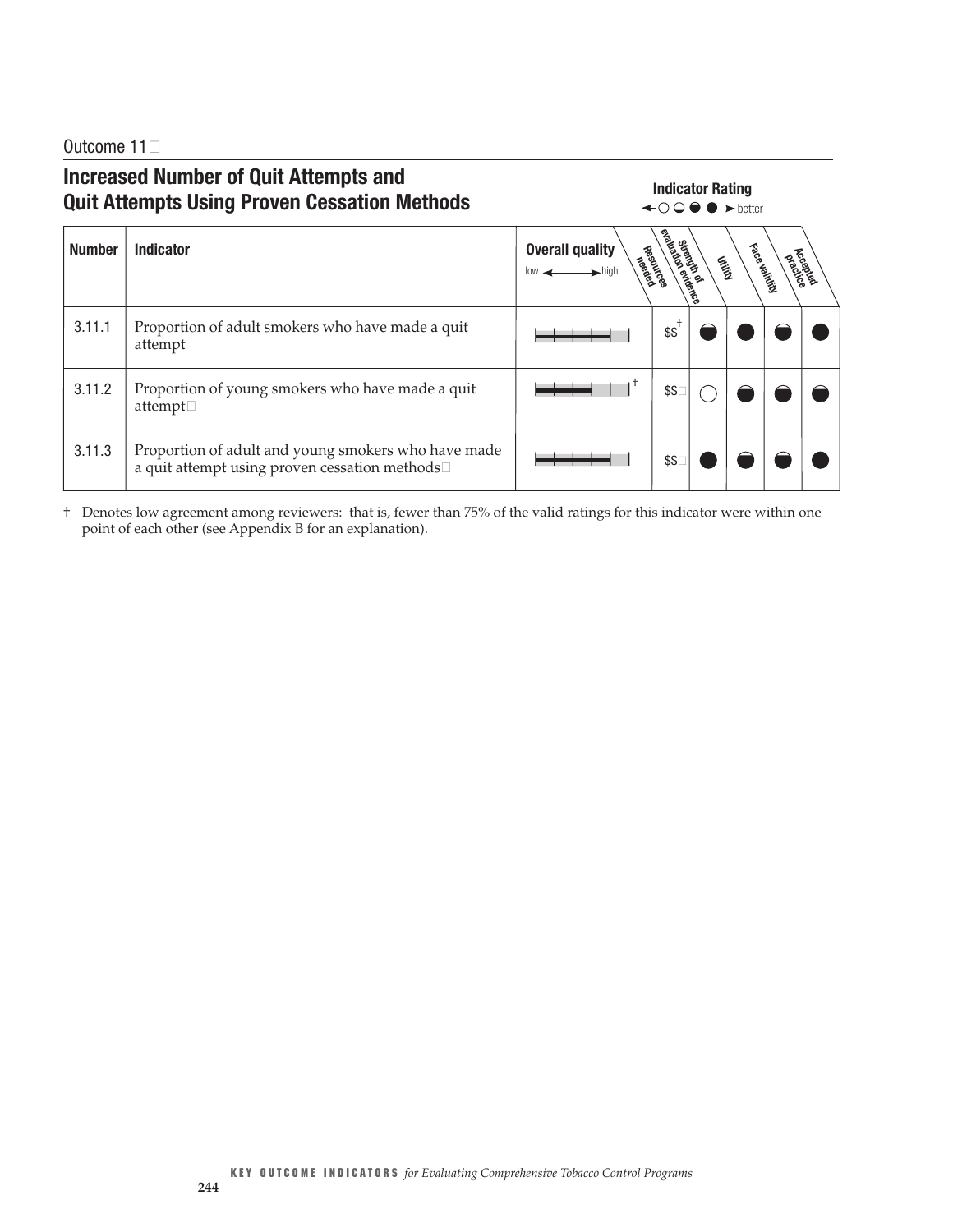Indicator 3.11.1

|                                           | <b>Proportion of Adult Smokers Who Have Made a Quit Attempt</b>                                                                                                                                                                                                                                              |  |  |  |  |  |  |  |
|-------------------------------------------|--------------------------------------------------------------------------------------------------------------------------------------------------------------------------------------------------------------------------------------------------------------------------------------------------------------|--|--|--|--|--|--|--|
| Goal area 3                               | Promoting quitting among adults and young people                                                                                                                                                                                                                                                             |  |  |  |  |  |  |  |
| <b>Outcome 11</b>                         | Increased number of quit attempts and quit attempts using proven cessation methods                                                                                                                                                                                                                           |  |  |  |  |  |  |  |
| What to measure                           | Proportion of adult smokers who have stopped smoking for at least 1 day during the<br>previous 12 months in an attempt to quit smoking                                                                                                                                                                       |  |  |  |  |  |  |  |
| Why this indicator<br>is useful $\square$ | Attempting to quit is an essential step in the process of becoming tobacco-free. Stopping<br>tobacco use entirely is often preceded by several quit attempts. <sup>1</sup> Increasing the number<br>of quit attempts may lead to increased smoking cessation rates and a lower prevalence of<br>smoking. $1$ |  |  |  |  |  |  |  |
| Example data<br>source(s) $\Box$          | Adult Tobacco Survey (ATS): CDC Recommended Questions: Core, 2003 □<br>Behavioral Risk Factor Surveillance System (BRFSS), 2002<br>Current Population Survey: Tobacco Use Supplement (CPS TUS), 2003                                                                                                         |  |  |  |  |  |  |  |
| <b>Population group(s)</b>                | Smokers aged 18 years or older□                                                                                                                                                                                                                                                                              |  |  |  |  |  |  |  |
| <b>Example survey</b><br>question(s)      | From ATS, BRFSS, and CPS TUS<br>During the past 12 months, have you stopped smoking for one day or longer because<br>you were trying to quit smoking?<br>$\Box$ Yes $\Box$ No $\Box$ Don't know/Not sure $\Box$ Refused                                                                                      |  |  |  |  |  |  |  |
| <b>Comments</b>                           | Evaluators may also want to measure the number of quit attempts made by smokers over<br>a given time period.                                                                                                                                                                                                 |  |  |  |  |  |  |  |
| Rating $\Box$                             | <b>Overall quality</b><br><b>Utility</b><br><b>Face validity</b><br><b>Strength of</b><br><b>Accepted</b><br><b>Resources</b><br>evaluation $\Box$<br>$low \leftarrow \rightarrow high$<br>needed<br>practice<br>evidence<br>$ss^+$                                                                          |  |  |  |  |  |  |  |
|                                           | $\leftarrow$ $\bigcirc$ $\bigcirc$ $\bullet$ $\rightarrow$ better                                                                                                                                                                                                                                            |  |  |  |  |  |  |  |
|                                           | Denotes low agreement among reviewers: that is, fewer than 75% of the valid ratings for this<br>$^+$<br>indicator were within one point of each other (see Appendix B for an explanation).                                                                                                                   |  |  |  |  |  |  |  |

#### **Reference**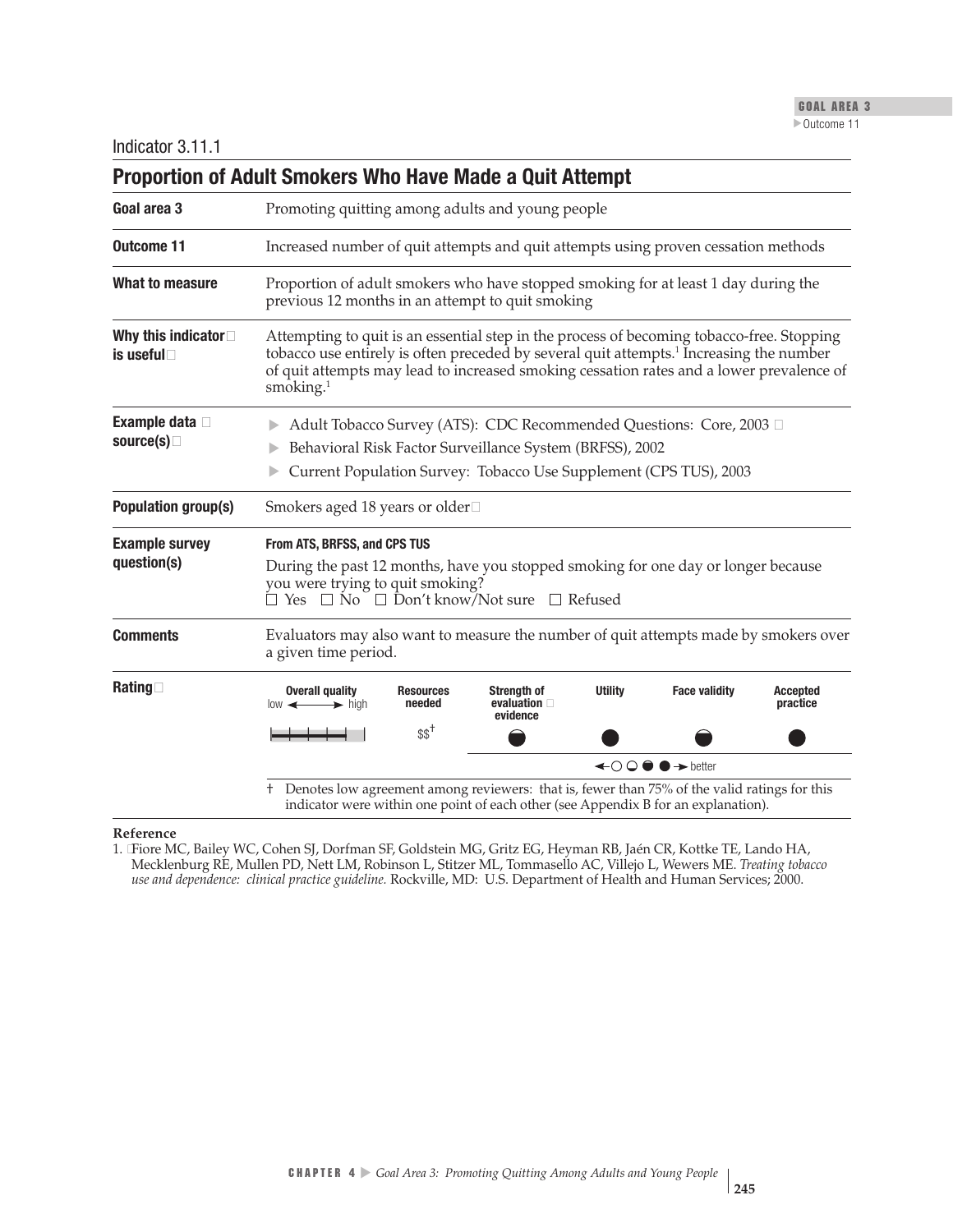Indicator 3.11.2

| <b>Proportion of Young Smokers Who Have Made a Quit Attempt</b> |                                                                                                                                                                                                                                                                                                                                                                                                                                                                                                                                          |                            |                                                           |                |                                                                                                                                                                                    |                             |  |  |  |  |
|-----------------------------------------------------------------|------------------------------------------------------------------------------------------------------------------------------------------------------------------------------------------------------------------------------------------------------------------------------------------------------------------------------------------------------------------------------------------------------------------------------------------------------------------------------------------------------------------------------------------|----------------------------|-----------------------------------------------------------|----------------|------------------------------------------------------------------------------------------------------------------------------------------------------------------------------------|-----------------------------|--|--|--|--|
| Goal area 3                                                     | Promoting quitting among adults and young people                                                                                                                                                                                                                                                                                                                                                                                                                                                                                         |                            |                                                           |                |                                                                                                                                                                                    |                             |  |  |  |  |
| <b>Outcome 11</b>                                               | Increased number of quit attempts and quit attempts using proven cessation methods□                                                                                                                                                                                                                                                                                                                                                                                                                                                      |                            |                                                           |                |                                                                                                                                                                                    |                             |  |  |  |  |
| What to measure                                                 | Proportion of young smokers who have stopped smoking for at least 1 day during<br>the previous 12 months in an attempt to quit smoking                                                                                                                                                                                                                                                                                                                                                                                                   |                            |                                                           |                |                                                                                                                                                                                    |                             |  |  |  |  |
| Why this indicator $\square$<br>is useful $\Box$                | Attempting to quit is an essential step in the process of becoming tobacco-free.<br>Successful cessation of tobacco use is often preceded by several quit attempts. <sup>1</sup><br>Increasing the number of quit attempts can lead to increased smoking cessation<br>rates and a lower prevalence of smoking. <sup>1</sup>                                                                                                                                                                                                              |                            |                                                           |                |                                                                                                                                                                                    |                             |  |  |  |  |
| Example data                                                    | Youth Tobacco Survey (YTS): CDC Recommended Questions: Core, 2004<br>▶                                                                                                                                                                                                                                                                                                                                                                                                                                                                   |                            |                                                           |                |                                                                                                                                                                                    |                             |  |  |  |  |
| source(s) $\Box$                                                |                                                                                                                                                                                                                                                                                                                                                                                                                                                                                                                                          |                            | CDC Youth Risk Behavior Surveillance System (YRBSS), 2003 |                |                                                                                                                                                                                    |                             |  |  |  |  |
| Population group(s)                                             | Smokers less than 18 years of age                                                                                                                                                                                                                                                                                                                                                                                                                                                                                                        |                            |                                                           |                |                                                                                                                                                                                    |                             |  |  |  |  |
| <b>Example survey</b><br>question(s)                            | <b>From YTS</b><br>How many times during the past 12 months have you stopped smoking for one day or<br>longer because you were trying to quit smoking?<br>$\Box$ I have not smoked in the past 12 months<br>$\Box$ I have not tried to quit<br>$\Box$ 1 time<br>$\Box$ 2 times<br>$\Box$ 3 to 5 times<br>$\Box$ 6 to 9 times<br>$\Box$ 10 or more times<br><b>From YTS and YRBSS</b><br>During the past 12 months, did you ever try to quit smoking cigarettes?<br>$\Box$ I did not smoke during the past 12 months $\Box$ Yes $\Box$ No |                            |                                                           |                |                                                                                                                                                                                    |                             |  |  |  |  |
| <b>Comments</b>                                                 | None                                                                                                                                                                                                                                                                                                                                                                                                                                                                                                                                     |                            |                                                           |                |                                                                                                                                                                                    |                             |  |  |  |  |
| Rating $\Box$                                                   | <b>Overall quality</b><br>$low \leftarrow$<br>$\rightarrow$ high                                                                                                                                                                                                                                                                                                                                                                                                                                                                         | <b>Resources</b><br>needed | Strength of<br>evaluation <b>D</b><br>evidence            | <b>Utility</b> | <b>Face validity</b>                                                                                                                                                               | <b>Accepted</b><br>practice |  |  |  |  |
|                                                                 |                                                                                                                                                                                                                                                                                                                                                                                                                                                                                                                                          | \$\$                       |                                                           |                |                                                                                                                                                                                    |                             |  |  |  |  |
|                                                                 | ◂◯◒◒<br>$\bullet \rightarrow$ better                                                                                                                                                                                                                                                                                                                                                                                                                                                                                                     |                            |                                                           |                |                                                                                                                                                                                    |                             |  |  |  |  |
|                                                                 | t.                                                                                                                                                                                                                                                                                                                                                                                                                                                                                                                                       |                            |                                                           |                | Denotes low agreement among reviewers: that is, fewer than 75% of the valid ratings for this<br>indicator were within one point of each other (see Appendix B for an explanation). |                             |  |  |  |  |

#### **Reference**

1. �Fiore MC, Bailey WC, Cohen SJ, Dorfman SF, Goldstein MG, Gritz EG, Heyman RB, Jaén CR, Kottke TE, Lando HA, Mecklenburg RE, Mullen PD, Nett LM, Robinson L, Stitzer ML, Tommasello AC, Villejo L, Wewers ME. *Treating tobacco use and dependence: clinical practice guideline.* Rockville, MD: U.S. Department of Health and Human Services; 2000.

**246**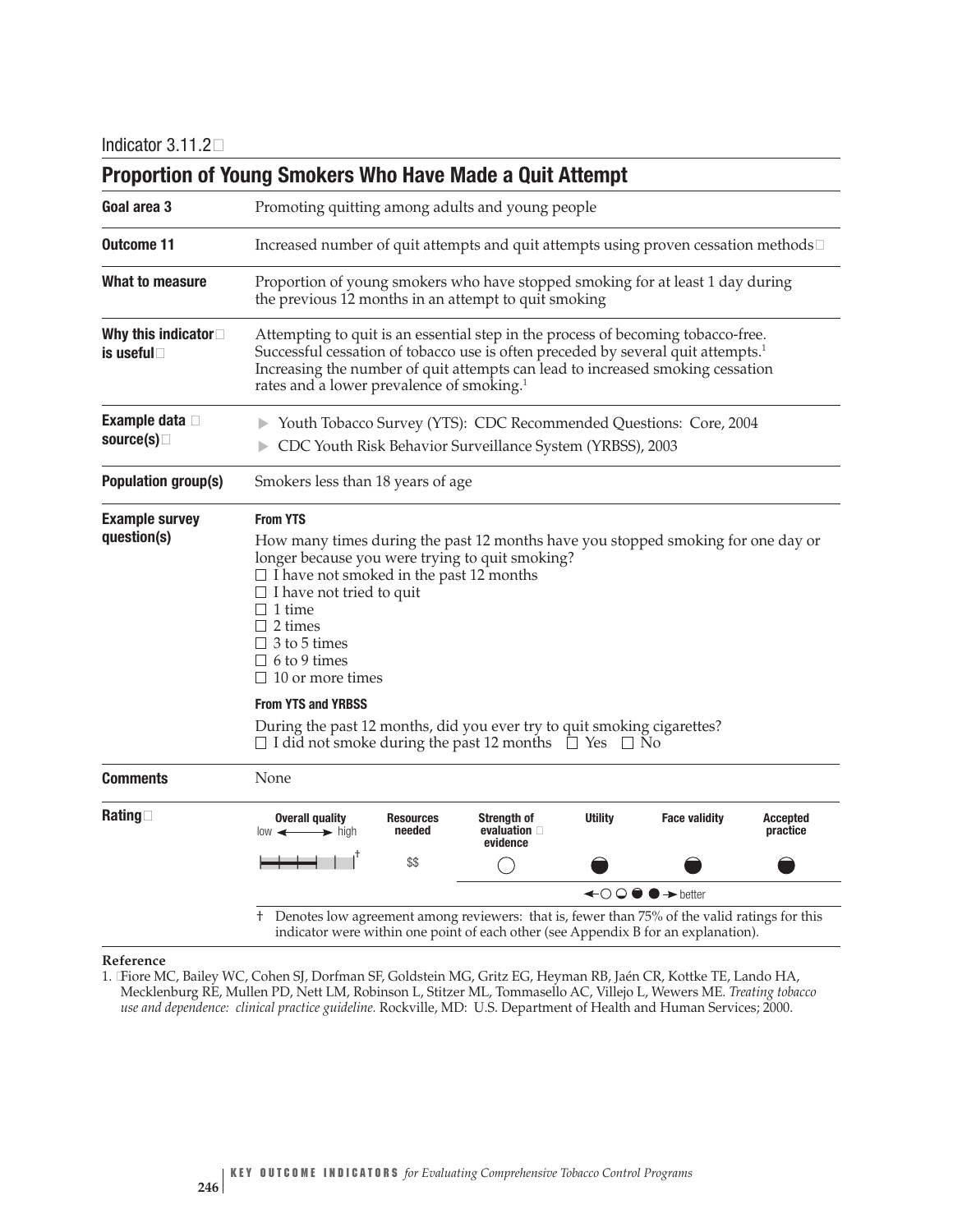Indicator 3.11.3

# **Proportion of Adult and Young Smokers Who Have Made a Quit Attempt Using Proven Cessation Methods**

| Goal area 3                                         | Promoting quitting among adults and young people                                                                                                                                                                                                                                                                                                                                                           |                                                  |                                                                       |  |  |  |  |
|-----------------------------------------------------|------------------------------------------------------------------------------------------------------------------------------------------------------------------------------------------------------------------------------------------------------------------------------------------------------------------------------------------------------------------------------------------------------------|--------------------------------------------------|-----------------------------------------------------------------------|--|--|--|--|
| <b>Outcome 11</b>                                   | Increased number of quit attempts and quit attempts using proven cessation methods□                                                                                                                                                                                                                                                                                                                        |                                                  |                                                                       |  |  |  |  |
| What to measure $\square$                           | The proportion of adult and young smokers who have stopped smoking for at least<br>1 day during the previous 12 months using proven cessation methods in an attempt to<br>quit smoking entirely. Examples of proven cessation strategies are (1) FDA-approved<br>pharmacotherapies, (2) in-person individual counseling, (3) counseling from telephone<br>quitlines, and (4) stop-smoking classes.         |                                                  |                                                                       |  |  |  |  |
| Why this indicator $\square$<br>is useful $\square$ | Evidence shows that among adult tobacco users, the use of effective cessation strategies<br>such as counseling or FDA-approved pharmaceuticals can double quit rates compared<br>to unassisted quit attempts. <sup>1</sup> Less evidence is available concerning young tobacco users,<br>but preliminary studies suggest that cognitive-behavioral interventions are a promising<br>approach. <sup>2</sup> |                                                  |                                                                       |  |  |  |  |
| <b>Example data</b><br>source(s)                    | Adult Tobacco Survey (ATS): CDC Recommended Questions: Core, 2003 □<br>Youth Tobacco Survey (YTS): Supplemental Questions, 2004                                                                                                                                                                                                                                                                            |                                                  |                                                                       |  |  |  |  |
| Population group(s)                                 | Smokers aged 18 years or older $\square$<br>▶<br>Smokers aged less than 18 years $\Box$                                                                                                                                                                                                                                                                                                                    |                                                  |                                                                       |  |  |  |  |
| <b>Example survey</b><br>question(s)                | <b>From ATS</b><br>During the past 12 months, have you stopped smoking for one day or longer<br>because you were trying to quit smoking?<br>$\Box$ Yes $\Box$ No $\Box$ Don't know/Not sure $\Box$ Refused                                                                                                                                                                                                 |                                                  |                                                                       |  |  |  |  |
|                                                     | The last time you tried to quit smoking, did you use any other assistance such<br>as classes or counseling?<br>$\Box$ Yes $\Box$ No                                                                                                                                                                                                                                                                        |                                                  |                                                                       |  |  |  |  |
|                                                     | If yes, ask                                                                                                                                                                                                                                                                                                                                                                                                |                                                  |                                                                       |  |  |  |  |
|                                                     | Did you use? (Check all that apply) $\square$<br>1. A stop-smoking clinic or class<br>2. A telephone quitline<br>3. One-on-one counseling from a doctor or nurse<br>4. Self-help material, books or videos<br>5. Acupuncture<br>6. Hypnosis<br>7. Other, specify_                                                                                                                                          | Yes<br>$\Box$<br>□<br>$\Box$<br>$\Box$<br>$\Box$ | N <sub>0</sub><br>$\Box$<br>$\Box$<br>□<br>$\Box$<br>$\Box$<br>$\Box$ |  |  |  |  |
|                                                     | The last time you tried to quit smoking, did you use the nicotine<br>patch, gum, or any other medication to help you quit?                                                                                                                                                                                                                                                                                 | $\Box$                                           | $\Box$                                                                |  |  |  |  |
|                                                     | Did you use?<br>1. Nicotine gum<br>2. A patch<br>3. A nasal spray<br>4. An inhaler<br>5. Buproprion, Zyban, <sup>®</sup> Wellbutrin®<br>5. Other, specify                                                                                                                                                                                                                                                  | $\Box$<br>$\Box$<br>$\Box$<br>П                  | ⊔<br>$\Box$<br>$\Box$<br>$\Box$<br>$\Box$                             |  |  |  |  |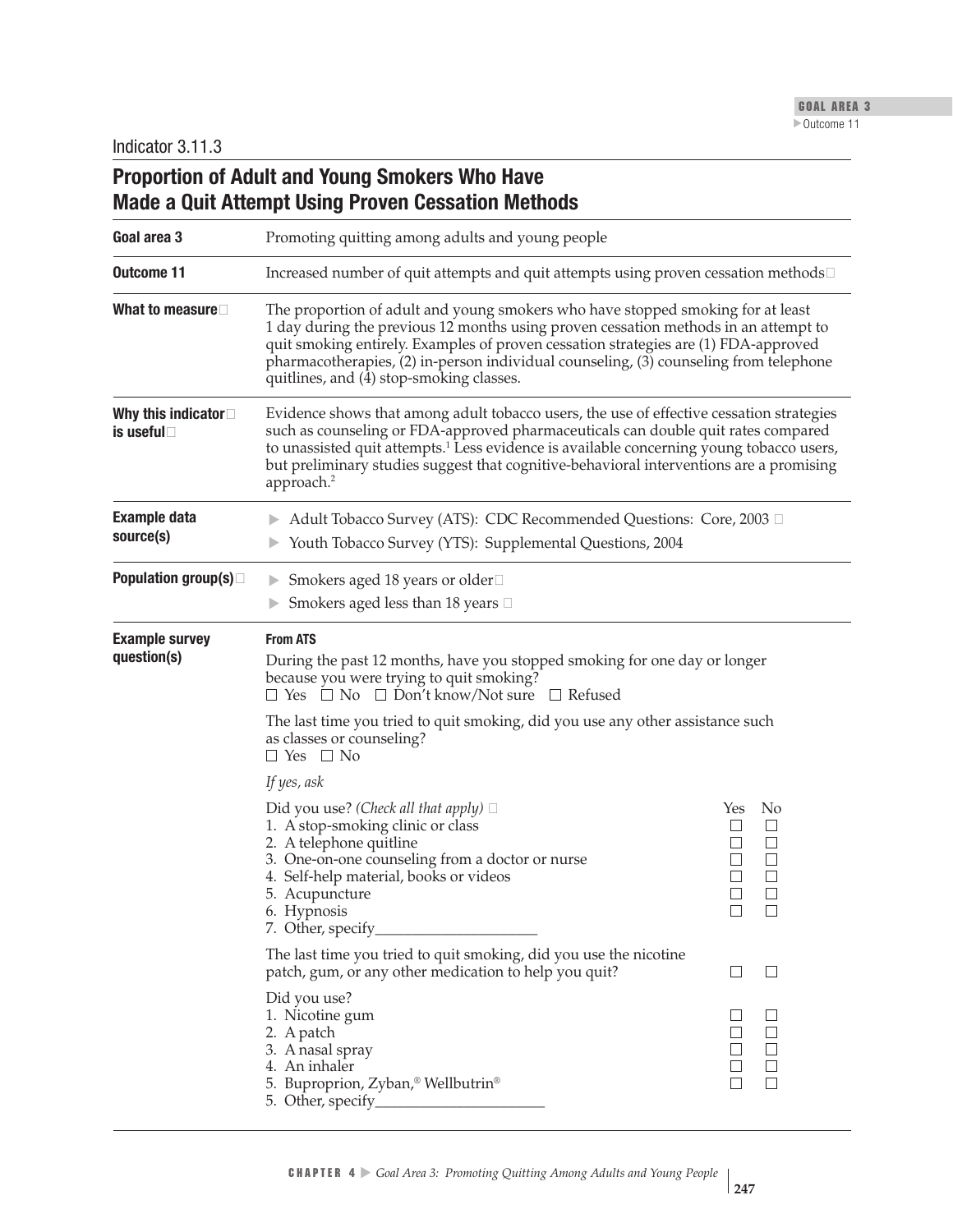| <b>Example survey</b><br>question(s) (cont.) | <b>From YTS Supplemental Questions</b><br>Have you ever participated in a program at school to help you quit using tobacco?<br>$\Box$ I have never used to bacco $\Box$ Yes $\Box$ No           |                                                                   |                                                     |                |                      |                             |  |  |
|----------------------------------------------|-------------------------------------------------------------------------------------------------------------------------------------------------------------------------------------------------|-------------------------------------------------------------------|-----------------------------------------------------|----------------|----------------------|-----------------------------|--|--|
| Commonents                                   | This example YTS Supplemental question could be expanded to include multiple<br>types of cessation methods, as well as the number of quit attempts in the previous<br>year (see ATS questions). |                                                                   |                                                     |                |                      |                             |  |  |
| Rating $\square$                             | Overall quality<br>$low \leftarrow \rightarrow high$                                                                                                                                            | <b>Resources</b><br>needed                                        | <b>Strength of</b><br>evaluation $\Box$<br>evidence | <b>Utility</b> | <b>Face validity</b> | <b>Accepted</b><br>practice |  |  |
|                                              |                                                                                                                                                                                                 | \$\$                                                              |                                                     |                |                      |                             |  |  |
|                                              |                                                                                                                                                                                                 | $\leftarrow \bigcirc \bigcirc \bullet \bullet \rightarrow$ hetter |                                                     |                |                      |                             |  |  |

#### **References**

- 1. �Fiore MC, Bailey WC, Cohen SJ, Dorfman SF, Goldstein MG, Gritz EG, Heyman RB, Jaén CR, Kottke TE, Lando HA, Mecklenburg RE, Mullen PD, Nett LM, Robinson L, Stitzer ML, Tommasello AC, Villejo L, Wewers ME. *Treating tobacco use and dependence: clinical practice guideline.* Rockville, MD: U.S. Department of Health and Human Services; 2000.
- 2. �Milton MH, Maule CO, Yee SL, Backinger C, Malarcher AM, Husten CG. *Youth tobacco cessation: a guide for making informed decisions.* Atlanta, GA: Centers for Disease Control and Prevention; 2004.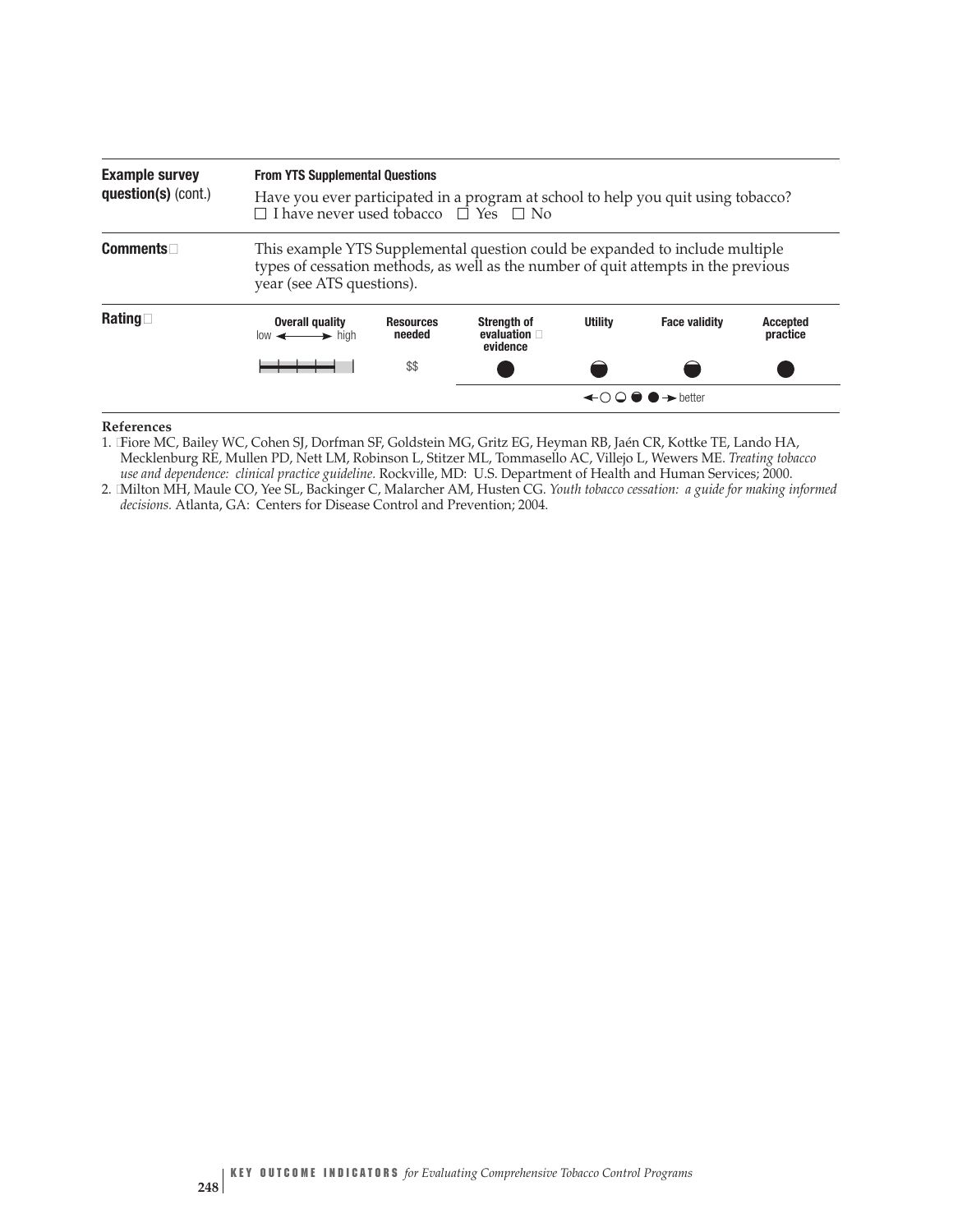## Outcome 12

## **Increased Price of Tobacco Products**

Evidence is strong that raising the price of cigarettes encourages smokers to quit and reduces smoking prevalence and tobacco use.1 A comprehensive review of studies of the effect of tobacco price increases shows that a 10% increase in price yields a 4% decrease in tobacco consumption (approximately 2% of which is due to reduced consumption and the remaining  $2\%$  is due to quitting smoking).<sup>1</sup> Certain populations such as adolescents, young adults, and low-income smokers—are particularly price sensitive and are more likely to quit or cut back in response to cigarette price increases than other populations.2 Even the tobacco industry recognizes the effect of price increases, as revealed by an internal Philip Morris document stating, "A high cigarette price, more than any other cigarette attribute, has the most direct impact on the share of the quitting population. Price, not tar level, is the main driving force for quitting."3

Listed below is the indicator associated with this outcome:

▶ **3.12.1** Amount of tobacco product excise tax□

## **References**

- 1. �Task Force on Community Preventive Services. The guide to community preventive services: tobacco use prevention and control. *American Journal of Preventive Medicine.* 2001;20(Suppl 2):1–88.
- 2. �Centers for Disease Control and Prevention. Responses to cigarette prices by race/ethnicity, income, and age groups—United States, 1976–1993. *Morbidity and Mortality Weekly Report.* 1998;47(29):605–9.
- 3. **Example C.** Cigarette attributes and quitting. Philip Morris Doc. 2045447810, March 4, 1993. Available from: http://www.pmdocs.com. Accessed December 2004.

## **For Further Reading**

Fiore MC, Bailey WC, Cohen SJ, Dorfman S, Goldstein M, Gritz E, Heyman RB,  $\Box$ Jaén CR, Kottke TE, Lando HA, Mecklenburg RE, Mullen PD, Nett LM, Robinson L,  $\Box$ Stitzer ML, Tommasello AC, Villejo L, Wewers ME. *Treating tobacco use and dependence:* � *clinical practice guideline.* Rockville, MD: U.S. Department of Health and Human � Services; 2000.<del></del>

Fiore MC, Hatsukami DK, Baker TB. Effective tobacco dependence treatment. *Journal* � *of the American Medical Association.* 2002;288(14):1768–71.�

Sciamanna CN, Hoch JS, Duke GC, Fogle MN, Ford DE. Comparison of five measures  $\Box$ of motivation to quit smoking among a sample of hospitalized smokers. *Journal of* � *General Internal Medicine.* 2000;15(1):16–23.�

U.S. Department of Health and Human Services. *Reducing tobacco use: a report of the Surgeon General.* Atlanta, GA: Centers for Disease Control and Prevention; 2000.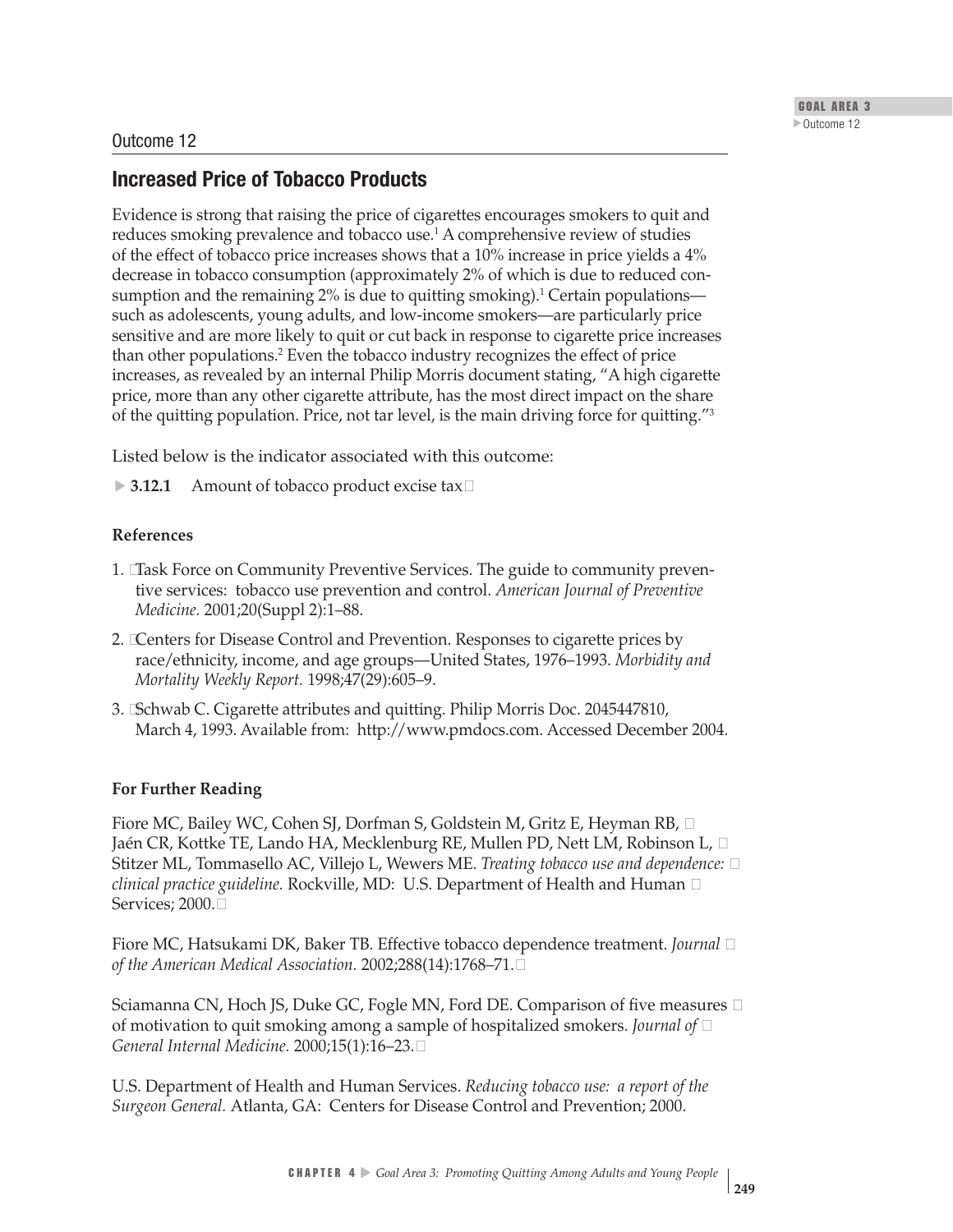## Outcome 12<sup>1</sup>

# **Increased Price of Tobacco Products Indicator Rating**



| <b>Number</b> | <b>Indicator</b>                     | <b>Overall quality</b><br>Resources<br>$\blacktriangleright$ high | e strengt of deres | <b>Usilica</b> | Face values | practice |
|---------------|--------------------------------------|-------------------------------------------------------------------|--------------------|----------------|-------------|----------|
| 3.12.1        | Amount of tobacco product excise tax |                                                                   | \$                 |                |             |          |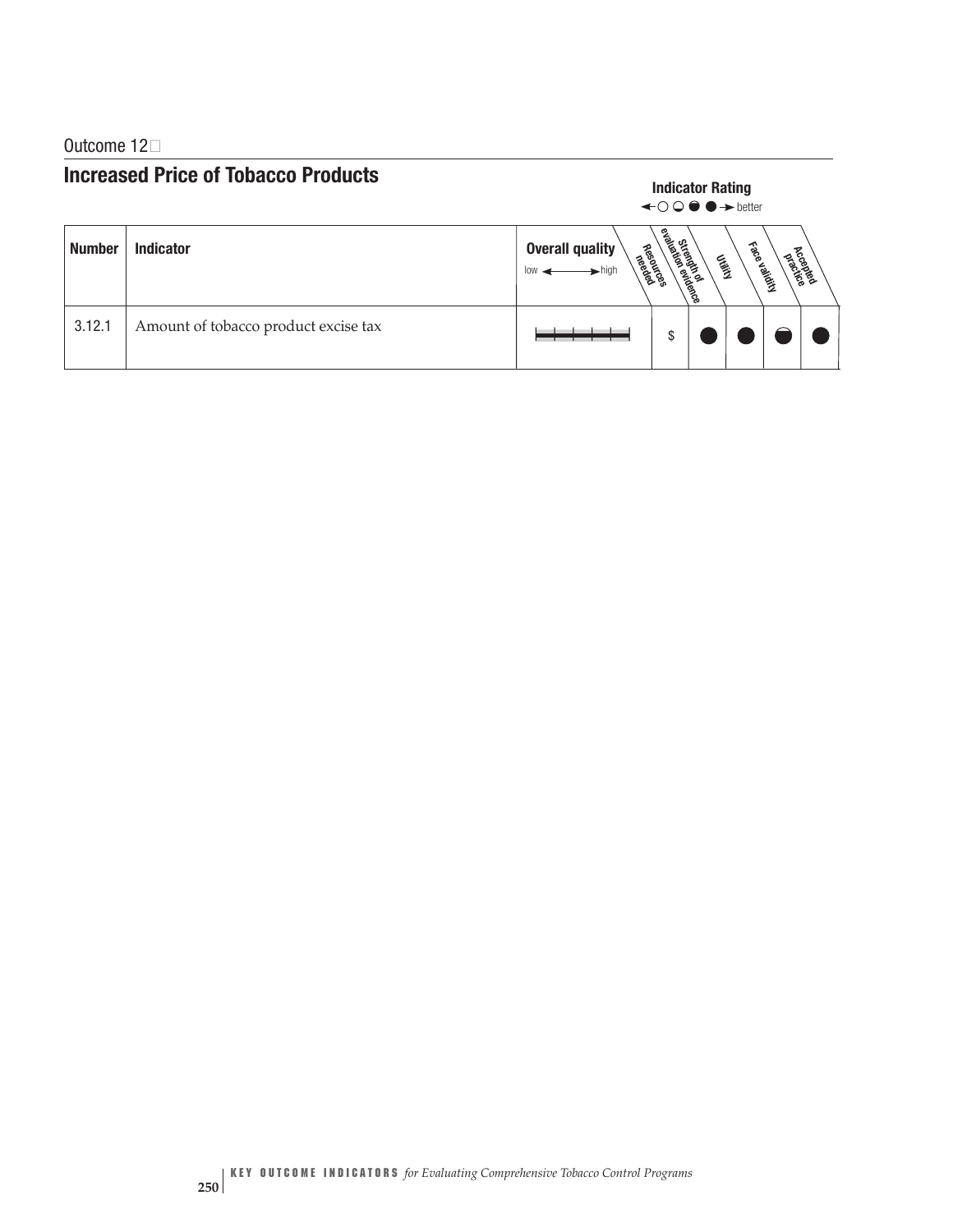▶ Outcome 12 GOAL AREA 3

Indicator 3.12.1

| Goal area 3                                                                                                                                                                                                            | Promoting quitting among adults and young people                                                                                                                                                                                                                                                                                                                                                         |                                     |                                                 |                |                                                                   |                      |  |  |  |  |
|------------------------------------------------------------------------------------------------------------------------------------------------------------------------------------------------------------------------|----------------------------------------------------------------------------------------------------------------------------------------------------------------------------------------------------------------------------------------------------------------------------------------------------------------------------------------------------------------------------------------------------------|-------------------------------------|-------------------------------------------------|----------------|-------------------------------------------------------------------|----------------------|--|--|--|--|
| <b>Outcome 12</b>                                                                                                                                                                                                      |                                                                                                                                                                                                                                                                                                                                                                                                          | Increased price of tobacco products |                                                 |                |                                                                   |                      |  |  |  |  |
| What to measure                                                                                                                                                                                                        | (1) The state excise tax per pack of cigarettes and (2) the percentage of the total price<br>of a pack of cigarettes that is attributable to tax                                                                                                                                                                                                                                                         |                                     |                                                 |                |                                                                   |                      |  |  |  |  |
| Why this indicator<br>is useful $\Box$                                                                                                                                                                                 | Increasing the tax on tobacco products reduces tobacco consumption and prevalence,<br>especially among the most price-sensitive populations (e.g., young people). <sup>1,2</sup> Increas-<br>ing cigarette excise tax is an effective method of increasing the real price of cigarettes,<br>although maintaining high prices requires further tax increases to offset the effects of<br>inflation. $1,2$ |                                     |                                                 |                |                                                                   |                      |  |  |  |  |
| Example data D<br>source(s) $\Box$                                                                                                                                                                                     | CDC State Tobacco Activities Tracking and Evaluation (STATE) system                                                                                                                                                                                                                                                                                                                                      |                                     |                                                 |                |                                                                   |                      |  |  |  |  |
| Data available at: http://www.cdc.gov/tobacco/STATEsystem<br>Campaign For Tobacco-Free Kids (CTFK) □<br>Information available at: http://tobaccofreekids.org/research/factsheets                                       |                                                                                                                                                                                                                                                                                                                                                                                                          |                                     |                                                 |                |                                                                   |                      |  |  |  |  |
|                                                                                                                                                                                                                        | State departments of revenue□<br>Þ.                                                                                                                                                                                                                                                                                                                                                                      |                                     |                                                 |                |                                                                   |                      |  |  |  |  |
| <b>Population group(s)</b>                                                                                                                                                                                             | Not applicable. This indicator is best measured by tracking and monitoring state excise<br>tax on tobacco products.                                                                                                                                                                                                                                                                                      |                                     |                                                 |                |                                                                   |                      |  |  |  |  |
| <b>Example survey</b><br>question(s)                                                                                                                                                                                   | Not applicable                                                                                                                                                                                                                                                                                                                                                                                           |                                     |                                                 |                |                                                                   |                      |  |  |  |  |
| Comments $\Box$                                                                                                                                                                                                        | States can also independently track the price of tobacco products by collecting<br>"scanner data" (data obtained from product bar codes), which provide information<br>on product price, brand, and promotions. However, this type of data collection can<br>be cost prohibitive.                                                                                                                        |                                     |                                                 |                |                                                                   |                      |  |  |  |  |
| To gather more complete data on tobacco use, evaluators can also ask questions about the<br>use of other tobacco products such as spit tobacco (smokeless), bidis, small cigars, and<br>loose tobacco (roll-your-own). |                                                                                                                                                                                                                                                                                                                                                                                                          |                                     |                                                 |                |                                                                   |                      |  |  |  |  |
| Rating $\Box$                                                                                                                                                                                                          | <b>Overall quality</b><br>$\longrightarrow$ high<br>$low \leftarrow$                                                                                                                                                                                                                                                                                                                                     | <b>Resources</b><br>needed          | Strength of<br>evaluation $\square$<br>evidence | <b>Utility</b> | <b>Face validity</b>                                              | Accepted<br>practice |  |  |  |  |
|                                                                                                                                                                                                                        |                                                                                                                                                                                                                                                                                                                                                                                                          | \$                                  |                                                 |                |                                                                   |                      |  |  |  |  |
|                                                                                                                                                                                                                        |                                                                                                                                                                                                                                                                                                                                                                                                          |                                     |                                                 |                | $\leftarrow$ $\bigcirc$ $\bigcirc$ $\bullet$ $\rightarrow$ better |                      |  |  |  |  |

### **Amount of Tobacco Product Excise Tax**

#### **References**

1. �U.S. Department of Health and Human Services. *Preventing tobacco use among young people: a report of the Surgeon General.*  Atlanta, GA: Centers for Disease Control and Prevention; 1994.

2. �Task Force on Community Preventive Services. The guide to community preventive services: tobacco use prevention and control. *American Journal of Preventive Medicine.* 2001;20(Suppl 2):1–88.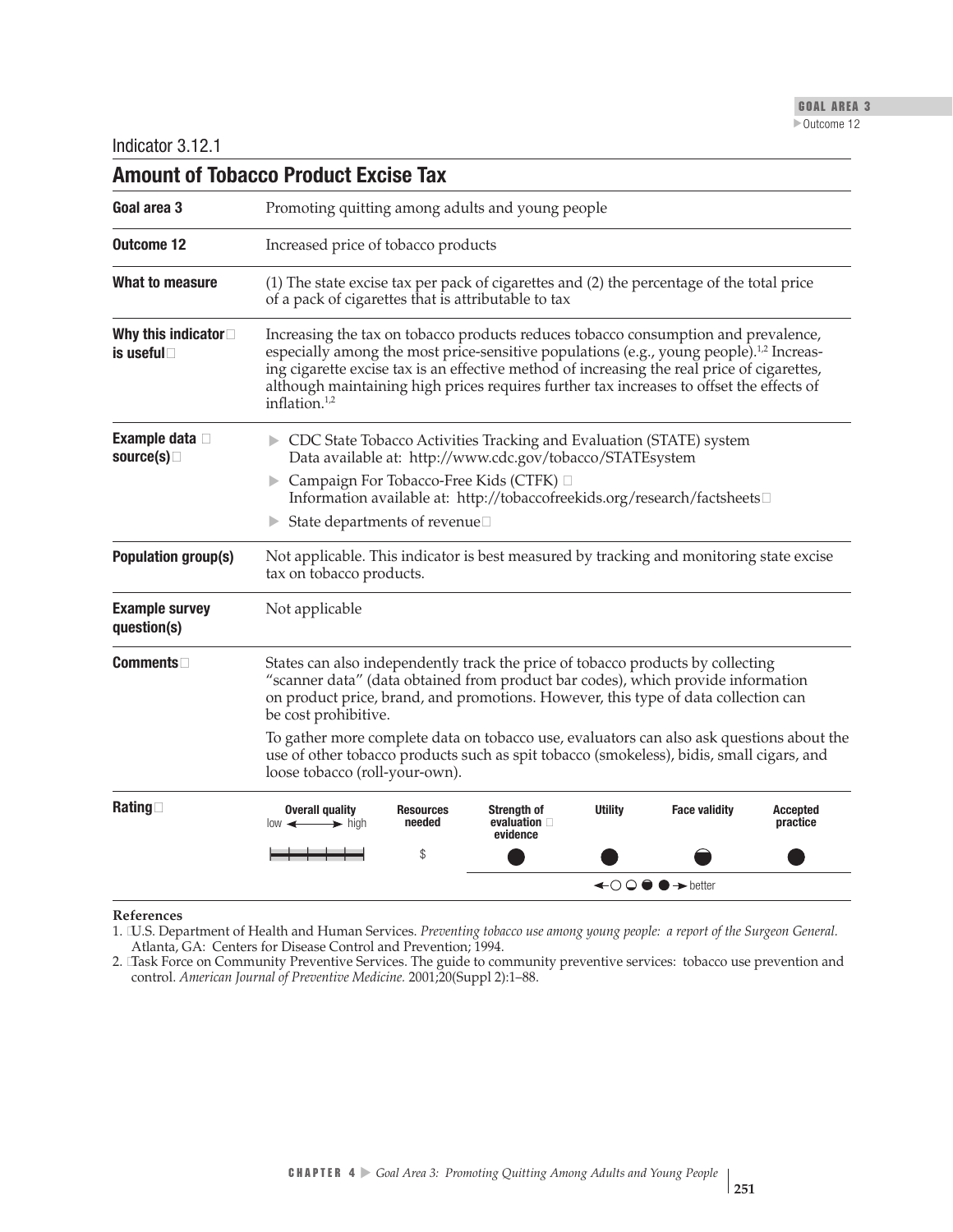## **Increased Cessation Among Adults and Young People**

Scientific evidence shows that stopping smoking yields major and immediate health benefits. Former smokers live longer than smokers and they have a decreased risk of lung cancer, other cancers, heart attack, stroke, and chronic lung disease.<sup>1</sup> In addition, newborns of women who stop smoking before pregnancy or during the first 3 months of pregnancy have birth weights that are the same as those of nonsmokers.1 Quitting even later than 3 months in pregnancy confers some benefit. Regardless of the age at which they stop smoking, former smokers live longer and frequently healthier lives than smokers. The excess risk of death from smoking begins to decrease shortly after cessation and continues to decrease for at least 10–15 years.<sup>1</sup>

Listed below are the indicators associated with this outcome:

- $\triangleright$  3.13.1 **3.13.1** Proportion of smokers who have sustained abstinence from tobacco use
- > 3.13.2<sup>NR</sup> Proportion of recent successful quit attempts

#### **Reference**

1. �U.S. Department of Health and Human Services. *The health benefits of smoking cessation: a report of the Surgeon General.* Atlanta, GA: Centers for Disease Control and Prevention; 1990. CDC Publication No. 90-8416.

#### **For Further Reading**

Fiore MC, Bailey WC, Cohen SJ, Dorfman S, Goldstein M, Gritz E, Heyman RB,  $\Box$ Jaén CR, Kottke TE, Lando HA, Mecklenburg RE, Mullen PD, Nett LM, Robinson L, □ Stitzer ML, Tommasello AC, Villejo L, Wewers ME. *Treating tobacco use and dependence:* � *clinical practice guideline.* Rockville, MD: U.S. Department of Health and Human � Services; 2000.<del></del>

Fiore MC, Hatsukami DK, Baker TB. Effective tobacco dependence treatment. *Journal* � *of the American Medical Association.* 2002;288(14):1768–71.�

Haug NA, Stitzer ML, Svikis DS. Smoking during pregnancy and intention to quit:  $\Box$ a profile of methadone-maintained women. *Nicotine and Tobacco Research.* 2001;3(4):� 333–9.

Nicholson J, Hennrikus D, Lando H, McCarty M, Vessey J. Patient recall versus  $\Box$ physician documentation in report of smoking cessation counseling performed  $\Box$ in the inpatient setting. *Tobacco Control.* 2000;9(4):382–8.�

Task Force on Community Preventive Services. The guide to community preventive  $\Box$ services: tobacco use prevention and control. *American Journal of Preventive Medicine.*� 2001;20(Suppl 2):1–88.□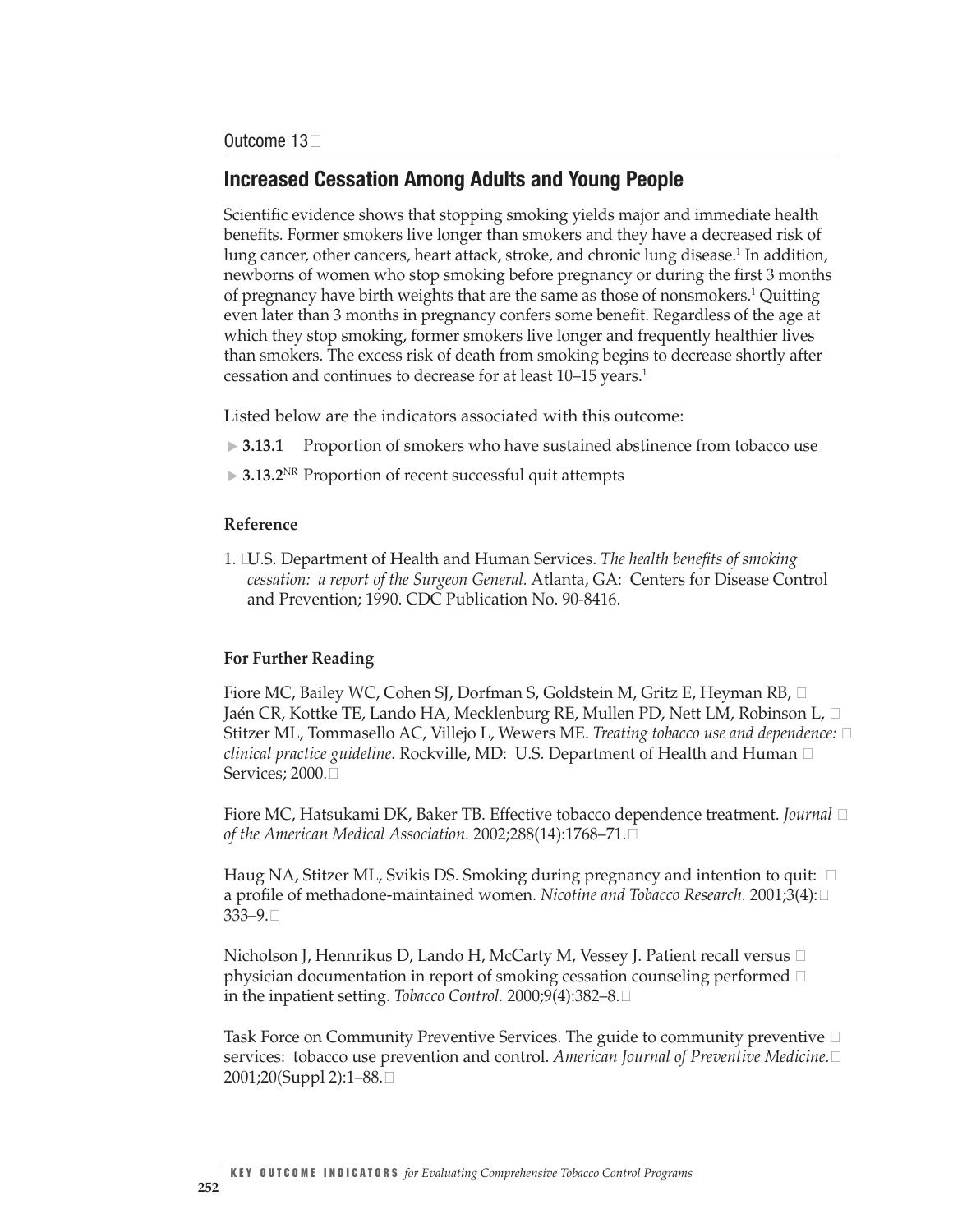U.S. Department of Health and Human Services. *Reducing tobacco use: a report of the Surgeon General.* Atlanta, GA: Centers for Disease Control and Prevention; 2000.

Windsor RA, Warner KE, Cutter GR. A cost-effectiveness analysis of self-help smoking cessation methods for pregnant women. *Public Health Reports.* 1988;103(1):83–8.

Windsor RA, Woodby LL, Miller TM, Hardin JM, Crawford MA, DiClemente CC. Effectiveness of Agency for Health Care Policy and Research clinical practice guideline and patient education methods for pregnant smokers in Medicaid maternity care. *American Journal of Obstetrics and Gynecology.* 2000;182(Pt 1):68–75.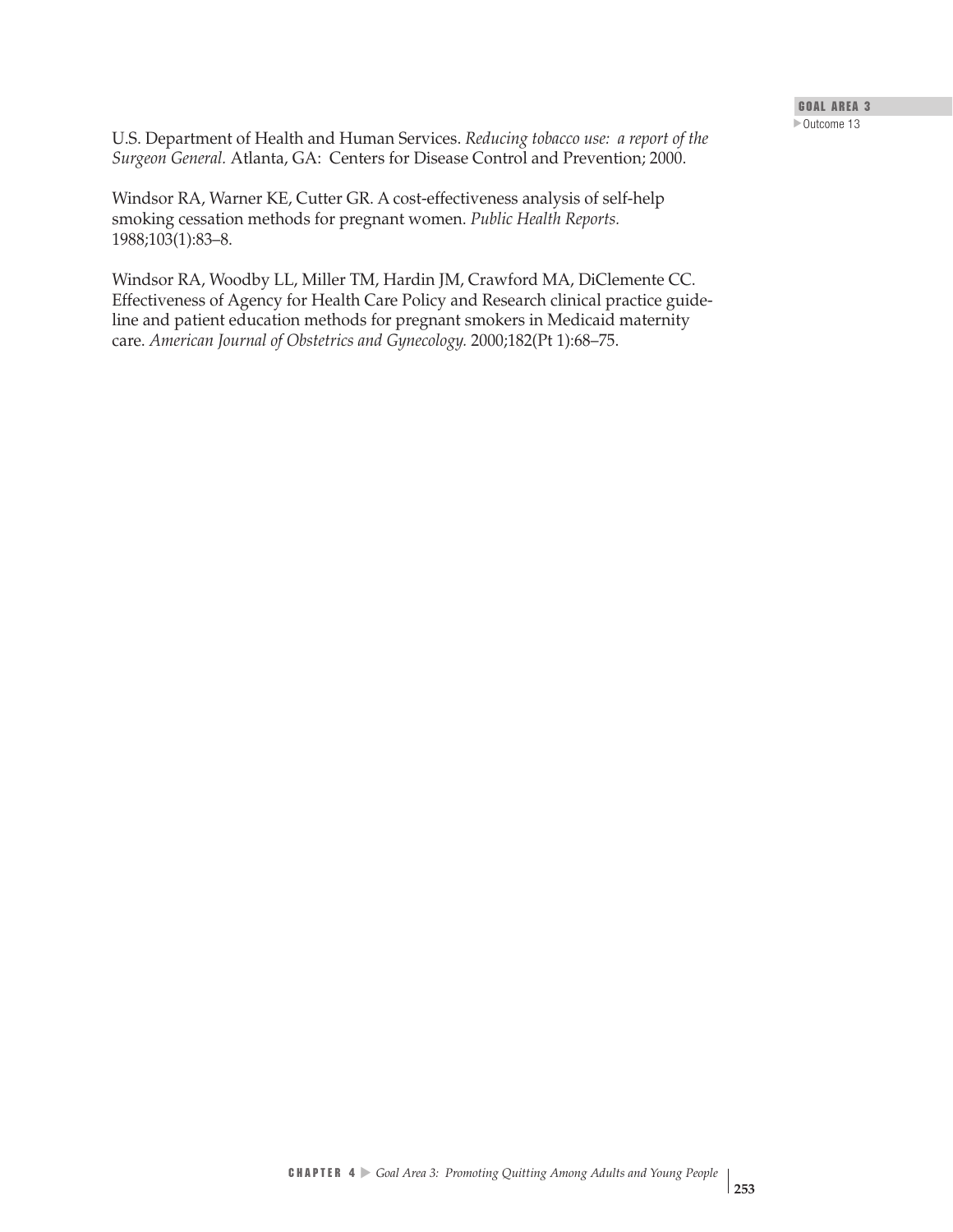## Outcome 13<sup></sup>

# **Increased Cessation Among Adults and Young People Indicator Rating**

|                      |                                                                         | <b>Illuluatul natiliy</b><br>$\leftarrow$ $\bigcirc$ $\bigcirc$ $\bullet$ $\rightarrow$ better |                            |                |             |           |  |
|----------------------|-------------------------------------------------------------------------|------------------------------------------------------------------------------------------------|----------------------------|----------------|-------------|-----------|--|
| <b>Number</b>        | <b>Indicator</b>                                                        | <b>Overall quality</b><br>Resources<br>high                                                    | <b>Republica Privation</b> | <b>Usility</b> | Face values | programse |  |
| 3.13.1               | Proportion of smokers who have sustained abstinence<br>from tobacco use |                                                                                                | \$\$                       |                |             |           |  |
| 3.13.2 <sup>NR</sup> | Proportion of recent successful quit attempts                           |                                                                                                |                            |                |             |           |  |

Denotes no data.□

 $N\mathbb{R}$  Denotes an indicator that is not rated (see Appendix B for an explanation). $\Box$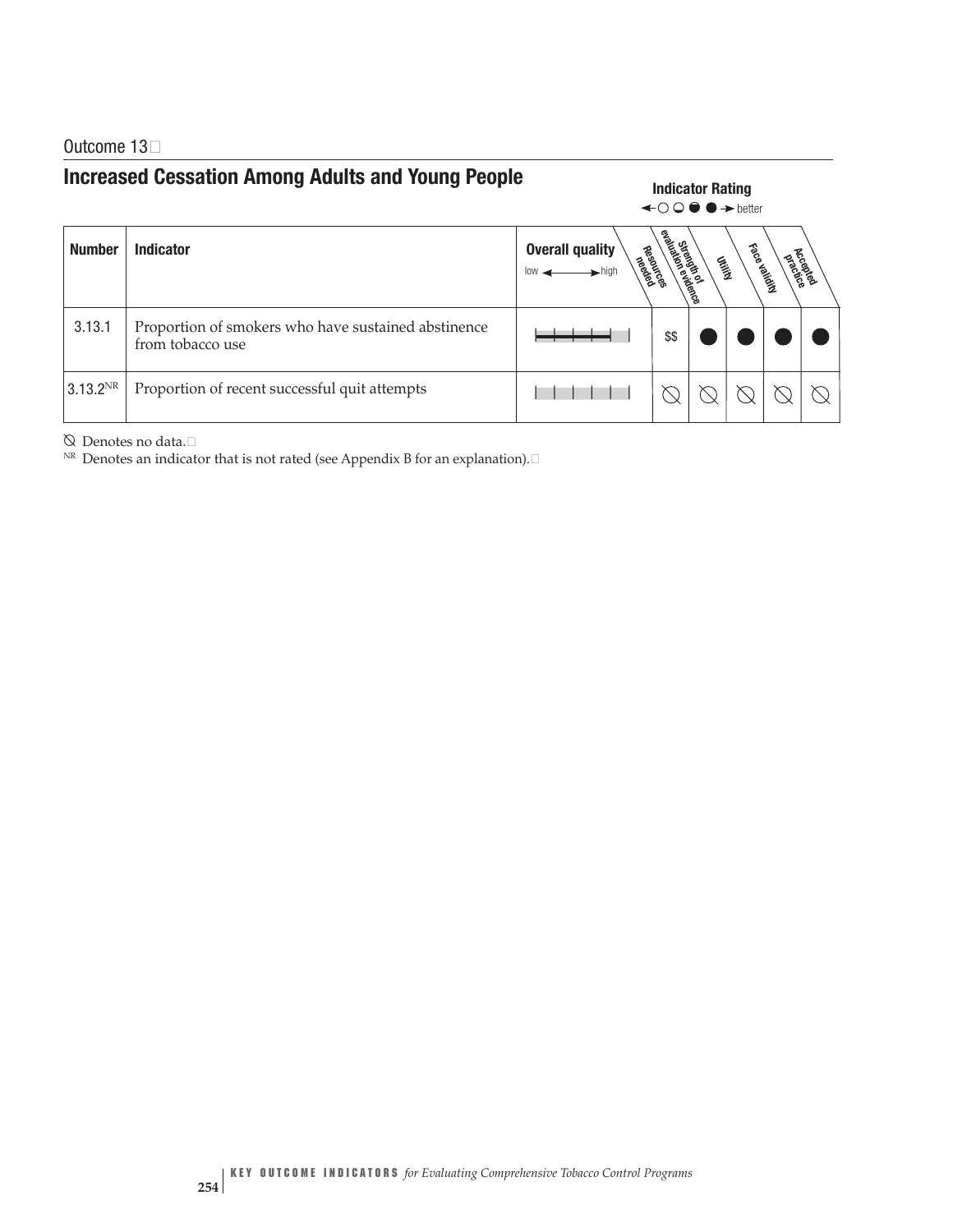Indicator 3.13.1

| Goal area 3                          | Promoting quitting among adults and young people                                                                                                                                                                                                                                                                                                                                                                                                                                                                                                                                                                                                                                                                                                                                                                                                                                 |  |  |  |  |  |  |
|--------------------------------------|----------------------------------------------------------------------------------------------------------------------------------------------------------------------------------------------------------------------------------------------------------------------------------------------------------------------------------------------------------------------------------------------------------------------------------------------------------------------------------------------------------------------------------------------------------------------------------------------------------------------------------------------------------------------------------------------------------------------------------------------------------------------------------------------------------------------------------------------------------------------------------|--|--|--|--|--|--|
| Outcome 13                           | Increased cessation among adults and young people                                                                                                                                                                                                                                                                                                                                                                                                                                                                                                                                                                                                                                                                                                                                                                                                                                |  |  |  |  |  |  |
| What to measure                      | Proportion of former smokers who have sustained abstinence from tobacco use for<br>6 months or longer <sup>1</sup>                                                                                                                                                                                                                                                                                                                                                                                                                                                                                                                                                                                                                                                                                                                                                               |  |  |  |  |  |  |
| Why this indicator<br>is useful      | The longer the time since a person smoked, the more likely that person will continue not<br>smoking. <sup>2</sup>                                                                                                                                                                                                                                                                                                                                                                                                                                                                                                                                                                                                                                                                                                                                                                |  |  |  |  |  |  |
| <b>Example data</b><br>source(s)     | Adult Tobacco Survey (ATS): CDC Recommended Questions: Core, 2003 □<br>Behavioral Risk Factor Surveillance System (BRFSS): Tobacco Use Prevention<br>Module, 2002<br>Youth Tobacco Survey (YTS): CDC Recommended Questions: Core, 2004                                                                                                                                                                                                                                                                                                                                                                                                                                                                                                                                                                                                                                           |  |  |  |  |  |  |
| Population group(s) $\Box$           | Former smokers aged 18 years or older $\square$<br>Former smokers aged less than 18 years $\Box$                                                                                                                                                                                                                                                                                                                                                                                                                                                                                                                                                                                                                                                                                                                                                                                 |  |  |  |  |  |  |
| <b>Example survey</b><br>question(s) | <b>From ATS and BRFSS</b><br>About how long has it been since you last smoked cigarettes regularly?<br>$\Box$ Within the past month (0 to 1 month ago)<br>$\Box$ Within the past 3 months (1 to 3 months ago)<br>$\Box$ Within the past 6 months (3 to 6 months ago)<br>$\Box$ Within the past year (6 to 12 months ago)<br>$\Box$ Within the past 5 years (1 to 5 years ago)<br>$\Box$ Within the past 15 years (5 to 15 years ago)<br>$\Box$ 15 or more years ago<br>$\Box$ Don't know/Not sure<br>$\Box$ Refused                                                                                                                                                                                                                                                                                                                                                              |  |  |  |  |  |  |
|                                      | <b>From YTS</b>                                                                                                                                                                                                                                                                                                                                                                                                                                                                                                                                                                                                                                                                                                                                                                                                                                                                  |  |  |  |  |  |  |
|                                      | When was the last time you smoked a cigarette, even one or two puffs?<br>$\Box$ I have never smoked even one or two puffs<br>$\Box$ Earlier today<br>$\Box$ Not today but sometime during the past 7 days<br>$\Box$ Not during the past 7 days but sometime during the past 30 days<br>$\Box$ Not during the past 30 days but sometime during the past 6 months<br>$\Box$ Not during the past 6 months but sometime during the past year<br>$\Box$ 1 to 4 years ago<br>$\Box$ 5 or more years ago<br>When you last tried to quit, how long did you stay off cigarettes?<br>$\Box$ I have never smoked cigarettes<br>$\Box$ I have never tried to quit<br>$\Box$ Less then a day<br>$\Box$ 1 to 7 days<br>$\Box$ More than 7 days but less than 30 days<br>$\Box$ 30 days or more but less than 6 months<br>$\Box$ 6 months or more but less than a year<br>$\Box$ 1 year or more |  |  |  |  |  |  |

# **Proportion of Smokers Who Have Sustained Abstinence from Tobacco Use**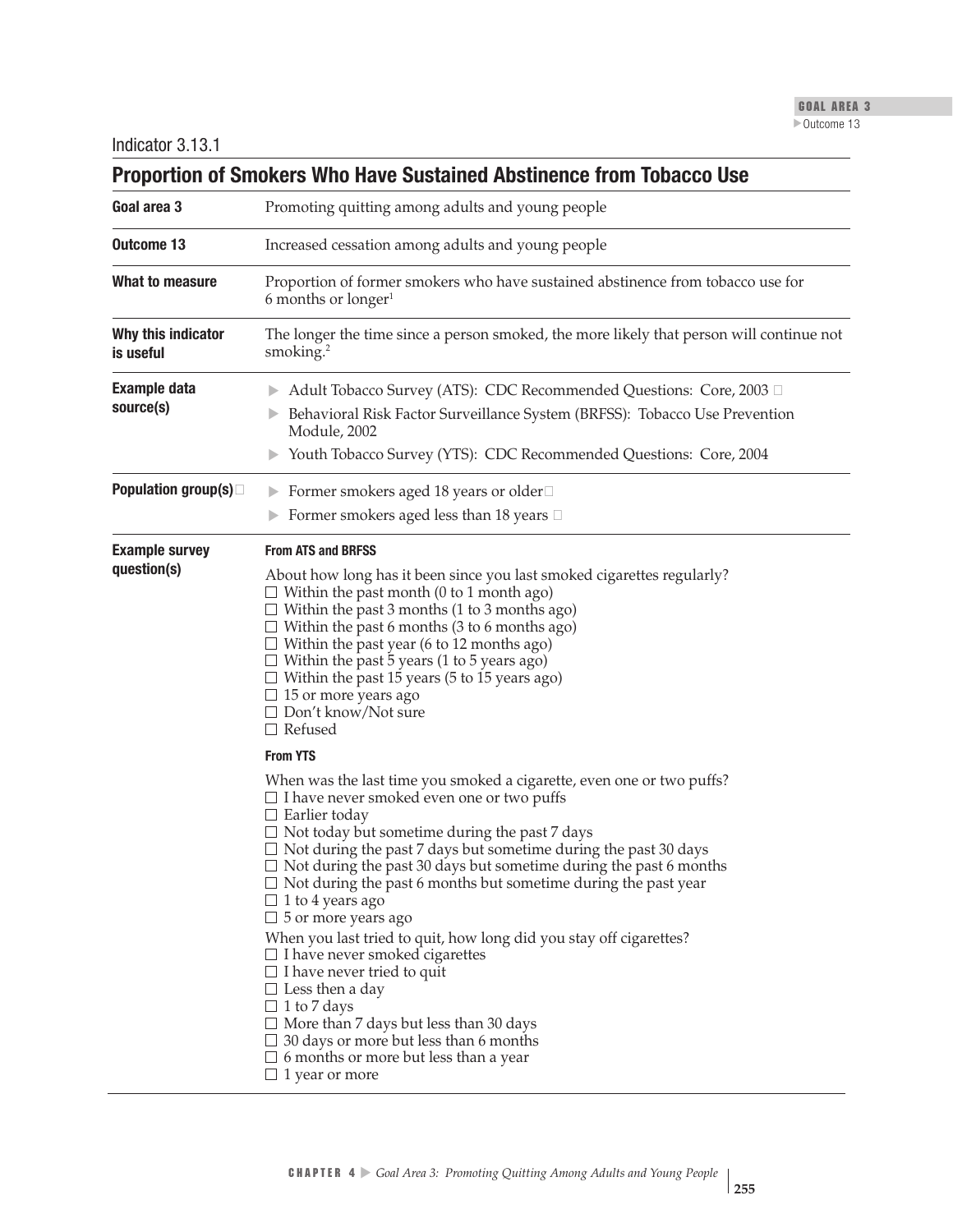| Commonents       | Evaluators could also ask the example questions of current smokers regarding their last<br>quit attempt or longest quit attempt, since an increase in the duration of a quit attempt<br>(even if the smoker begins smoking again) could indicate progress toward cessation. |                            |                                                        |                |                      |                             |  |  |
|------------------|-----------------------------------------------------------------------------------------------------------------------------------------------------------------------------------------------------------------------------------------------------------------------------|----------------------------|--------------------------------------------------------|----------------|----------------------|-----------------------------|--|--|
|                  | This indicator can be used as a proxy for smokers who have "permanently quit."                                                                                                                                                                                              |                            |                                                        |                |                      |                             |  |  |
|                  | Evaluators can determine a proxy for "former smokers" using YTS data by combining<br>the variable of lifetime smoking ( $\geq 100$ cigarettes) and current cigarette smoking (smoked<br>zero cigarettes during the past 30 days).                                           |                            |                                                        |                |                      |                             |  |  |
|                  | Evaluators could also modify the example questions to measure sustained abstinence<br>from all tobacco products.                                                                                                                                                            |                            |                                                        |                |                      |                             |  |  |
| Rating $\square$ | <b>Overall quality</b><br>$low \leftarrow \rightarrow high$                                                                                                                                                                                                                 | <b>Resources</b><br>needed | <b>Strength of</b><br>evaluation $\square$<br>evidence | <b>Utility</b> | <b>Face validity</b> | <b>Accepted</b><br>practice |  |  |
|                  |                                                                                                                                                                                                                                                                             | \$\$                       |                                                        |                |                      |                             |  |  |
|                  |                                                                                                                                                                                                                                                                             |                            | $\rightarrow$ hetter                                   |                |                      |                             |  |  |

#### **References**

1. �Schwartz JL. *Review and evaluation of smoking cessation methods: the United States and Canada, 1978–1985.* Bethesda, MD: National Cancer Institute; 1987.

2. �Hughes JR, Keely JP, Niaura RS, Ossip-Klein DJ, Richmond RL, Swan GE. Measures of abstinence in clinical trials: issues and recommendations. *Nicotine and Tobacco Research.* 2003;5(1):13–25. Erratum in: *Nicotine and Tobacco Research*. 2003;5(4):603.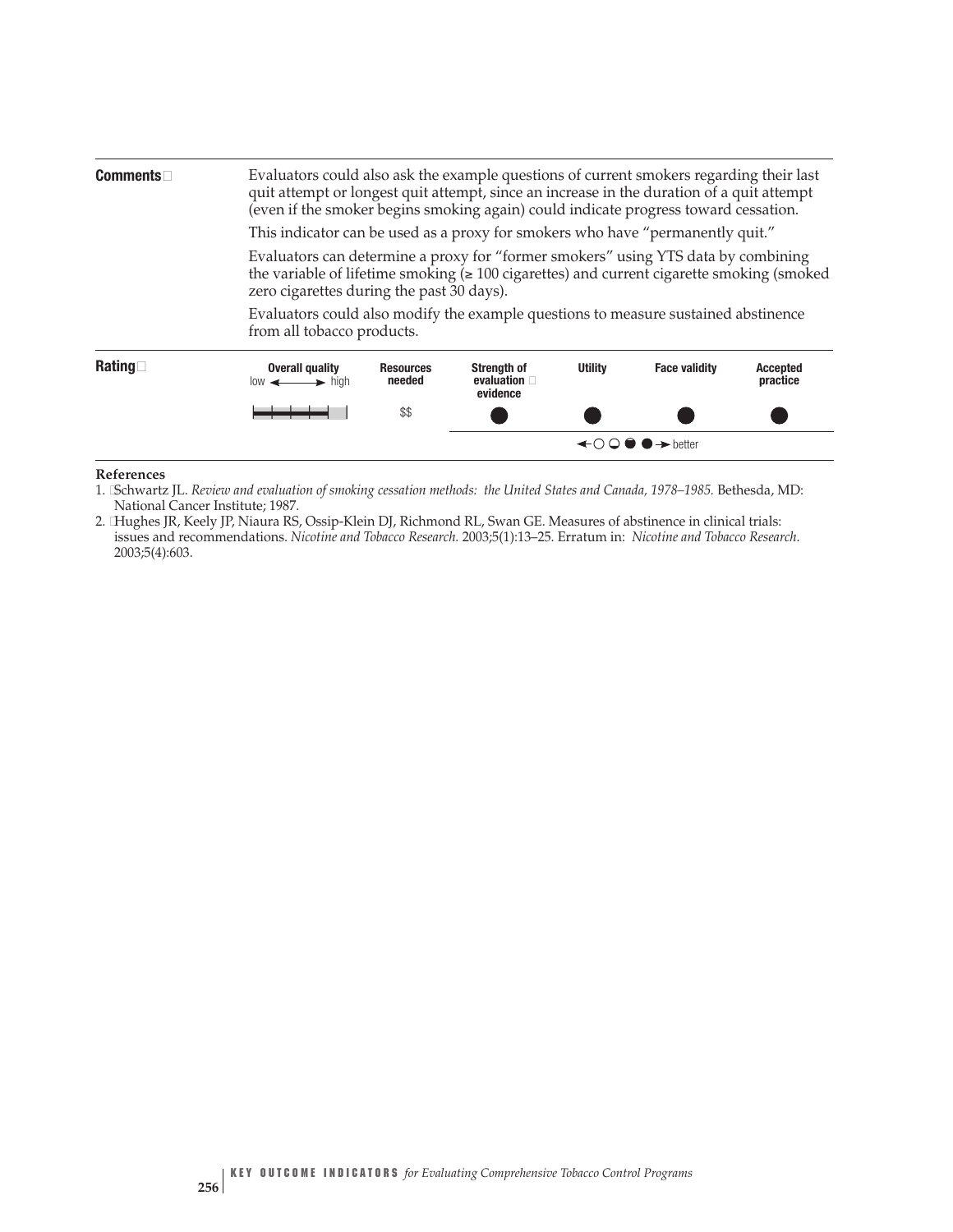Indicator  $3.13.2<sup>NR</sup>$ <br>Preparties of Pace

| <b>Proportion of Recent Successful Quit Attempts</b>                                                                                                                                                                                                                                                                                 |
|--------------------------------------------------------------------------------------------------------------------------------------------------------------------------------------------------------------------------------------------------------------------------------------------------------------------------------------|
| Promoting quitting among adults and young people                                                                                                                                                                                                                                                                                     |
| Increased cessation among adults and young people                                                                                                                                                                                                                                                                                    |
| Proportion of smokers who made a quit attempt in the previous 12 months and are still<br>not smoking                                                                                                                                                                                                                                 |
| It is important to measure the proportion of recent successful quit attempts to document<br>progress toward increased cessation. <sup>1</sup>                                                                                                                                                                                        |
| Adult Tobacco Survey (ATS): CDC Recommended Questions: Core, 2003 □<br>Behavioral Risk Factor Surveillance System (BRFSS), 2002<br>Youth Tobacco Survey (YTS): CDC Recommended Questions: Core, 2004                                                                                                                                 |
| Smokers aged 18 years or older□                                                                                                                                                                                                                                                                                                      |
| Smokers aged less than 18 years □                                                                                                                                                                                                                                                                                                    |
| <b>From ATS and BRFSS</b><br>Have you smoked at least 100 cigarettes in your entire life?<br>$\Box$ Yes $\Box$ No $\Box$ Don't know/Not sure $\Box$ Refused                                                                                                                                                                          |
| Do you now smoke cigarettes every day, some days, or not at all?<br>$\Box$ Everyday $\Box$ Some days $\Box$ Not at all $\Box$ Refused                                                                                                                                                                                                |
| During the past 12 months, have you stopped smoking for one day or longer<br>because you were trying to quit smoking?<br>$\Box$ Yes $\Box$ No $\Box$ Don't know/Not sure $\Box$ Refused                                                                                                                                              |
| <b>From YTS</b>                                                                                                                                                                                                                                                                                                                      |
| During the past 30 days, on how many days did you smoke cigarettes?<br>$\Box$ 0 days<br>$\Box$ 1 or 2 days<br>$\Box$ 3 to 5 days<br>$\Box$ 6 to 9 days<br>$\Box$ 10 to 19 days<br>$\Box$ 20 to 29 days<br>$\Box$ All 30 days                                                                                                         |
| How many times during the past 12 months have you stopped smoking for one day<br>or longer because you were trying to quit smoking?<br>$\Box$ I have not smoked in the past 12 months<br>$\Box$ I have not tried to quit<br>$\Box$ 1 time<br>$\Box$ 2 times<br>$\Box$ 3 to 5 times<br>$\Box$ 6 to 9 times<br>$\Box$ 10 or more times |
|                                                                                                                                                                                                                                                                                                                                      |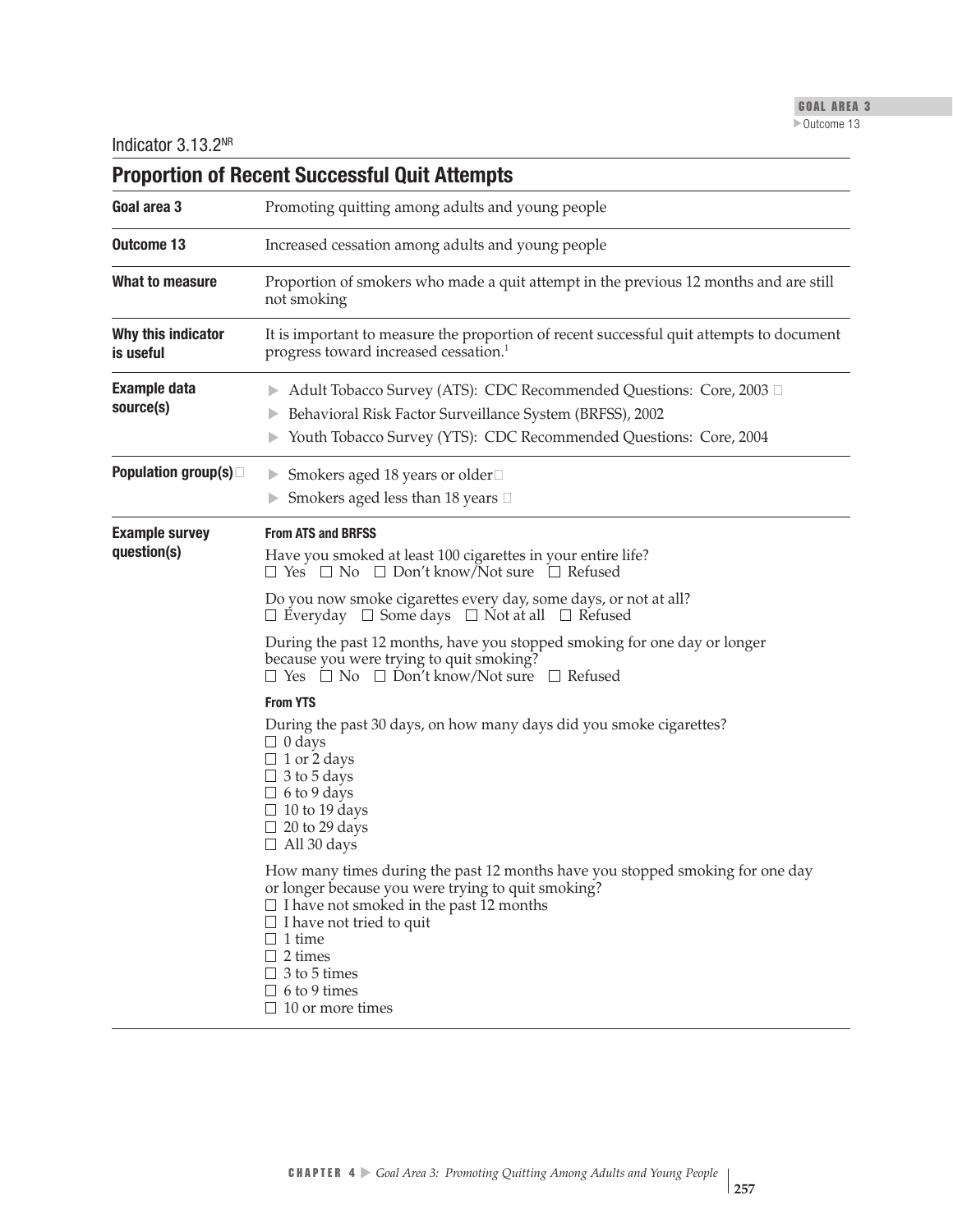| <b>Example survey</b><br>question(s) (cont.) | When you last tried to quit, how long did you stay off cigarettes?<br>$\Box$ I have never smoked cigarettes<br>$\Box$ I have never tried to quit<br>$\Box$ Less than a day<br>$\Box$ 1 to 7 days<br>$\Box$ More than 7 days but less than 30 days<br>$\Box$ 30 days or more but less than 6 months<br>$\Box$ 6 months or more but less than a year<br>$\Box$ 1 year or more |                            |                                                        |                |                      |                             |  |  |
|----------------------------------------------|-----------------------------------------------------------------------------------------------------------------------------------------------------------------------------------------------------------------------------------------------------------------------------------------------------------------------------------------------------------------------------|----------------------------|--------------------------------------------------------|----------------|----------------------|-----------------------------|--|--|
| <b>Comments</b>                              | Evaluators should ask all three example questions of respondents in the target popula-<br>tion to obtain the information necessary to measure this indicator.<br>Evaluators may also want to report the percentage of <i>ever-smokers</i> that have quit. This<br>percentage is calculated by dividing the number of former smokers by the number of                        |                            |                                                        |                |                      |                             |  |  |
|                                              | ever-smokers.<br>This indicator was not rated by the panel of experts, and therefore no rating information<br>is provided. See Appendix B for an explanation.                                                                                                                                                                                                               |                            |                                                        |                |                      |                             |  |  |
| Rating $\Box$                                | <b>Overall quality</b><br>$low \leftarrow \rightarrow high$                                                                                                                                                                                                                                                                                                                 | <b>Resources</b><br>needed | <b>Strength of</b><br>evaluation $\square$<br>evidence | <b>Utility</b> | <b>Face validity</b> | <b>Accepted</b><br>practice |  |  |
|                                              |                                                                                                                                                                                                                                                                                                                                                                             |                            |                                                        |                |                      |                             |  |  |
|                                              | ਿ⊖<br>$\rightarrow$ hetter                                                                                                                                                                                                                                                                                                                                                  |                            |                                                        |                |                      |                             |  |  |
|                                              | Denotes no data.                                                                                                                                                                                                                                                                                                                                                            |                            |                                                        |                |                      |                             |  |  |

 $N\!R$  Denotes an indicator that is not rated (see Appendix B for an explanation).

### **Reference**

<sup>1.</sup> �Task Force on Community Preventive Services. The guide to community preventive services: tobacco use prevention and control. *American Journal of Preventive Medicine.* 2001;20(Suppl 2):1–88.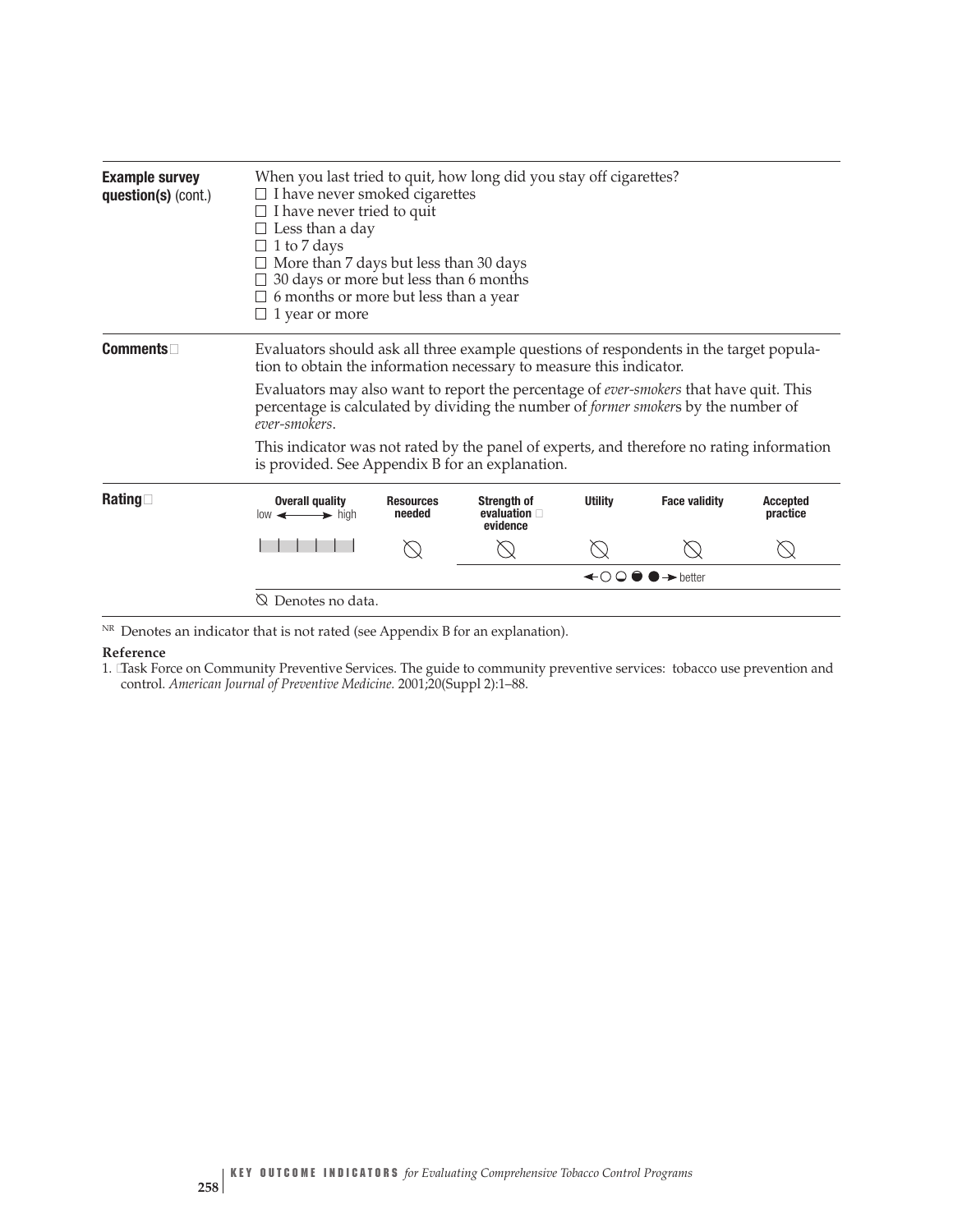## Outcome 14

## **Reduced Tobacco-use Prevalence and Consumption**

Evidence is strong that tobacco use, particularly cigarette smoking, is the leading cause of preventable illness and death in the United States. Cigarette smoking is responsible for more than 440,000 deaths each year, or one of every five deaths.<sup>1</sup> In the United States, nearly one in four adults and about one in four teenagers smoke.<sup>1,2</sup> If current trends continue, 25 million people (including 5 million of today's children) will die prematurely of a smoking-related disease.3 Paralleling this enormous health and personal toll is the economic burden of tobacco use: more than \$75 billion in medical expenditures and another \$80 billion in indirect costs resulting from lost productivity.<sup>1</sup> Reducing the number of smokers is the best strategy for decreasing preventable disease and death.<sup>4-6</sup>

Listed below are the indicators associated with this outcome:

- ▲**3.14.1** Smoking prevalence
- **► 3.14.2** Prevalence of tobacco use during pregnancy
- **► 3.14.3** Prevalence of postpartum tobacco use
- $\blacktriangleright$ **3.14.4** Per capita consumption of tobacco products

## **References**

- 1. �Centers for Disease Control and Prevention. *Targeting tobacco use: the nation's leading cause of death, 2004* [At a Glance]. Atlanta, GA: Centers for Disease Control and Prevention, National Center for Chronic Disease Prevention and Health Promotion; 2004. Available from: http://www.cdc.gov/nccdphp/aag/ aag\_osh.htm. Accessed March 2005.
- 2. Centers for Disease Control and Prevention. Youth risk behavior surveillance– United States, 2003. *Morbidity and Mortality Weekly Report CDC Surveillance Summaries.* 2004;53(SS-2):1–29.
- 3. Centers for Disease Control and Prevention. Projected smoking-related deaths among youth—United States. *Morbidity and Mortality Weekly Report.* 1996;45(44):971–4.
- 4. �U.S. Department of Health and Human Services. *Women and smoking: a report of the Surgeon General.* Rockville, MD: U.S. Department of Health and Human Services, Public Health Service, Office of the Surgeon General; 2001.
- 5. �U.S. Department of Health and Human Services. *The health consequences of smoking: cardiovascular disease. A report of the Surgeon General.* Atlanta, GA: Centers for Disease Control; 1983. PHS Publication No. 84-50204.
- 6. �U.S. Department of Health and Human Services. *The health consequences of smoking: cancer. A report of the Surgeon General.* Atlanta, GA: Centers for Disease Control; 1982. PHS Publication No. 82-50179.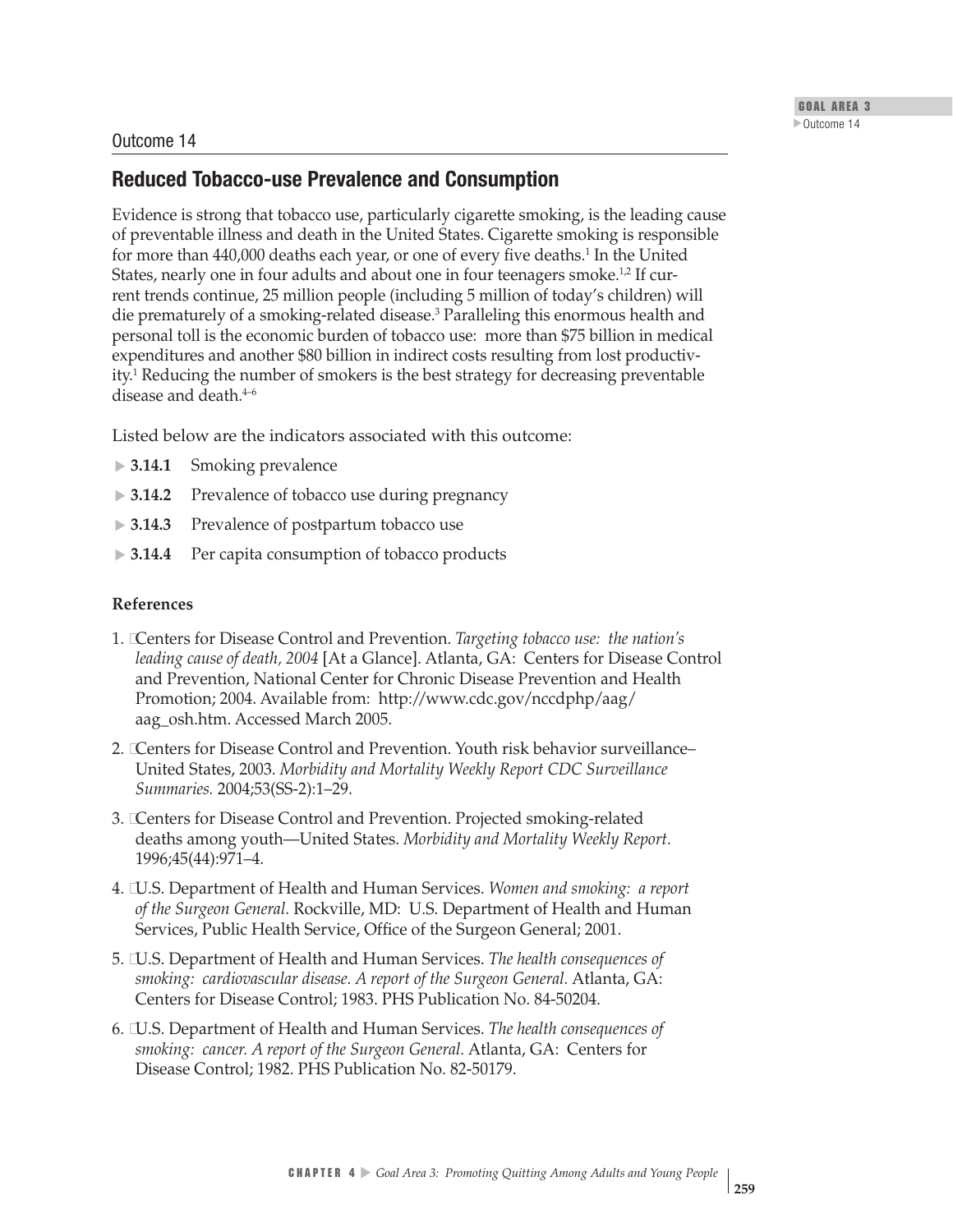#### **For Further Reading**

U.S. Department of Health and Human Services. *Reducing tobacco use: a report of the Surgeon General.* Atlanta, GA: Centers for Disease Control and Prevention; 2000.

U.S. Department of Health and Human Services. *Preventing tobacco use among young people: a report of the Surgeon General.* Atlanta, GA: Centers for Disease Control and Prevention; 1994.

U.S. Department of Health and Human Services. *The health benefits of smoking cessation: a report of the Surgeon General.* Atlanta, GA: Centers for Disease Control and Prevention; 1990. CDC Publication No. 90-8416.

National Cancer Institute. Population based smoking cessation: proceedings of a conference on What Works to Influence Cessation in the General Population. *Smoking and Tobacco Control Monograph No. 12.* Bethesda, MD: U.S. Department of Health and Human Services, National Institutes of Health, National Cancer Institute; 2000. NIH Publication No. 00-4892.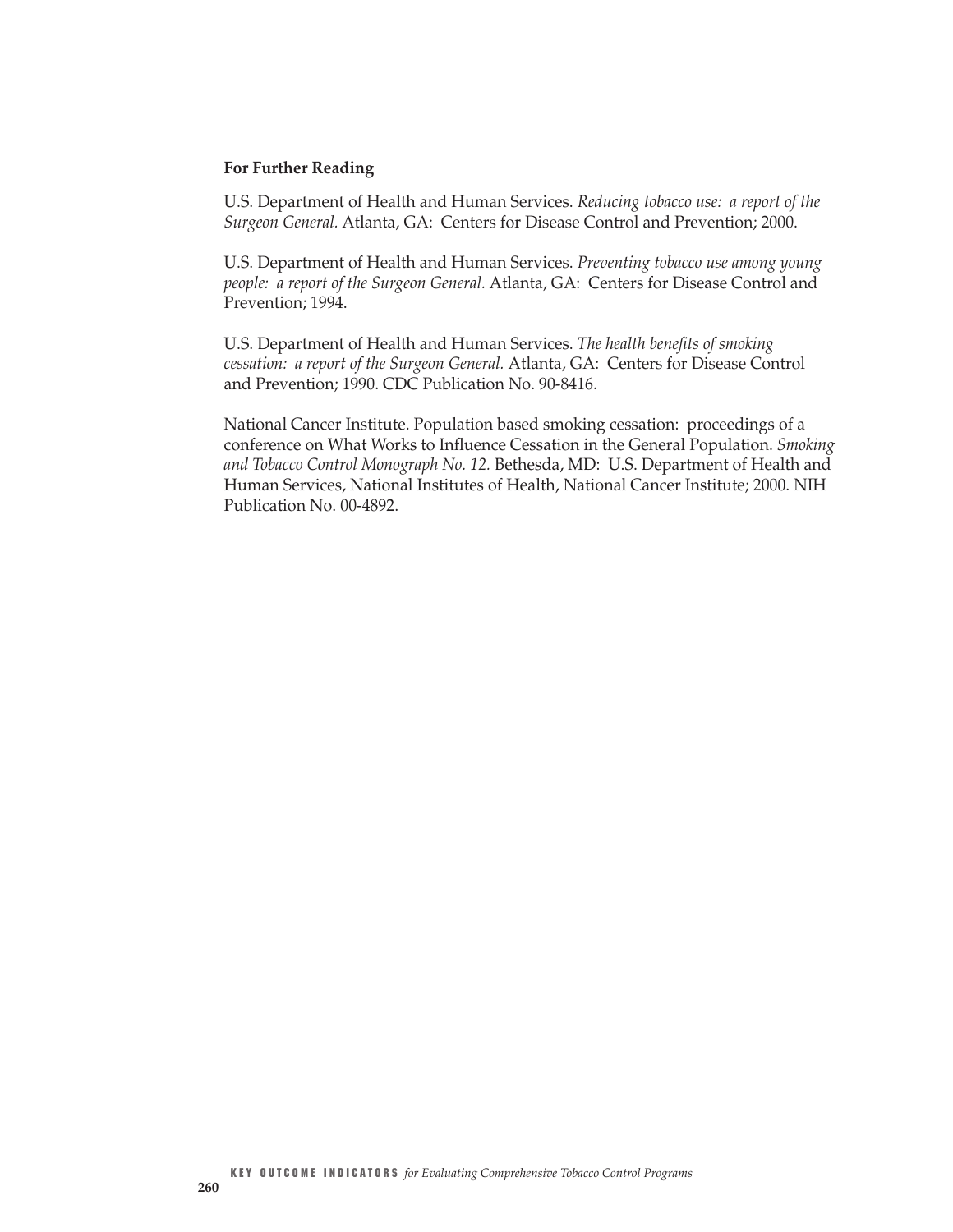## Outcome 14

# **Reduced Tobacco-use Prevalence and Consumption Indicator Rating**

 $\leftarrow$   $\bigcirc$   $\bigcirc$   $\bullet$   $\rightarrow$  better

| <b>Number</b> | <b>Indicator</b>                           | <b>Overall quality</b><br>Resources<br>$\rightarrow$ high<br>$low -$ | extendar of accel<br>streng of above | <b>Usilica</b> | Face values<br>Magnitoe<br>Accorditoe |  |
|---------------|--------------------------------------------|----------------------------------------------------------------------|--------------------------------------|----------------|---------------------------------------|--|
| 3.14.1        | Smoking prevalence                         |                                                                      | \$\$                                 |                |                                       |  |
| 3.14.2        | Prevalence of tobacco use during pregnancy |                                                                      | \$\$                                 |                |                                       |  |
| 3.14.3        | Prevalence of postpartum tobacco use       |                                                                      | \$\$\$                               |                |                                       |  |
| 3.14.4        | Per capita consumption of tobacco products |                                                                      | \$                                   |                |                                       |  |

† Denotes low agreement among reviewers: that is, fewer than 75% of the valid ratings for this indicator were within one point of each other (see Appendix B for an explanation).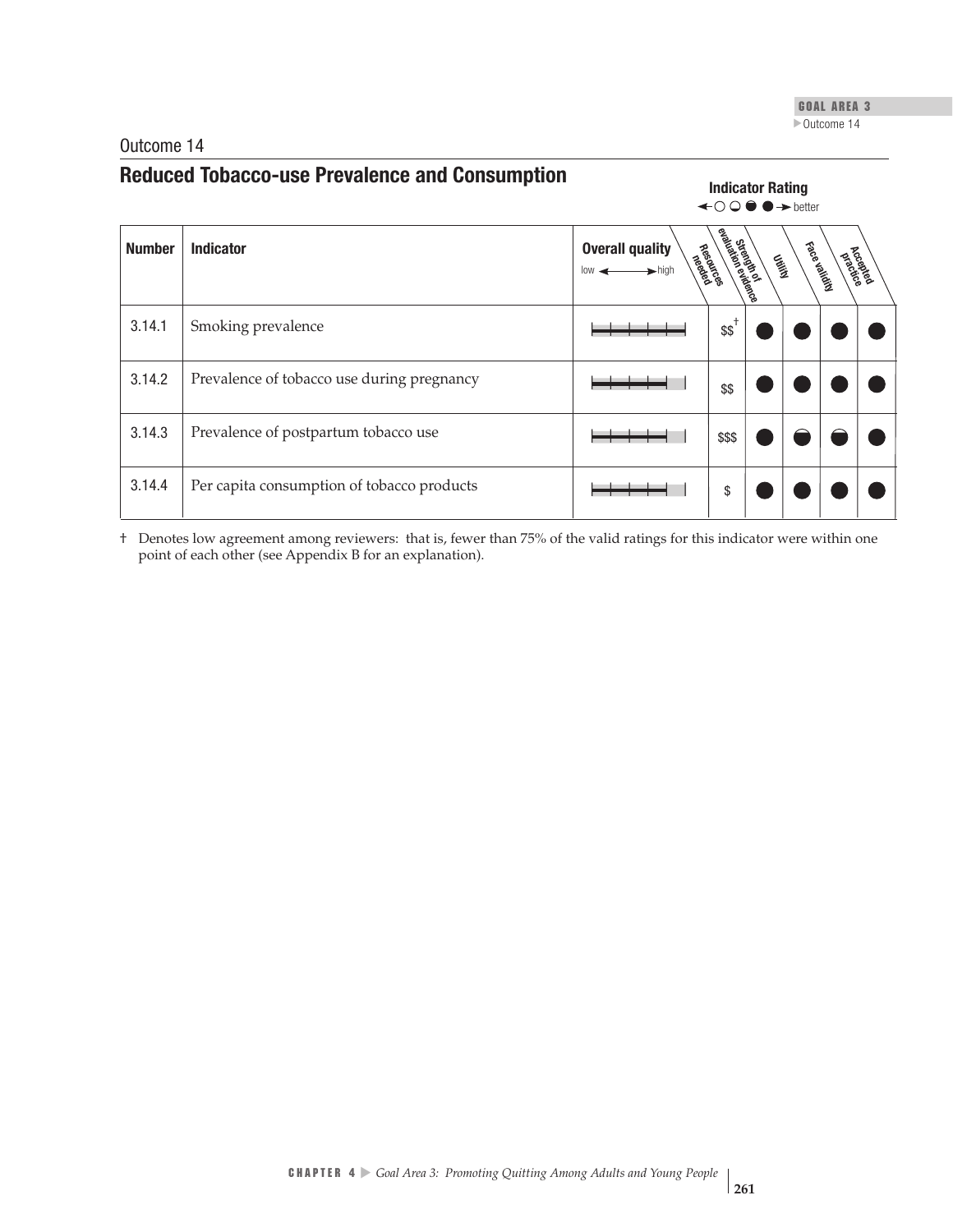Indicator  $3.14.1\Box$ 

| <b>Smoking Prevalence</b>                           |                                                                                                                                                                                                                                                                                                                                                                                                                         |  |  |  |  |
|-----------------------------------------------------|-------------------------------------------------------------------------------------------------------------------------------------------------------------------------------------------------------------------------------------------------------------------------------------------------------------------------------------------------------------------------------------------------------------------------|--|--|--|--|
| Goal area 3                                         | Promoting quitting among adults and young people□                                                                                                                                                                                                                                                                                                                                                                       |  |  |  |  |
| <b>Outcome 14</b>                                   | Reduced tobacco-use prevalence and consumption□                                                                                                                                                                                                                                                                                                                                                                         |  |  |  |  |
| What to measure $\square$                           | Proportion of adults who have ever smoked at least 100 cigarettes in their lives and<br>who smoke every day or some days <sup>1</sup>                                                                                                                                                                                                                                                                                   |  |  |  |  |
|                                                     | Proportion of young people who have smoked on at least 1 day during the previous<br>$30 \text{ days}^2$                                                                                                                                                                                                                                                                                                                 |  |  |  |  |
| Why this indicator $\square$<br>is useful $\square$ | Tobacco use remains the leading preventable cause of death and disease in the United<br>States, resulting in more than 440,000 deaths each year. <sup>3</sup> Although smoking prevalence<br>continues to decline, nearly one in four adults and about one in four teenagers smoke. <sup>4</sup><br>Reducing the number of smokers is the best strategy for decreasing preventable disease<br>and death. <sup>6-8</sup> |  |  |  |  |
| <b>Example data</b><br>source(s)                    | Adult Tobacco Survey (ATS): CDC Recommended Questions: Core, 2003<br>▶                                                                                                                                                                                                                                                                                                                                                  |  |  |  |  |
|                                                     | Behavioral Risk Factor Surveillance System (BRFSS), 2003<br>▶                                                                                                                                                                                                                                                                                                                                                           |  |  |  |  |
|                                                     | Youth Tobacco Survey (YTS): CDC Recommended Questions: Core, 2004<br>▶                                                                                                                                                                                                                                                                                                                                                  |  |  |  |  |
|                                                     | CDC Youth Risk Behavior Surveillance System (YRBSS), 2003                                                                                                                                                                                                                                                                                                                                                               |  |  |  |  |
| Population group(s) $\Box$                          | Adult smokers aged 18 years or older□<br>▶                                                                                                                                                                                                                                                                                                                                                                              |  |  |  |  |
|                                                     | Young smokers aged less than 18 years□                                                                                                                                                                                                                                                                                                                                                                                  |  |  |  |  |
| <b>Example survey</b>                               | <b>From ATS and BRFSS</b>                                                                                                                                                                                                                                                                                                                                                                                               |  |  |  |  |
| question(s)                                         | Have you smoked at least 100 cigarettes in your entire life?<br>$\Box$ Yes $\Box$ No $\Box$ Don't know/Not sure $\Box$ Refused                                                                                                                                                                                                                                                                                          |  |  |  |  |
|                                                     | Do you now smoke cigarettes everyday, some days, or not at all?<br>$\Box$ Everyday $\Box$ Some days $\Box$ Not at all $\Box$ Refused                                                                                                                                                                                                                                                                                    |  |  |  |  |
|                                                     | <b>From YTS and YRBSS</b>                                                                                                                                                                                                                                                                                                                                                                                               |  |  |  |  |
|                                                     | During the past 30 days, on how many days did you smoke cigarettes?<br>$\Box$ 0 days<br>$\Box$ 1 or 2 days<br>$\Box$ 3 to 5 days<br>$\Box$ 6 to 9 days<br>$\Box$ 10 to 19 days<br>$20$ to $29$ days<br>All 30 days                                                                                                                                                                                                      |  |  |  |  |
| <b>Comments</b>                                     | To gather more complete data on tobacco use, evaluators can also ask questions about<br>the use of other tobacco products such as spit tobacco (smokeless), bidis, small cigars,<br>and loose tobacco (roll-your-own).                                                                                                                                                                                                  |  |  |  |  |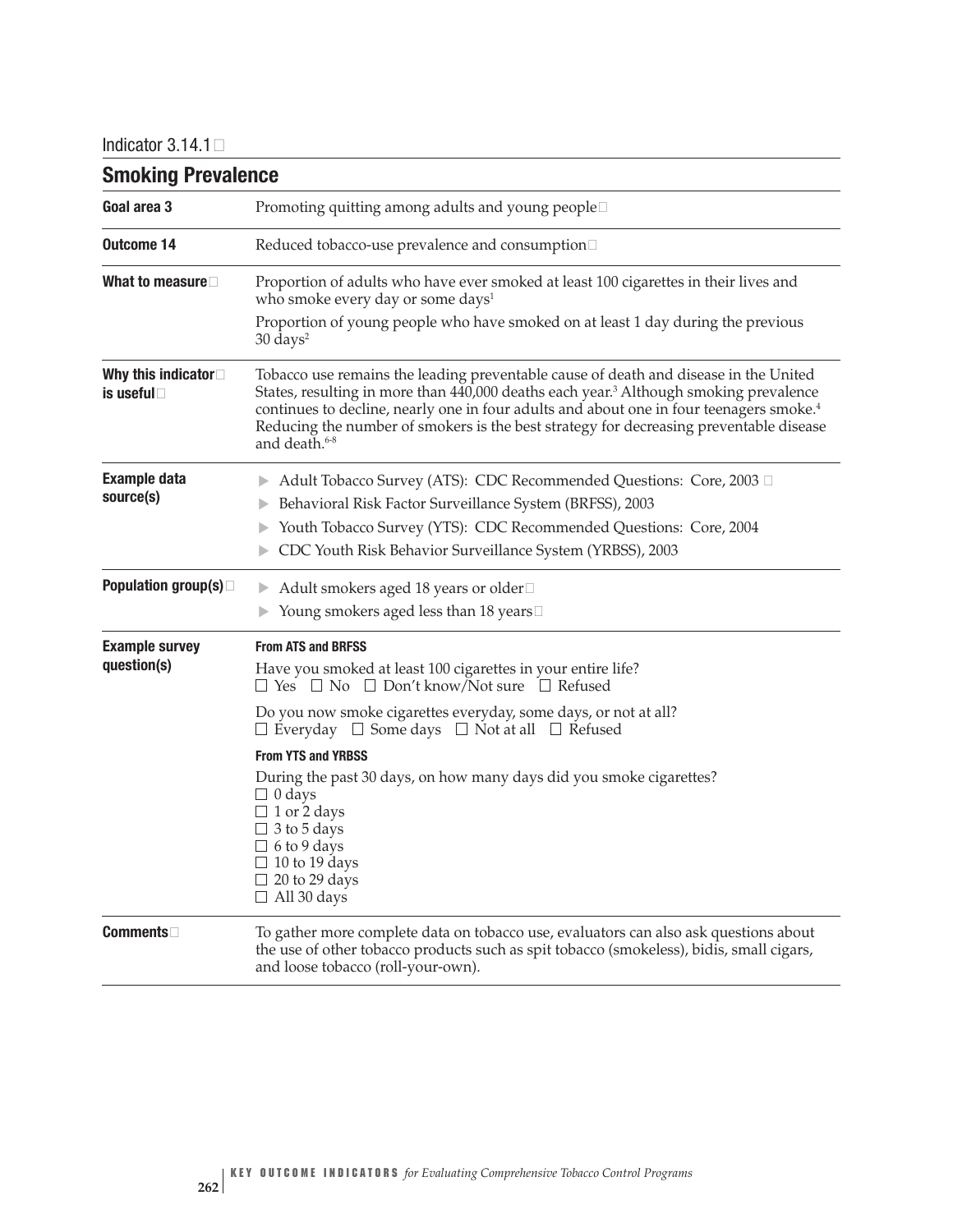▶ Outcome 14



#### **References**

- 1. �Centers for Disease Control and Prevention. Prevalence of current cigarette smoking among adults and changes in prevalence of current and some-day smoking—United States, 1996–2001. *Morbidity and Mortality Weekly Report.*  2003;52(14):303–7.
- 2. �Centers for Disease Control and Prevention. Cigarette use among high school students—United States, 1991–2003. *Morbidity and Mortality Weekly Report.* 2004;53(23);499–502.
- 3. �Centers for Disease Control and Prevention. *Targeting tobacco use: the nation's leading cause of death, 2004* [At a Glance]. Atlanta, GA: Centers for Disease Control and Prevention; 2004. Available from: http://www.cdc.gov/nccdphp/aag/ aag\_osh.htm. Accessed March 2005.
- 4. �Centers for Disease Control and Prevention. State laws on tobacco control—United States, 1998. *Morbidity and Mortality Weekly Report CDC Surveillance Summaries.* 1999;48(SS-3):21–40.
- 5. �Centers for Disease Control and Prevention. Projected smoking-related deaths among youth—United States. *Morbidity and Mortality Weekly Report.* 1996;45(44):971–4.
- 6. �U.S. Department of Health and Human Services. *Women and smoking: a report of the Surgeon General.* Rockville, MD: U.S. Department of Health and Human Services, Public Health Service, Office of the Surgeon General; 2001.
- 7. �U.S. Department of Health and Human Services. *The health consequences of smoking: cardiovascular disease. A report of the Surgeon General.* Atlanta, GA: Centers for Disease Control; 1983. PHS Publication No. 84-50204.
- 8. �U.S. Department of Health and Human Services. *The health consequences of smoking: cancer. A report of the Surgeon General.* Atlanta, GA: Centers for Disease Control; 1982. PHS Publication No. 82-50179.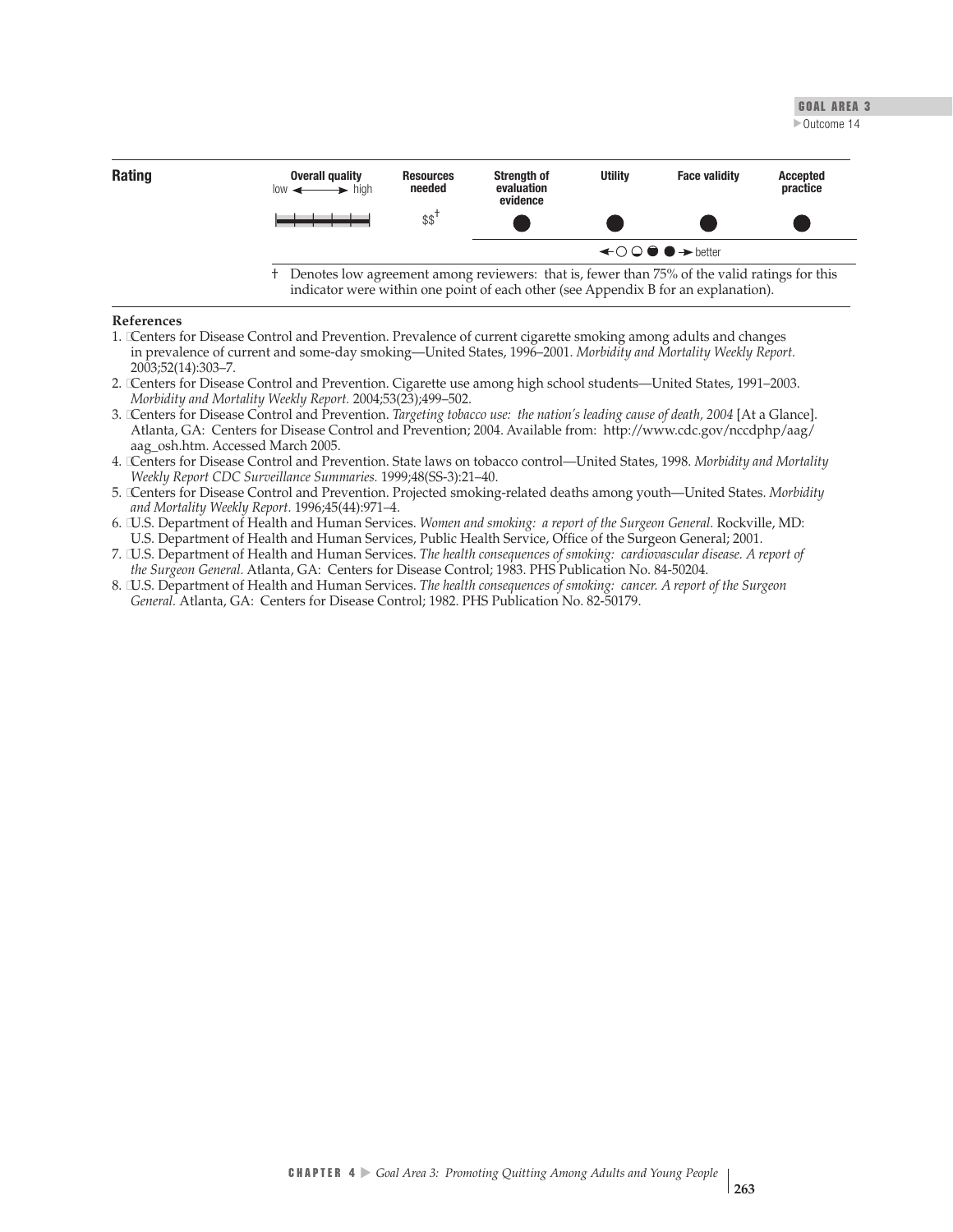Indicator 3.14.2

| <b>Prevalence of Tobacco Use During Pregnancy</b> |                                                                                                                                                                                                                                                                                                                                                                                                                              |                            |                                              |                |                                                             |                             |  |  |
|---------------------------------------------------|------------------------------------------------------------------------------------------------------------------------------------------------------------------------------------------------------------------------------------------------------------------------------------------------------------------------------------------------------------------------------------------------------------------------------|----------------------------|----------------------------------------------|----------------|-------------------------------------------------------------|-----------------------------|--|--|
| Goal area 3                                       | Promoting quitting among adults and young people                                                                                                                                                                                                                                                                                                                                                                             |                            |                                              |                |                                                             |                             |  |  |
| Outcome 14                                        | Reduced tobacco-use prevalence and consumption                                                                                                                                                                                                                                                                                                                                                                               |                            |                                              |                |                                                             |                             |  |  |
| What to measure                                   | Proportion of pregnant women who smoked during pregnancy                                                                                                                                                                                                                                                                                                                                                                     |                            |                                              |                |                                                             |                             |  |  |
| Why this indicator<br>is useful $\Box$            | Smoking is associated with a variety of complications before, during, and after<br>pregnancy, including ectopic pregnancy, premature membrane rupture, placental<br>complications, preterm delivery, stillbirth, neonatal and perinatal mortality, increased<br>rates of hospital care, and low birth weight. <sup>1</sup> Reducing maternal smoking prevalence<br>can lead to a reduced probability of these complications. |                            |                                              |                |                                                             |                             |  |  |
| <b>Example data</b>                               | Birth certificate data<br>▶                                                                                                                                                                                                                                                                                                                                                                                                  |                            |                                              |                |                                                             |                             |  |  |
| source(s)                                         | CDC Pregnancy Risk Assessment Monitoring System (PRAMS), Phase 4, 2000–2003 □                                                                                                                                                                                                                                                                                                                                                |                            |                                              |                |                                                             |                             |  |  |
| Population group(s) $\Box$                        | $\triangleright$ Not applicable. This indicator is best measured by examining birth certificate data<br>from vital statistic records.                                                                                                                                                                                                                                                                                        |                            |                                              |                |                                                             |                             |  |  |
|                                                   | Pregnant women<br>Þ.                                                                                                                                                                                                                                                                                                                                                                                                         |                            |                                              |                |                                                             |                             |  |  |
| <b>Example survey</b><br>question(s)              | Birth certificate data are available from states' vital statistics data.<br><b>From PRAMS</b>                                                                                                                                                                                                                                                                                                                                |                            |                                              |                |                                                             |                             |  |  |
|                                                   |                                                                                                                                                                                                                                                                                                                                                                                                                              |                            |                                              |                |                                                             |                             |  |  |
| <b>Comments</b>                                   | Using birth certificate data may lead to underestimates of smoking rates during<br>pregnancy due to underreporting. <sup>1</sup> Surveys such as PRAMS might yield more accurate<br>data regarding smoking behaviors.                                                                                                                                                                                                        |                            |                                              |                |                                                             |                             |  |  |
|                                                   | To gather more complete data on tobacco use, evaluators can also ask questions about<br>the use of other tobacco products such as cigars, chewing tobacco, and loose tobacco.                                                                                                                                                                                                                                                |                            |                                              |                |                                                             |                             |  |  |
| Rating                                            |                                                                                                                                                                                                                                                                                                                                                                                                                              |                            |                                              |                |                                                             |                             |  |  |
|                                                   | <b>Overall quality</b><br>$low \leftarrow \rightarrow high$                                                                                                                                                                                                                                                                                                                                                                  | <b>Resources</b><br>needed | <b>Strength of</b><br>evaluation<br>evidence | <b>Utility</b> | <b>Face validity</b>                                        | <b>Accepted</b><br>practice |  |  |
|                                                   |                                                                                                                                                                                                                                                                                                                                                                                                                              |                            | \$\$                                         |                |                                                             |                             |  |  |
|                                                   |                                                                                                                                                                                                                                                                                                                                                                                                                              |                            |                                              |                | $\leftarrow$ $\circ$ $\circ$ $\bullet$ $\rightarrow$ better |                             |  |  |

**Reference**

1. U.S. Department of Health and Human Services. *Women and smoking: a report of the Surgeon General.* Rockville, MD: U.S. Department of Health and Human Services, Public Health Service, Office of the Surgeon General; 2001.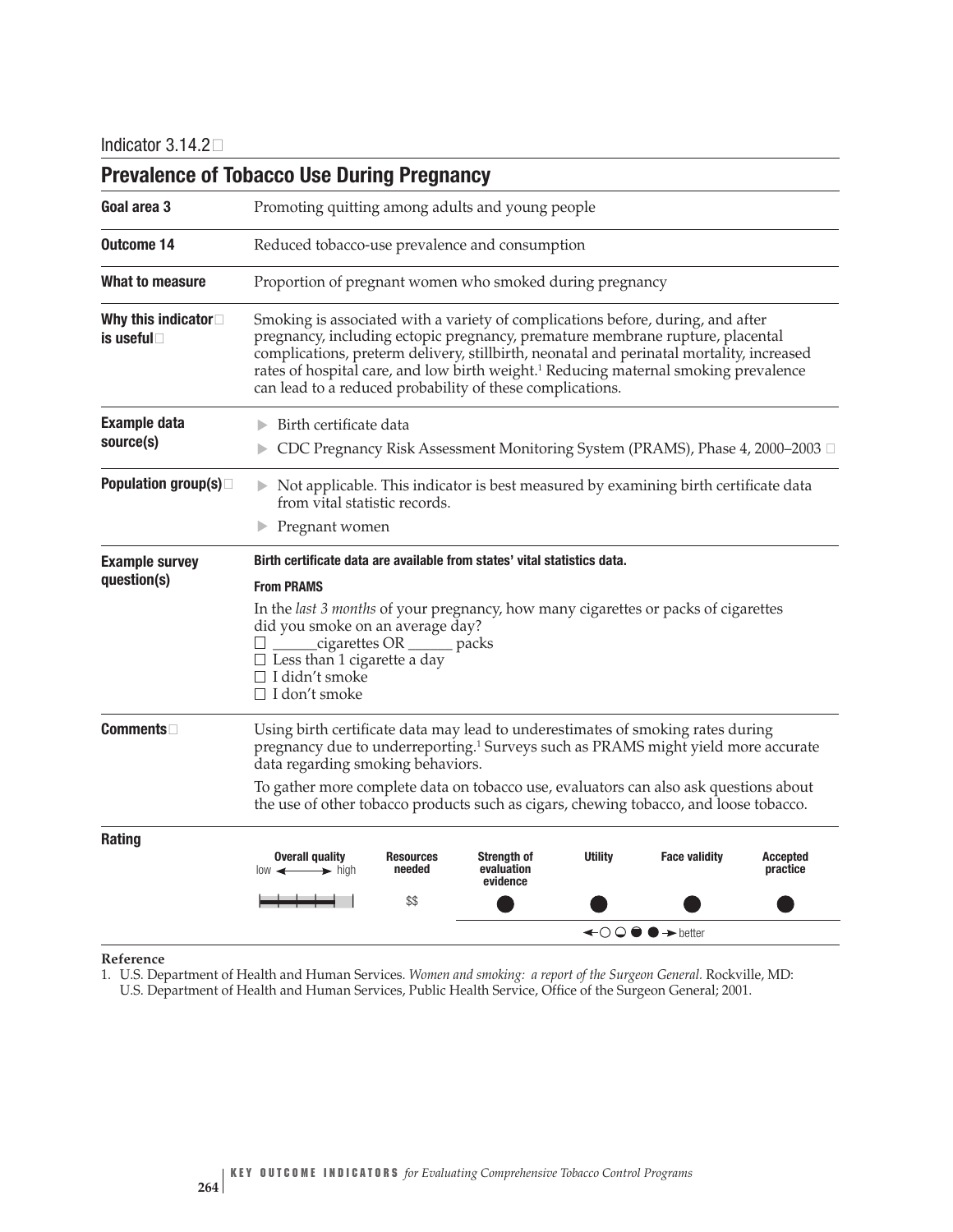Indicator 3.14.3

| <b>Prevalence of Postpartum Tobacco Use</b> |                                                                                                                                                                                                                                                                                                                                                                                                                                          |                            |                                                 |                                                             |                      |                             |  |  |
|---------------------------------------------|------------------------------------------------------------------------------------------------------------------------------------------------------------------------------------------------------------------------------------------------------------------------------------------------------------------------------------------------------------------------------------------------------------------------------------------|----------------------------|-------------------------------------------------|-------------------------------------------------------------|----------------------|-----------------------------|--|--|
| Goal area 3                                 | Promoting quitting among adults and young people                                                                                                                                                                                                                                                                                                                                                                                         |                            |                                                 |                                                             |                      |                             |  |  |
| <b>Outcome 14</b>                           | Reduced tobacco-use prevalence and consumption                                                                                                                                                                                                                                                                                                                                                                                           |                            |                                                 |                                                             |                      |                             |  |  |
| What to measure                             | Proportion of women who use tobacco in the postpartum period (6 months after<br>giving birth)                                                                                                                                                                                                                                                                                                                                            |                            |                                                 |                                                             |                      |                             |  |  |
| Why this indicator<br>is useful $\square$   | Although smoking prevalence among women decreases significantly during pregnancy,<br>most mothers resume smoking within a year of delivery. <sup>1,2</sup> In such cases, not only is the<br>health of the mother affected, but also that of her child; exposure to second hand smoke<br>is a major cause of lower respiratory infections, asthma, and chronic middle inner ear<br>infections among infants and children. <sup>2,3</sup> |                            |                                                 |                                                             |                      |                             |  |  |
| <b>Example data</b><br>source(s)            | CDC Pregnancy Risk Assessment Monitoring System (PRAMS), Phase 4, 2000–2003                                                                                                                                                                                                                                                                                                                                                              |                            |                                                 |                                                             |                      |                             |  |  |
| <b>Population group(s)</b>                  | Pregnant women□                                                                                                                                                                                                                                                                                                                                                                                                                          |                            |                                                 |                                                             |                      |                             |  |  |
| <b>Example survey</b><br>question(s)        | Are you currently pregnant?<br>$\Box$ Yes $\Box$ No $\Box$ Don't know/Not sure $\Box$ Refused to answer                                                                                                                                                                                                                                                                                                                                  |                            |                                                 |                                                             |                      |                             |  |  |
|                                             | Have you given birth in the past 6 months?<br>$\Box$ Yes $\Box$ No $\Box$ Don't know/Not sure $\Box$ Refused to answer                                                                                                                                                                                                                                                                                                                   |                            |                                                 |                                                             |                      |                             |  |  |
|                                             | <b>From PRAMS</b>                                                                                                                                                                                                                                                                                                                                                                                                                        |                            |                                                 |                                                             |                      |                             |  |  |
|                                             | How many cigarettes or packs of cigarettes do you smoke on an average day now?<br>cigarettes OR ______packs<br>$\Box$ Less than 1 cigarette a day<br>$\Box$ I didn't smoke<br>$\Box$ I don't smoke                                                                                                                                                                                                                                       |                            |                                                 |                                                             |                      |                             |  |  |
| ${\tt Comments}$ $\Box$                     | The authors created the first two example questions to screen survey respondents for<br>pregnancy status. The questions are not found in any commonly used data source.                                                                                                                                                                                                                                                                  |                            |                                                 |                                                             |                      |                             |  |  |
|                                             | Evaluators may want to differentiate between women who continued smoking through-<br>out pregnancy into the postpartum period and women who relapsed during the post-<br>partum period.                                                                                                                                                                                                                                                  |                            |                                                 |                                                             |                      |                             |  |  |
| Rating $\Box$                               | <b>Overall quality</b><br>$low \longrightarrow$ high                                                                                                                                                                                                                                                                                                                                                                                     | <b>Resources</b><br>needed | Strength of<br>evaluation $\square$<br>evidence | <b>Utility</b>                                              | <b>Face validity</b> | <b>Accepted</b><br>practice |  |  |
|                                             |                                                                                                                                                                                                                                                                                                                                                                                                                                          | \$\$\$                     |                                                 |                                                             |                      |                             |  |  |
|                                             |                                                                                                                                                                                                                                                                                                                                                                                                                                          |                            |                                                 | $\leftarrow$ $\circ$ $\circ$ $\bullet$ $\rightarrow$ better |                      |                             |  |  |
| References                                  |                                                                                                                                                                                                                                                                                                                                                                                                                                          |                            |                                                 |                                                             |                      |                             |  |  |

### **References**

1. �U.S. Department of Health and Human Services. *The health benefits of smoking cessation.* Atlanta, GA: Centers for Disease Control; 1990. CDC Publication No. 90-8416.

2. U.S. Department of Health and Human Services. *Women and smoking: a report of the Surgeon General.* Rockville, MD: U.S. Department of Health and Human Services, Public Health Service, Office of the Surgeon General; 2001.

3. �National Cancer Institute. Health effects of exposure to environmental tobacco smoke: the report of the California Environmental Protection Agency. *Smoking and Tobacco Control Monograph No. 10.* Bethesda, MD: National Cancer Institute; 1999. NIH Publication No. 99-4645.